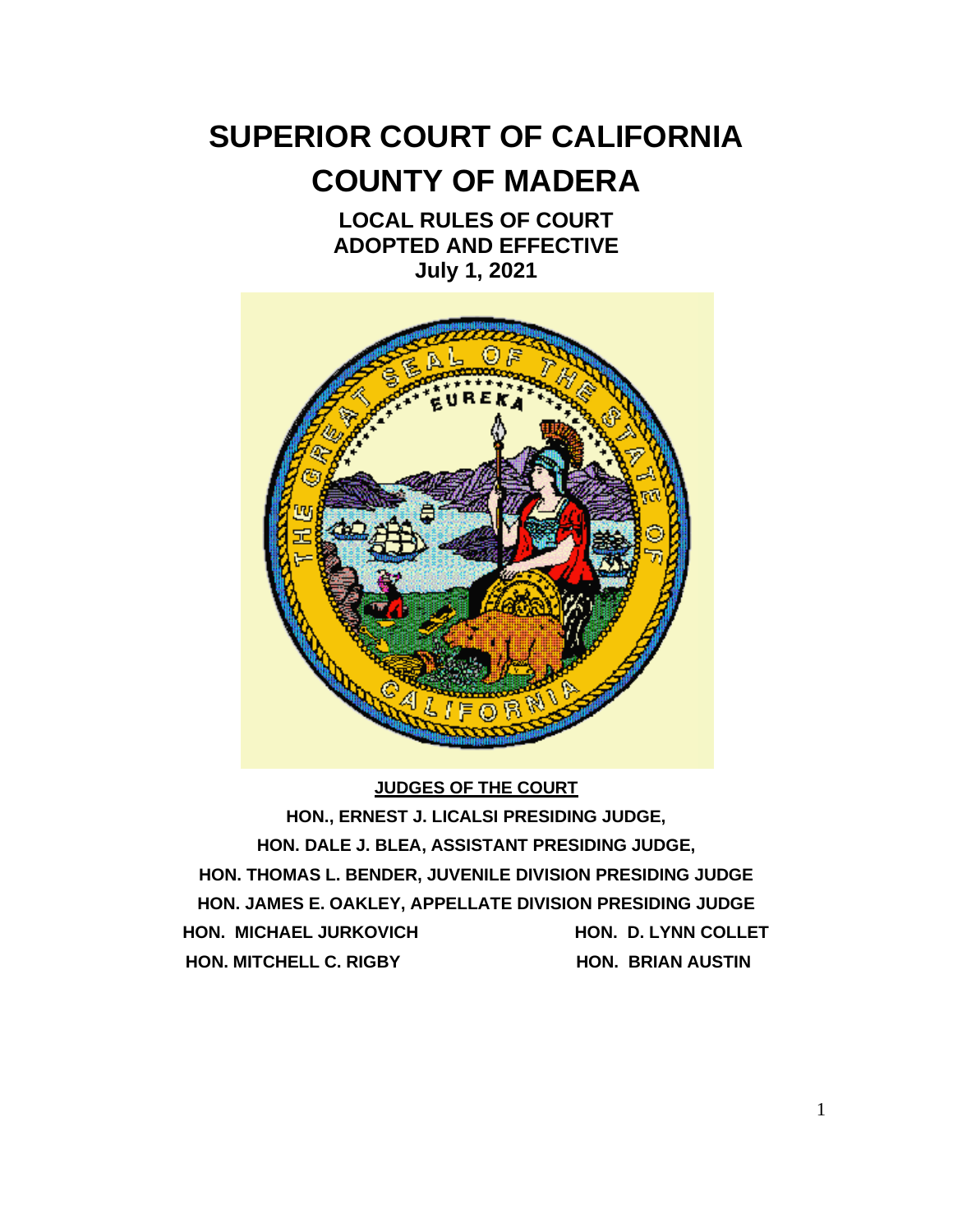#### **MADERA COUNTY SUPERIOR COURT**

## **2021 LOCAL RULES INSTRUCTIONS FOR FILING**

The July 2021 Rules Pamphlet contains all the Local Rules effective July 1, 2021. Please discard all previous pamphlets.

A full set of the Local Rules may be obtained from the Madera County Superior Court website at http://madera.courts.ca.gov/MaderaLocalRules.htm.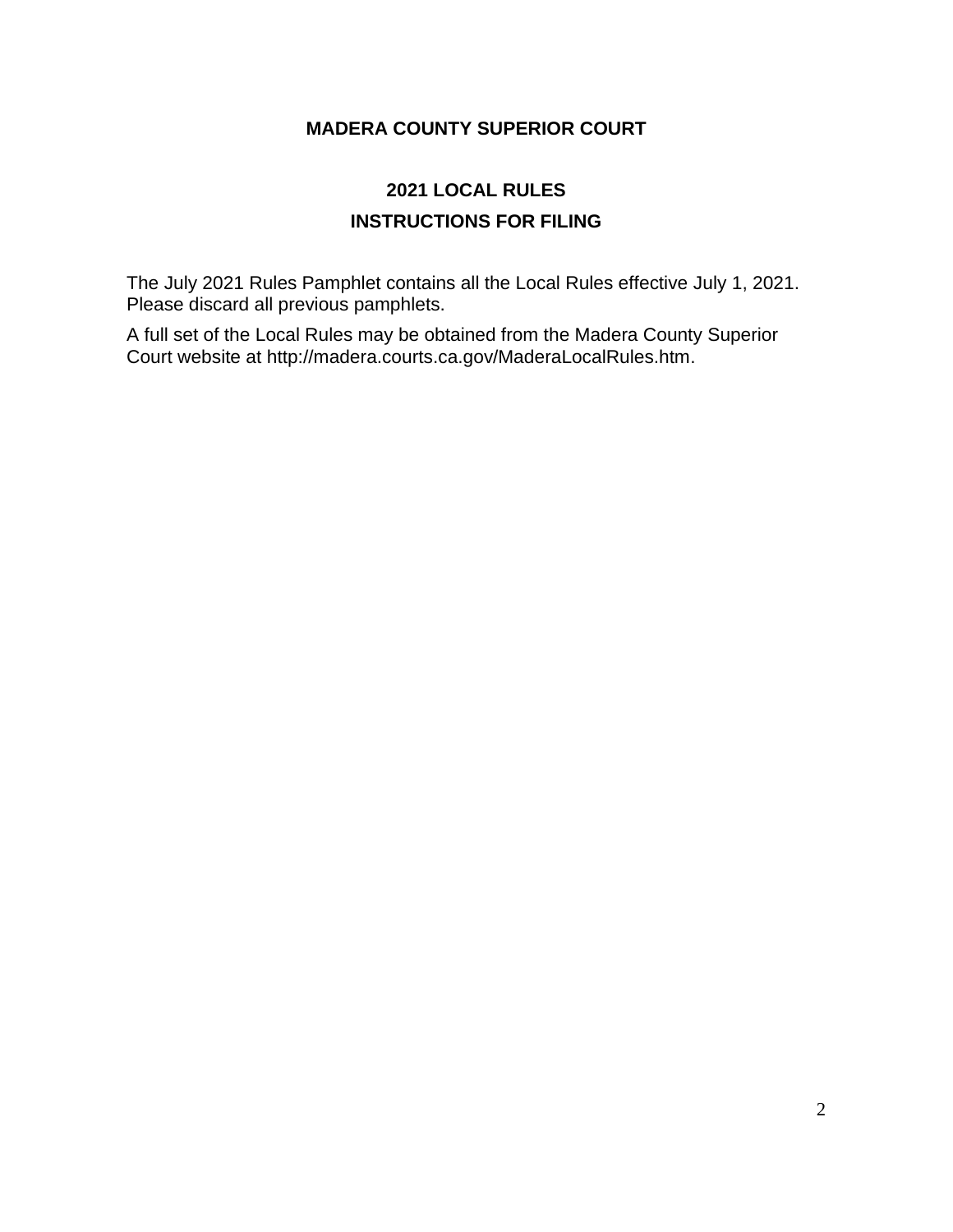## **MADERA COUNTY SUPERIOR COURT TABLE OF CONTENTS**

| <b>DIVISION 1</b> | <b>COURT ORGANIZATION AND GENERAL PROVISIONS 16</b>                 |  |
|-------------------|---------------------------------------------------------------------|--|
| <b>Chapter 1</b>  |                                                                     |  |
| <b>Chapter 2</b>  |                                                                     |  |
| <b>Chapter 3</b>  | The Presiding Judge, Departments and Divisions of the Court 18      |  |
| <b>Chapter 4</b>  |                                                                     |  |
| <b>Chapter 5</b>  |                                                                     |  |
| <b>Chapter 6</b>  |                                                                     |  |
| <b>Chapter 7</b>  |                                                                     |  |
| <b>Chapter 8</b>  |                                                                     |  |
| <b>Chapter 9</b>  |                                                                     |  |
| <b>Chapter 10</b> |                                                                     |  |
| <b>DIVISION 2</b> |                                                                     |  |
| <b>Chapter 1</b>  |                                                                     |  |
| <b>Chapter 2</b>  |                                                                     |  |
| <b>Chapter 3</b>  |                                                                     |  |
| <b>Chapter 4</b>  |                                                                     |  |
| <b>Chapter 5</b>  |                                                                     |  |
| <b>Chapter 6</b>  |                                                                     |  |
| <b>Chapter 7</b>  | Telephone Hearings in Selected Departments Using CourtCall          |  |
|                   |                                                                     |  |
| <b>Chapter 8</b>  |                                                                     |  |
| <b>Chapter 9</b>  |                                                                     |  |
| <b>Chapter 10</b> |                                                                     |  |
| <b>Chapter 11</b> |                                                                     |  |
| <b>Chapter 12</b> | Civil Active List and Conference Setting in Departments 37, 40, 44, |  |
|                   |                                                                     |  |
| <b>DIVISION 3</b> |                                                                     |  |
| <b>Chapter 1</b>  |                                                                     |  |
| <b>Chapter 2</b>  |                                                                     |  |
| <b>Chapter 3</b>  | Miscellaneous Law and Motion Department Matters.  48                |  |
| <b>Chapter 4</b>  |                                                                     |  |
| <b>Chapter 5</b>  | Case Management Conferences in Superior Court. 52                   |  |
| <b>Chapter 6</b>  |                                                                     |  |
| <b>Chapter 7</b>  |                                                                     |  |
| <b>Chapter 8</b>  |                                                                     |  |
| <b>DIVISION 4</b> |                                                                     |  |
| <b>Chapter 1</b>  |                                                                     |  |
| <b>Chapter 2</b>  |                                                                     |  |
| <b>DIVISION 5</b> | <b>DOMESTIC RELATIONS AND JUVENILE MATTERS  64</b>                  |  |
| <b>Chapter 1</b>  |                                                                     |  |
| <b>Chapter 2</b>  | Juvenile Dependency Cases -Appointment of Counsel 76                |  |
| <b>Chapter 3</b>  |                                                                     |  |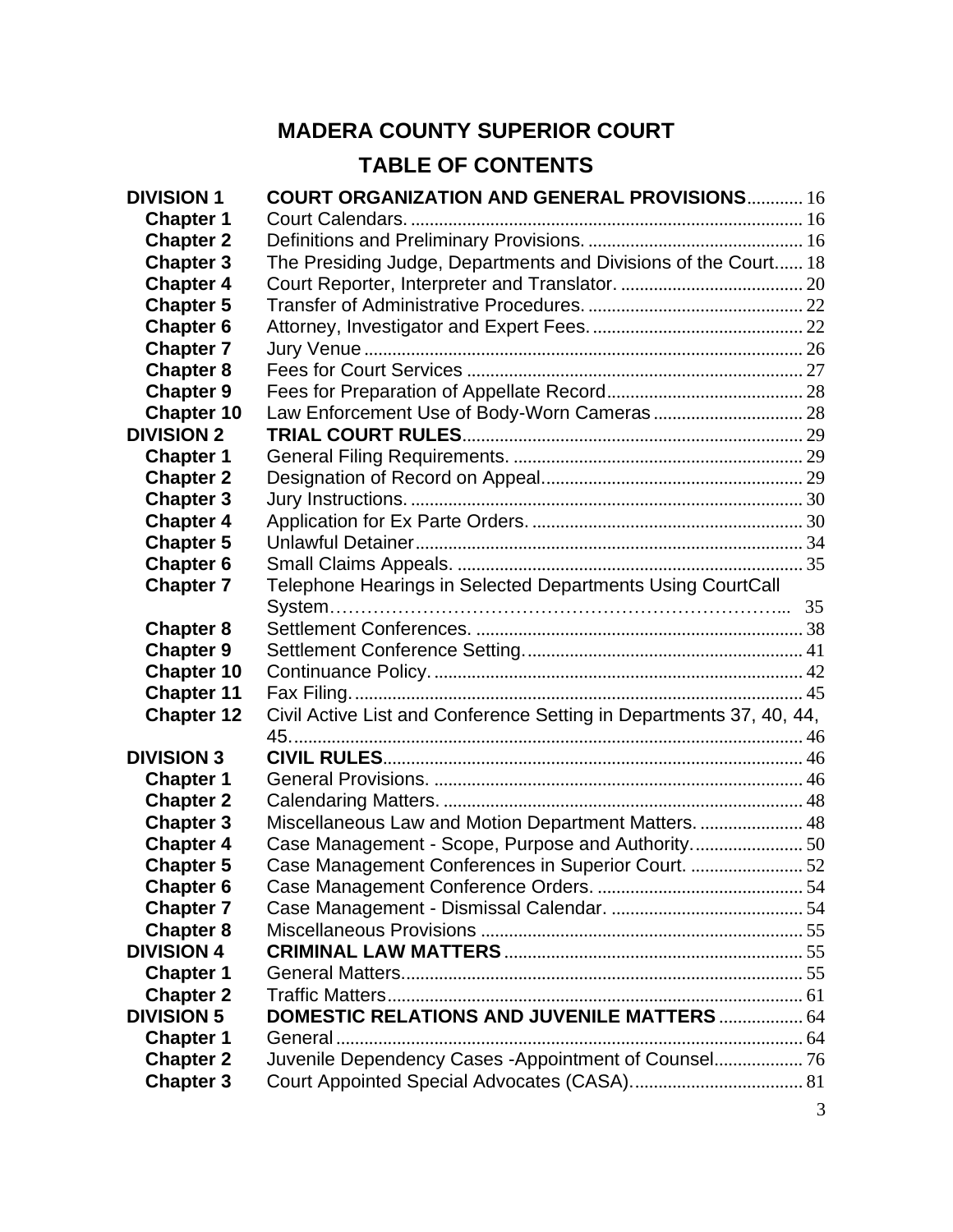| <b>DIVISION 6</b> |                                                        |  |  |
|-------------------|--------------------------------------------------------|--|--|
| <b>DIVISION 7</b> | PROBATE, ADOPTION AND RELATED MATTERS  84              |  |  |
| <b>Chapter 1</b>  |                                                        |  |  |
| <b>Chapter 2</b>  |                                                        |  |  |
| <b>Chapter 3</b>  |                                                        |  |  |
| <b>Chapter 4</b>  |                                                        |  |  |
| <b>Chapter 5</b>  |                                                        |  |  |
| <b>Chapter 6</b>  |                                                        |  |  |
| <b>Chapter 7</b>  |                                                        |  |  |
| <b>Chapter 8</b>  | Guardianship & Conservatorship Investigations.  94     |  |  |
| <b>DIVISION 8</b> |                                                        |  |  |
| <b>DIVISION 9</b> |                                                        |  |  |
| <b>Chapter 1</b>  |                                                        |  |  |
| <b>Chapter 2</b>  |                                                        |  |  |
| <b>Chapter 3</b>  |                                                        |  |  |
| <b>Chapter 4</b>  | Director of Family Court Services and Facilitator  100 |  |  |
| Index             |                                                        |  |  |
|                   |                                                        |  |  |
|                   |                                                        |  |  |
|                   |                                                        |  |  |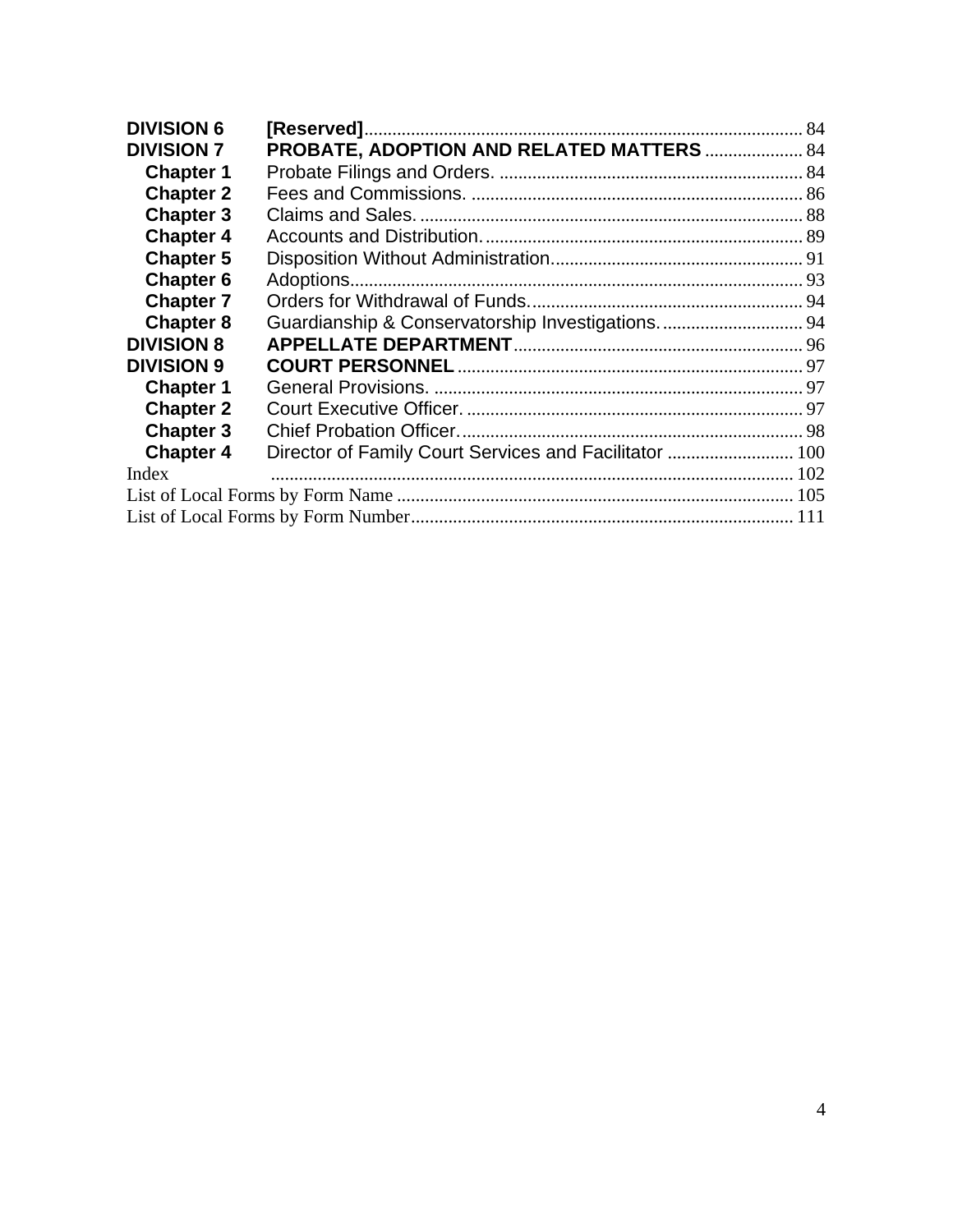#### **List of Effective Rules**

#### **Division 1 COURT ORGANIZATION AND GENERAL PROVISIONS**

#### **Chapter 1 Court Calendars**

- 1.1.1 General Calendar (Effective 7/1/08)
- 1.1.2 Daily Calendar (Effective 7/1/08)
- 1.1.3 [Deleted 7/1/13]
- 1.1.4 Title of Court (Effective 7/1/08)

#### **Chapter 2 Definitions and Preliminary Provisions**

- 1.2.1 Authority for Adoption (Effective 7/1/08)
- 1.2.2 Effective Date of Rules (Effective 7/1/08, amended 1/1/13, 1/1/15, 7/1/20, 7/1/21)
- 1.2.3 Construction and Effect of Local Rules (Effective 7/1/08, 7/1/21)
- 1.2.4 Definitions (Effective 7/1/08, amended 7/1/10, 1/1/13, 7/1/20)
- 1.2.5 Severability of Rules (Effective 7/1/08)

#### **Chapter 3 The Presiding Judge, Departments and Divisions of the Court**

- 1.3.1 Duties of Presiding Judge (Effective 7/1/08)
- 1.3.2 Departments of the Superior Court (Effective 7/1/08, Amended 7/1/19, 7/1/20)
- 1.3.3 Criminal Division (Effective 7/1/08)
- 1.3.4 Trial Confirmations in Criminal Cases (Effective 7/1/08)
- 1.3.5 The Juvenile Division (Effective 7/1/08)
- 1.3.6 The Probate-Civil Division (Effective 7/1/08)
- 1.3.7 Districts of Superior Court (Effective 7/1/08)
- 1.3.8 [Deleted 7/1/19]
- 1.3.9 [Deleted 7/1/19]
- 1.3.10 [Deleted 7/1/19]
- 1.3.11 [Deleted 7/1/19]
- 1.3.12 Location of Main Courthouse (Effective 7/1/08, amended 1,1,16, 7/1/19)
- 1.3.13 [Deleted 7/1/19]
- 1.3.14 [Deleted 1/1/13]

#### **Chapter 4 Court Reporter, Interpreter and Translator**

- 1.4.1 Court Reporters (Effective 7/1/08)
- 1.4.2 Fee of Court Reporter in Civil Proceedings (Effective 7/1/08, amended 1/1/13, 7/1/13, 7/1/14)
- 1.4.3 Originals of Transcripts of Proceedings (Effective 1/1/13)
- 1.4.4 Interpreters and Translators (Effective 7/1/08, renumbered 1/1/13, amended 1/1/15, 7/1/18, 7/1/20, 1/1/21)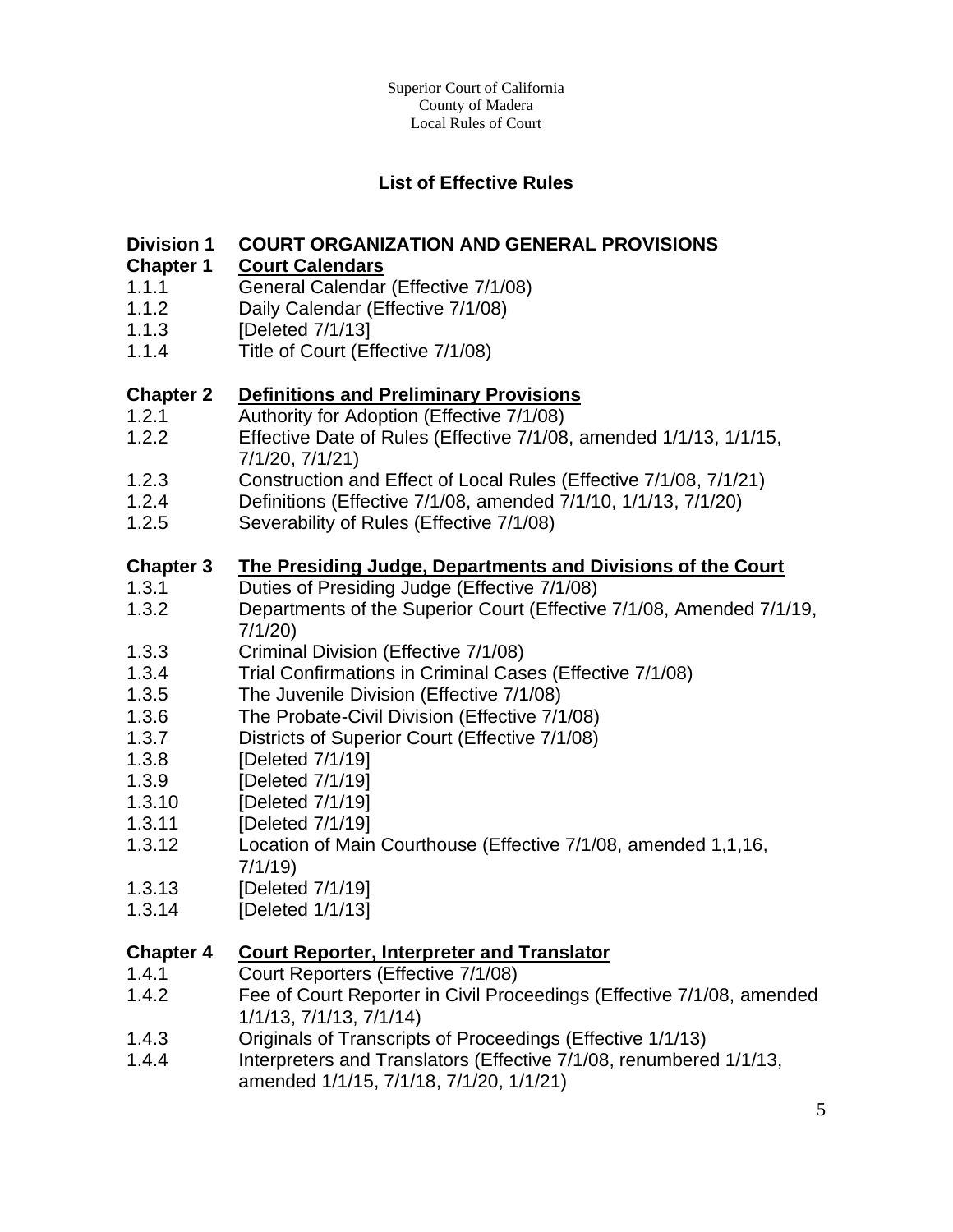#### **Chapter 5 Transfer of Administrative Procedures**

1.5.1 Designation of Clerk (Effective 7/1/08)

#### **Chapter 6 Attorney, Investigator and Expert Fees**

- 1.6.1 Attorney Fees in Cases Involving Minors or Incompetent Persons (Effective 7/1/08, amended 1/1/13)
- 1.6.2 Computation of Fees (Effective 7/1/08)
- 1.6.3 Court Approval of Employment Contract (Effective 7/1/08)
- 1.6.4 Attorney Fees Upon Entry of Default in Actions on Promissory Notes, Contracts Providing for Payment of Attorney Fees, Actions on Book Accounts and Foreclosures (Effective 7/1/08, amended 1/1/13, 1/1/15, 7/1/17)
- 1.6.5 Fees for Court-Appointed Attorneys (Effective 7/1/08)
- 1.6.6 Motions for Investigators (Effective 7/1/08)
- 1.6.7 Investigators and Experts-Fee Schedule (Effective 7/1/08, amended 1/1/10, 1/1/15)
- 1.6.8 Claim Forms (Effective 7/1/08)
- 1.6.9 Appointed Counsel (Effective 7/1/08)
- 1.6.10 Reimbursement Order (Effective 7/1/08)
- 1.6.11 Collection (Effective 7/1/08)

#### **Chapter 7 Jury Venue**

- 1.7.1 Jury in County Seat (Effective 7/1/08, amended 1/1/15)
- 1.7.2 Jury Other Than County Seat (Effective 7/1/08)
- 1.7.3 County Wide Venue (Effective 7/1/08)

#### **Chapter 8 Fees for Court Services**

- 1.8.1 Responsibility for Fees (Effective 7/1/10)
- 1.8.2 Withholding of Judgment for Non-Payment of Fees (Effective 7/1/11)
- 1.8.3 Fees for Printing of Forms/Packets (Effective 7/1/18)

#### **Chapter 9 Fees for Preparation of Appellate Record**

1.9.1 Copying Fees (Effective 7/1/11)

#### **Chapter 10 Law Enforcement Use of Body-Worn Cameras**

1.10.1 Law Enforcement Use of Body-Worn Cameras (Effective 1/1/21)

#### **Division 2 TRIAL COURT RULES**

- **Chapter 1 General Filing Requirements**
- 2.1.1 Notice of Deposition (Effective 7/1/08)
- **Chapter 2 Designation of Record on Appeal**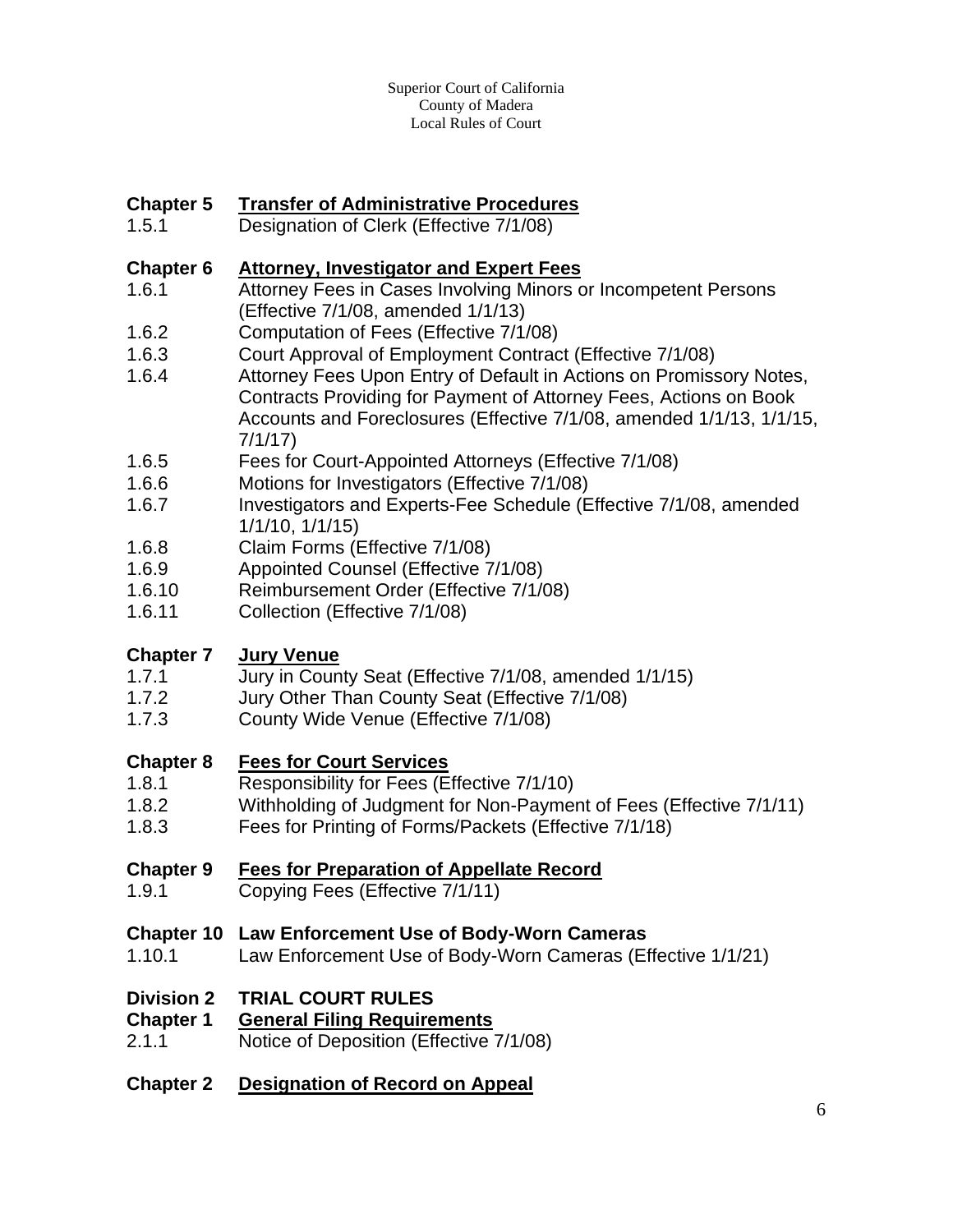- 2.2.1 Reporter's Transcript (Effective 7/1/08)
- 2.2.2 Clerk's Transcript (Effective 7/1/08)

#### **Chapter 3 Jury Instructions**

- 2.3.1 Types Used (Effective 7/1/08, amended 1/1/15)
- 2.3.2 When Submitted (Effective 7/1/08, amended 1/1/13)

## **Chapter 4 Application for Ex Parte Orders**

- 2.4.0 General (Effective 7/1/08, amended 1/1/13)
- 2.4.1 Fee (Effective 7/1/08)
- 2.4.2 Form (Effective 7/1/08)
- 2.4.3 Limitations on Granting (Effective 7/1/08)
- 2.4.4 To Whom Presented in Particular (Effective 7/1/08, amended 1/1/13, 1/1/15, 1/1/21)
- 2.4.5 How Presented (Effective 7/1/08)
- 2.4.6 Notice to Opposition (Effective 7/1/08; amended 1/1/10, 1/1/13, 1/1/21)
- 2.4.7 Time for Application (Effective 7/1/08, amended 1/1/18, 1/1/21)
- 2.4.8 [Deleted 7/1/19]
- 2.4.9 Ex Parte Application for Temporary

#### **Chapter 5 Unlawful Detainer**

2.5.1 Unlawful Detainer Proceedings (Effective 7/1/08; amended 1/1/10)

## **Chapter 6 Small Claims Appeals**

2.6.1 Hearing Dates for Small Claims Appeals (Effective 7/1/08)

#### **Chapter 7 Telephone Hearings in Selected Departments Using CourtCall System**

- 2.7.1 Establishment of CourtCall System (Effective 7/1/08, amended 7/1/19)
- 2.7.2 Definitions (Effective 7/1/08, amended 1/1/13, 7/1/19, 7/1/20)
- 2.7.3 Telephone Hearing Calendars (Effective 7/1/08, amended 1/1/13)
- 2.7.4 Telephonic Appearance and Service of Form (Effective 7/1/08)
- 2.7.5 Notice by Fax to Program Administrator (Effective 7/1/08)
- 2.7.6 Payment of Fee to Program Administrator (Effective 7/1/08, amended 1/1/20)
- 2.7.7 Method of Payment and Confirmation (Effective 7/1/08)
- 2.7.8 Conducting the Telephonic Hearing (Effective 7/1/08, amended 1/1/13)

## **Chapter 8 Settlement Conferences**

- 2.8.1 Settlement Conference (Effective 7/1/08)
- 2.8.2 Types of Settlement Conferences (Effective 7/1/08)
- 2.8.3 Persons Whose Presence is Required (Effective 7/1/08)
- 2.8.4 Settlement Conference Statement (Effective 7/1/08, amended 1/1/13)
- 2.8.5 Discovery (Effective 7/1/08, amended 1/1/13, 7/1/20)
- 2.8.6 Demands and Offers (Effective 7/1/08)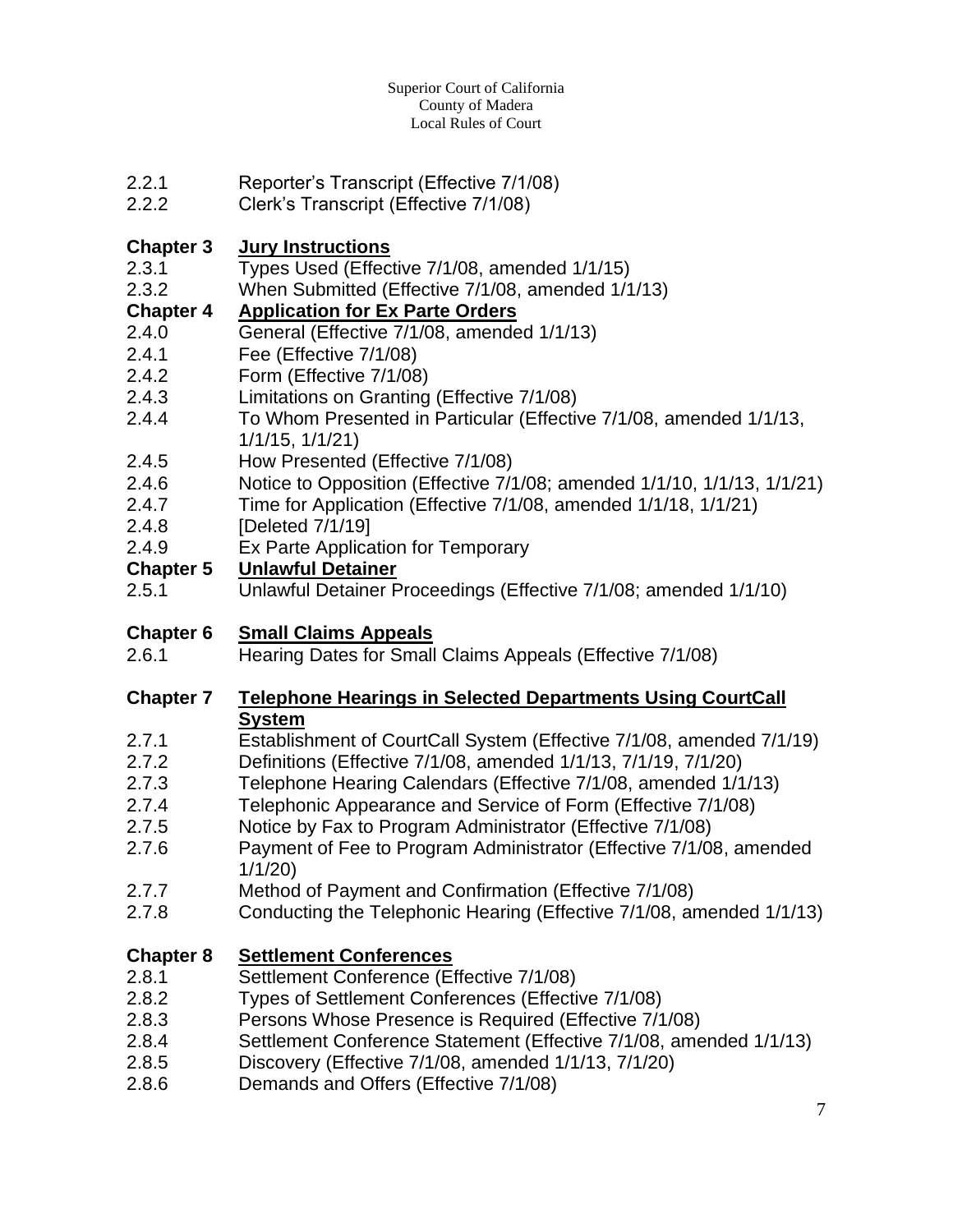#### Superior Court of California County of Madera Local Rules of Court

- 2.8.7 Failure to Attend or be Prepared (Effective 7/1/08)
- 2.8.8 Continuances (Effective 7/1/08)
- 2.8.9 Notice of Settlement (Effective 7/1/08)
- 2.8.10 Arbitration (Effective 7/1/08)
- 2.8.11 Arbitration Administrator (Effective 7/1/08)
- 2.8.12 Arbitration Panel (Effective 7/1/08)
- 2.8.13 Arbitration Fees (Effective 7/1/08)

#### **Chapter 9 Settlement Conference Setting**

- 2.9.1 Pretrial Matters (Effective 7/1/08)
- 2.9.2 Setting Procedure (Effective 7/1/08, amended 1/1/13)
- 2.9.3 Duty of Counsel as to Trial Date Assigned (Effective 7/1/08, amended 1/1/13)
- 2.9.4 Uncontested Calendars (Effective 7/1/08)

#### **Chapter 10 Continuance Policy**

- 2.10.1 Statement of Policy re Continuances (Effective 7/1/08, amended 1/1/15)
- 2.10.2 Civil Cases-Further Statement of Policy (Effective 7/1/08)
- 2.10.3 Civil Cases, Law and Motion and Voluntary Settlement Conference Policy (Effective 7/1/08)
- 2.10.4 Law and Motion and Voluntary Settlement Conference Continuances (Effective 7/1/08)
- 2.10.5 Family Law Defaults, Orders to Show Cause, Change of Names and Adoption Continuances (Effective 7/1/08)

#### **Chapter 11 Fax Filing**

2.11 Payment of Fees (Effective 7/1/08, renumbered 1/1/10, amended 1/1/11)

#### **Chapter 12 Civil Active List and Conference Setting in Departments 37, 40, 44, 45**

- 2.12.1 Setting Procedures (Effective 7/1/08, amended 1/1/13)
- 2.12.2 Short Cause (Effective 7/1/08)

#### **Division 3 CIVIL RULES**

#### **Chapter 1 General Provisions**

- 3.1.1 Initial Filing (Effective 7/1/08)
- 3.1.2 Papers Filed at or Near Deadline (Effective 7/1/08)
- 3.1.3 Notice (Effective 7/1/08)
- 3.1.4 Accompanying Memoranda (Effective 7/1/08)
- 3.1.5 Filings in Unlimited Civil Cases (Effective 1/1/10, amended 1/1/13)
- 3.1.6 Filing form for Motions (Effective 7/1/08; renumbered 1/1/10, amended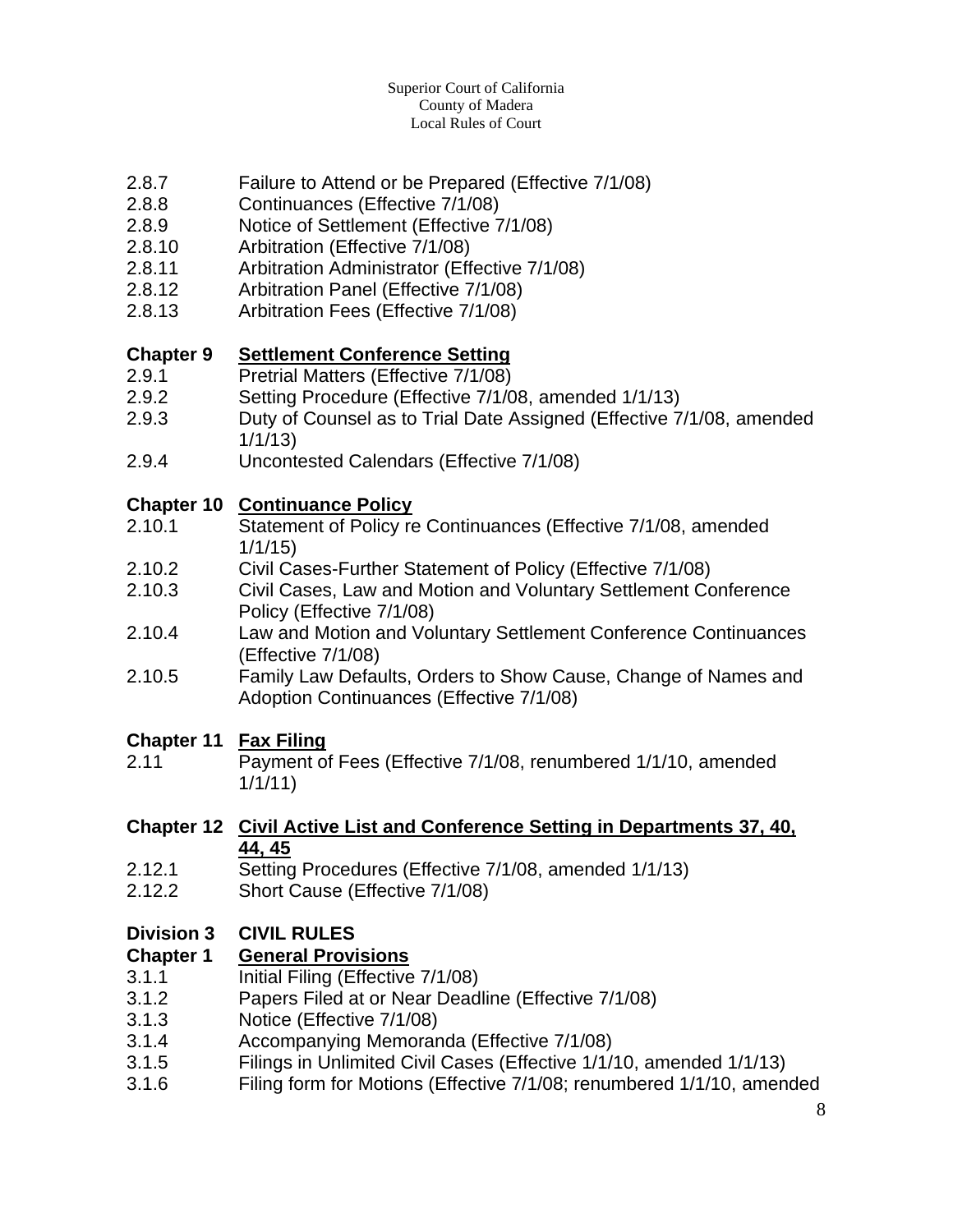#### Superior Court of California County of Madera Local Rules of Court

1/1/13)

3.1.7 Temporary Orders (Effective 7/1/08; renumbered 1/1/10)

#### **Chapter 2 Calendaring Matters**

- 3.2.1 Motion Date (Effective 7/1/08)
- 3.2.2 Improper Calendaring (Effective 7/1/08)
- 3.2.3 Time (Effective 7/1/08)
- 3.2.4 Continuances (Effective 7/1/08, amended 1/1/13)
- 3.2.5 Motion Removed from Calendar (Effective 7/1/08)
- 3.2.6 Motions in Limine (Effective 7/1/12)

#### **Chapter 3 Miscellaneous Law and Motion Department Matters**

- 3.3.1 Objections to Discovery (Effective 7/1/08)
- 3.3.2 Orders and Judgments (Effective 7/1/08, amended 1/1/10,1/1/13)
- 3.3.3 Real Property Judgments (Effective 7/1/08)
- 3.3.4 Judicial Notice (Effective 7/1/08)
- 3.3.5 Class Actions (Effective 7/1/08, renumbered 7/1/11)
- 3.3.6 Tentative Rulings (Effective 1/1/16)

#### **Chapter 4 Case Management- Scope, Purpose and Authority**

- 3.4.1 Scope (Effective 7/1/08)
- 3.4.2 Definitions (Effective 7/1/08)
- 3.4.3 Purpose (Effective 7/1/08)
- 3.4.4 Authority (Effective 7/1/08)
- 3.4.5 Case Disposition Standards (Effective 7/1/08, amended 1/1/17)
- 3.4.6 Exemption for Complex Cases (Effective 7/1/08, amended 1/1/10, 7/1/13)

#### **Chapter 5 Case Management Conferences in Superior Court**

- 3.5.1 Calendaring the Case Management Conference (Effective 7/1/08)
- 3.5.2 Preparation for Case Management Conference (Effective 7/1/08)
- 3.5.3 Continuances of Case Management Conference (Effective 7/1/08, amended 1/1/10)
- 3.5.4 Time and Department for Case Management Conferences (Effective 7/1/08, amended 1/1/13)
- 3.5.5 [Deleted 1/1/15]
- 3.5.6 Service of Parties (Effective 7/1/08)
- 3.5.7 [Deleted 1/1/10]
- 3.5.8 [Deleted 1/1/10]
- 3.5.9 Uninsured Motorist Cases (Effective 7/1/08)
- 3.5.10 Reporting of Case Management Conference (Effective 7/1/08, amended 1/1/10)
- 3.5.11 Referral to Arbitration (Effective 7/1/08, amended 1/1/10)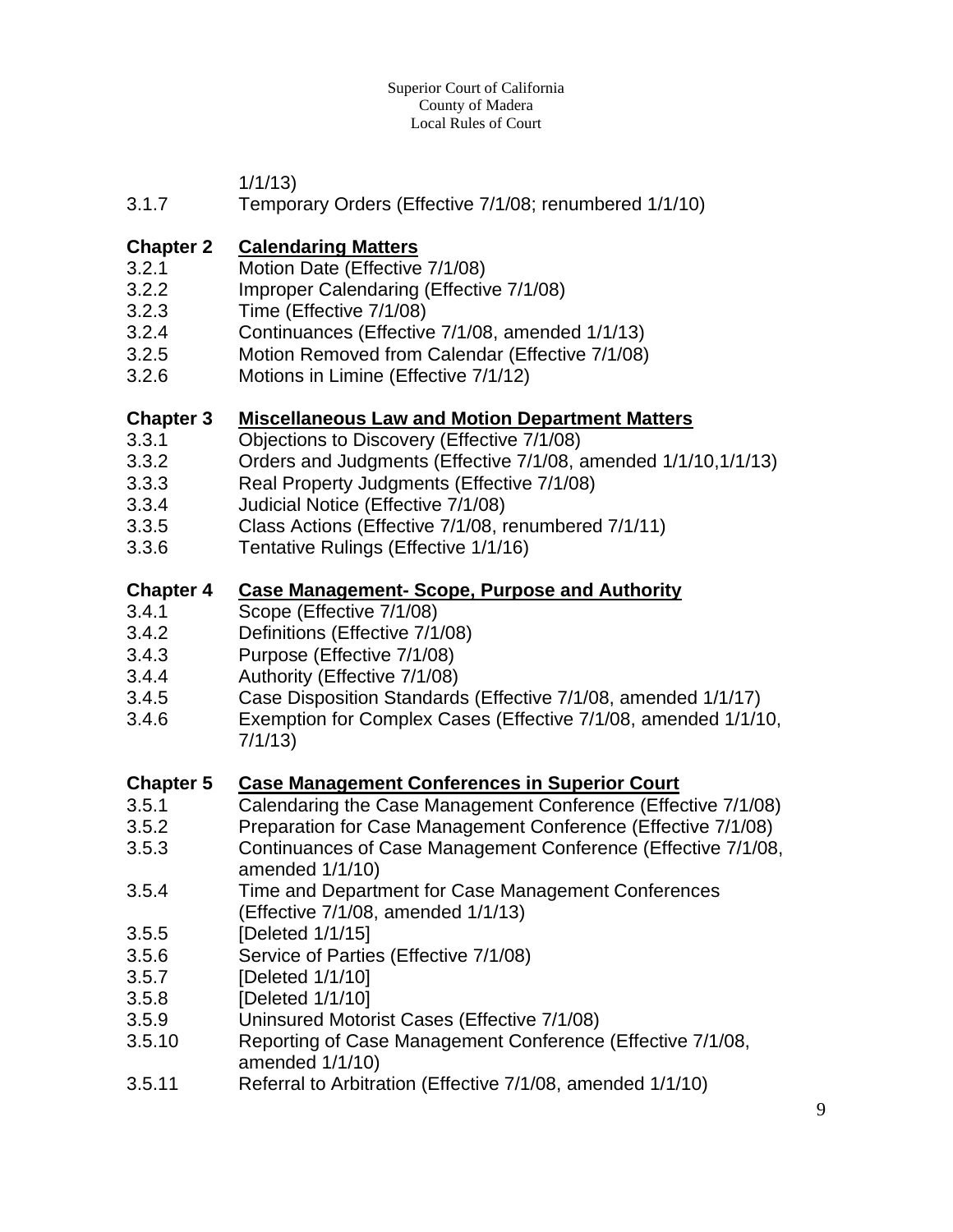#### **Chapter 6 Case Management Conference Orders**

- 3.6.1 Type of Order Judge May Enter (Effective 7/1/08)
- 3.6.2 Order Governs Further Proceedings (Effective 7/1/08)
- 3.6.3 Failure to Comply May Result in OSC re: Sanctions (Effective 7/1/08,
- amended 1/1/10)

#### **Chapter 7 Case Management—Dismissal Calendar**

- 3.7.1 Definition (Effective 7/1/08)
- 3.7.2 Setting (Effective 7/1/08)
- 3.7.3 Opposition (Effective 7/1/08)
- 3.7.4 Dismissal (Effective 7/1/08)

#### **Chapter 8 Miscellaneous Provisions**

3.8.1 Delegation (Effective 7/1/08)

#### **Division 4 CRIMINAL LAW MATTERS**

#### **Chapter 1 General Matters**

- 4.1.1 Continuances in Criminal Cases (Effective 7/1/08)
- 4.1.2 Criminal Discovery Motions (Effective 7/1/08)
- 4.1.3 Moving Parties for Motions under Penal Code § 995 (Effective 7/1/08, amended 1/1/10)
- 4.1.4 Motion under Penal Code § 1538.5 to Suppress Evidence (Effective 7/1/08)
- 4.1.5 Forfeiture and Reinstatement of Bail; Resumption of Liability on Bail Bonds (Effective 7/1/08, amended 7/1/11)
- 4.1.6 Preliminary Criminal Matters (Effective 7/1/08)
- 4.1.7 Mental Capacity Issues and Pleas (Effective 7/1/08)
- 4.1.8 Evidentiary Hearings (Effective 7/1/08)
- 4.1.9 Disposition of Exhibits (Effective 7/1/08, 7/1/11)
- 4.1.10 Reporter's Notes of Capital Cases (Effective 7/1/08, amended 1/1/13)
- 4.1.11 Sound Recordings Offered at Trial (Effective 7/1/08, amended 1/1/13, 1/1/15)
- 4.1.12 [Deleted 1/1/13]
- 4.1.13 [Deleted 1/1/15]
- 4.1.14 Petition Pursuant to Penal Code, § 1203.4 (Effective 7/1/19)
- 4.1.15 Filings in Criminal Cases (Effective 1/1/20)

#### **Chapter 2 Traffic Matters**

- 4.2.1 Trial by Written Declaration (Effective 7/1/08, amended 7/1/10)
- 4.2.2 Dismissal of Correctable Traffic Offenses (Effective 7/1/08, 1/1/15)
- 4.2.3 Policies for Attendance at Traffic Violator School (Effective 7/1/08; amended 1/1/10, 7/1/10)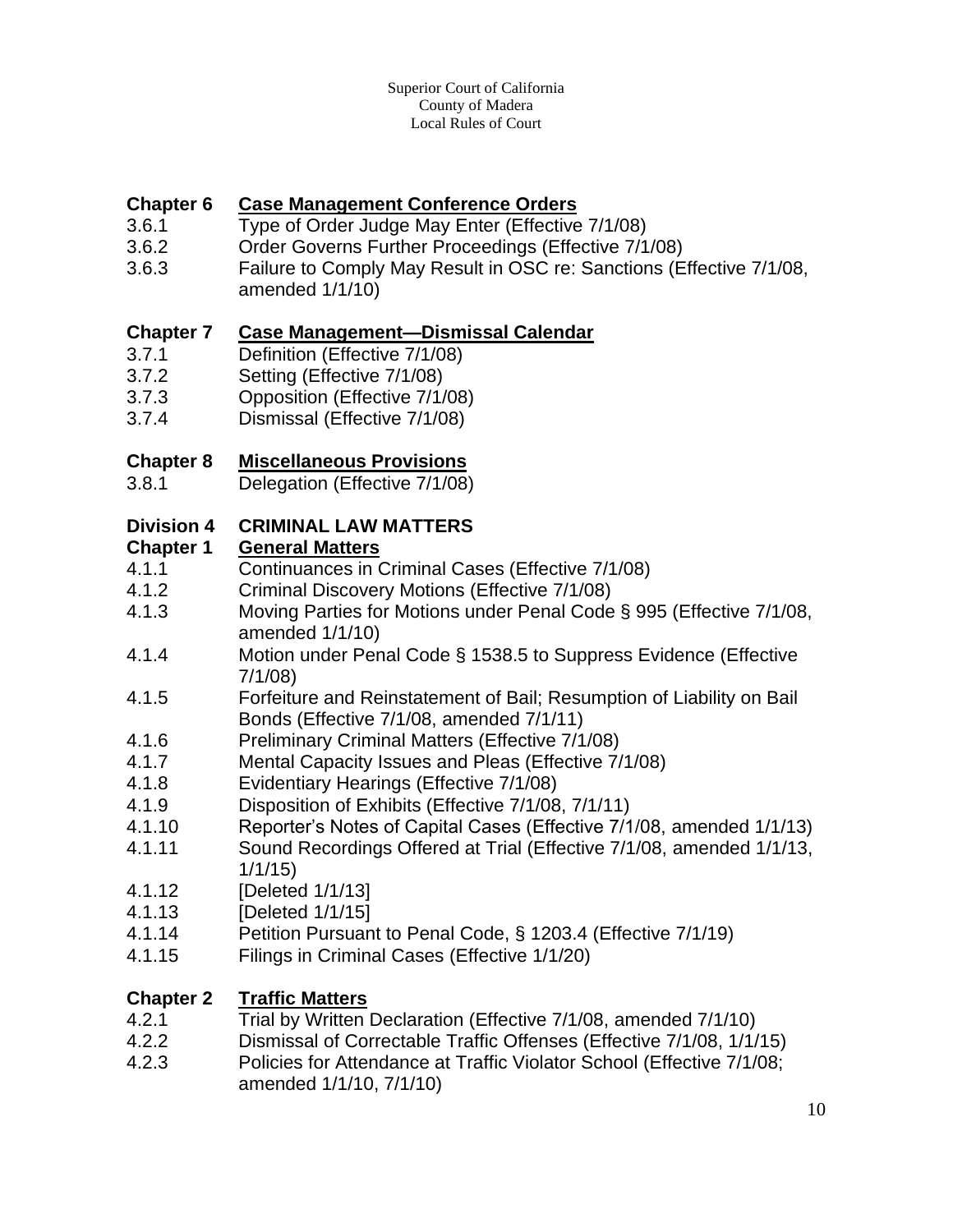- 4.2.4 Added Fees for Traffic Violator School (Effective 7/1/08, amended 7/1/10, 1/1/16)
- 4.2.5 Transcripts (Effective 7/1/10, 7/1/20)
- 4.2.6 Remote Video Proceedings (Effective 7/1/19)

#### **Division 5 DOMESTIC RELATIONS AND JUVENILE MATTERS**

#### **Chapter 1 General**

- 5.1.1 Domestic Relations Forms (Effective 7/1/08)
- 5.1.2 Marvin Cases (Effective 7/1/08, amended 1/1/13, 1/1/15)
- 5.1.3 [Deleted 1/1/21]
- 5.1.4 Orders Shortening Time (Effective 7/1/08, amended 1/1/13, 1/1/15)
- 5.1.5 Requests for Orders, Orders to Show Cause and Notices of Motion Re Support or Fees (Effective 7/1/08, amended 1/1/13)
- 5.1.6 Moving Papers Accompanied by Blank Forms (Effective 7/1/08, amended 1/1/10 1/1/13)
- 5.1.7 Responding Party to Complete Forms (Effective 7/1/08, amended 1/1/13)
- 5.1.8 Fees (Effective 7/1/08)
- 5.1.9 Setting Requests for Order, Orders to Show Cause, and Notices of Motion in Family Law Matters (Effective 7/1/08, amended 1/1/13)
- 5.1.10 Assignments for Trial Setting (Effective 7/1/08, amended 1/1/10)
- 5.1.11 [Deleted 1/1/10]
- 5.1.12 [Deleted 1/1/10]
- 5.1.13 Non-Appearance of Counsel or Self-Represented Party (Effective 7/1/08, amended 1/1/13)
- 5.1.14 Counsel's Duty (Effective 7/1/08)
- 5.1.15 Restoration to Calendar (Effective 7/1/08)
- 5.1.16 Restraining and Temporary Orders (Effective 7/1/08)
- 5.1.17 Hearings for Requests for Orders, Orders to Show Cause, and Notices of Motion (Effective 7/1/08, amended 1/1/13)
- 5.1.18 Mandatory Settlement Conference (Effective 7/1/08, amended 1/1/13)
- 5.1.19 Appraisal (Effective 7/1/08, amended 1/1/13)
- 5.1.20 Default Hearings (Effective 7/1/08, amended 1/1/13, 1/1/15, 7/1/19)
- 5.1.21 [Deleted 1/1/13]
- 5.1.22 Family Law and Motion Matters (Effective 7/1/08, amended 1/1/13, 1/1/15)
- 5.1.23 Child and Spousal Support (Effective 7/1/08)
- 5.1.24 Computer Printouts as Basis for Support Calculation (Effective 7/1/08, amended 1/1/13)
- 5.1.25 Charges for Child Custody Evaluation and Investigation (Effective 7/1/08, amended 1/1/13)
- 5.1.26 Child Custody Evaluation Charge (Effective 7/1/08, amended 1/1/13, 1/1/17, 7/1/18, 1/1/20)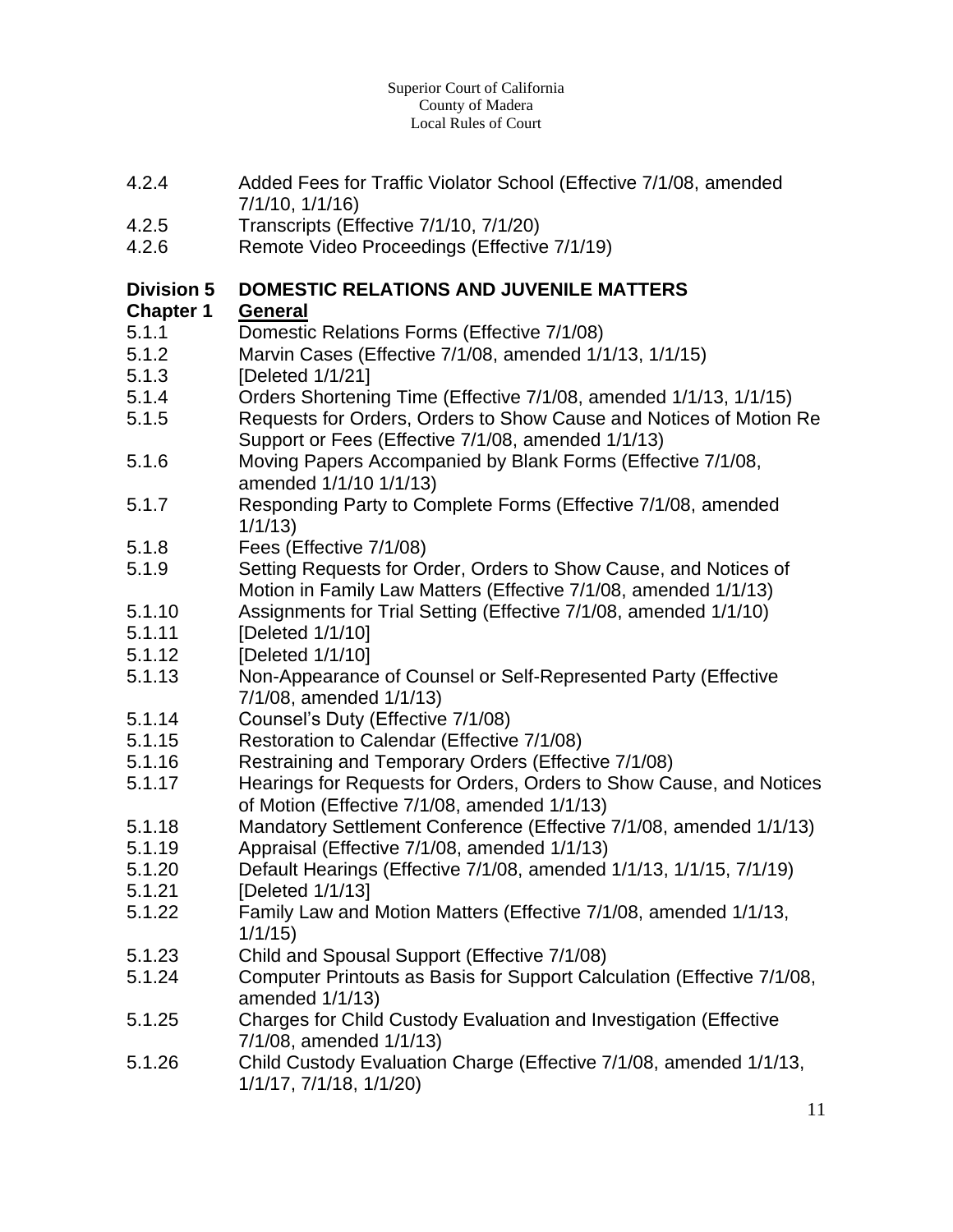#### Superior Court of California County of Madera Local Rules of Court

- 5.1.27 Investigation Charge (Effective 7/1/08, amended 7/1/14, 1/1/17, 7/1/21)
- 5.1.28 Ability to Pay (Effective 7/1/08, amended 1/1/13)
- 5.1.29 Waivers of Court Charges and Costs (Effective 7/1/08, amended 1/1/13, 7/1/13, 1/1/17, 7/1/18)
- 5.1.30 Stipulation for Private Evaluation or Dispute Resolution (Effective 7/1/08, amended 1/1/13)
- 5.1.31 Disqualification of Child Custody Evaluator or Mental Health Professional (Effective 7/1/08, amended 1/1/13)
- 5.1.32 Contact Between Court Child Custody Recommending Counselor (CCRC) and Minor Children (Effective 7/1/08, amended 1/1/13, 1/1/17, 7/1/18)
- 5.1.33 Custody Recommendations by Family Court Services to Court (Effective 7/1/08, amended 1/1/13, 1/1/17)
- 5.1.34 Examination of the Child Custody Evaluator (Effective 7/1/08, amended 1/1/10, 1/1/13, 1/1/17, 7/1/20)
- 5.1.35 Documents to be Delivered (Effective 7/1/08)
- 5.1.36 Confidential Declaration Sheet (Effective 1/1/13)
- 5.1.37 Family-Centered Case Resolution (Effective 1/1/13, amended 7/1/13)
- 5.1.38 Mandatory "Notice of Family Law Case Status Conference" Form (Effective 7/1/13)
- 5.1.39 Sanctions (Effective 1/1/17)
- 5.1.40 Family Law Criminal Contempt Actions (Effective 7/1/19)
- 5.1.41. Appointment of Counsel for Children (Minor's Counsel) (Effective 1/1/21)
- 5.1.42 Complaints Regarding Minor's Counsel (Effective 1/1/21)

#### **Chapter 2 Juvenile Dependency Cases—Appointment of Counsel**

- 5.2.1 Timeliness (Effective 7/1/08, amended 1/1/15)
- 5.2.2 Experience Training, Education, Standards of Representation (Effective 7/1/08, amended 7/1/13, 1/1/15)
- 5.2.3 Appointment of Counsel for Parents or Guardians (Effective 7/1/08)
- 5.2.4 Appointment of Counsel for Children (Effective 7/1/08)
- 5.2.5 Conflicts (Effective 7/1/08)
- 5.2.6 Client Complaints (Effective 7/1/08)
- 5.2.7 Attorney for the Child (Effective 7/1/08)
- 5.2.8 Information Received by Court Concerning the Child (Effective 7/1/08)

## **Chapter 3 Court Appointed Special Advocates (CASA)**

- 5.3.1 The Child Advocate Program (Effective 7/1/08)
- 5.3.2 Child Advocates (Effective 7/1/08)
- 5.3.3 Release of Information to Advocate (Effective 7/1/08)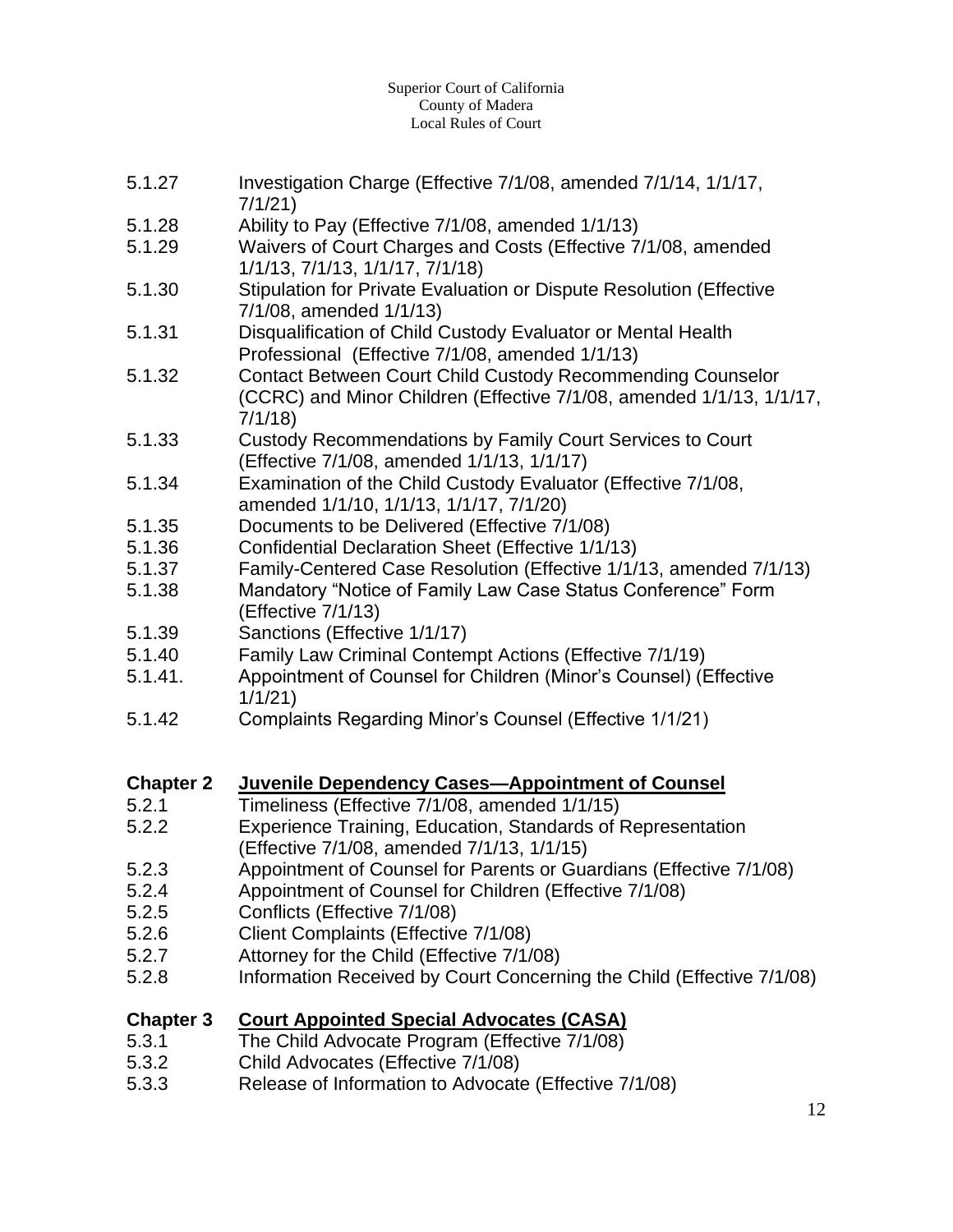- 5.3.4 Advocate's Right to Timely Notice (Effective 7/1/08)
- 5.3.5 Calendar Priority for Advocates (Effective 7/1/08)
- 5.3.6 Advocate's Visitation Through Dependency (Effective 7/1/08)
- 5.3.7 Family Law Advocacy (Effective 7/1/08)
- 5.3.8 Advocate's Right to Appear (Effective 7/1/08)
- 5.3.9 Appearance by Consular Representative (Effective 7/1/08)

#### **DIVISION 6 [Reserved]**

## **DIVISION 7 PROBATE, ADOPTION, AND RELATED MATTERS**

#### **Chapter 1 Probate Filings and Orders**

- 7.1.1 Additional Notice Requirements (Effective 7/1/08)
- 7.1.2 Notice by Clerk (Effective 7/1/08)
- 7.1.3 Notice Required for Special or Temporary Letters (Effective 7/1/08, amended 1/1/13)
- 7.1.4 Heirs without Known Address (Effective 7/1/08)
- 7.1.5 Copies of Handwritten Wills and Codicils; Translation of Foreign Wills (Effective 7/1/08)
- 7.1.6 Wording of Probate Orders (Effective 7/1/08)
- 7.1.7 Time for Submitting Papers and Orders (Effective 7/1/08)
- 7.1.8 Uncontested Matters (Effective 7/1/08, amended 1/1/13)
- 7.1.9 Orders for Family Allowance (Effective 7/1/08)

#### **Chapter 2 Fees and Commissions**

- 7.2.1 Fees and Commissions in General (Effective 7/1/08)
- 7.2.2 Fees and Commissions in Advance (Effective 7/1/08)
- 7.2.3 Fees or Commissions Based on Fluctuating Values (Effective 7/1/08)
- 7.2.4 Allowance on Account of Fees and Commissions (Effective 7/1/08)
- 7.2.5 Determination of Statutory Fees and Commissions (Effective 7/1/08)
- 7.2.6 Determination of Extraordinary Fees and Commissions (Effective 7/1/08)
- 7.2.7 Probate Code §13650 Proceedings (Effective 7/1/08)

#### **Chapter 3 Claims and Sales**

- 7.3.1 Creditor's Claims by Personal Representative (Effective 7/1/08)
- 7.3.2 Sale or Encumbrance of Estate Property (Effective 7/1/08)

#### **Chapter 4 Accounts and Distribution**

- 7.4.1 Required Matters in a Petition for Final Distribution. (Effective 7/1/08)
- 7.4.2 Required Form of Accounts (Effective 7/1/08)
- 7.4.3 Suggested Form of Summary (Effective 7/1/08)

#### **Chapter 5 Disposition without Administration**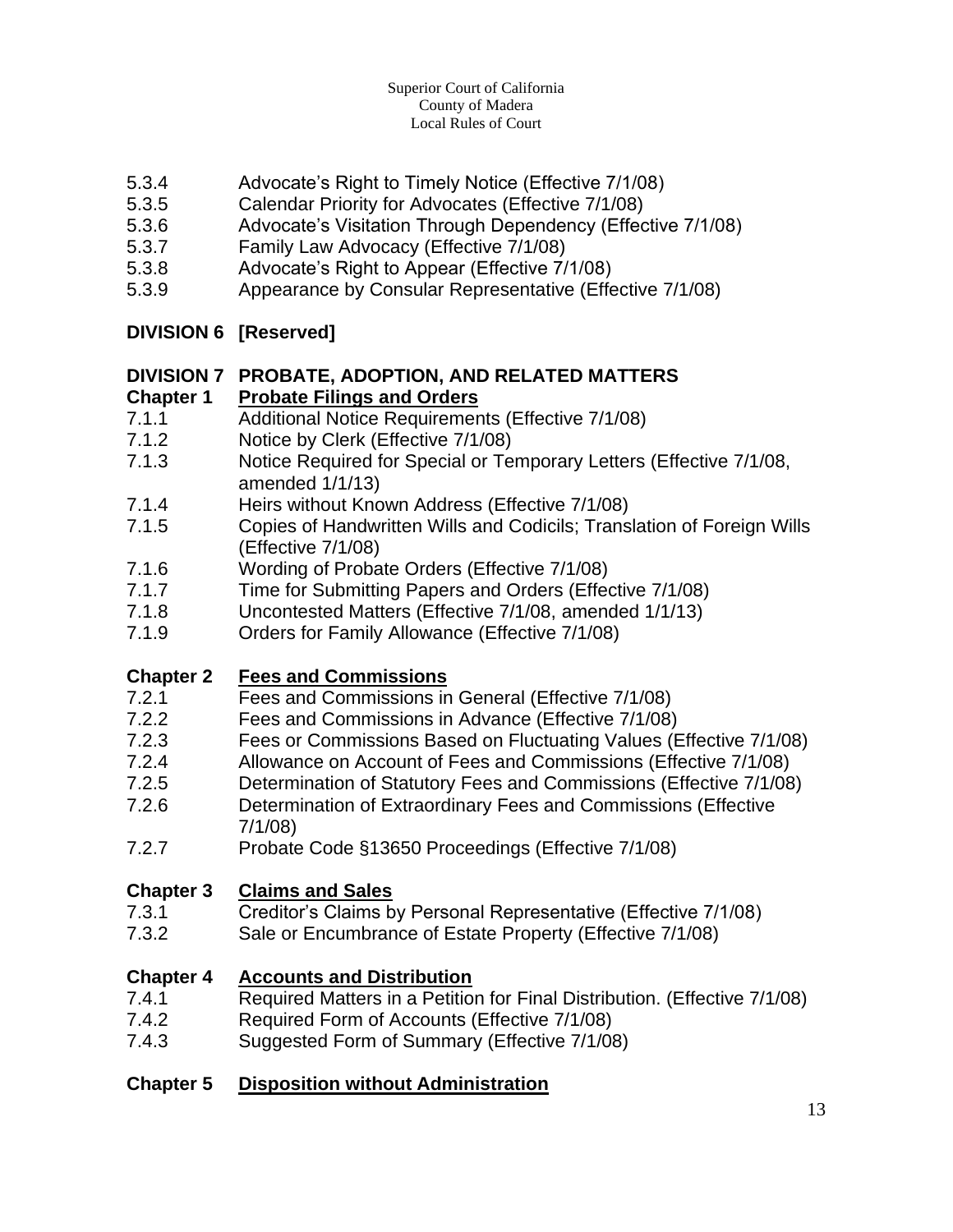#### Superior Court of California County of Madera Local Rules of Court

- 7.5.1 Required Allegations in Support of Claimed Property as Community (Effective 7/1/08)
- 7.5.2 Notice in Proceedings to Set Aside Community Property (Effective 7/1/08)
- 7.5.3 Petition to Establish Fact of Death (Effective 7/1/08)

#### **Chapter 6 Adoptions**

- 7.6.1 Stepparent Adoption under Family Code §§ 9000, *et seq.* (Effective 7/1/08)
- 7.6.2 Adoption where Natural Father not Found (Effective 7/1/08)
- 7.6.3 Military Affidavit (Effective 7/1/08, amended 7/1/13)
- 7.6.4 Charges for Investigations in Stepparent Adoptions (Effective 7/1/08, amended 1/1/17, 7/1/18, 1/1/20)
- 7.6.5 Charges for Investigations in Declare Minor Free Petitions (Effective 7/1/18)
- 7.6.6 Charges for Investigations in Dual Stepparent Adoptions/Declare Minor Free Petitions (Effective 7/1/18)

## **Chapter 7 Orders for Withdrawal of Funds**

7.7.1 Application (Effective 7/1/08)

#### **Chapter 8 Guardianship & Conservatorship Investigations**

- 7.8.1 Investigation of Proposed Guardian (Effective 7/1/08, amended 1/1/17)
- 7.8.2 Charges for Guardianship Investigations (Effective 7/1/08, amended 7/1/18, 1/1/20)
- 7.8.3 Preparation and Filing of Order Appointing Guardianship Investigator (Effective 7/1/08, amended 1/1/20)
- 7.8.4 Charges for Conservatorship Investigation (Effective 7/1/08, amended 1/1/15)
- 7.8.5 Ability to Pay (Effective 7/1/08, amended 1/1/13, 1/1/15, 7/1/18, 1/1/20)
- 7.8.6 Required Orientation by Proposed Probate Conservatorship (Effective 7/1/08, amended 7/1/13, 1/1/15, 1/1/17)
- 7.8.7 Background Check/Electronic Fingerprint Scan (Effective 1/1/17)
- 7.8.8 Guardianship Filings Based Upon Parentage (Effective 1/1/20)

## **Division 8 APPELLATE DEPARTMENT**

- 8.1.1 Briefs (Effective 7/1/08, amended 7/1/13, 1/1/17, 7/1/20)
- 8.1.2 Calendaring (Effective 7/1/08)
- 8.1.3 Oral Argument (Effective 7/1/08)
- 8.1.4 Motions (Effective 7/1/08, amended 1/1/10, 1/1/13)

## **Division 9 COURT PERSONNEL**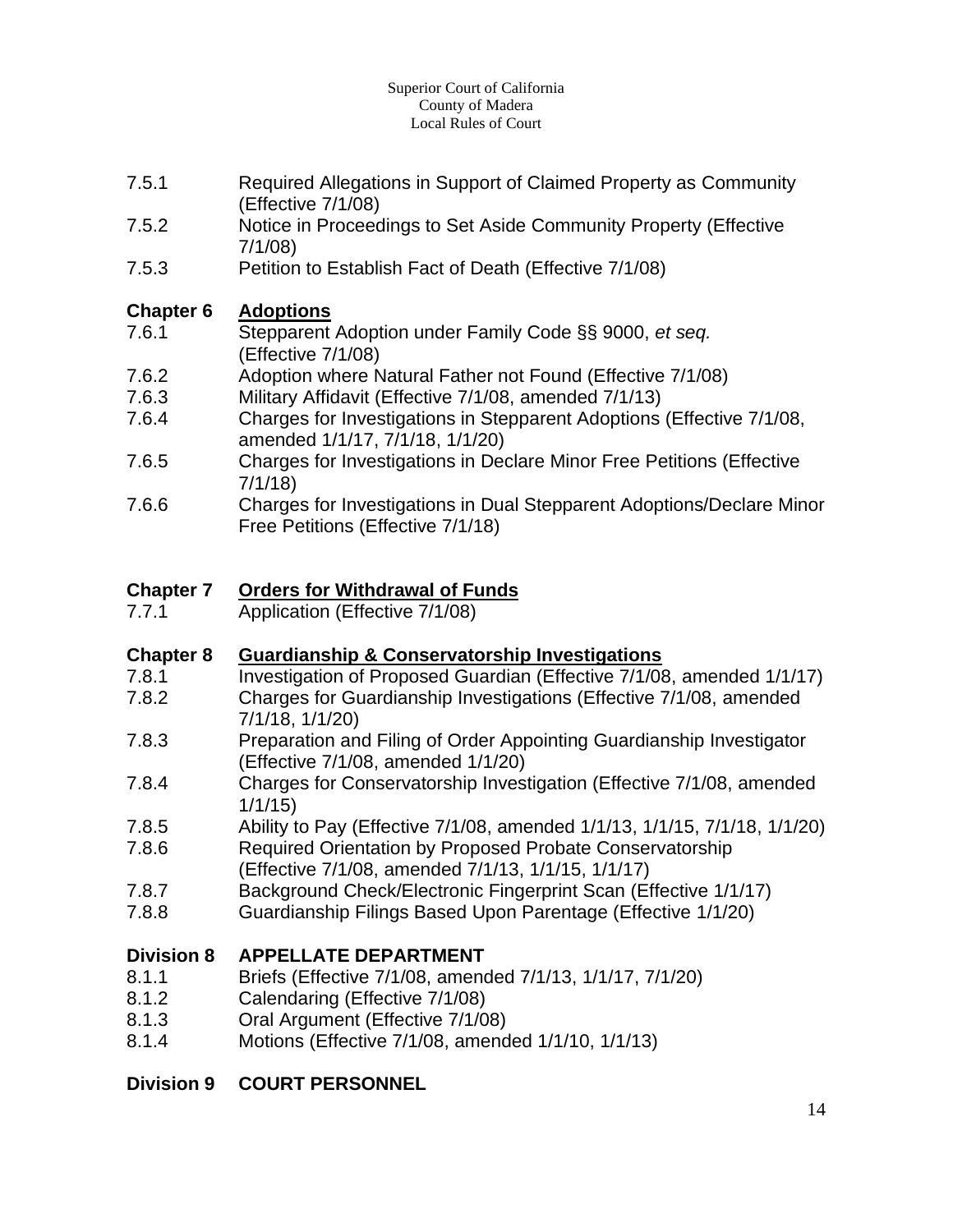#### Superior Court of California County of Madera Local Rules of Court

#### **Chapter 1 General Provisions**

- 9.1.1 Definition (Effective 7/1/08)
- 9.1.2 Judicial Officers (Effective 7/1/08)
- 9.1.3 Officers (Effective 7/1/08)
- 9.1.4 Employees (Effective 7/1/08)
- 9.1.5 Assigned Court Personnel (Effective 7/1/08)

#### **Chapter 2 Court Executive Officer**

- 9.2.1 Appointments (Effective 7/1/08)
- 9.2.2 Functions (Effective 7/1/08, amended 1/1/15)

#### **Chapter 3 Chief Probation Officer**

- 9.3.1 Selection (Effective 7/1/08)
- 9.3.2 Functions (Effective 7/1/08)

#### **Chapter 4 Director of Family Court Services and Facilitator**

- 9.4.1 Appointment (Effective 7/1/08)
- 9.4.2 Functions-Family Court Services (Effective 7/1/08, amended 1/1/13)
- 9.4.3 [Deleted 1/1/13]
- 9.4.4 Simultaneous Release of Reports (Effective 7/1/08, amended 1/1/13)
- 9.4.5 Functions-Facilitator (Effective 7/1/08)
- 9.4.6 Grievance Procedure Relating to Family Court Services, Child Custody Recommending Counseling and/or Facilitator (Effective 7/1/08, amended 1/1/13)
- 9.4.7 Confidentiality of Communications and Reports (Effective 7/1/08)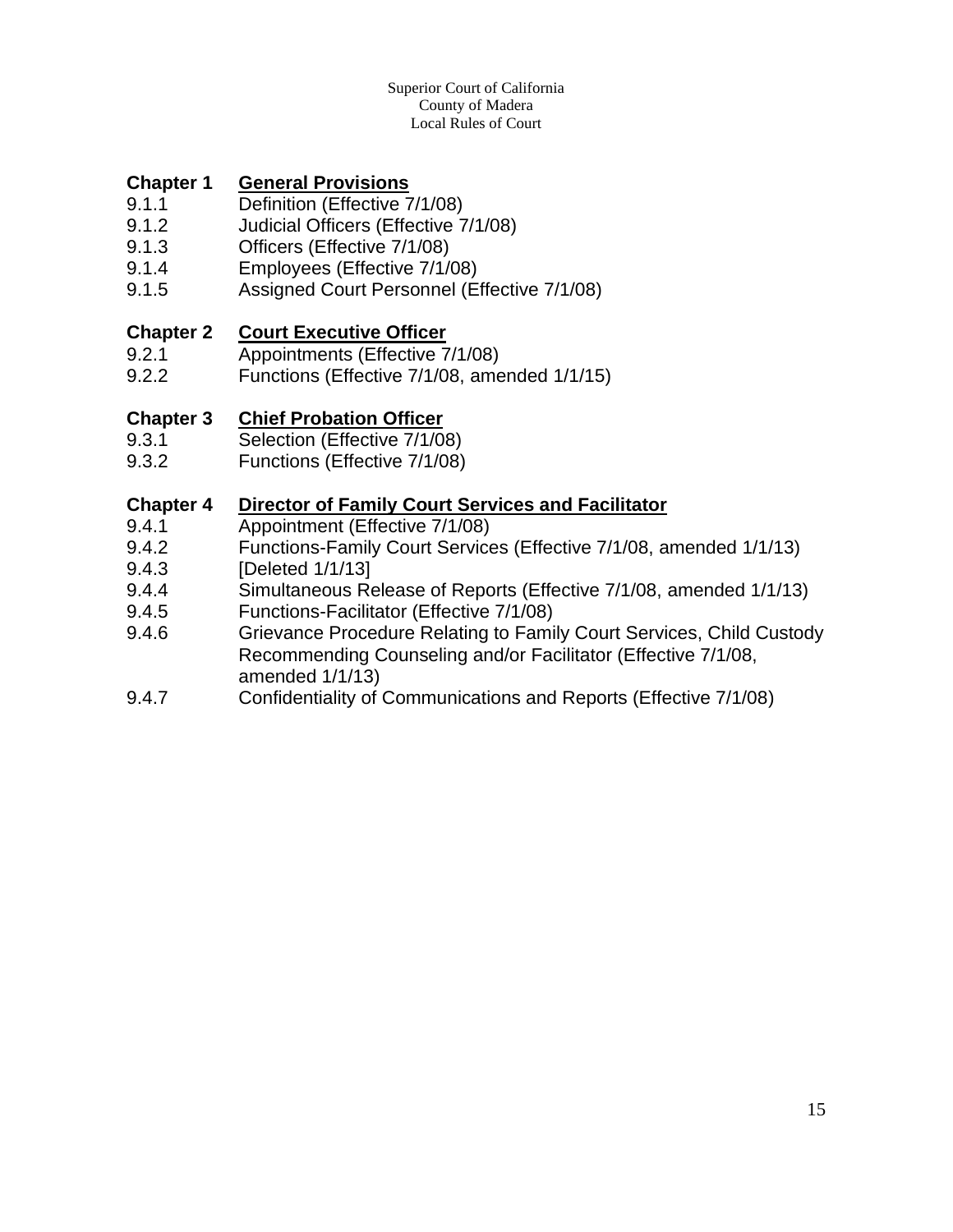#### **DIVISION 1 COURT ORGANIZATION AND GENERAL PROVISIONS**

#### **Chapter 1 Court Calendars.**

1.1.1 General Calendar. The Superior Court's business is distributed in accordance with its latest "General Calendar," which sets forth the time, place and any special requirements adopted by the Court for hearing the various types of court business. Before applying or noticing any matter for hearing or for trial, the moving party should ascertain the latest calendar requirements from the Calendar Clerk. (Effective 7/1/08)

1.1.2 Daily Calendar. The Clerk, not later than the beginning of each court day, shall post a daily court calendar for public examination. Case assignments shall be made for all purposes pursuant to Rule 3.734 of the California Rules of Court. (Effective 7/1/08, amended 1/1/16)

1.1.3 [Deleted 7/1/13]

1.1.4 Title of Court. The official title of this Court is the "Superior Court of the State of California in and for the County of Madera." Litigants may use as a short title "Madera County Superior Court" in pleadings and in addressing the Court in correspondence. (Effective 7/1/08)

#### **Chapter 2 Definitions and Preliminary Provisions.**

1.2.1 Authority for Adoption. These rules are adopted pursuant to the authority granted in Government Code § 68070 and Code of Civil Procedure §§ 128 and 187. (Effective 7/1/08)

1.2.2 Effective Date of Rules. These rules are effective July 1, 2020 and on the effective date shall supersede any previous local rules of the Madera County Superior Court and Madera County Municipal Court. (Effective 7/1/08, amended 1/1/13, 1/1/15, 1/1/17, 7/1/20, 7/1/21).

1.2.3 Construction and Effect of Local Rules. The local rules shall be construed as follows:

(a) The local rules are supplementary of and subject to the California Rules of Court and the Code of Civil Procedure and shall be construed so that they do not conflict with state rules or statutory or case law.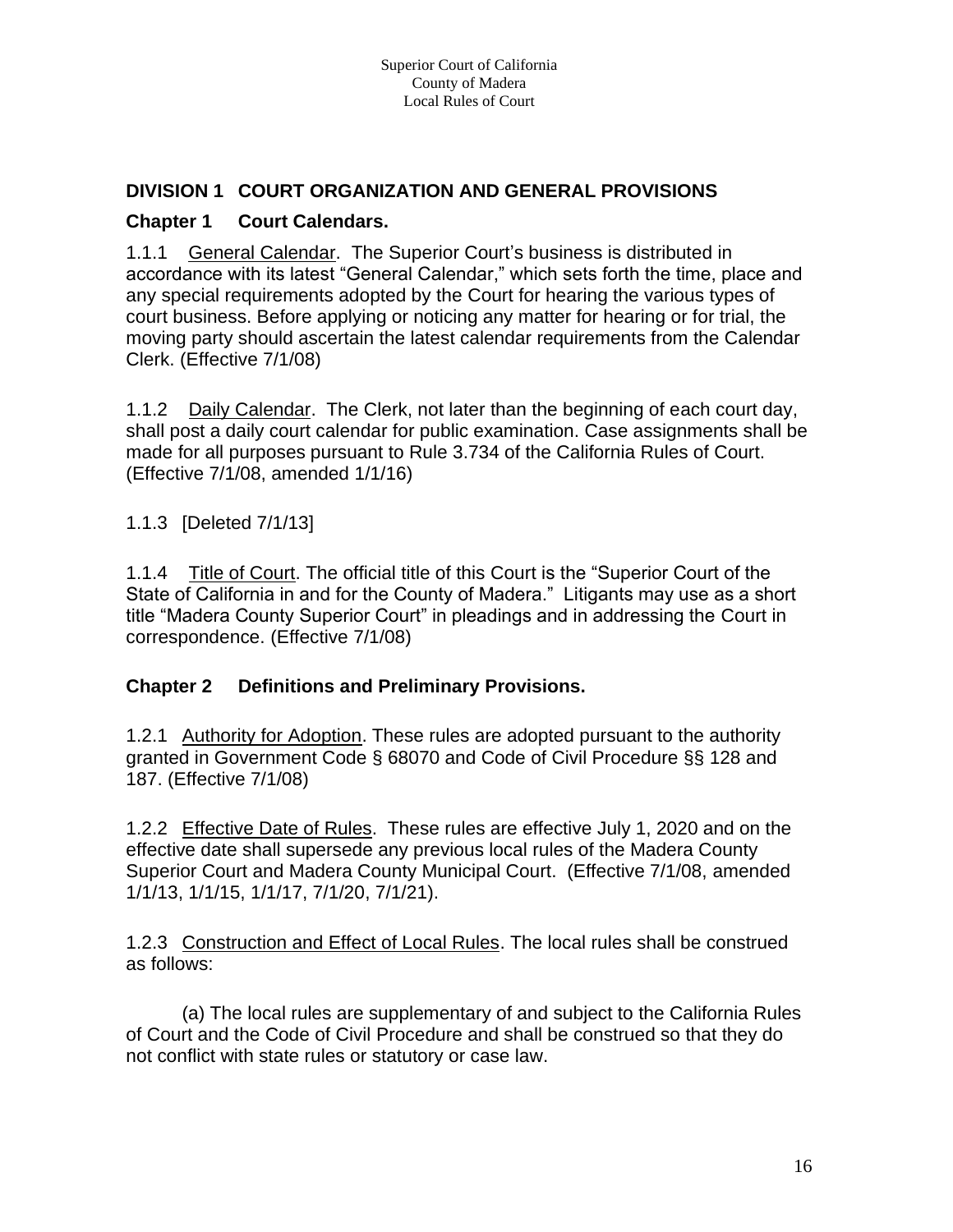(b) The local rules have no retroactive effect.

(c) The local rules shall be construed liberally to affect the ends of justice and efficient administration of the Court. Where the strict application of a rule would work an injustice to any party, each Judge of this Court may excuse compliance with such rule, as the ends of justice may require.

(d) Headings, chapter and rule subdivisions do not affect the scope, meaning or intent of these rules.

(e) Unless the context of the rule otherwise requires,

(1) The singular includes the plural and the plural the singular

(2) "May" is permissive, and "shall" is mandatory, and,

(3) The past, present and future each include the other tenses.

(Effective 7/1/08, amended 7/1/21)

1.2.4 Definitions. Definitions contained within the California Rules of Court apply with equal force in these Rules unless the content or subject matter otherwise requires.

(a) "Clerk" means the Clerk of the Court or his or her deputy. When referring to calendaring matters, "Clerk" refers to the Supervising Clerk of that Division.

(b) "County" means the County of Madera.

(c) "Court" means Superior Court of the County of Madera, and includes (1) any Judge who is elected or appointed a member of this Court, (2) while serving in this Court, any Judge, including a retired judge, assigned by the Chairperson of the Judicial Council to serve this Court, (3) any commissioner or referee appointed by the Judges of this Court, (4) while serving this Court, any retired commissioner who is assigned to serve by the Presiding Judge pursuant to Government Code 72190, or any other provision of law, (5) while serving this Court, and any member of the State Bar of California ordered to act as a temporary judge pursuant to Article VI, § 21, of the California Constitution and Rule 2.810 of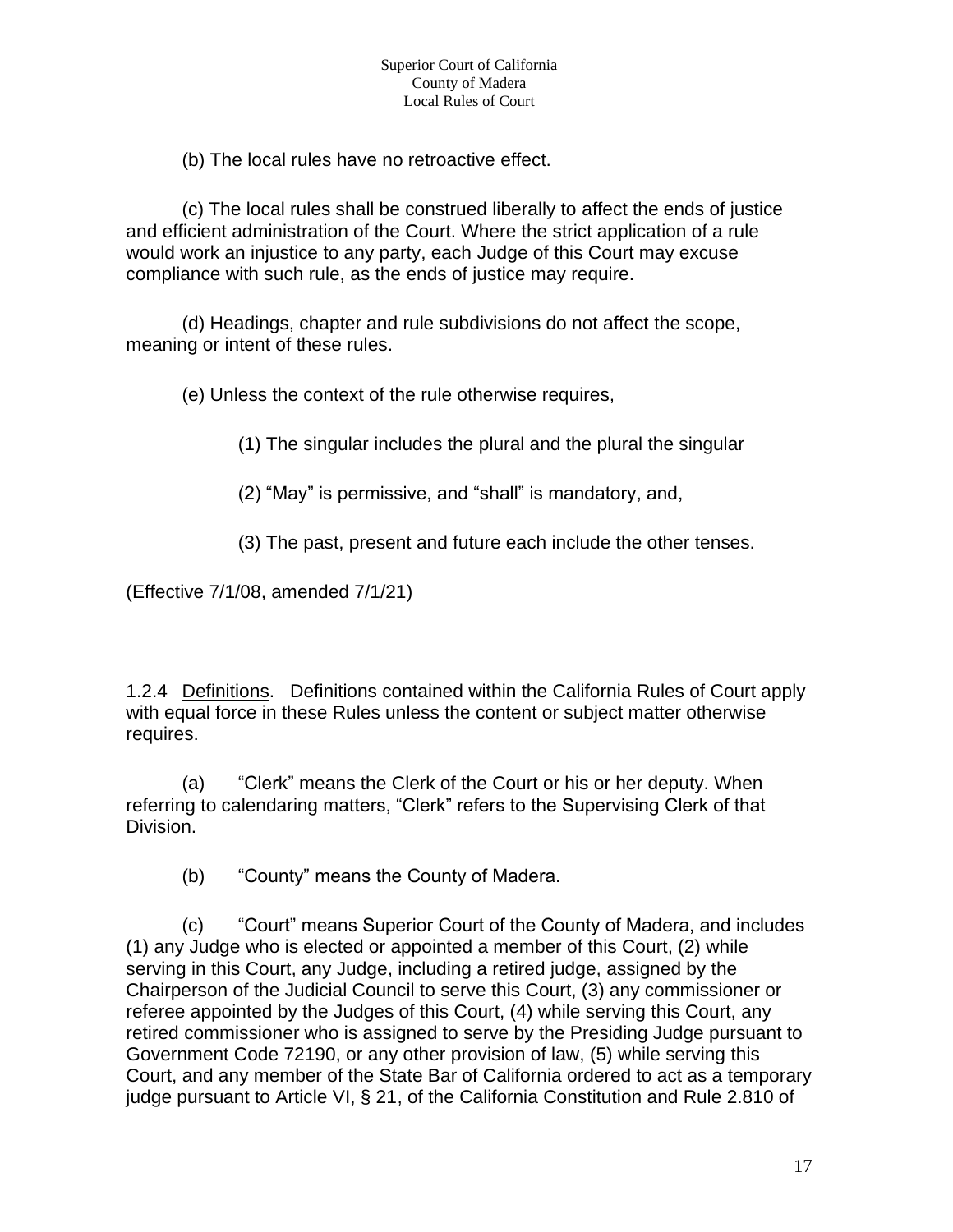the California Rules of Court.

(d) "Division" means the divisions of the Superior Court, as set forth in Local Rule 1.3.2, infra.

(e) "Judicial Officer" includes any judge who is appointed or elected a member of this Court and any commissioner or referee who is appointed by the Judges of this Court.

(f) "Person" includes corporations, associations, public entities and all other entities as well as natural persons.

(g) "Court days" include days the Court is open to the public and court is in session.

(Effective 7/1/08, part (d) amended 7/1/10, 1/1/13, 7/1/20)

1.2.5 Severability of Rules. If any local rule or part of a rule is held to be invalid, all valid portions of that rule which are severable from the invalid portion shall remain valid. If the local rule is held invalid in one or more of its applications, the rule shall remain in effect in all valid applications that are severable from the invalid applications. (Effective 7/1/08)

## **Chapter 3 The Presiding Judge, Departments and Divisions of the Court.**

1.3.1 Duties of Presiding Judge. The Presiding Judge shall:

(a) Prepare, with the assistance of appropriate committees of the Court, such local rules as may be required to expedite and facilitate the business of the Court; submit such proposed rules for consideration, and upon approval by a majority of the Judges cause the proposed rules to be published and submitted to the local bar association for consideration and recommendation; upon adoption of the rules by a majority of the Judges, cause compliance with appropriate statutory and California Rules of Court directives and cause publication thereof for general distribution.

(b) Designate a Judge to act as Presiding Judge when the Presiding Judge is absent or unable to act.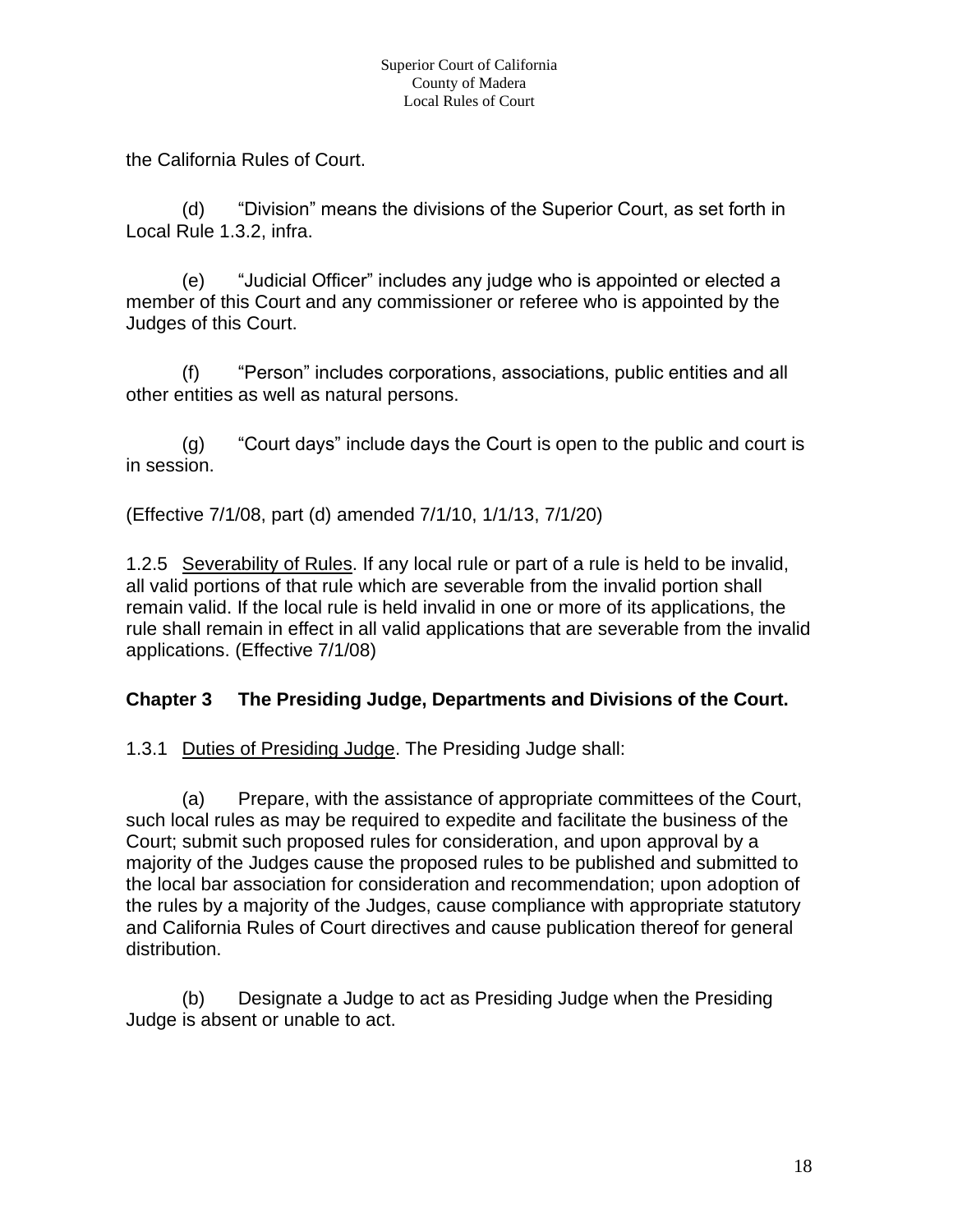(c) Act as a Master Calendar Judge to assign cases for trial purposes.

(d) Apportion the business of the Court among the various departments.

(e) Call such meetings of the Judges as may be needed.

(f) Supervise the administrative business of the Court and have general direction and supervision of the attachés of the Court.

(g) Impanel and have charge of the proceedings of the Grand Jury and act as a liaison between the Court and the Grand Jury.

(h) Exercise such additional duties as may be prescribed by statute or state rule of court for presiding judges under the Government Code and the California Rules of Court.

(i) The Presiding Judge may delegate any of the duties in Rule  $1.3.1(a)$ -(h) to other Judicial Officers of this Court as appropriate.

#### (Effective 7/1/08)

1.3.2 Departments of the Superior Court. There shall be ten departments of the Superior Court, designated as Departments 17, 21, 22, 23, 29, 36, 37, 40, 44, and 45. There shall be three divisions of the Superior Court, called the Juvenile Division, the Criminal Division, and the Probate-Civil Division. (Effective 7/1/08, amended 7/1/19, 7/1/20)

1.3.3 Criminal Division. The Criminal Division shall hear arraignments, status conferences, trial confirmations, pretrial motions, and all writs concerning criminal matters as well as all traffic matters. (Effective 7/1/08)

1.3.4 Trial Confirmations in Criminal Cases. The Trial Confirmation is a hearing to determine whether the case is going to trial or the parties are able to reach a disposition of the case without trial. (Effective 7/1/08)

1.3.5 The Juvenile Division. The Juvenile Division shall hear all law and matters, and trials not otherwise assigned, in all matters in the Juvenile Court not otherwise assigned by the Presiding Judge. (Effective 7/1/08)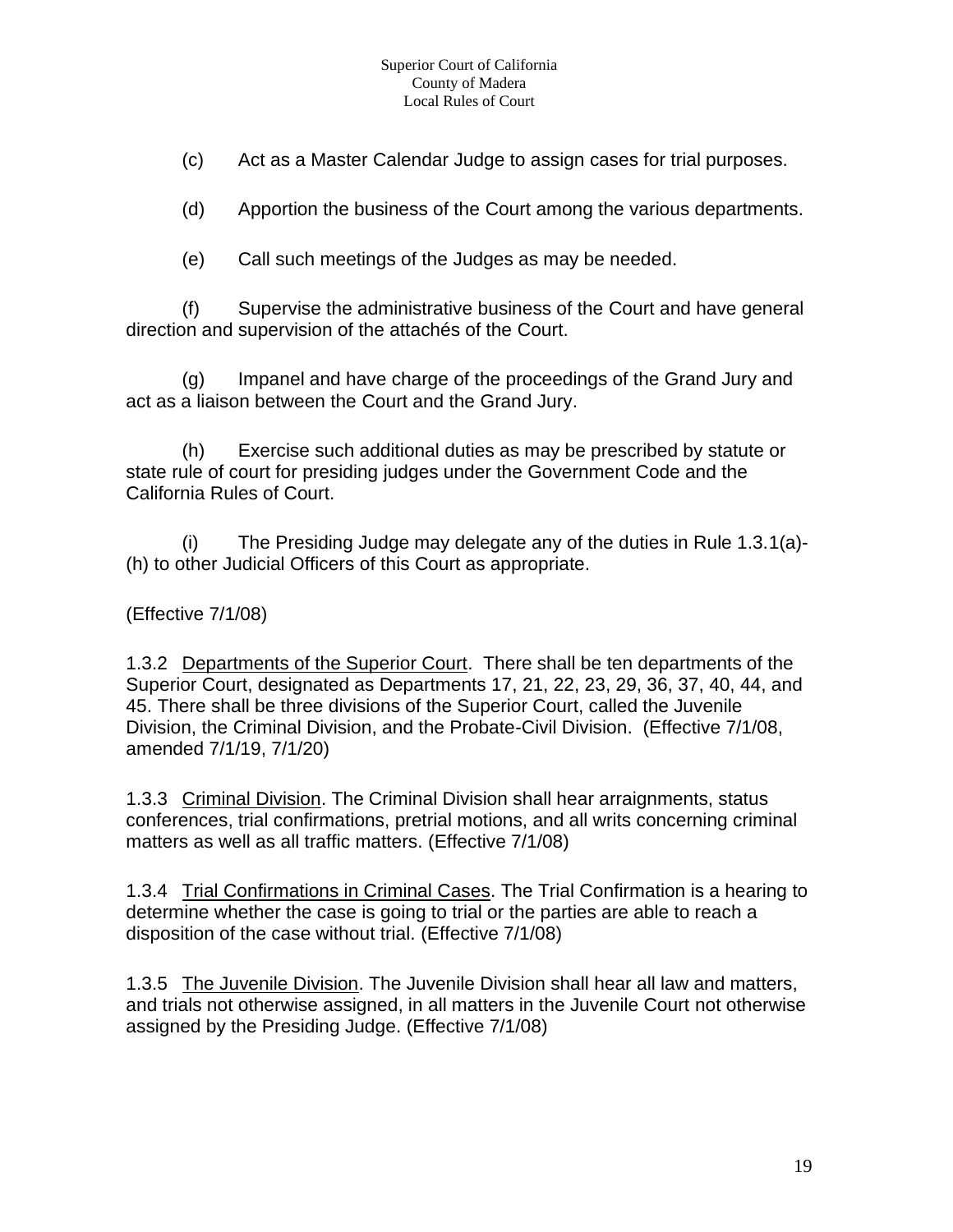1.3.6 The Probate-Civil Division. The Probate-Civil Division shall hear all decedents estates, trust matters, conservatorships, guardianships, compromises of minors claims under Probate Code §§ 3600 *et seq.*, spousal property petitions and miscellaneous actions under the Probate Code, civil law and motion matters, applications for writs, receivers, and the like, and hear all family law matters, unless otherwise assigned by the Presiding Judge. (Effective 7/1/08)

1.3.7 Districts of Superior Court. There is one district of the Superior Court. It is designated as the Madera County Superior Court District. (Effective 7/1/08)

1.3.8 [Deleted 7/1/19]

1.3.9 [Deleted 7/1/19]

1.3.10 [Deleted 7/1/19]

1.3.11 [Deleted 7/1/19]

1.3.12 Location of Main Courthouse. All Departments are located at the Madera County Main Courthouse, 200 South G Street, Madera, California 93637. (Effective 7/1/08, amended 1/1/16, 7/1/19)

1.3.13 [Deleted 7/1/19]

1.3.14 [Deleted 1/1/13]

#### **Chapter 4 Court Reporter, Interpreter and Translator.**

1.4.1 Court Reporters. A court reporter is mandatory on all proceedings save and except appeals to the Superior Court, small claims cases, case management conferences, and initial arraignments on criminal complaints. The Court in its discretion can order those proceedings reported. (Effective 7/1/08)

#### 1.4.2 Fee of Court Reporter in Civil Proceedings.

(a) In any civil case in which a trial or hearing is expected to last more than one (1) hour, but not more than four (4) hours, and official reporting services are required, the parties shall deposit with the Civil Division their pro rata shares of the fee for one-half (½) day of official reporting services. In any civil case in which the trial or hearing is expected to last less than one (1) hour, the fee shall be \$30.00. If a hearing which was expected to last less than one (1) hour goes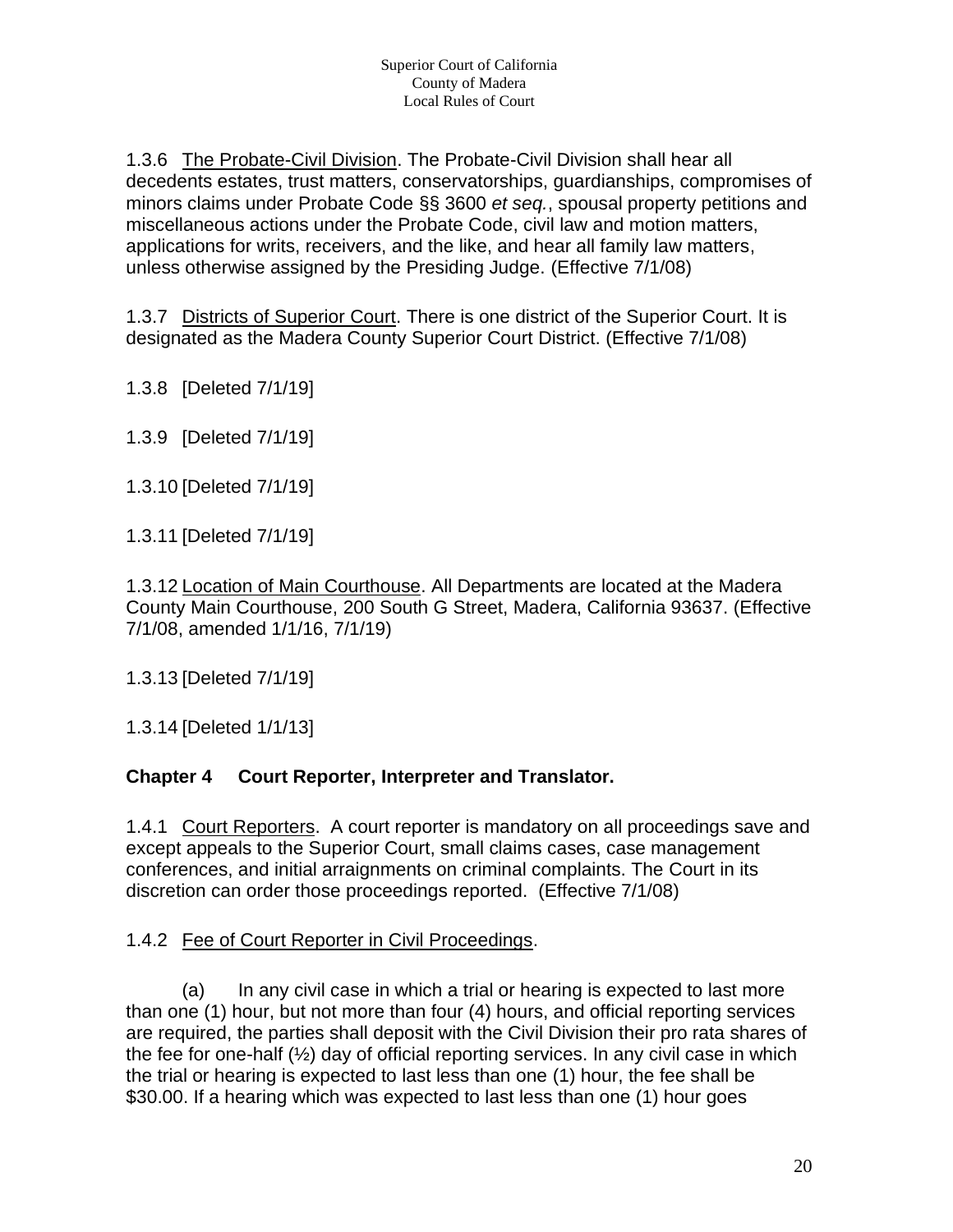beyond the one (1) hour requiring reporting services, then the difference in the fees must be paid by the end of the day of the hearing.

(b) In any civil case in which a trial or hearing is expected to last more than four (4) hours and official reporting services are required, the parties shall deposit with the Civil Division their pro rata shares of the fee for one (1) full day of official reporting services.

(c) The fee for any trial shall be deposited by the time motions in limine are heard, or trial otherwise commences. The fee for any hearing shall be due at the time the hearing is scheduled. The fee for any subsequent day of the trial or hearing shall be deposited with the Civil Division at the beginning of each subsequent day.

(d) The receipt issued by the Civil Division for payment of the above fees shall be shown to the Judge's Clerk at the beginning of the proceeding, or the trial or hearing will not proceed. Further, where a party or attorney has a record of failing to pay fees under this (or any other) section, the Court, in its discretion, may condition the scheduling of any matter on pre-payment of fees, or the payment of any or all due and owing fees.

(Effective 7/1/08, section (a) amended 1/1/13, sections (a), (c), and (d) amended 7/1/13, section (c) amended 7/1/14)

#### 1.4.3 Originals of Transcripts of Proceedings

Where a transcript of a proceeding has been ordered by a litigant or other interested party, the Court shall retain the original of such transcript for its records, except as otherwise required by law. (Effective 1/1/13)

#### 1.4.4 Interpreters

(a) The Court provides Court Interpreters at no cost to Limited Language court users in all court proceedings, to the extent required by state and federal laws. The Court recognizes the benefit of providing Court Interpreters for all cases types including civil, and will make all necessary efforts to provide interpreters in civil cases in accordance with Evidence Code § 756 and with the availability of interpreters.

(b) In order for the Court to identify the need for a spoken-language interpreter in lower priority case types, upon the filing of the case, submit the Court's local MAD-INT-001 form, located on the Court's website, or Judicial Form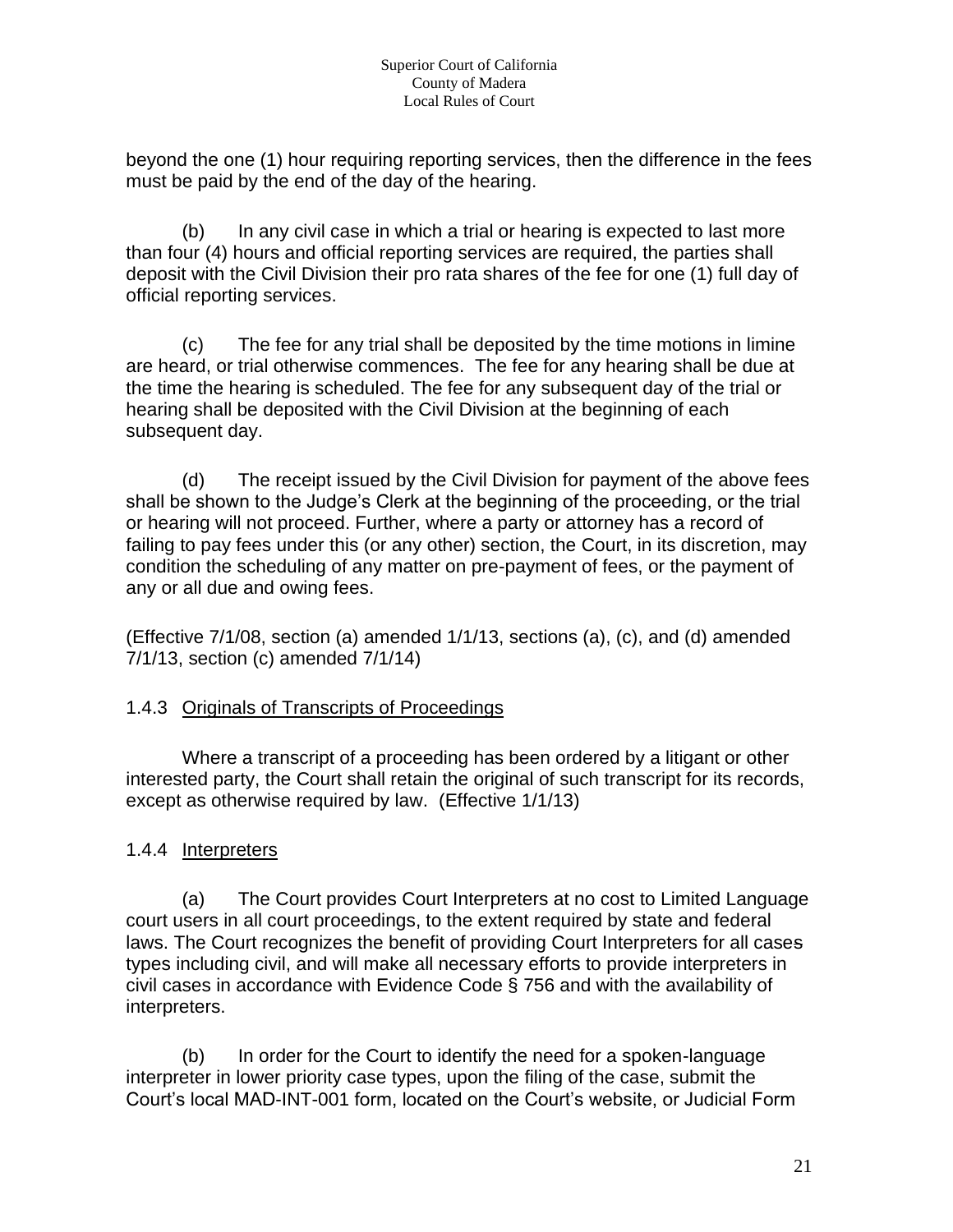INT-300, to the Court's Interpreter Coordinator.

(c) Parties who desire to hire their own interpreter may do so, as long as the private interpreter meets the qualifications set forth in Government Code §68561 and §68566.

(Effective 7/1/08; Renumbered 1/1/13, Amended 1/1/15, 7/1/18, 7/1/20, 1/1/21)

#### **Chapter 5 Transfer of Administrative Procedures.**

1.5.1 Designation of Clerk. The Court Executive Officer shall be the Clerk of the Superior Court. (Effective 7/1/08)

#### **Chapter 6 Attorney, Investigator and Expert Fees.**

1.6.1 Attorney Fees in Cases Involving Minors or Incompetent Persons. In cases compromised by a guardian ad litem under Code of Civil Procedure § 372 or by Probate Code § 3500; the attorney fees awarded by the Court shall, under normal circumstances, not exceed the following amounts:

(a) Twenty-five percent (25%) of the amount recovered when the case is settled during trial.

(b) Thirty-three and one-third percent (33 1/3%) of the amount recovered when the case is settled during trial after a substantial part of plaintiff's case has been introduced or after judgment.

(c) Not more than the fees prescribed in 1.6.1(b) when the case is settled between the times specified in Rules 1.6.1(a) and 1.6.1(b)

(d) Forty percent (40%) of the amount recovered when the case is settled after the filing of respondent's brief on appeal.

(e) An amount less than 1.6.1(a), which shall reflect actual work done, when the recovery is under an uninsured motorist clause in an insurance policy.

(Effective 7/1/08, Amended 1/1/13)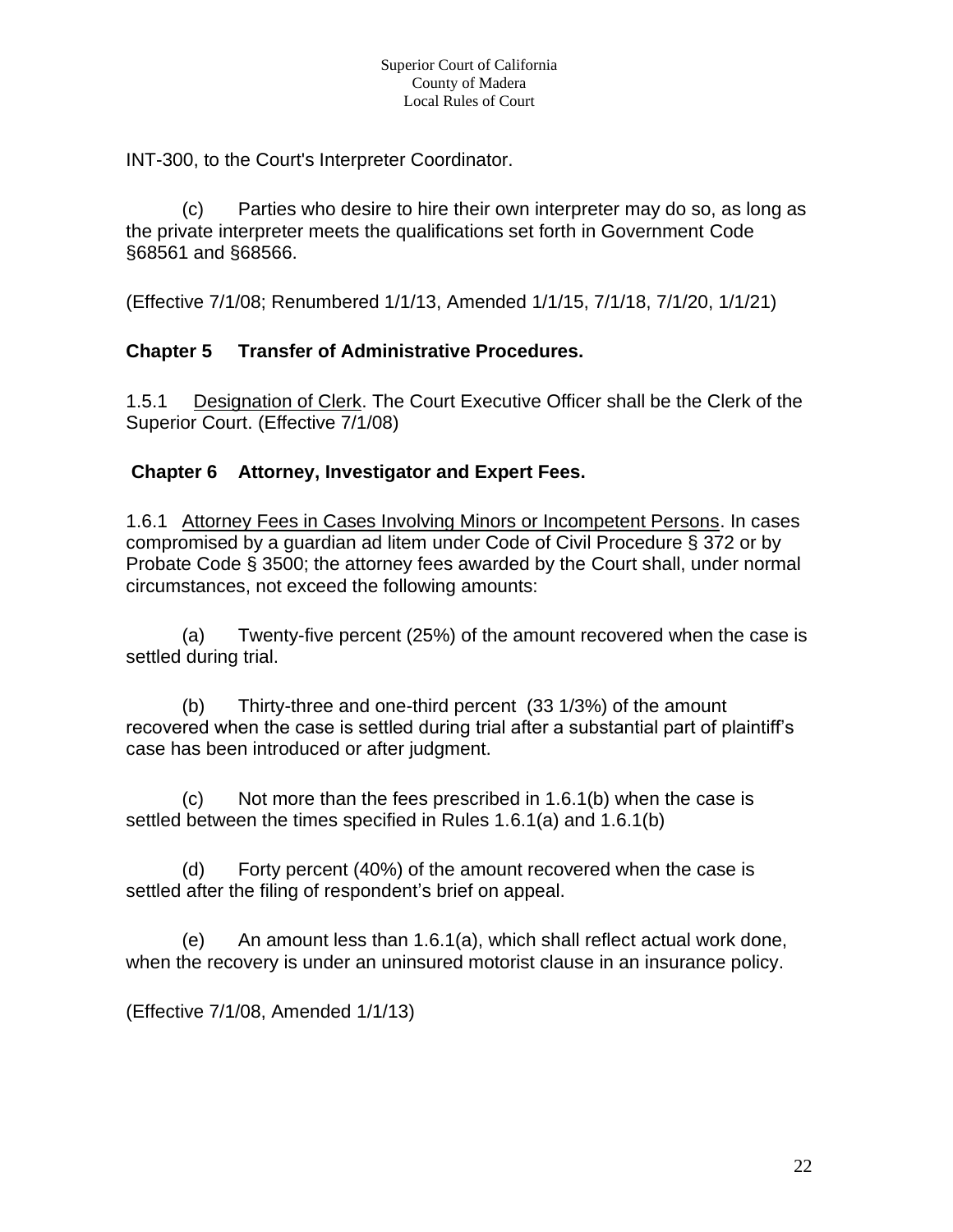1.6.2 Computation of Fees. In computing fees, parents claiming reimbursement for expenses shall, except in cases of hardship, pay their proportionate share of the attorney fees. Expenses of litigation to be reimbursed shall not be included in the "amount recovered" for the purpose of fixing fees. Such expenses of litigation shall be separately itemized. (Effective 7/1/08)

1.6.3 Court Approval of Employment Contract. Except for good cause shown, no contract of employment providing for attorney fees shall be approved by the Court in advance. Under no circumstances shall the contract be considered for approval in advance without the client's appearance on the application for court approval. (Effective 7/1/08)

1.6.4 Attorney Fees Upon Entry of Default Judgment in Actions on Promissory Notes, Contracts Providing for Payment of Attorney Fees, Actions on Book Accounts and Foreclosures. The following attorney fees shall, under normal circumstances, be awarded upon entry of default judgment in actions on promissory notes, contracts providing for the payment of attorney fees, actions on book accounts and foreclosures:

| \$0.01 to \$1,000        | 15%, with minimum fee of \$75            |
|--------------------------|------------------------------------------|
| \$1000.01 to \$10,000    | \$150 plus 6% excess over \$1,000        |
| \$10,000.01 to \$50,000  | \$690 plus 3% of excess over \$10,000    |
| \$50,000.01 to \$100,000 | \$1,890, plus 2% of excess over \$50,000 |
| Over \$100,000           | \$2,690 plus 1% of excess over \$100,000 |

When the clerk is authorized by statute to enter judgment that includes attorney fees pursuant to an approved fee schedule, the clerk must use the aboveapproved fees when determining and entering the clerk's judgment. The amount of attorney fees awarded must not exceed the amount of fees prayed for in the complaint.

Fees for actions on a book account, which are specifically allowed by Civil Code § 1717.5, are subject to the above schedule.

(a) Foreclosure of Mortgage or Trust Deed. Fees for actions on a foreclosure of mortgage or trust deed are subject to the above schedule, then increased by ten percent (10%). (Amended 1/1/15, 7/1/17)

(b) Foreclosure of Assessment or Bond Lien Relating to a Public Improvement. Fees for actions on a foreclosure of assessment or bond lien relating to a public improvement are subject to the above schedule, except that the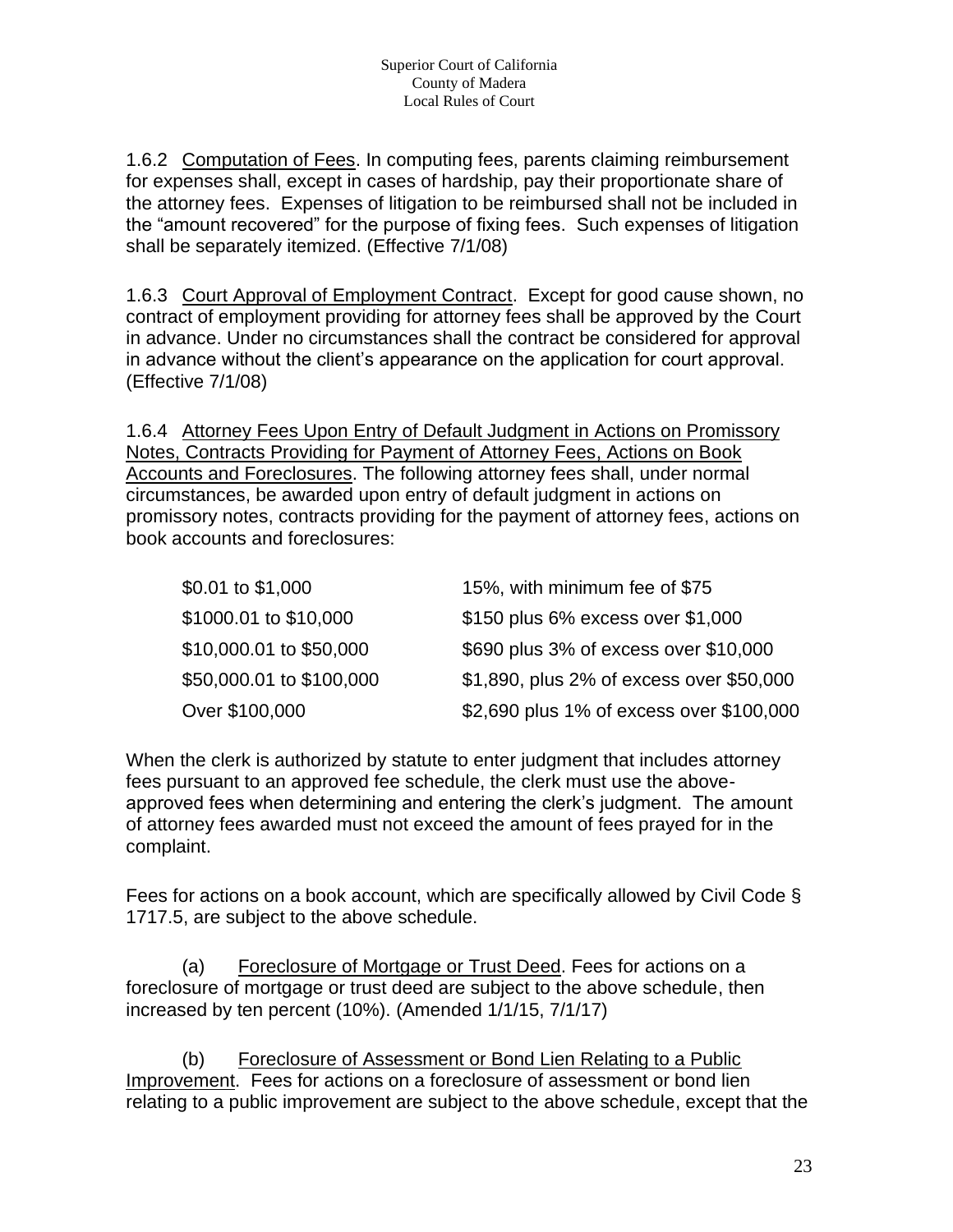minimum fee shall be \$75 in an action involving one assessment or bond and an additional \$20 for each additional assessment or bond being foreclosed in the same action. (Amended 1/1/13, 1/1/15, 7/1/17)

(c) Additional Fees. An attorney seeking fees in excess of the fees stated above must submit a proposed order and written declaration with an itemized statement of services rendered to substantiate any claim for additional fees. (Amended 7/1/17)

(d) Judicial Discretion. A judge retains complete discretion in awarding attorney fees based on the circumstances of the action, including the experience of counsel, the time expended, the complexity of the issues, the amount in controversy, and the results achieved. A judge may require an attorney to submit a written declaration with an itemized statement of services rendered, and other supporting documentation, to substantiate any claim for attorney fees. (Effective 7/1/17)

(Effective 7/1/08, amended 7/1/17.)

1.6.5 Fees for Court-Appointed Attorneys. The following attorney fees shall, under normal circumstances, be awarded by the Court to court-appointed attorneys if reasonably necessary legal services are tendered in the Superior Court:

(a) Counsel is to be paid at a flat rate of \$65 per hour for all courtappointed cases.

(b) In determining fees, the Court shall consider the difficulty of the tasks performed and the reasonable value of time expended.

(c) The Court may, by separate Policy Memorandum, adjust the amount paid to attorneys for court appointed cases, with distinctions for capital and noncapital cases, as well as other distinguishing factors.

#### (Effective 7/1/08)

1.6.6 Motions for Investigators. Motions for the payment of investigators, experts, or others for the preparation or presentation of the defense in a capital case, pursuant to Penal Code § 987.9, shall be presented to a Judge designated by the Presiding Judge.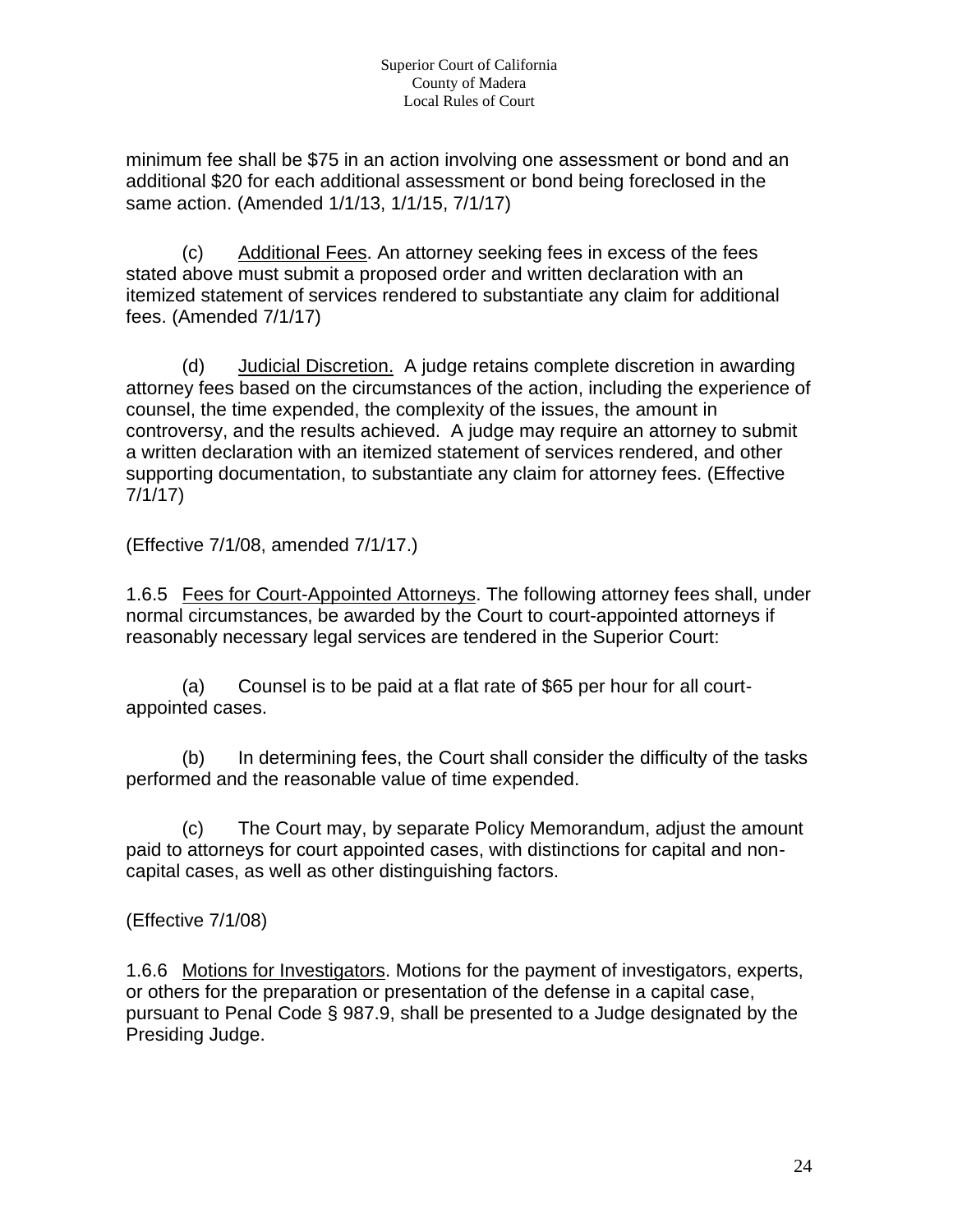#### Superior Court of California County of Madera Local Rules of Court

Comment: Under Penal Code § 987.9(a), the Judge hearing the motion is disqualified from presiding over the trial of the case.

#### (Effective 7/1/08)

1.6.7 Investigators and Experts - Fee Schedule. The following schedule will be applied to investigators and forensic experts appointed by the Court:

| <b>General Felony</b>                                  | \$50.00/hr                     |
|--------------------------------------------------------|--------------------------------|
| Capital/Life Without Parole                            | \$50.00/hr                     |
| Mileage                                                | \$0.55/mile                    |
| Per Diem                                               | \$50.00/day                    |
| Narcotic evaluation and report                         | \$400.00 per exam &<br>report* |
| Sex offender exam and report                           | \$400.00 per exam &<br>report* |
| Penal Code § 1368, Competency to Stand Trial           | \$400.00*                      |
| Penal Code § 1026, Sanity at the Time of Crime         | \$400.00*                      |
| Penal Code § 1027, Restoration to Sanity               | \$400.00*                      |
| Evidence Code § 1017,                                  |                                |
| <b>Confidential Psychiatric Evaluation for Defense</b> | \$400.00*                      |
| Evaluation for General Sentencing Guidelines,          |                                |
| Evidence Code § 460                                    | \$400.00*                      |
| Court appearances:                                     |                                |
| Full day                                               | \$600.00                       |
| Half day                                               | \$350.00                       |

\* Evaluations and reports involving travel to and from either the Central California Women's Facility or the Valley State Prison may charge an additional \$100 per exam, report or evaluation.

Extremely lengthy cases requiring extensive review of records (greater than 50 pages) or other extremely complex cases may be negotiated on a case by case basis with the Court.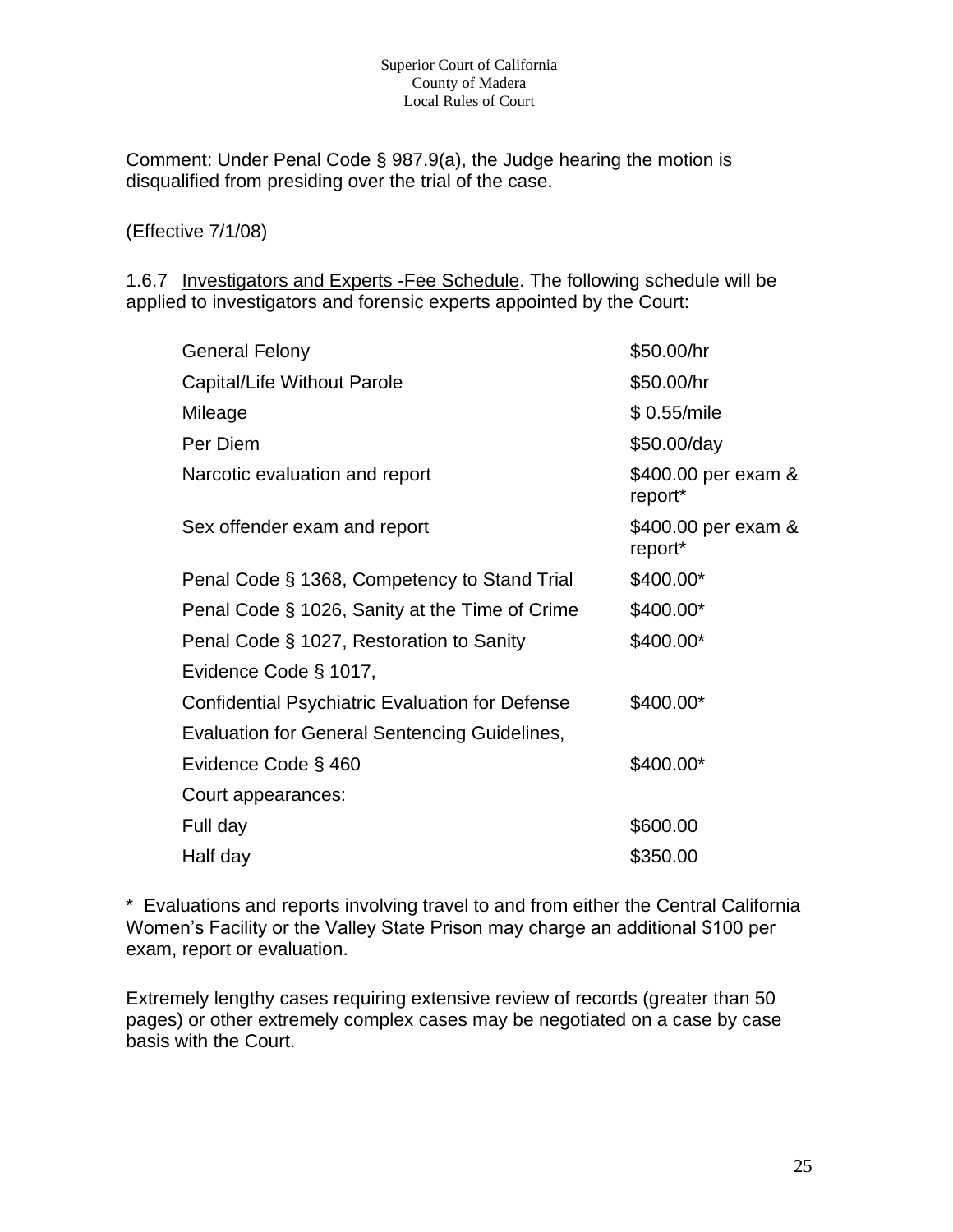This fee schedule may be adjusted from time to time by Policy Memorandum of the Court. (Effective 7/1/08, amended 1/1/10, 1/1/15)

1.6.8 Claim Forms. Counsel shall submit a statement for services rendered in each appointed criminal or juvenile case on the form provided by the Court, in duplicate, within ten days after the case has been completed. The statements shall be submitted to the Superior Court Executive Office for re-computation. The Superior Court Executive Officer shall submit the statement to the trial judge with a recommendation. The trial judge shall endorse the fees and costs approved upon the form and return it to the Superior Court Executive Office for processing. After approval, one duplicate original shall be transmitted to the County Auditor and the other shall be placed in the case file. (Effective 7/1/08)

1.6.9 Appointed Counsel. In each case in which a person has been furnished services of appointed counsel, upon conclusion of the proceedings, the Court shall make a determination of the actual costs of providing such services. Counsel shall be prepared at that time to submit itemized information as to the time they have devoted to the case. (Effective 7/1/08)

1.6.10 Reimbursement Order. In the event any person may be required by law to reimburse the County for compensation of private counsel or costs of public defender services, the Court, after determining the amount thereof, shall make a determination of the present ability of such person to pay all or a portion of such amounts and shall make such reasonable order for payment as is authorized by law. This determination and the determinations required by Local Rules 1.6.8 and 1.6.9 above shall be made only after the Court has held a hearing. A person required by law to reimburse the County for compensation of private counsel or costs of public defender services shall be entitled to reasonable notice of the hearing, and may appear with counsel, and participate therein, including the presentation of evidence and the cross-examination of witnesses. (Effective 7/1/08)

1.6.11 Collection. The Court, in its discretion, may delegate to the County Auditor the authority to collect such reimbursement and to establish and modify arrangements for installment payments. In addition, to the extent authorized by law, it may delegate to the County Auditor authority to reduce or cancel unpaid repayment obligations upon a finding by that office that the person obligated no longer has the ability to pay the amount ordered. These rules are not intended to apply to procedures under § 1431 of the Probate Code. (Effective 7/1/08)

#### **Chapter 7 Jury Venue**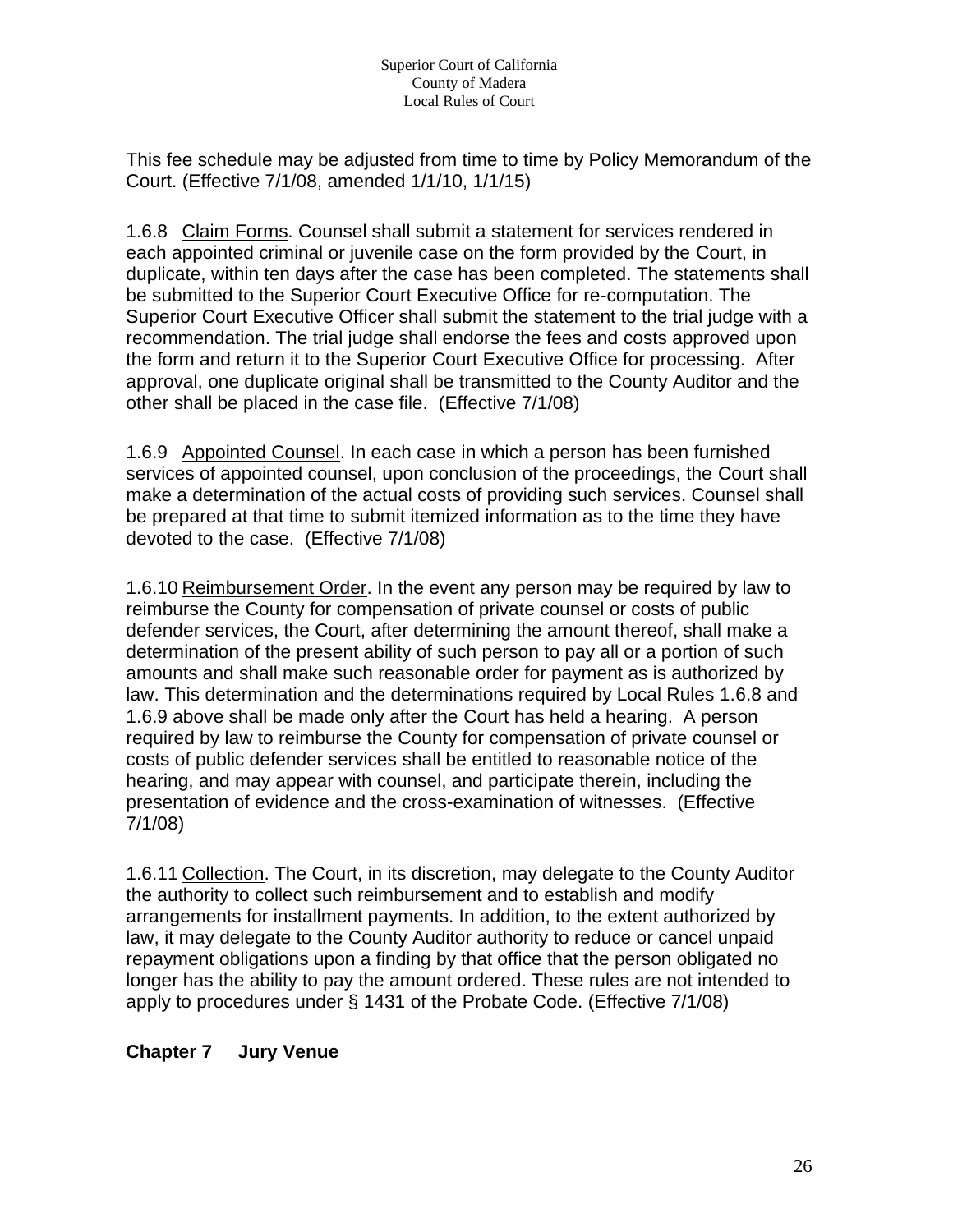1.7.1 Jury in County Seat. A jury in the County seat will be selected from a crosssection of the entire County. (Effective 7/1/08, amended 1/1/15)

1.7.2 Jury in Other than County Seat. When sessions of the Superior Court are held in a location other than the County seat, the names for master jury lists and qualified jury lists to serve in a session may be selected from the area in which the session is held pursuant to this local rule, provided that each prospective juror shall have the opportunity to elect to serve on a jury with respect to a trial held anywhere in the County. (Effective 7/1/08)

1.7.3 County Wide Venue. The Superior Court, in its discretion, may order countywide venue in the interest of justice. (Effective 7/1/08)

#### **Chapter 8 Fees for Court Services**

1.8.1 Responsibility for Fees.

(a) When an attorney orders services on behalf of a client, that attorney shall be responsible for securing payment for those services.

(b) Any attorney requesting services from the Court acknowledges that collection proceedings may proceed against the requesting attorney should the client fail to pay the requisite fees. (Effective 7/1/10)

#### 1.8.2 Withholding of Judgment for Non-Payment of Fees.

Except where the interests of justice would require otherwise, the Court may refuse to enter judgment when any party to the case has failed to pay fees due and owing to the Court. (Effective 7/1/11).

#### 1.8.3 Fees for Printing of Forms/Packets

Per Government Code § 70631 and California Rules of Court, rule 10.815, in order to cover the labor and material costs involved, the Clerk of the Court shall charge fifty cents (\$.50) per page for preparing copies of any record, proceeding, or paper on file in the Clerk's Office. The Clerk of the Court shall also charge the following fees for the preparing of copies of Forms/Packets, which are provided on the Court's website for free, and include self-help instructions compiled by the Court Paralegal: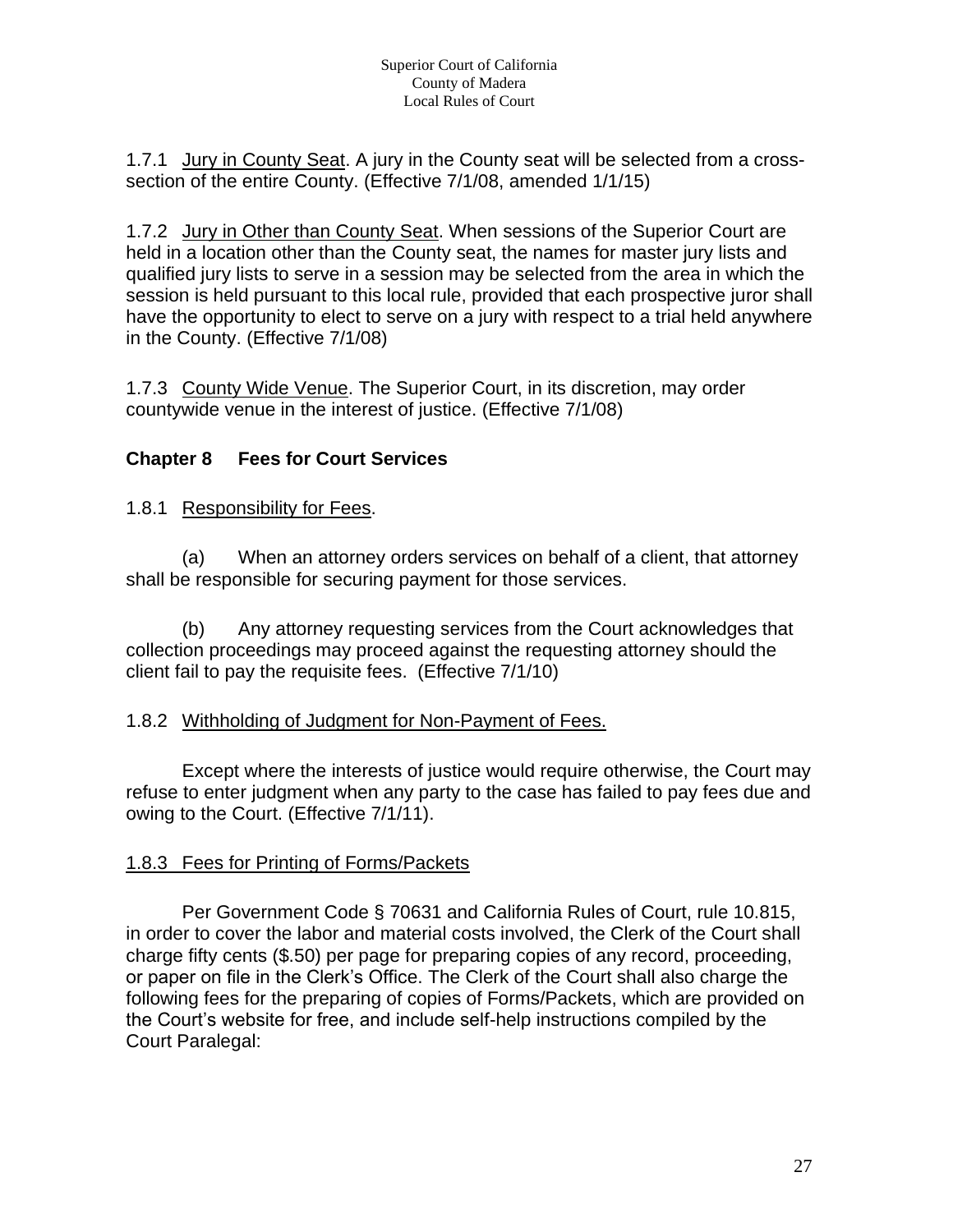| <b>Madera Superior Court</b> |                    |  |  |  |
|------------------------------|--------------------|--|--|--|
| Forms and Form Packets       |                    |  |  |  |
|                              |                    |  |  |  |
| Number of Pages:             | Fee:               |  |  |  |
| $1 - 25$                     | \$0.50 Per Page*   |  |  |  |
| 26-40                        | \$16.00 Flat Rate* |  |  |  |
| $41 +$                       | \$20.00 Flat Rate* |  |  |  |

\* The following Forms/Packets are provided at NO CHARGE: (1) Fee Waiver Packet; (2) Small Claims Packets; (3) Civil Harassment Packet; and (4) Domestic Violence Packet. (Effective 7/1/18)

#### **Chapter 9 Fees for Preparation of Appellate Record**

1.9.1 Copying Fees When the parties stipulate that the Court file shall be the record in the case, the Court shall charge a fee of \$1.00 per page to cover the cost of paper and labor, for copies of the record for transmission to the Court of Appeal or the Appellate Division of the Superior Court, for copies of the record for the Superior Court's own files, and for copies of the record for each of the parties. This fee shall be shared by the Appellant and Respondent. An Appellant or Respondent may apply to the appropriate court for relief from such fees. (Effective 7/1/11)

#### **Chapter 10 Law Enforcement Use of Body-Worn Cameras**

#### 1.10.1 Law Enforcement Use of Body-Worn Cameras

(a) Definitions. For purposes of this rule:

(1) "Body-worn camera" means an electronic device used to photograph or record the performance of a peace officer in the course of his or her official duties.

(2) "Courthouse" means any building in which court proceedings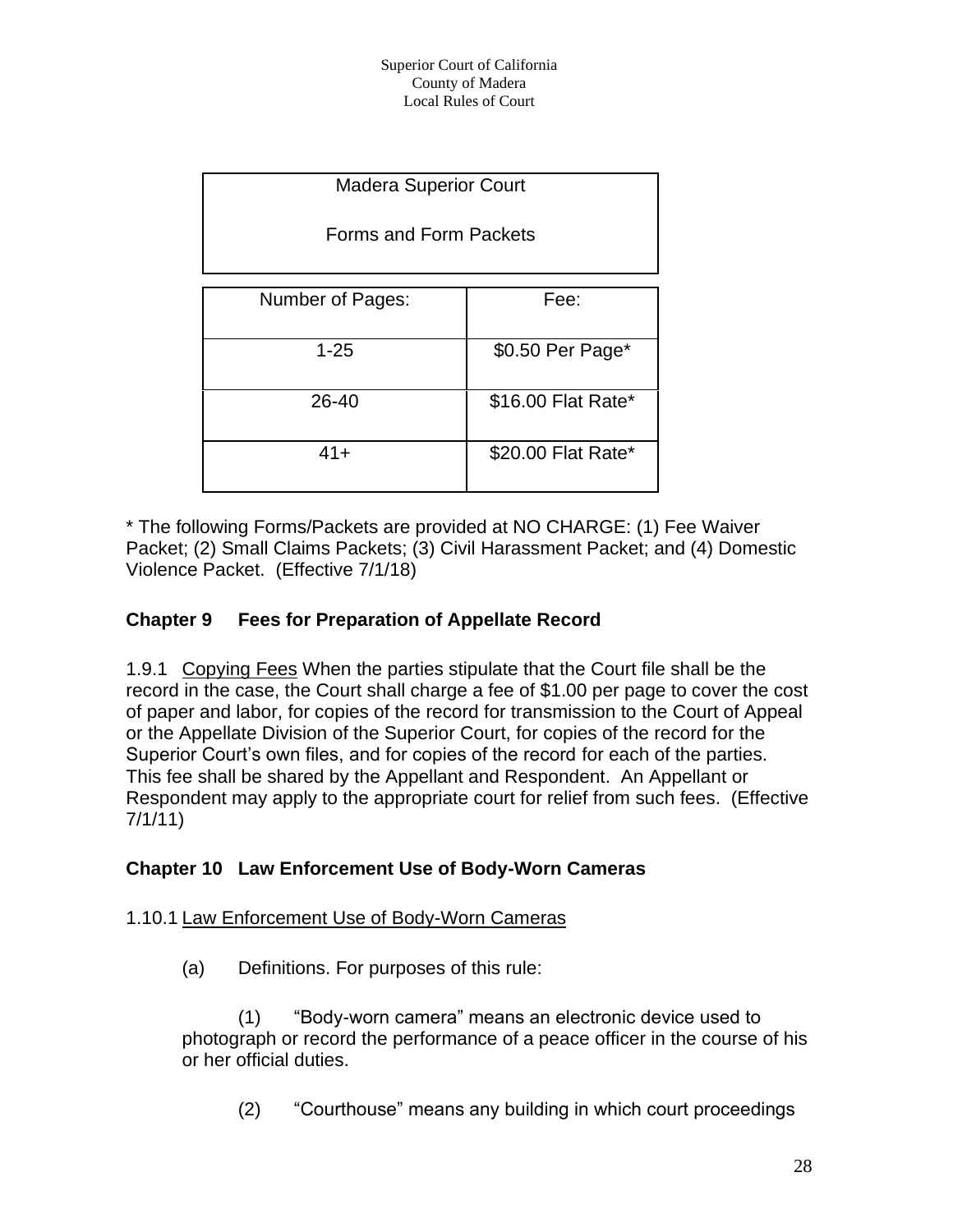occur, and all portions of such building, including clerk's offices, lobby areas, hallways, stairs, and elevators.

(3) "Peace officer" has the meaning specified in Penal Code section 830.

(b) Permitted Use. A peace officer may use a body-worn camera in the courthouse to create a recording if the peace officer (i) is conducting an arrest, (ii) is assisting in an arrest, (iii) is interacting with an individual who is not complying with a command from the peace officer, (iv) is responding to an emergency situation, or (v) has received prior authorization from the Presiding Judge.

(c) Limitations on activation of body-worn cameras:

(1) If law enforcement personnel are present in a courthouse where juvenile matters are heard, they must comply with Welfare and Institutions Code section 827 and California Rules of Court, rule 5.552.

(2) Except as allowed in subsection (b), a peace officer may not use a body-worn camera in the courthouse to create a recording.

(Effective 1/1/21)

## **DIVISION 2 TRIAL COURT RULES**

## **Chapter 1 General Filing Requirements.**

2.1.1 Notice of Deposition. Notices of deposition will not be accepted for filing as part of the case file except by court order. Any motions filed in connection with a deposition must contain a copy of the notice of deposition. (Effective 7/1/08)

## **Chapter 2 Designation of Record on Appeal.**

2.2.1 Reporter's Transcript. All Designations of Record for matters on appeal shall specifically set forth the date of any and all hearings for which a reporter's transcript is requested. (Effective 7/1/08)

2.2.2 Clerk's Transcript. All Designations of Record for matters on appeal shall specifically include the date each designated paper was filed with the Superior Court and the nature of the paper. (Effective 7/1/08)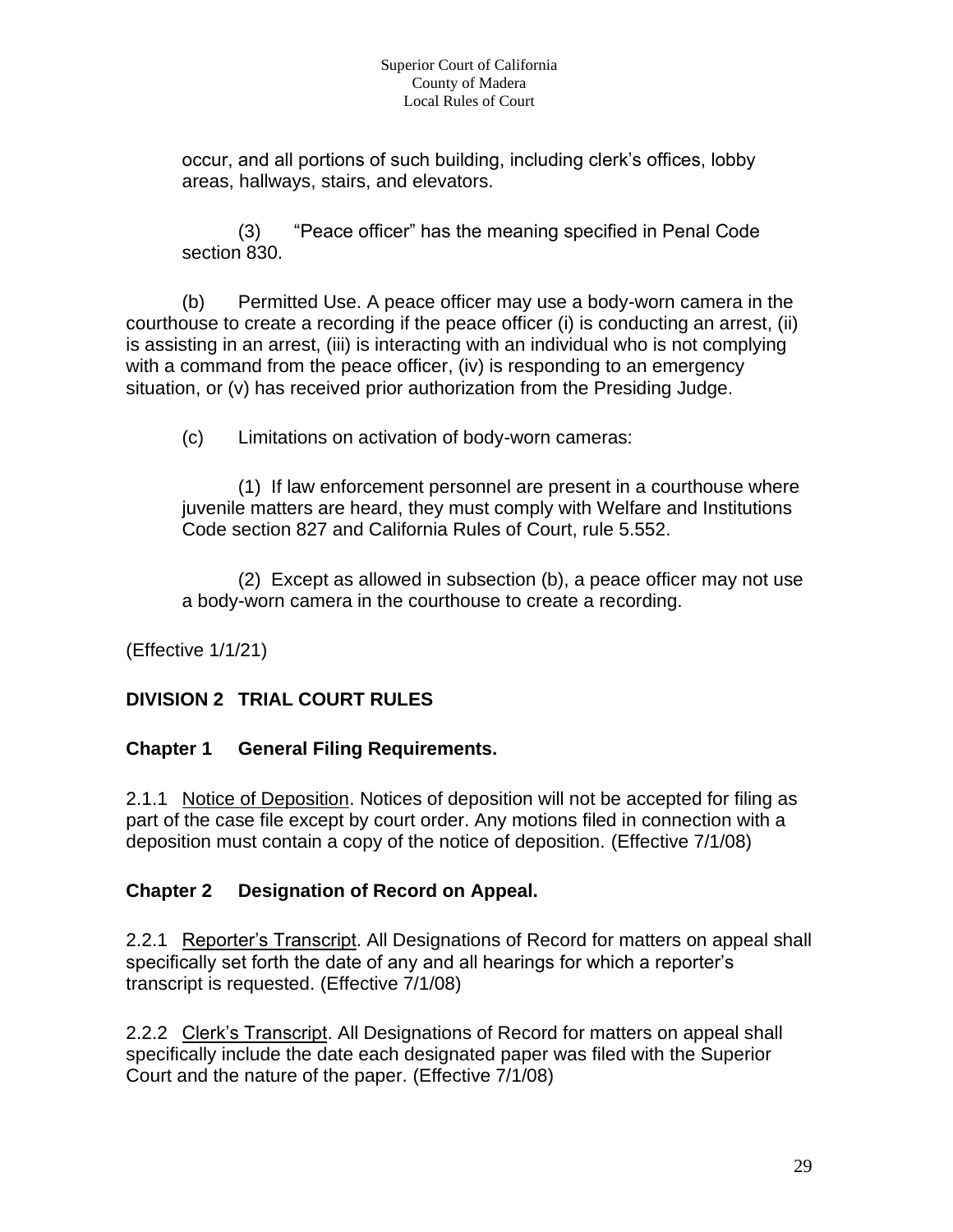#### **Chapter 3 Jury Instructions.**

2.3.1 Types Used. In all jury trials it is the policy of the Court to use the instructions contained in BAJI, CACI, CALJIC and/or CALCRIM, as appropriate. All instructions are to be provided by counsel or self-represented party. All other instructions offered shall conform as nearly as possible to the form instructions contained in BAJI, CACI, CALJIC and/or CALCRIM, as appropriate. Instructions shall not indicate which party submitted the instructions except in a code (prescribed by the Court) which does not readily disclose the identity of the submitting party. Any statement of the party offering an instruction, and citations of authority offered shall be on a separate sheet. An index or fact sheet setting forth the topic of each instruction or BAJI, CACI, CALJIC and/or CALCRIM number shall be attached to each set of proposed instructions. (Effective 7/1/08, amended 1/1/15)

2.3.2 When Submitted. Each party shall submit proposed jury instructions to the Court at the commencement of the trial unless otherwise authorized by the Judge. (Effective 7/1/08, amended 1/1/13)

## **Chapter 4 Application for Ex Parte Orders.**

2.4.0 General. All parties and their counsel are required to review the following provisions for ex parte applications. Any failure to follow the rules may be grounds for summary denial of the application. (Effective 7/1/08, amended 1/1/13)

2.4.1 Fee. No application for an ex parte order, except for the appointment of a guardian ad litem or the approval of an undertaking or an attachment, shall be made until any required filing or other fee, if any, has been paid. (Effective 7/1/08)

2.4.2 Form. Every application for an ex parte order shall be accompanied by the original file of the action. (Effective 7/1/08)

2.4.3 Limitations on Granting. Except upon a stipulation, leave shall not be granted ex parte to stay execution after judgment, file a cross-complaint, amend or supplement a pleading, other than to strike out the name or substitute the true name of a fictitiously-named party. (Effective 7/1/08)

2.4.4 To Whom Presented in Particular. Except as otherwise specifically provided by these rules, an application for an ex parte order shall be presented as follows: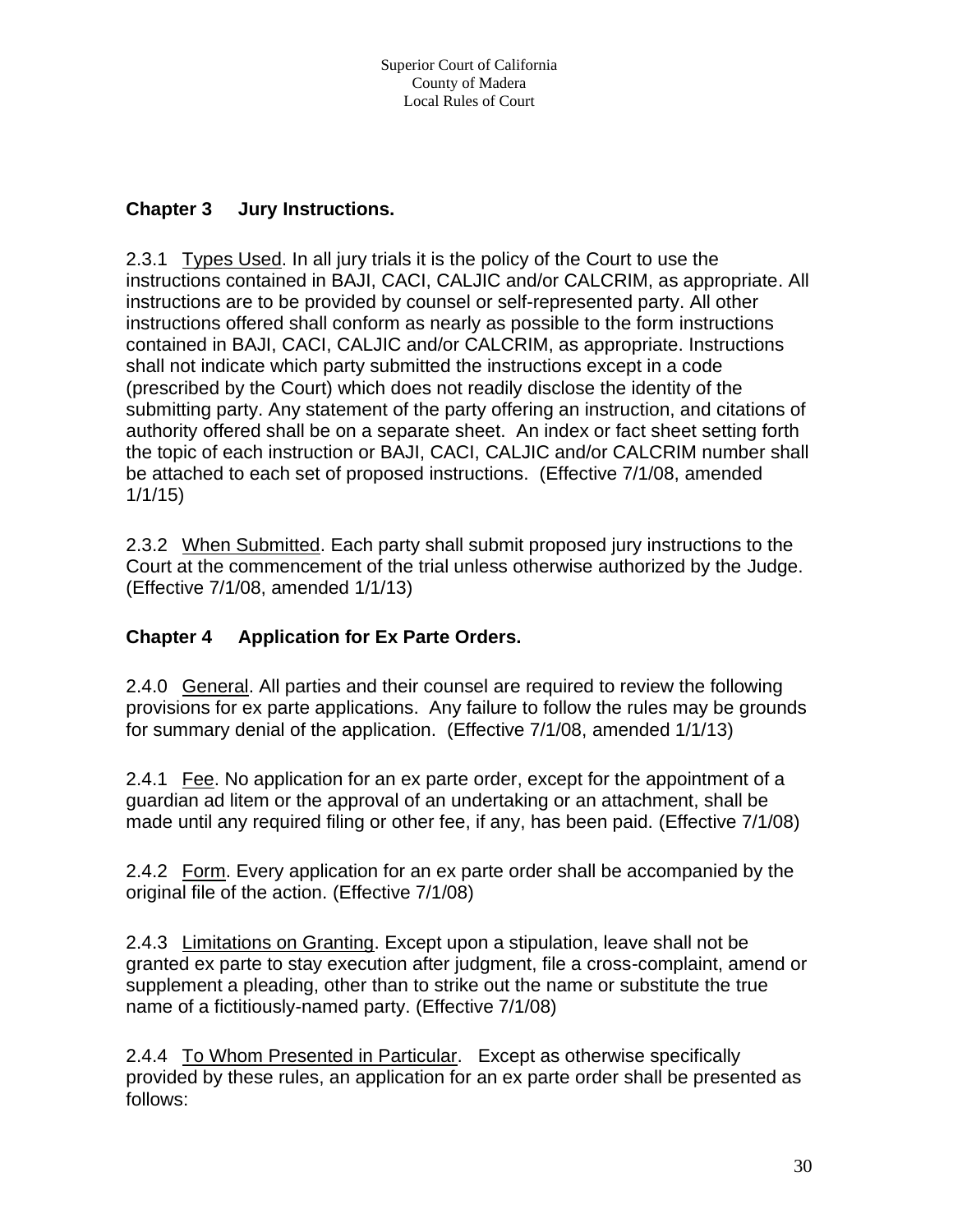(a) Civil, Ex Parte and Writs. An application involving mandamus, review, prohibition, certiorari, receivers, and/or habeas corpus in a civil matter shall be presented to the civil law and motion judge to whom the case has been assigned.

(b) Criminal Ex Parte and Writs. An application involving a criminal matter shall be presented to the Judge to whom the case has been assigned. An application involving mandamus, review, prohibition, certiorari, habeas corpus, and/or coram nobis in a criminal matter shall be presented to the Writ Judge handling criminal writs.

(c) Juvenile. An application involving a juvenile court matter shall be presented to the Presiding Judge of the juvenile court in cases in which that Judge is authorized to act. In all other cases it will be presented to the Presiding Judge.

(d) Family Law. Application involving an order to show cause (OSC) or request for orders (RFO) in a domestic relations matter shall be presented to the Judge to whom the case has been assigned.

(e) Probate. An application involving a probate matter shall be presented to the Judge to whom the case has been assigned.

(f) Mental Health. An application involving a mental health matter shall be presented to the Supervising Judge of the Probate-Civil Division.

(Effective 7/1/08, section (f) amended 1/1/13, 1/1/15, amended 1/1/21)

#### 2.4.5 How Presented.

(a) Guardian Ad Litem. Every application for the appointment of a guardian ad litem shall be captioned as the proposed or pending action and be accompanied by the written consent of the person nominated and, if the ward is over fourteen years of age, of the one for whom the guardian is sought. If the latter is a defendant, the application shall state the date on which said defendant was served. No application shall be presented for the nomination of any person who has any interest adverse or which might be prejudicial to the ward or who is not able or disposed to counsel with the ward or to actively and competently prosecute or defend the interest of the ward in the action or proceeding.

(b) Application for Reduction of Undertaking. An application for a reduction in the amount stated by statute for an undertaking on an attachment shall: be verified; fully set forth facts in the personal knowledge of the affiant or the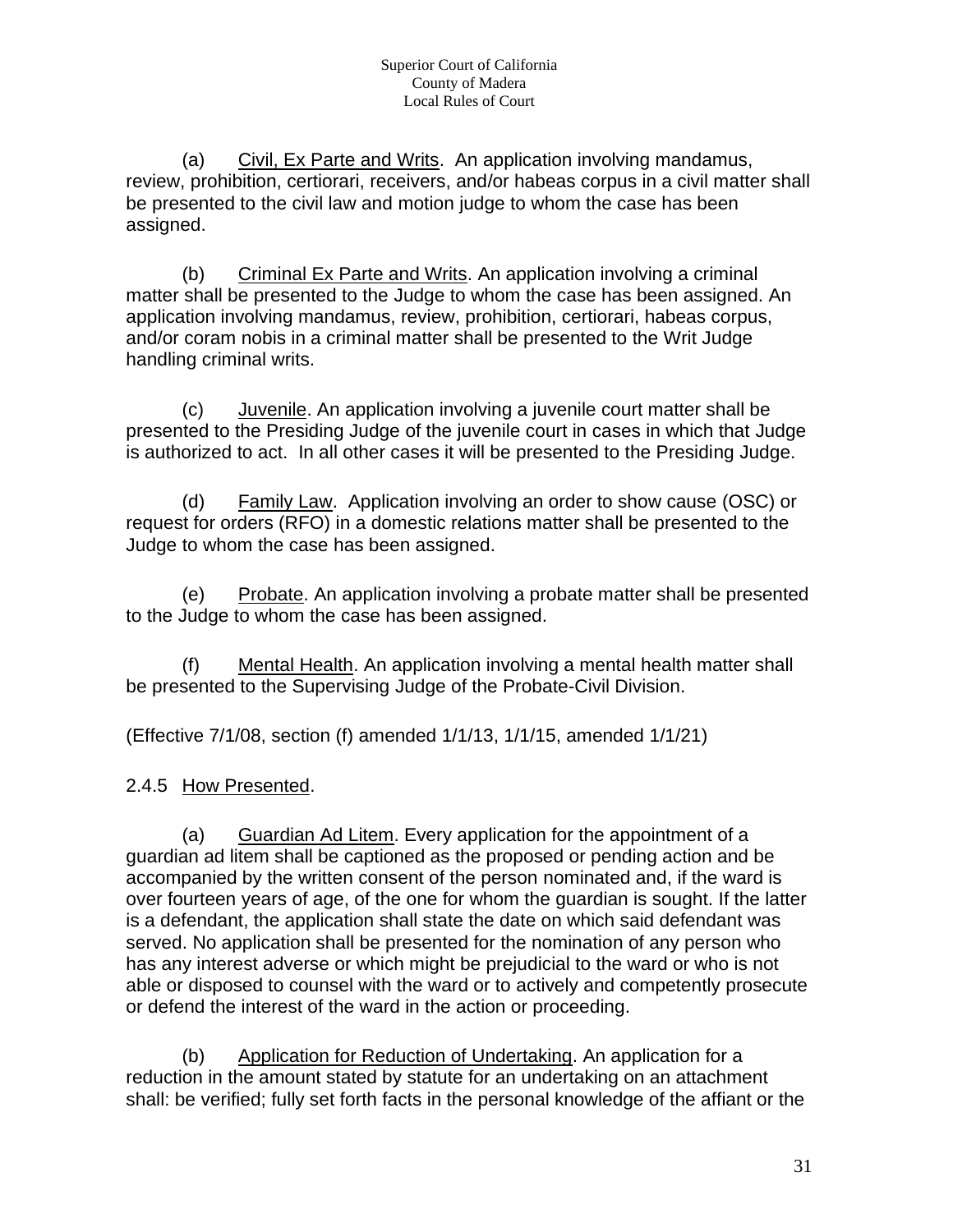sources of information of facts averred on information and belief which tend to show that a reduction would not prejudice the rights of the defendant; set forth the facts purporting to justify the attachment; set forth the amount of the demand; set forth whether said property is in use and the nature thereof; state if the property is a going business, the effect, if any, of the attachment thereof and if the attachment is to be on a sum of money; and, set forth the date and result of all previous attachments, if any.

(c) Shortening or Extending Time. An application for an order shortening or extending time for the service of a notice shall state any previous extension, any expiration date, and the facts showing good cause for granting the application.

(d) Appointment of Counsel for Military Personnel. An application for the appointment of an attorney for a defendant in military service shall state the branch of such service, his or her service mailing address, when the time to answer or demur expired, whether any pleading has been filed on his or his behalf, and any other pertinent facts.

(e) Substitute Service -- Domestic. An application for an order authorizing service pursuant to Corporations Code § 1702(a) shall be by affidavit or declaration averring that no designation of an agent for service of process is on file with the Secretary of State (or facts showing the failure to locate a designated agent) corroborated by letter from the Secretary of State and facts showing that service cannot be made upon any person authorized to receive service.

(f) Substitute Service -- Foreign. An application for an order authorizing service pursuant to Corporations Code § 2111 (a) shall be by affidavit or declaration averring facts showing the doing of business by the corporation in California, the search made to find a person in the state authorized to receive service, no designation of an agent is on file with the Secretary of State (or the designated agent is no longer authorized to receive service) corroborated by a letter from the Secretary of State.

(g) Application for Money Deposited. An application for an order for the payment of money which has been deposited with the Clerk of the Court pursuant to California Code of Civil Procedure § 708.770 shall be verified by the applicant, state the amount of money and date it was deposited with the Clerk, any amount previously received by the applicant and whether any claim of exemption or motion to vacate the judgment has been filed. The amount of money on deposit shall be endorsed on the application by the Clerk of the Court.

(h) Property Otherwise Deposited. An application to receive personal, property or money, other than that deposited under California Code of Civil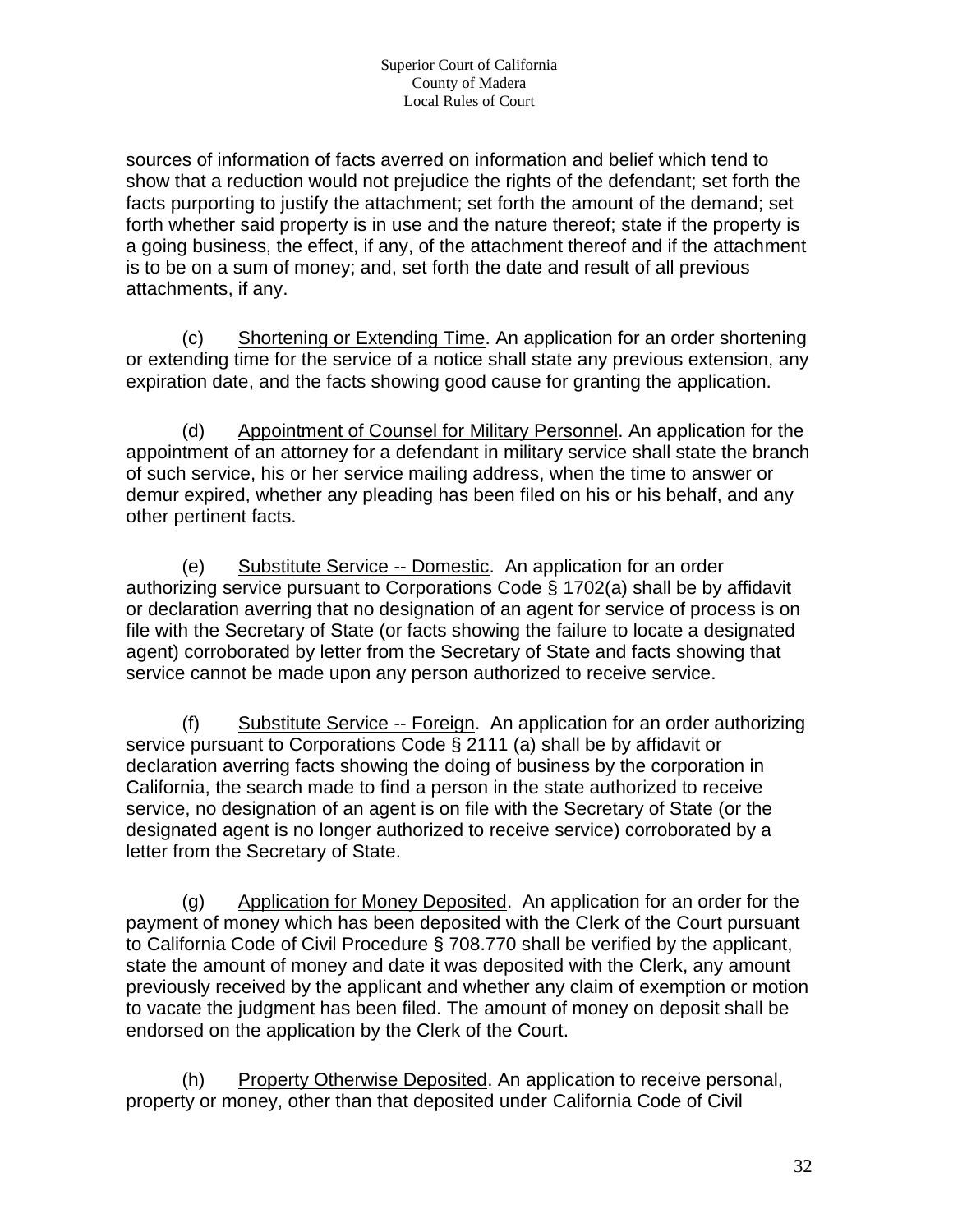Procedure § 708.770, shall be verified by the claimant and shall state when, why and by whom it was deposited; any term or condition of the deposit; the name and addresses of every person claiming any interest therein; and the reason the claimant is entitled to receive it. The amount of money or description of the property on deposit shall be endorsed on the application by the Clerk. The Court may require the applicant to proceed by motion on the notice to all interested persons.

(i) Execution on Installment Order of Judgment. An application for the issuance of a writ of execution as to an order or judgment for the payment of money installments shall be verified by the judgment creditor, and shall set out the pertinent provisions of the order of judgment, the total amount which has been paid, the amount of principal due, and the particulars as to any interest claimed. The application shall set forth also the assignment and the date service or notice thereof to the judgment debtor.

(Effective 7/1/08)

2.4.6 Notice to Opposition. Ex parte applications and orders ordinarily will not be granted unless the applicant submits with the application a declaration regarding notice in compliance with rules 3.1203 and 3.1204 of the California Rules of Court.

(Effective 7/1/08, amended 1/1/10, section (a) amended 1/1/13, amended 1/1/21)

2.4.7 Time for Application. Except as provided in rule 2.4.9, ex parte applications for orders are heard Monday through Friday, beginning at 8:15 a.m. in the designated department. The judicial officer hearing the application may hear the matter at that time or defer the matter until the completion of the law and motion calendar or otherwise as the Court's calendar may allow.

(Effective 7/1/08, amended 1/1/18, 1/1/21)

2.4.8 [Deleted 7/1/19]

2.4.9 Ex Parte Application for Temporary Restraining Order (TRO) Procedure When No Notice is Given. (Domestic Violence, Civil Harassment, Elder or Dependent Adult Abuse, Workplace Violence, and Gun Violence). When an application for an ex parte temporary restraining order (TRO) is submitted to the court, without notice to the opposing party, for Domestic Violence Prevention, Civil Harassment Prevention, Elder or Dependent Adult Abuse Prevention, Workplace Violence Prevention, or Gun Violence Prevention, a judicial officer will review the application on the same day the application is submitted, or on the next judicial day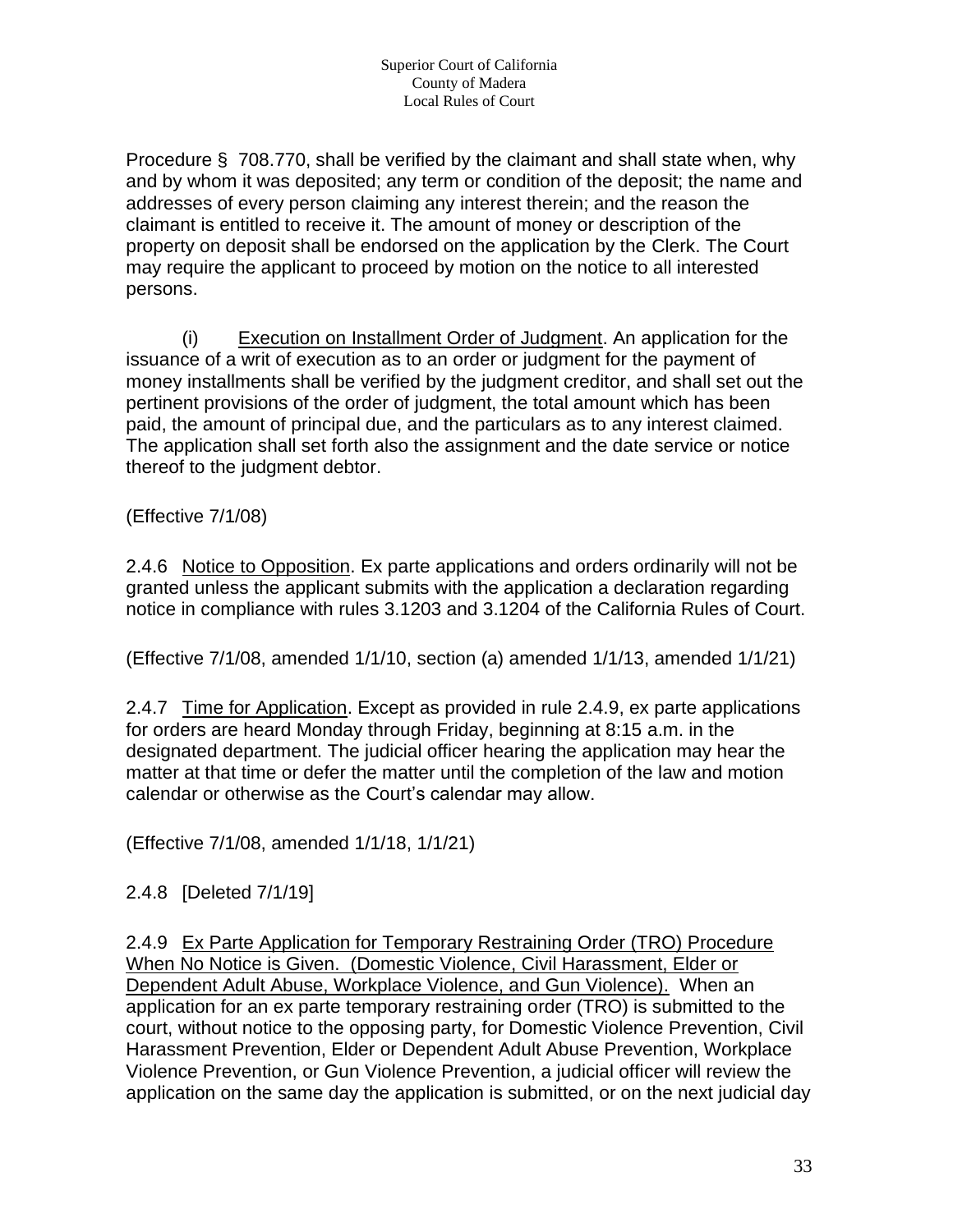if sufficient time for judicial review was not provided, and a judicial assistant will notify the applicant regarding whether or not the temporary restraining orders were issued or denied. Whether or not temporary restraining orders are issued, the hearing on the application will be calendared within the time required by law. If the applicant provided notice of the ex parte application to the opposing party, the matter shall remain on the ex parte calendar for the Court to consider issuing amended orders.

(Effective 1/1/21)

#### **Chapter 5 Unlawful Detainer**

2.5.1 Unlawful Detainer Proceedings. The following policy shall apply to all unlawful detainer proceedings.

(a) Where plaintiff seeks eviction, for failure to pay rent, a three-day notice to quit or pay rent clearly showing the amount presently owed must be served on the defendant at least three (3) days prior to the filing of the case. In the case of a 30-day notice of termination of tenancy, the notice must be served on the defendant at least thirty (30) days prior to the filing of the case.

(b) The original or a copy of the three-day notice to quit or 30 day notice of termination of tenancy must be served and filed in accordance with California Code of Civil Procedure § 1166.

(c) Service of the three-day notice or 30 day notice can be made by the plaintiff or by a person other than the plaintiff or by a person 18 years of age or older acting as plaintiff's agent.

(d) Service by the sheriff can be made under the provisions of Code of Civil Procedure § 1162(a)(3), which provides for posting on the property and mailing of a copy to the defendant when defendant cannot be served personally. Plaintiff (or plaintiff's agent) must file a declaration which shows what efforts have been made to serve the defendant at his residence or place of business, or by substituted service, that the efforts were not successful, and why the defendant cannot be served at any other location or other means likely to give defendant actual notice.

(e) Setting Case for Trial. Upon the filing of defendant's Answer, the Division Clerk shall set the matter for trial pursuant to Rule 3.714, California Rules of Court, within the time period prescribed by Code of Civil Procedure § 1170.5. Where a counter at-issue memorandum is filed, the provisions of § 1013 of the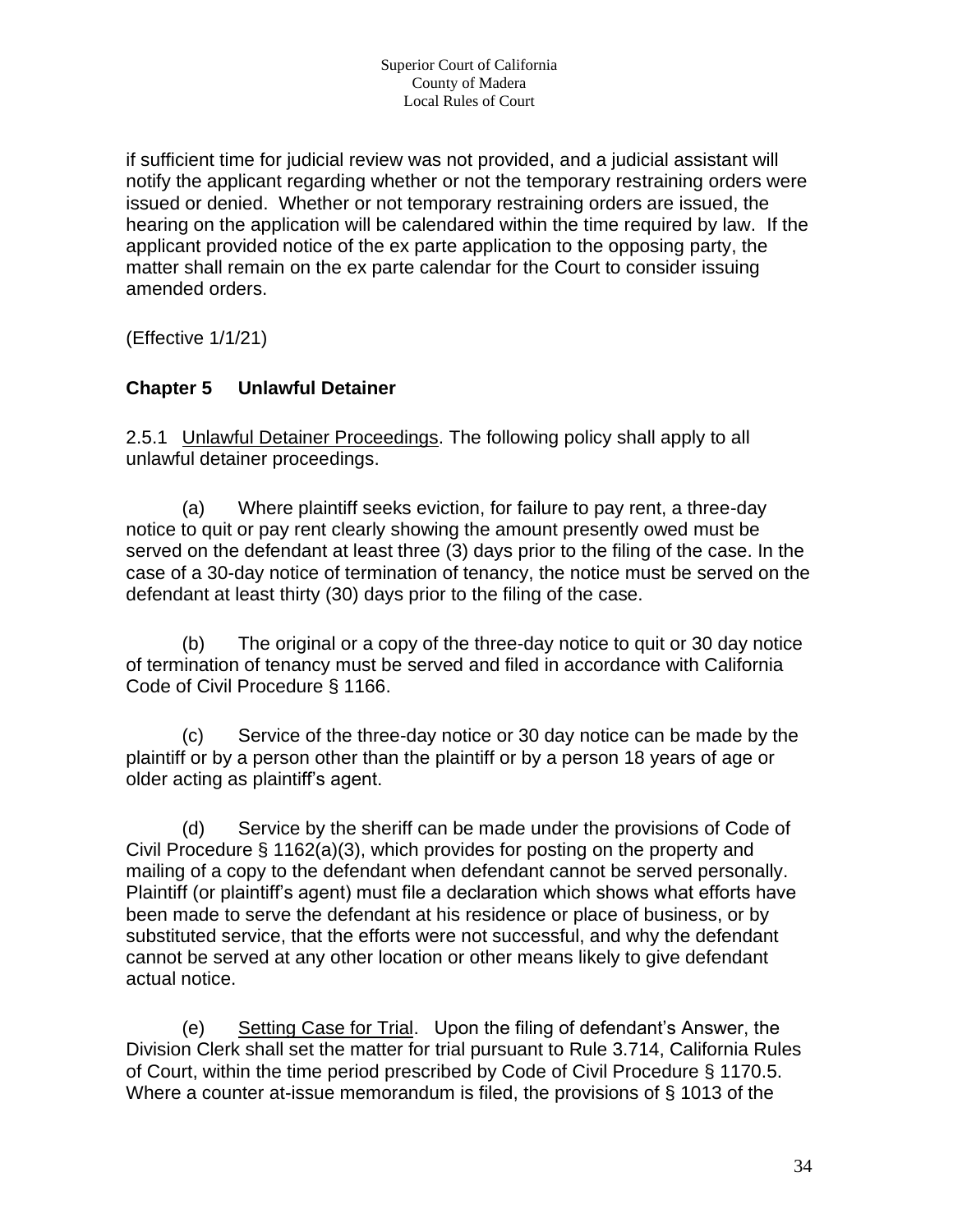Code of Civil Procedure shall be applied so as to deem the date of demand for trial five days after the date of mailing of the demand for trial for purposes of compliance with Code of Civil Procedure § 1170.5.

(Effective 7/1/08, part (b) amended 1/1/10)

#### **Chapter 6 Small Claims Appeals.**

2.6.1 Hearing Dates for Small Claims Appeals. Small claims appeals under Code of Civil Procedure § 116.770 shall be treated as short cause trials. (Effective 7/1/08)

#### **Chapter 7 Telephone Hearings in Selected Departments Using CourtCall System.**

2.7.1 Establishment of CourtCall System. Departments 17, 37, 40, 44, and 45 of the Superior Court are equipped with speaker phones for telephonic hearings of law and motion matters. Counsel should confer with the clerks of other Departments to determine if CourtCall is available. (Effective 7/1/08, amended 1/1/16, 7/1/19)

2.7.2 Definitions. For the purposes of this chapter,

(a) "Law and Motion matters" shall be defined as those hearings on the civil or probate law and motion or case management calendar in which:

(1) The length of the hearing will not exceed 15 minutes; and

- (2) No oral testimony will be introduced; and
- (3) The Court has not ordered the party or counsel to be present; and

(4) No party will be requesting a transcript of the hearing in any circumstances.

The term "Law and motion matters" shall not mean any hearing on a criminal proceeding, any civil proceeding under Penal Code §§ 1368 or 1026, any hearing under Welfare and Institutions Code §§ 3051, *et seq*. or § 6600, *et seq.*, any adoption proceeding, any habeas corpus proceeding, or any proceeding under the Juvenile Court Law.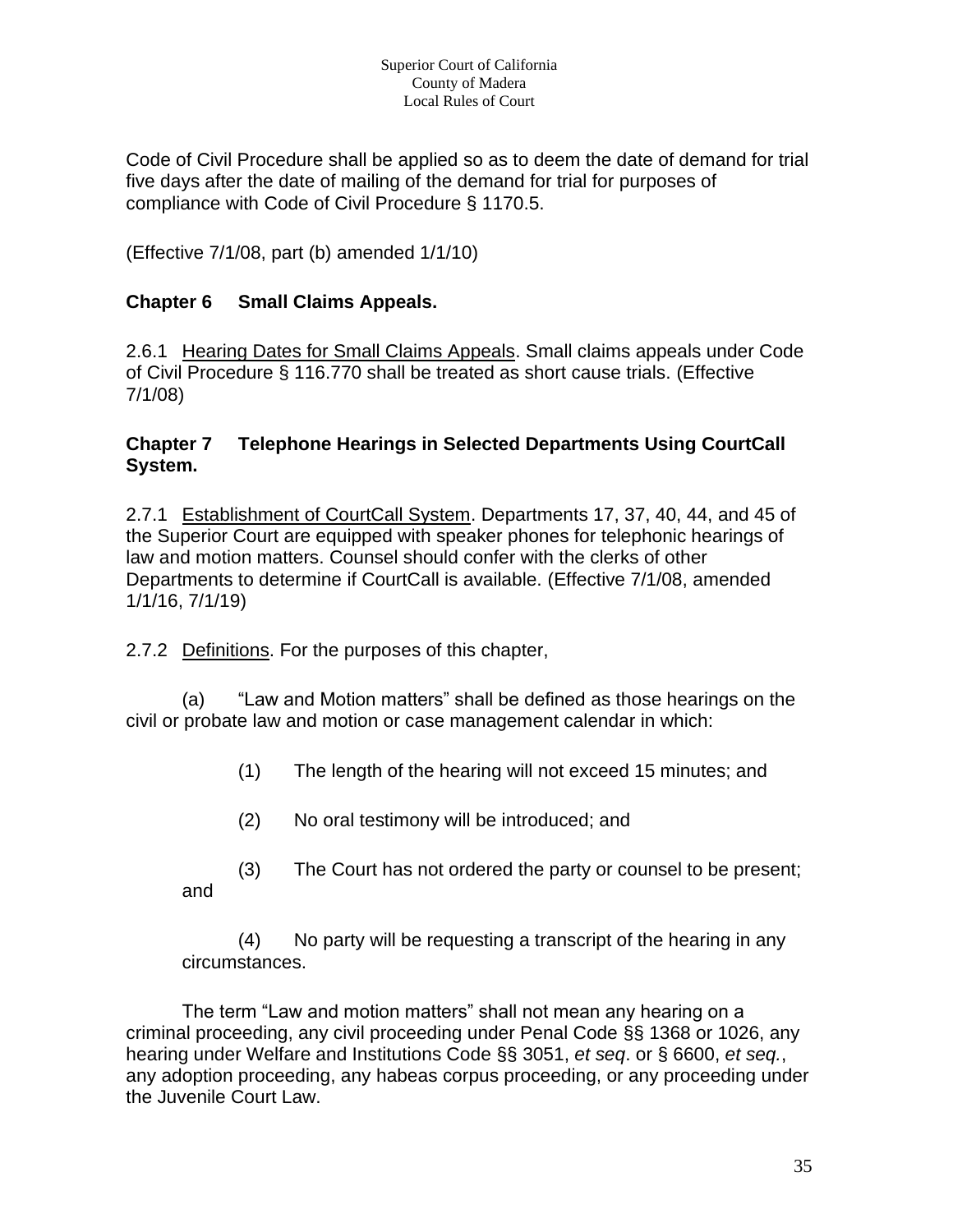(b) "Participating department" shall include Department 17, 37, 40, 44, and 45 of the Superior Court, or a special department utilizing the facilities of a courtroom of Superior Court Departments 17, 37, 40, 44, and 45 under authorization of the Presiding Judge or the Court Executive Officer.

 $(c)$  "Program Administrator" means CourtCall<sup>TM</sup> LLC. All questions concerning participating courtrooms, toll free and access numbers, obtaining forms or general information shall be directed to CourtCall at 888-88COURT (888-882-6878).

(d) "Litigants" means all counsel or litigants representing themselves in a case.

(e) "Toll Free Number" means such toll-free telephone number assigned by the Program Administrator to the specific department for the purpose of calling in on case conference calls.

(f) "Toll Free Fax Number" means 888-88FAXIN (888-883-2946) or such other or additional number assigned by the Program Administrator and/or such additional or other number assigned by the Program Administrator. This number shall be provided to all litigants.

(g) "Court Day" means a day the Court is open to the public and court is in session.

(h) "Form" means a form entitled "Request for CourtCall Telephonic Appearance" which on its face shall contain the caption of the case, the date, time, department and type of hearing, motion or other matter which is to be heard, and the words COURTCALL TELEPHONIC APPEARANCE in upper case bold print. This form will be provided by the Program Administrator on request of a litigant.

(i) Calling Procedures. Each participating department shall have a speaker phone which will use the toll-free telephone number described above and an identification number, which shall be used solely for the purpose of conducting hearings by conference call through the Program Administrator.

(Effective 7/1/08, amended 1/1/13, 7/1/19, part (g) amended 7/1/2020)

2.7.3 Telephone Hearing Calendars. The Calendar Clerk shall prepare a separate telephonic appearance calendar for each matter in which a telephonic appearance will be made. Telephonic hearings will be held during the law and motion calendar for each department. The Calendar Clerk shall segregate or distinctively identify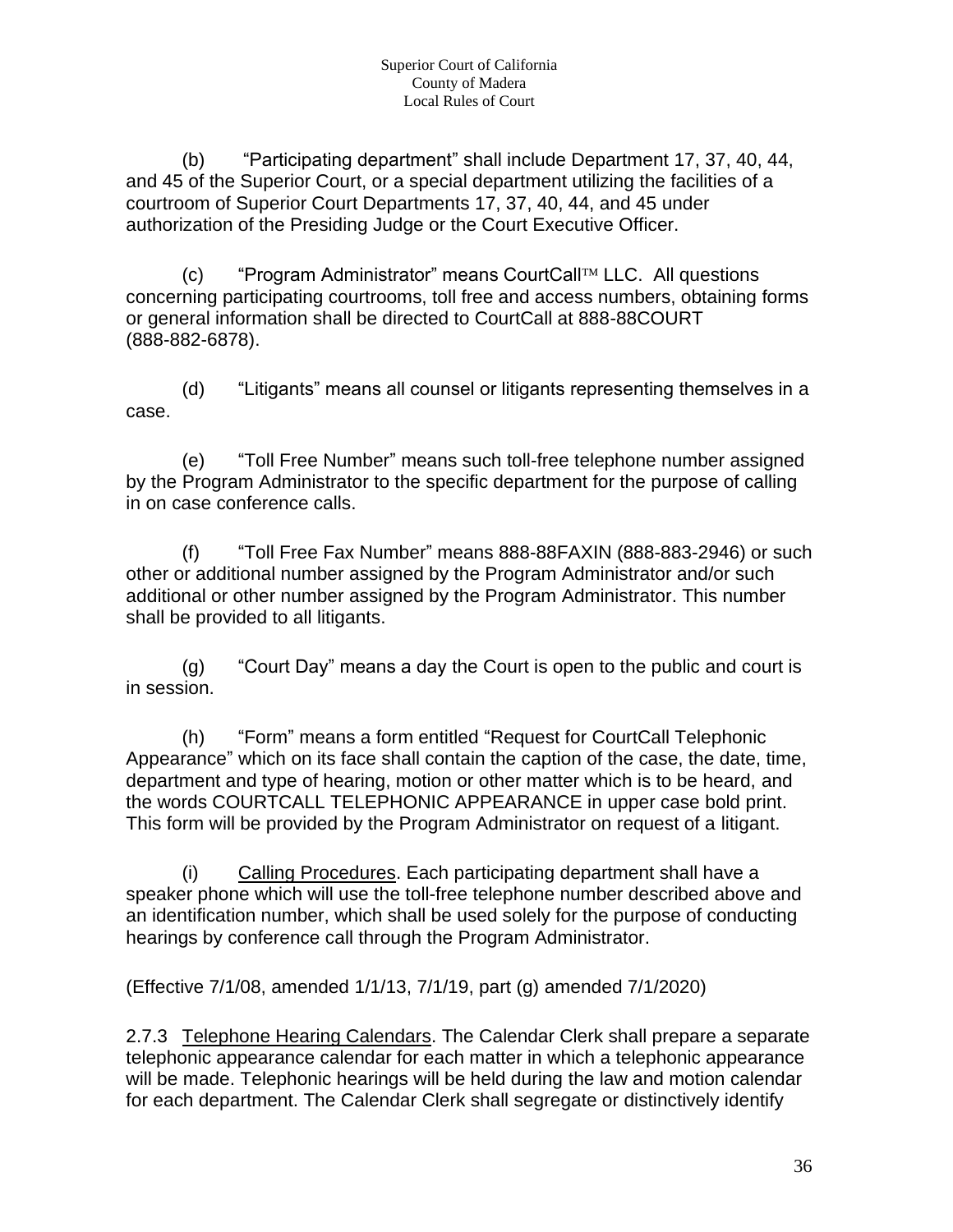each case which will be heard by telephonic hearing. (Effective 7/1/08, amended 1/1/13)

2.7.4 Telephonic Appearance and Service of Form. Not less than five (5) court days before the hearing, a litigant desiring to appear by telephone shall complete the Form and serve copies on all other litigants. The original shall not be filed with the Court. Additionally, when the request is made at the same time as the filing of a motion or response with the Court, the words "COURTCALL<sup>TM</sup> TELEPHONE APPEARANCE. REQUESTED" should be printed below the date, department and time of the hearing on the first page of the papers which are filed with the Court. RETAIN THE ORIGINAL FORM IN YOUR FILE. DO NOT FILE IT WITH THE COURT. (Effective 7/1/08)

2.7.5 Notice by Fax to Program Administrator. Any litigant seeking a telephonic appearance must fax a copy of the first page of the Form to the Program Administrator not less than, five (5) court days prior to the hearing. Failure to advise the Program Administrator will result in the telephone appearance being dropped from the Telephone Appearance Calendar. (Effective 7/1/08)

2.7.6 Payment of Fee to Program Administrator. The litigant must accompany the Form with payment of a non-refundable, non-waivable telephone appearance fee, consistent with the fee schedule listed in California Rules of Court, rule 3.670, subdivision (k). This fee is paid to the Program Administrator and not to the Court. This fee covers all of the costs of litigant's participation in the telephonic hearing and no other telephone or separate teleconference charge shall be assessed against the litigant. This payment is separate from, and in addition to, any filing fees which may be required to be paid to the Clerk of the Court in connection with the subject hearing or proceeding. (Effective 7/1/08, amended 1/1/20)

2.7.7 Method of Payment and Confirmation. Payment to the Program Administrator may be made by credit card or check.

(a) Credit Card Payment. Litigants using credit card payments shall complete the credit card information on the copy of the Form which is faxed to the Program Administrator (and not on the copies faxed to other litigants). This information must include the signature of the person whose name is on the credit card.

(b) Payment by Check. Checks must be received by the Program Administrator not less than five (5) court days prior to the hearing. Late payments will be rejected by the Program Administrator and the request for telephonic hearing will be deemed denied.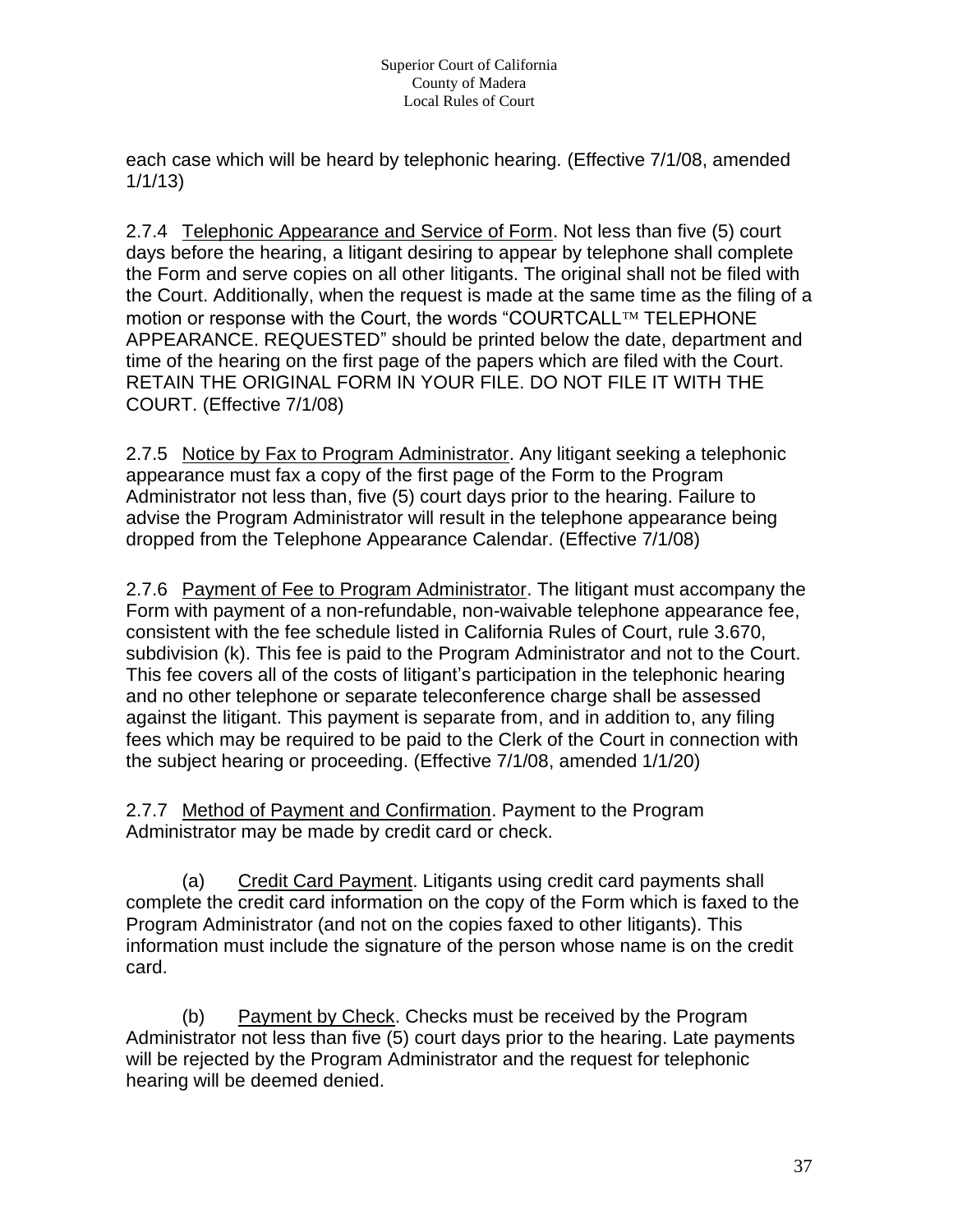(c) Proof of Payment/Calendar Confirmation. Upon receipt of payment a copy of the Form which has been stamped "Calendar Status Confirmed" will be faxed to the litigant not less than three (3) court days prior to the hearing. If the litigant does not receive a faxed calendar confirmation, it is the litigant's responsibility to call the Program Administrator immediately to obtain such confirmation.

# (Effective 7/1/08)

2.7.8 Conducting the Telephonic Hearing. For the five (5) minute period prior to the scheduled telephonic hearing, all litigants who have received a confirmation from the Program Administrator shall call the dedicated toll free number assigned to the particular court by the Program Administrator. The Court Clerk for the department shall join the conference call, and each of the litigants shall, in an orderly fashion, check in with the Clerk by responding when the Clerk calls the name of his or her case, spelling his or her name, the name of the law firm he or she represents and the name of the party or parties he or she is representing. A litigant calling in after check-in period has begun who does not hear his or her case shall wait until the check in calendar has been called, and shall then announce to the Clerk his or her appearance. Anyone failing to have called in during the five (5) minute check-in period shall be deemed to have failed to appear timely and that failure may be treated by the Court in the same manner as if that party had failed to make a timely personal appearance. Except as ordered by the Court, there shall be no "second call" in the administration of telephonic hearings. In the instance of a litigant who calls in "late" and interrupts a telephonic hearing in progress, the Court may issue such sanctions under Code of Civil Procedure § 177.5 as the Court may deem appropriate. The Court expects that each litigant should have easy access to a phone in a timely manner. (Effective 7/1/08, amended 1/1/13)

## **Chapter 8 Settlement Conferences.**

2.8.1 Settlement Conference. The settlement conference calendar is designed to facilitate the settlement of cases, particularly personal injury cases, before trial. Therefore, all parties and attorneys participating therein will be expected to comply fully with the provisions of this Division. (Effective 7/1/08)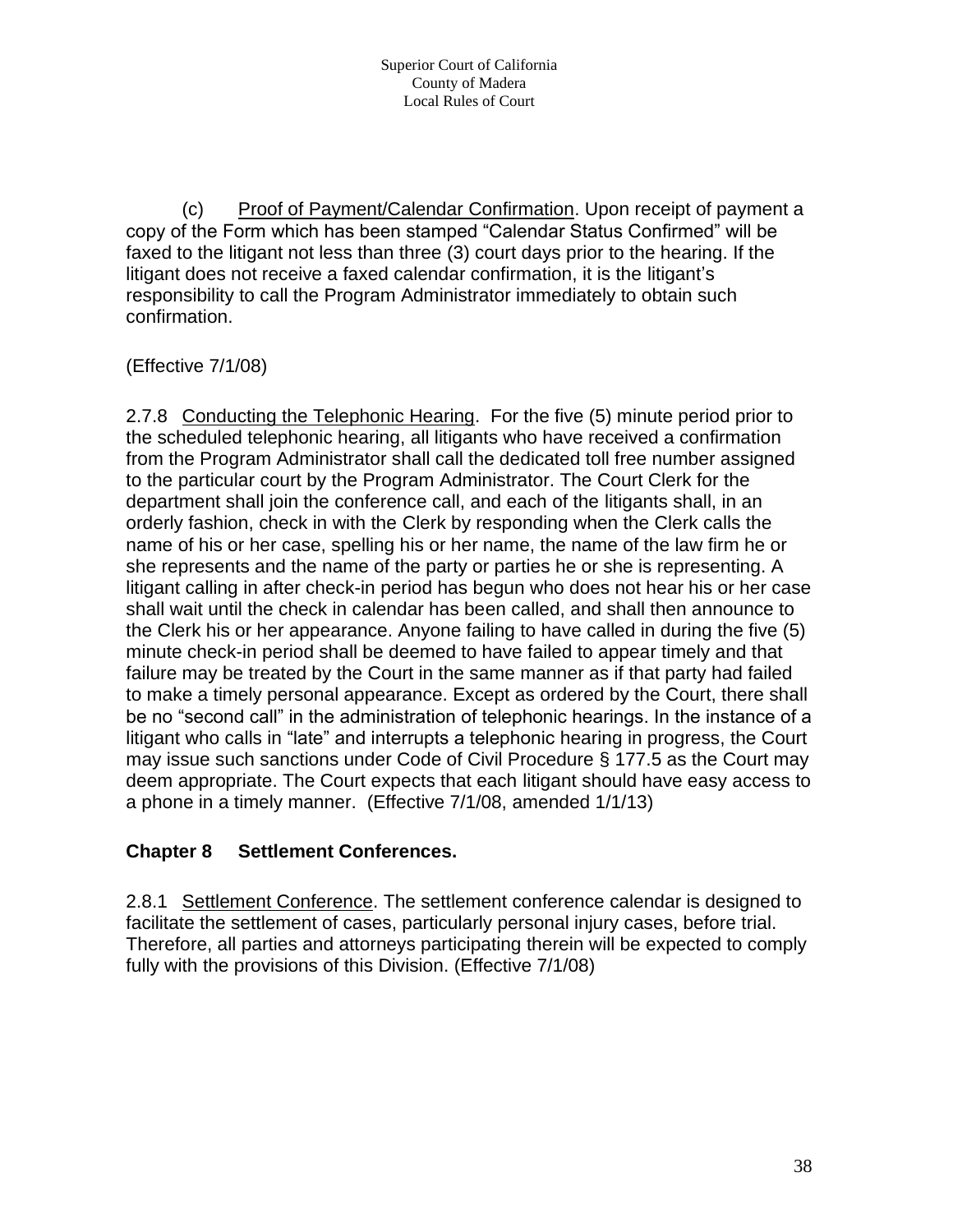## 2.8.2 Types of Settlement Conferences.

(a) Voluntary Settlement Calendar. The Calendar Clerk shall set any long cause case on a Voluntary Settlement Calendar (Panel or Judge) at the request of any party or the Court's own motion. If any party objects to such setting, the objecting party shall file an objection to same within five (5) days of notice of same. Said objection will then be set for hearing before the civil law and motion judge on a date selected by the Clerk of the Court.

(b) Mandatory Settlement Calendar. The Calendar Clerk shall set a Mandatory Settlement Conference within the time frame of California Rule of Court 3.1380.

(Effective 7/1/08)

2.8.3 Persons Whose Presence is Required. Plaintiffs, trial counsel, insurance company representatives, and defendants in cases other than personal injury cases where there is insurance coverage, must be present. In medical malpractice cases where doctor or hospital consent to settlement is required, those parties must also be present or have given their open consent to the insurance company for settlement. (Effective 7/1/08)

2.8.4 Settlement Conference Statement. No less than five (5) court days before the settlement conference, each party shall have delivered to the Calendar Clerk a settlement statement. The statements will be deemed confidential unless service on the other parties appears on the brief. The statements shall contain the information required by California Rule of Court 3.1380. The statements will be maintained in a confidential file for 180 days after the conference and will thereafter be destroyed without further notice unless counsel or a self-represented litigant (1) stipulates in open court to the return of the statement in court, or (2) requests the return of his or her statement and supporting documents and provides an envelope or container with prepaid postage for this purpose. (Effective 7/1/08, amended 1/1/13)

2.8.5 Discovery. Discovery should be completed by the time of the Settlement Conference. The Court recognizes that many times counsel or self-represented litigant will have reserved some discovery pending the outcome of the settlement conference. However, if the Court determines that discovery is not substantially completed, and this will have a significant influence on the settlement, the Settlement Calendar Judge may either take the case off calendar and strike the At Issue Memorandum, or refer the matter to the Presiding Judge for such action as he or she deems appropriate. (Effective 7/1/08, amended 1/1/13, 7/1/20)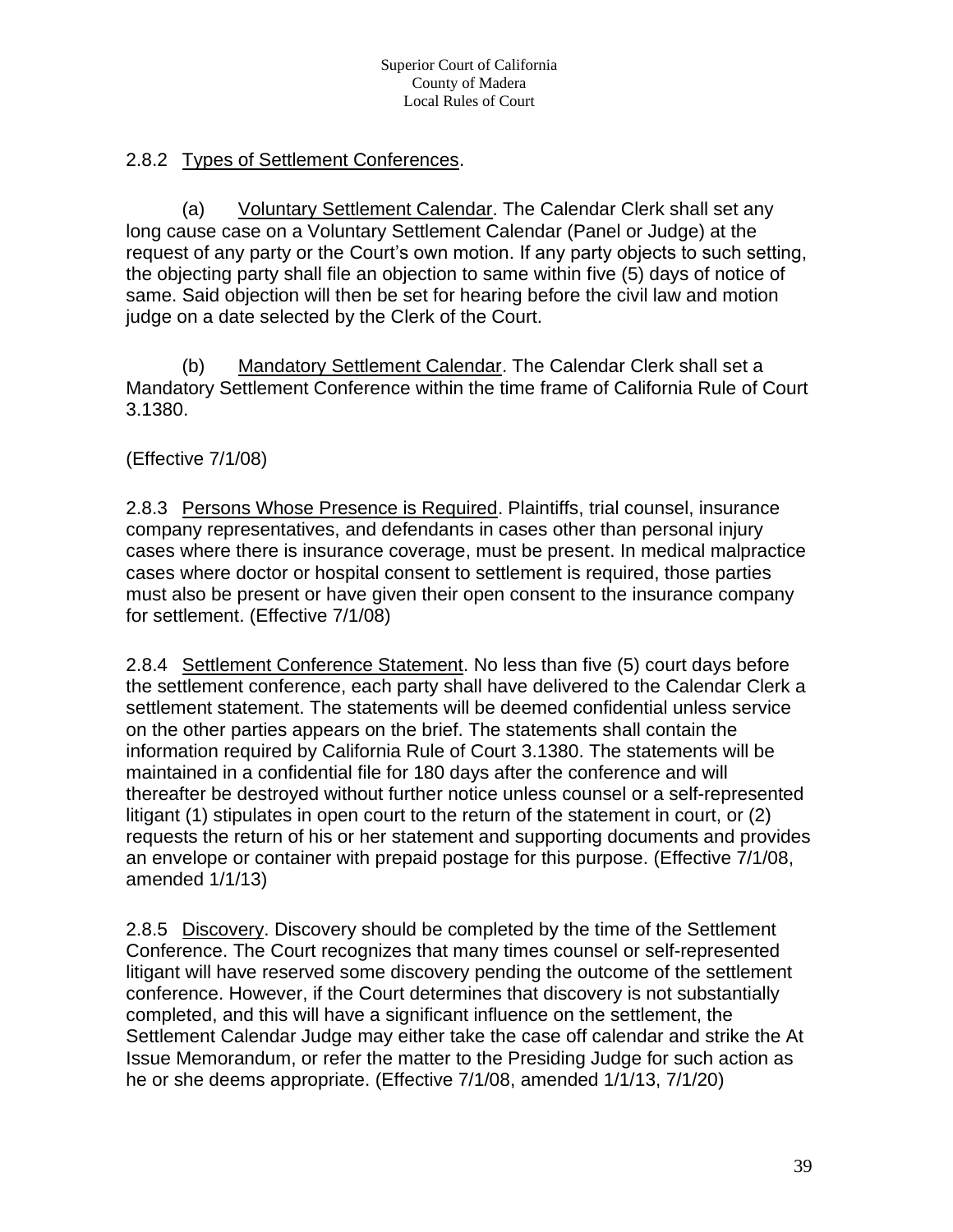2.8.6 Demands and Offers. Counsel and the interested parties shall be prepared to state their best demand and offer at the settlement conference. If the Court later determines that a significantly different demand or offer is made in the case that results in later settlement, the Court may assess sanctions against the offending party and/or counsel. (Effective 7/1/08)

2.8.7 Failure to Attend or be Prepared. Unexcused absence from the conference may result in sanctions and/or removal of the case from the active list and/or striking of pleadings, and/or default proceedings and/or dismissal of the case. Failure to be prepared may result in sanctions and/or removal of the case from the active list. (Effective 7/1/08)

2.8.8 Continuances. Continuances or further conference on a continued date may be granted or denied within the discretion of the particular Settlement Conference Judge. (Effective 7/1/08)

2.8.9 Notice of Settlement. As required by California Rule of Court 3.1385, plaintiff's counsel or plaintiff appearing in propria persona must immediately file a written notice of the settlement or other disposition with the Court and otherwise comply with provisions of Rule 3.1385. The plaintiff must file a request for dismissal within 45 days after the date of settlement. If the plaintiff does not file the request for dismissal, the Court must dismiss the case 45 days after it receives notice of settlement unless good cause is shown why the case should not be dismissed. (Effective 7/1/08)

2.8.10 Arbitration. The Court encourages arbitration. The Court provides such arbitration proceedings in accordance with the California Rules of Court. The Court can also arrange private arbitration or case determination through retired judges. (Effective 7/1/08)

2.8.11 Arbitration Administrator. The Presiding Judge shall appoint an Arbitration Administrator (presently the Judicial Secretary). The Arbitration Administrator's duties shall be to administer the arbitration procedure, select the arbitrators for the cases on the arbitration hearing list, and generally be responsible for operating the program including calendaring and establishing a filing system for all papers and records filed in arbitration matters. (Effective 7/1/08)

2.8.12 Arbitration Panel. The Arbitration Administrator shall maintain a panel of arbitrators which shall be composed of members of the State Bar of California and retired judges of courts of record. When a case is referred for arbitration, the Arbitration Administrator shall select from the panel not less than three (3) names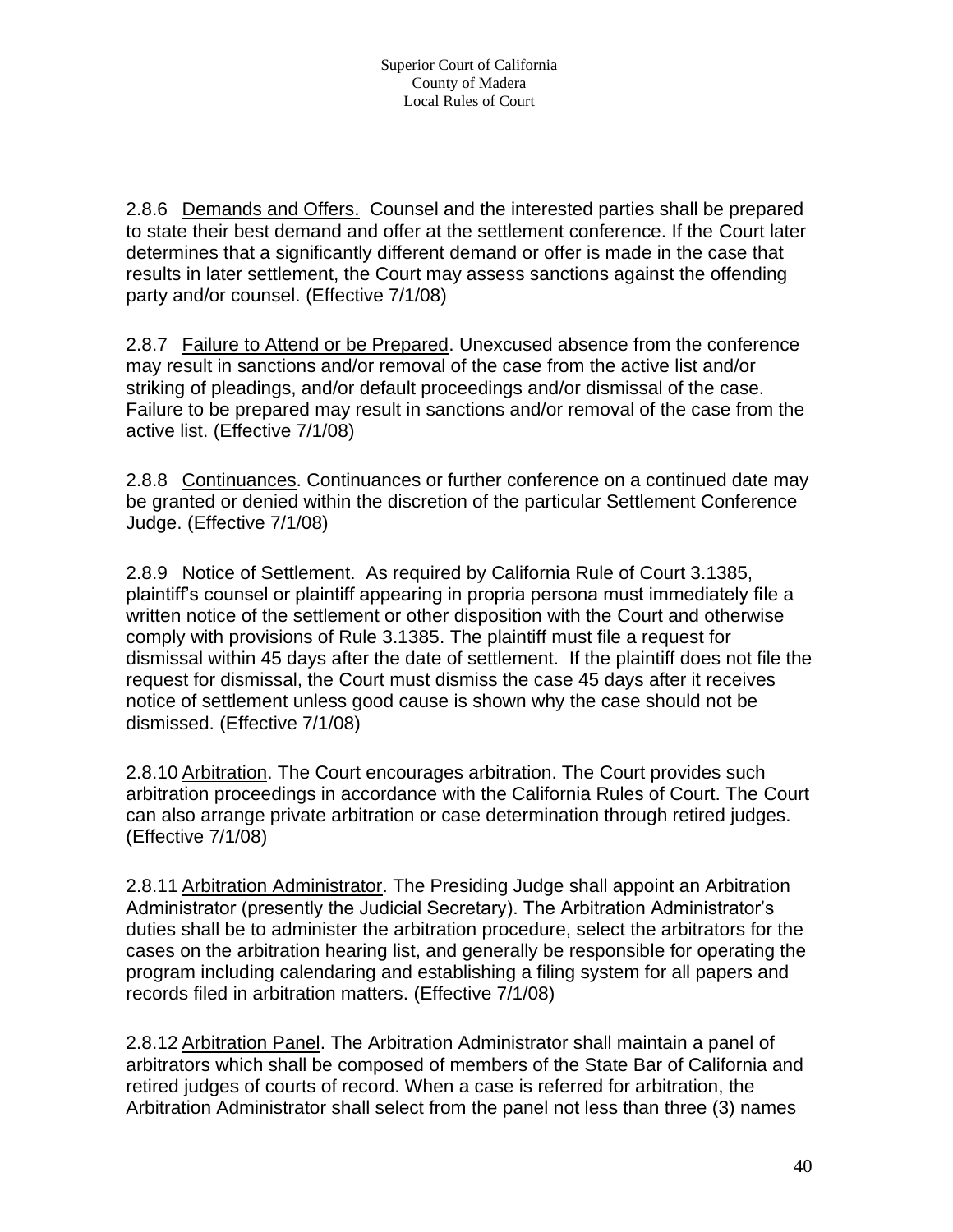and serve a copy of this list on each party or counsel appearing. Each party shall have the right to disqualify one (1) arbitrator peremptorily. Any such disqualification shall be exercised not later than ten (10) days from the date the list was mailed to the parties or their counsel. Said disqualifications shall be filed with the Arbitration Administrator. Failure to exercise a disqualification within the time limit provided shall cause the right to disqualify to lapse. Additionally, an arbitrator may be disqualified for any reason for which a judge could be disqualified under Code of Civil Procedure § 170.1. If any member of the arbitrator's law firm would be disqualified under Code of Civil Procedure § 170.1(a)(2), the arbitrator shall be disqualified. (Effective 7/1/08)

2.8.13 Arbitration Fees. The parties shall equally share the cost of arbitration and submit their share of the cost at the conclusion of arbitration. (Effective 7/1/08)

# **Chapter 9 Settlement Conference Setting.**

2.9.1 Pretrial Matters. All pretrial matters shall be set in the appropriate department by the Calendar Clerk at such time as may be directed by the Presiding Judge. (Effective 7/1/08)

## 2.9.2 Setting Procedure

(a) Short Cause. The Court may order, upon the stipulation of all parties or the Court's own motion, that a case is a short cause case exempted from the requirements of case management review and set the case for trial, in accordance with and subject to the provisions of Rule 3.735 of the California Rules of Court. A counsel or self-represented litigant who did not participate in the selection of a short cause trial date shall be entitled to one continuance of right, by stipulation or motion.

(b) Settlement Conference. The Court shall maintain a settlement conference calendar pursuant to Rule 3.1380 of the California Rules of Court. The Calendar Clerk shall send all parties to the case a notice to attend a settlement conference with the notice of trial.

(c) Setting Civil Matters for Trial. The Court shall maintain a case management conference calendar pursuant to Rule 3.722 of the California Rules of Court. Dates for trials shall be set forth in the Case Management Conference Order issued by the Court as set forth in Rule 3.728.

(Effective 7/1/08, sections (a) and (c) amended 1/1/13)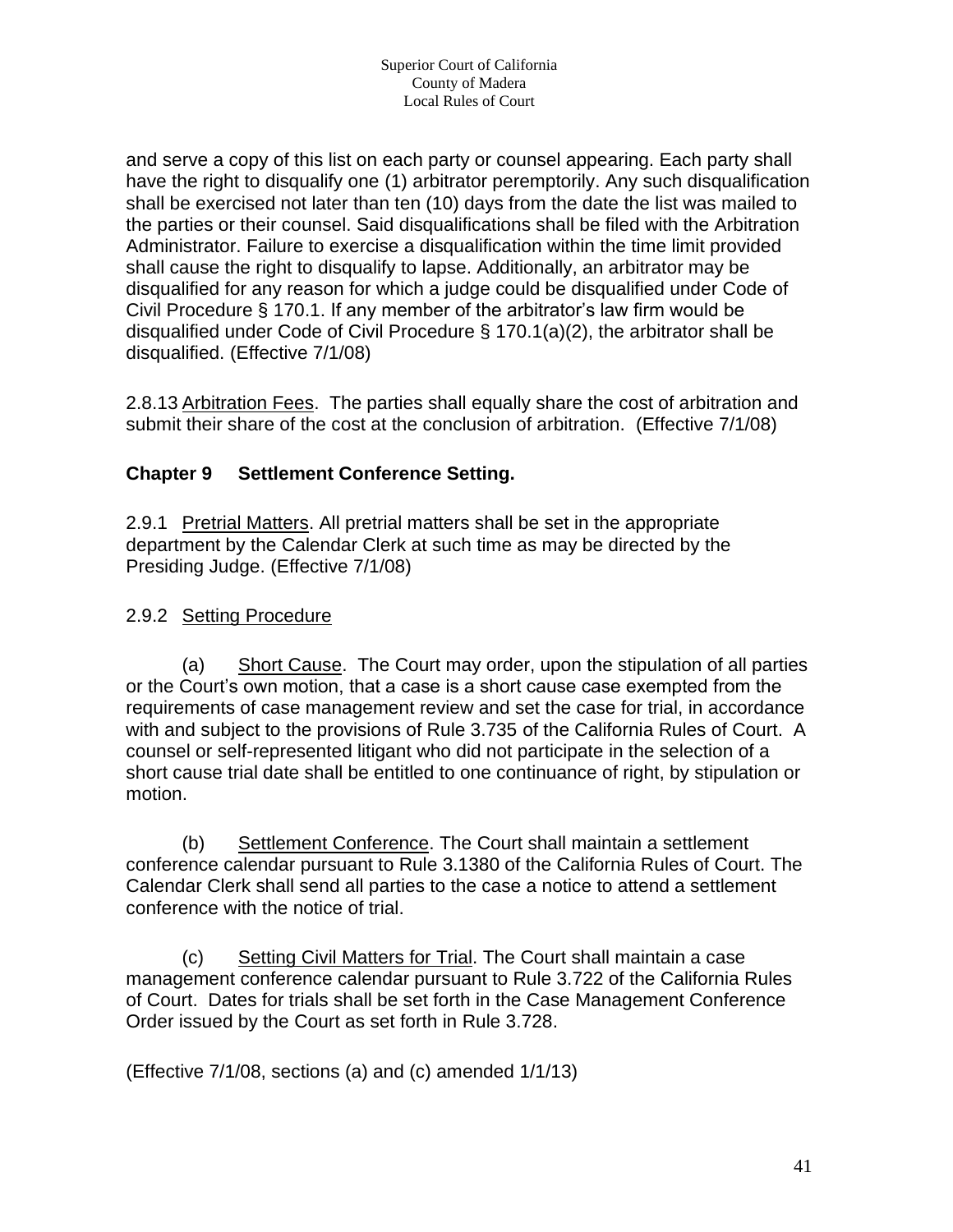2.9.3 Duty of Counsel as to Trial Date Assigned. After a trial date has been assigned, it shall be the duty of counsel or party (if self-represented) to inform the Presiding Judge and all opposing counsel or party (if self-represented) of any fact tending to indicate that the case may not proceed to trial on the date to which it has been assigned. In the event of settlement, counsel, or parties appearing in person, shall immediately notify the Court thereof. Failure to do so may be cause for imposition of sanctions. (Effective 7/1/08, amended 1/1/13)

2.9.4 Uncontested Calendars. All uncontested matters such as adoptions, minor's compromise, dissolutions, nullities, and legal separations, etc., will be set by request made to the Clerk. (Effective 7/1/08)

# **Chapter 10 Continuance Policy.**

2.10.1 Statement of Policy re Continuances. This Court practices a firm continuance policy. Counsel or party (if self-represented) should be aware that the dates assigned for settlement conferences and trials are definite appointments with the Court. All continuances, contested or not, are to be applied for by noticed motion with supporting declarations. Continuances applied for in any other manner will be denied, except in emergencies. Motions for the continuance of the settlement conference and trial shall be made to the Department to which the case has been assigned for all purposes, or, if the case has not been assigned to a Department for all purposes, then to the Supervising Judge of the Probate - Civil Division. Motions for the continuance of the mandatory settlement conference shall be made to the Judge to whom the mandatory settlement conference has been assigned and shall be granted only if the continuance would not delay the trial of the action nor disrupt the calendar of the Judge to whom the settlement conference has been assigned. The Court will grant continuances only upon an affirmative showing of good cause. Grounds which the Court will recognize as good cause for continuance will be:

(a) Death

(1) The death of the trial attorney or an essential witness where, because of the proximity of such death to the date of trial, it is not feasible to substitute another attorney or witness.

(2) The death of an expert witness where, because of the proximity of the death to the date of trial, there has been no reasonable opportunity for a substitute expert witness to become qualified to testify in the case.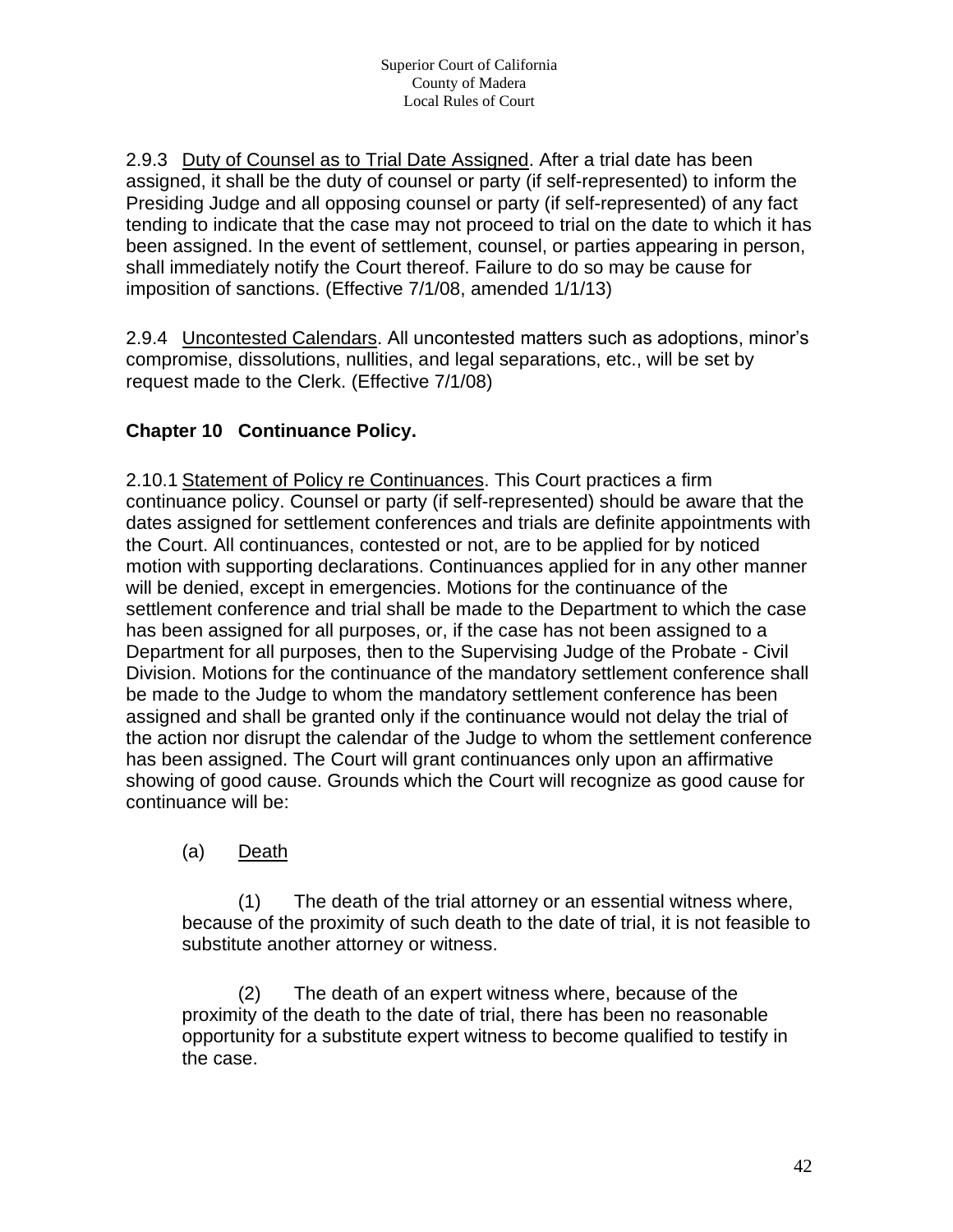(3) The death of any other witness only where it is not possible to obtain another witness to testify to the same facts or where, because of the proximity of the death to the date of trial, there has been no reasonable opportunity to obtain such a substitute witness.

(b) Illness. An illness (supported by an appropriate declaration of a medical doctor, stating the nature of the illness and the anticipated period of any incapacity).

(1) The illness of a party or essential witness, except that, when it is anticipated the incapacity of such party or witness will continue for an extended period, the continuance will be granted on condition of taking the deposition of the party or witness in order that the trial may proceed on the next date set.

(2) The illness of the trial attorney or of an expert witness, except that the substitution of another attorney or witness will be considered in lieu of a continuance depending on the proximity of the illness to the date of trial, the anticipated duration of the incapacity, the complexity of the case, and the availability of a substitute attorney or expert witness.

(3) The illness of any other witness only where it is not possible to obtain another witness to testify to the same facts or where, because of the proximity of the illness to trial, there has been no reasonable opportunity to obtain such a substitute witness.

#### (c) Unavailability of trial attorney or witness.

(1) The unavailability of the trial attorney when he or she is engaged in the trial of another case if: (a) at the time such attorney accepted the trial date in this case the attorney could not have reasonably anticipated the conflict in trial date; and (b) the Court was informed and made a finding on motion made at least thirty (30) days before the date set for trial that the case was assigned for trial to this attorney within a particular law firm and that no other attorney in that firm was capable and available to try the case and was or could be prepared to do so.

(2) The unavailability of a witness is only where the witness has been subpoenaed, or is beyond the reach of subpoena and has agreed to be present, and his or her absence is due to an unavoidable emergency about which counsel did not know, and could not reasonably have known, at the time of the conference.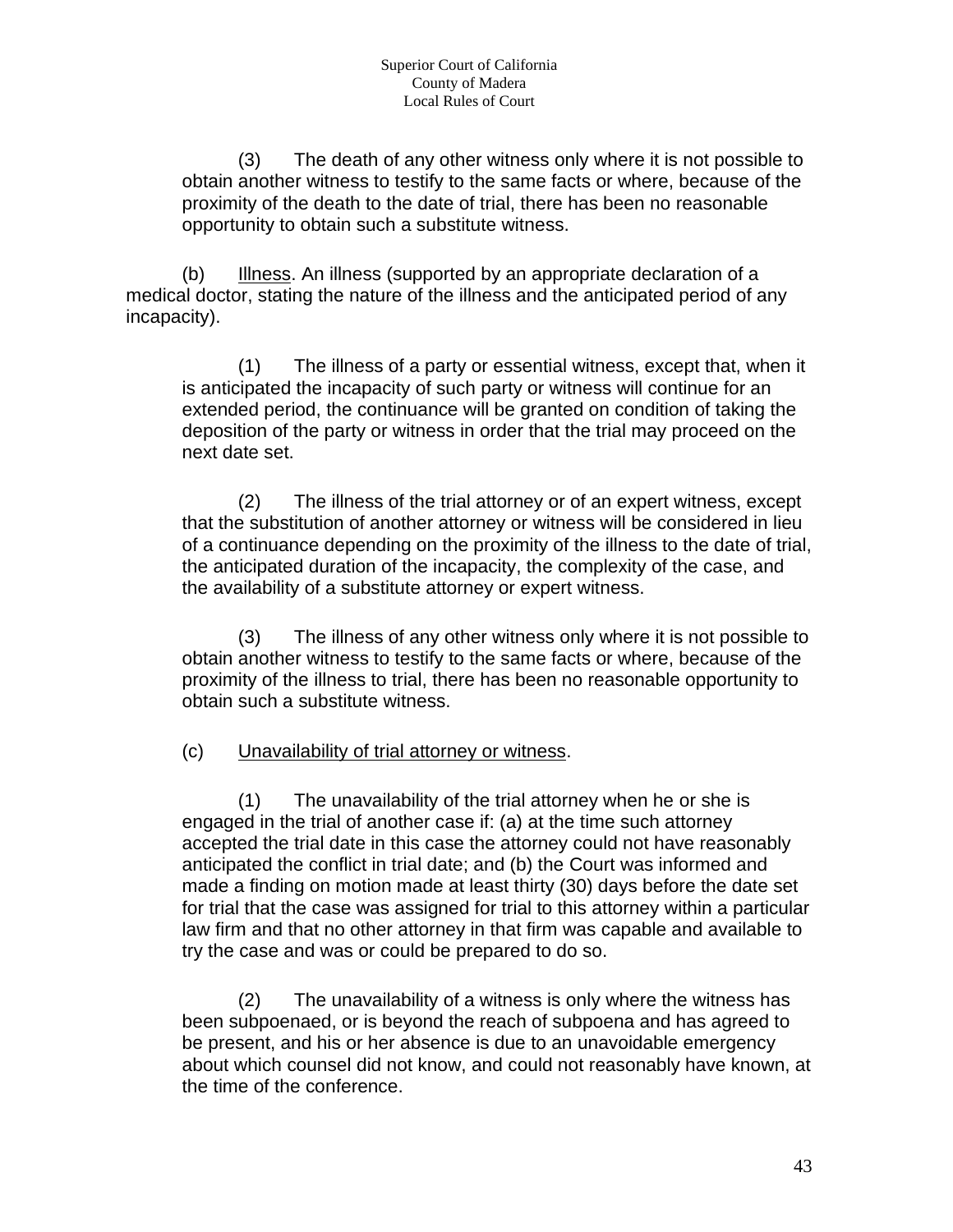(d) Substitution of Trial Attorney. The substitution of the trial attorney only where there is an affirmative showing that the substitution is required in the interest of justice.

(e) Change in Status. A significant change in the status of the case where, because of a change in the parties or pleadings ordered by the Court, the case is not ready for trial.

(f) Continuation Fee. The Court, at its discretion, may impose a \$20 continuance fee for the continuance of any matter on the Court's calendar. The fee shall be payable to the Court by the party upon whose behalf a continuance of the hearing date was requested. The fee shall be paid prior to the entry of judgment or dismissal of the matter.

(Effective 7/1/08, amended 1/1/15)

2.10.2 Civil Cases-Further Statement of Policy. In order to effect and preserve the maximum efficiency of the Court in reducing congestion and delay in the trial of cases, the Court will enforce a strict policy of requiring mandatory settlement conferences, trial assignments, and trials to proceed as calendared in the absence of good cause shown for a continuance thereof. Any request for a continuance of settlement conference, trial assignment or trial date shall be made in the form of a noticed hearing before the Presiding Judge or such other Judge as he or she may designate. No stipulation for a continuance of such dates shall be accepted without the express consent of the Presiding Judge or such other Judge as the Presiding Judge may from time to time designate. Any request for a continuance of a mandatory settlement conference shall be made to the Judge to whom the settlement conference has been assigned, and it shall be granted only if (a) the continuance would not delay the trial of the action, and (b) the continuance would not disrupt the calendar of the Judge to whom the settlement conference has been assigned. (Effective 7/1/08)

2.10.3 Civil Cases, Law and Motion and Voluntary Settlement Conference Policy. It is the policy of the Court to cooperate with Counsel or self-represented party regarding continuances of law and motion matters and settlement conferences to the extent possible. This policy is necessarily limited by certain obvious practical considerations. For example, the Judges assigned to the law and motion calendars are provided with the file, including the points and authorities filed by the respective parties, and the research statement, well in advance of the date set for hearing, for the purpose of enabling them to familiarize themselves with the matters raised and the applicable law, and to conduct independent research well in advance of the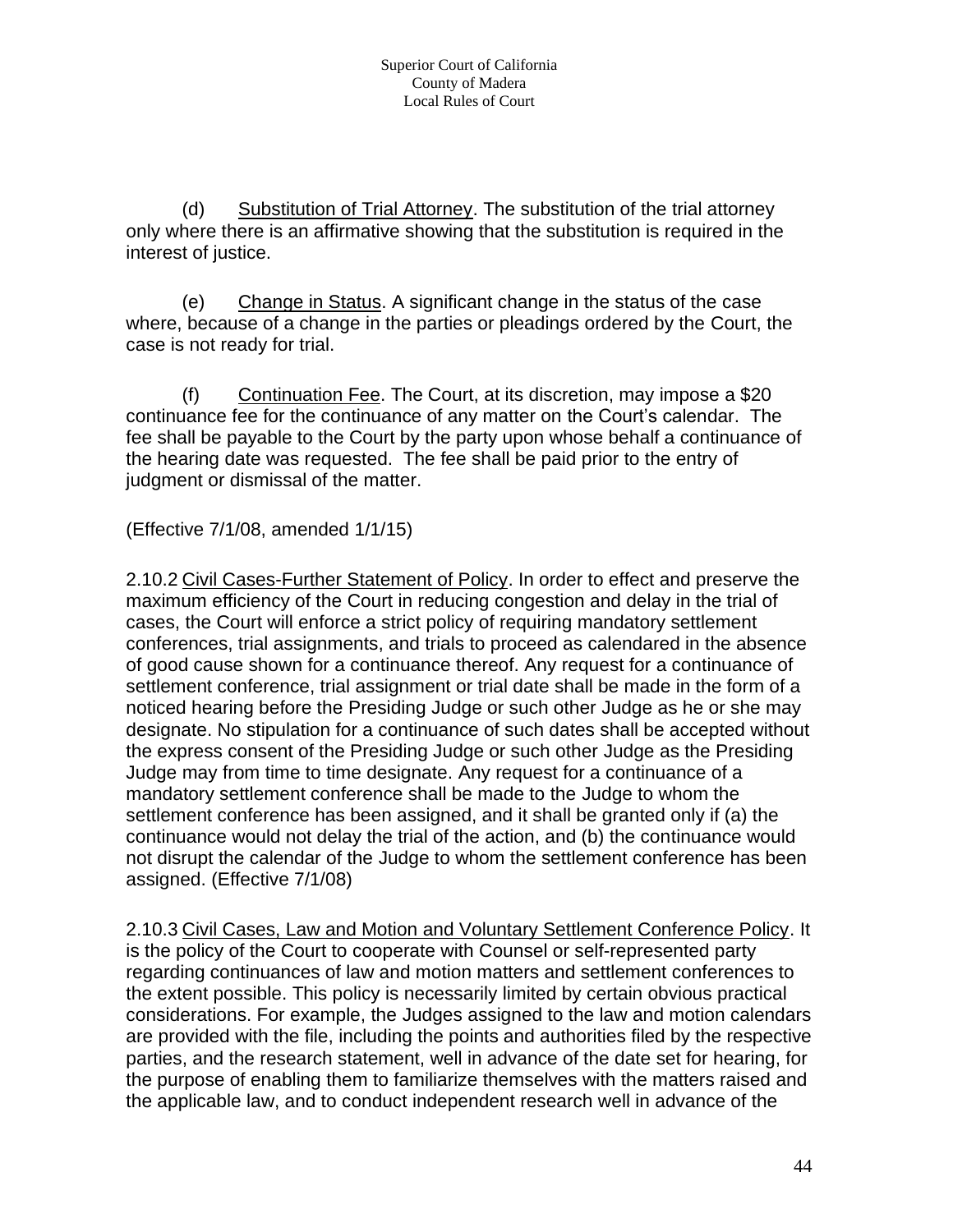hearing. The grant of a last-minute continuance is generally inappropriate in that it requires a duplication of effort on the part of the Judge and tends to deprive other litigants of timely access to the courts. Similarly, the Judges assigned to settlement conferences receive the files, including, all discovery theretofore filed with the Court. The Judges read and analyze the entire file and all discovery well in advance of the settlement conference date. (Effective 7/1/08)

2.10.4 Law and Motion and Voluntary Settlement Conference Continuances. Continuances may be granted in law and motion and voluntary settlement conference matters unless (a) such continuance would disrupt the calendar of the department to which such matter has been assigned, or (b) such continuance would tend to delay the trial of the action. (Effective 7/1/08)

2.10.5 Family Law Defaults, Orders to Show Cause, Change of Names and Adoption Continuances. The Calendar Clerk may grant continuances in the above types of proceedings as follows:

(a) Each party may obtain one continuance to a date within forty-five (45) days of the original date set for hearing without the consent of the Court. Litigants requesting such continuances will have the responsibility to make such requests in writing and state their reasons.

(b) Continuances may also be granted on written stipulation of the parties. The counsel or self-represented party seeking the continuance or Calendar Clerk is responsible for providing all parties to the action with written notice of continuances.

(c) No request for continuance, except by stipulation, will be granted if not received in writing five (5) calendar days prior to the date set for hearing.

(Effective 7/1/08)

## **Chapter 11 Fax Filing.**

2.11.1 Payment of Fees. Fees for papers delivered to the Court via facsimile filing shall be remitted within three (3) days after the fax filing is completed by payment to the Clerk. If a party or counsel fails to pay the fee within the required time, the pleading shall be stricken on the Court's own motion after notice to the parties of record. (Effective 7/1/08, renumbered effective 1/1/10, amended 7/1/11)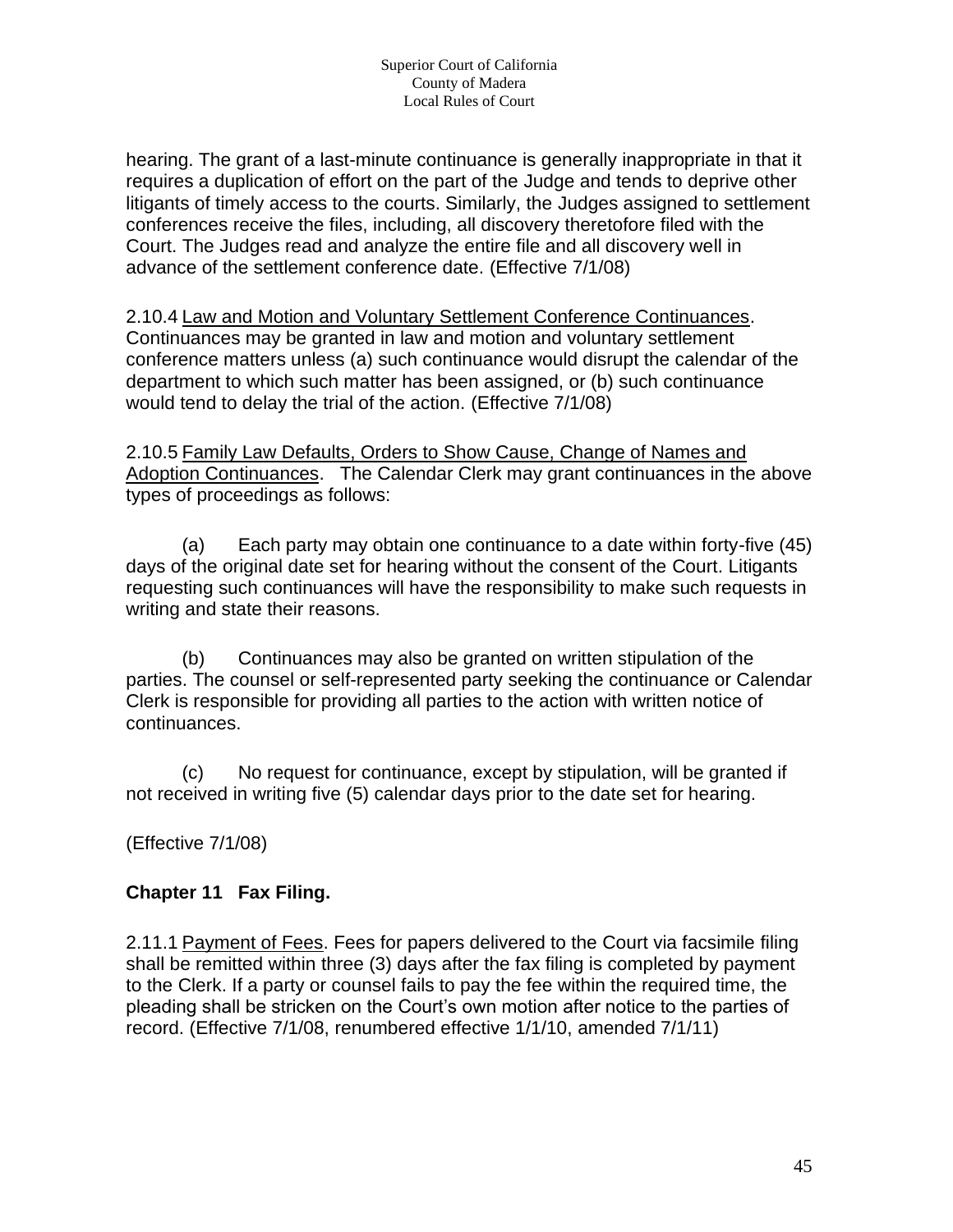#### **Chapter 12 Civil Active List and Conference Setting in Departments 37, 40, 44, 45.**

2.12.1 Setting Procedures. The Court shall maintain a case management conference calendar and follow the setting requirements set forth in Rules 3.721- 3.735 of the California Rules of Court. (Effective 7/1/08, rule and chapter heading amended 1/1/13)

2.12.2 Short Cause. Each short cause shall be set for trial and be exempt from any requirement of a settlement conference. (Effective 7/1/08)

## **DIVISION 3 CIVIL RULES**

## **Chapter 1 General Provisions.**

3.1.1 Initial Filing. Except as otherwise prescribed by law or these rules, all notices of motion, demurrers and orders to show cause must be served and filed in accordance with Code of Civil Procedure § 1005 unless an order shortening time has been granted by the Judge hearing the matter. Such order shortening time should be included in the order setting the hearing. Proper returns and proofs of service for all notices of motion, demurrers, and orders to show cause must be filed with the Clerk not later than 4:00 p m. on the fourth court day preceding the scheduled hearing. (Effective 7/1/08)

3.1.2 Papers filed at or near Deadline. When papers are filed at or near the deadline, service on opposing counsel should be by personal delivery when feasible. Service of responsive papers should be by personal delivery whenever service by mail has not been effected more than seventy-two (72) hours prior to the time of the hearing. (Effective 7/1/08)

3.1.3 Notice. When a shorter period of notice is required by Rules of Practice and Procedure as adopted by the Judicial Council and the Supreme Court, or otherwise provided by law, the opposition documents must be filed no later than one (1) court day preceding the date of hearing. (Effective 7/1/08)

3.1.4 Accompanying Memoranda. All demurrers and motions must be accompanied by a memorandum of points and authorities. A mere citing of code sections which authorize the filing of a demurrer or motion will not be sufficient unless this section is waived by the law and motion judge. (Effective 7/1/08)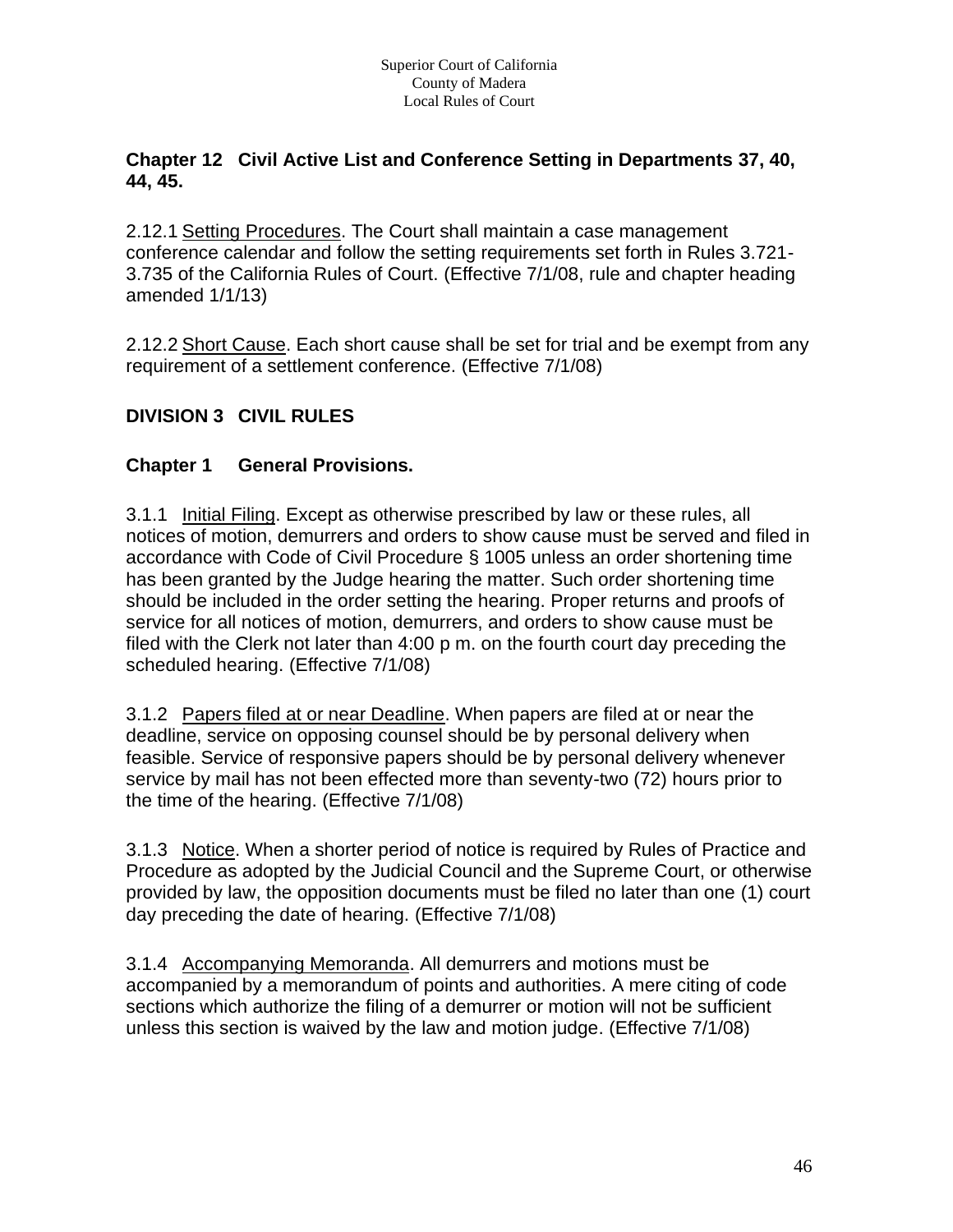#### 3.1.5 Filings in Unlimited Civil Cases

(a) Parties filing Memoranda of Points and Authorities in support of motions in unlimited civil cases must provide a courtesy copy of the Memorandum at the time of filing.

(b) Parties filing a Memorandum of Points and Authorities in opposition to any motion in unlimited civil cases must provide a courtesy copy of the Memorandum at the time of filing.

(c) Parties filing either moving, opposition or reply Separate Statements in Summary Judgment Motions, Summary Adjudication Motions, or Motions to Compel Discovery in unlimited civil cases, must include a courtesy copy of such a Separate Statement at the time of filing.

(d) Parties who have obtained a fee waiver are exempt from this provision.

(e) The failure to comply with parts  $(a) - (c)$  of this section will not prevent the papers from being accepted for filing, but parties are required to comply with this section as soon thereafter as practical.

(f) The Court may, in its discretion, relieve a party from its duties under this section.

(Effective 1/1/10, amended 1/1/13)

3.1.6 Filing Form for Motions. Unless otherwise specifically prescribed by law, all motions made in a law and motion department, except those for continuances made in open court, must be presented in writing. (Effective 7/1/08, renumbered 1/1/10, amended 1/1/13)

3.1.7 Temporary Orders. All temporary orders shall be presented to the Civil Clerk's office no later than 11:00 a.m. the day immediately preceding the day of the hearing. Specific facts must be alleged in the requests, facts sufficient to justify the granting of such orders. If the party against whom such an order is sought has been represented in the action by counsel, such counsel shall be informed of the nature of the request and the time of such request in order to allow opposing counsel to appear and comment on the requested relief. Declarations for any type of relief must set forth facts, not conclusions, justifying the relief sought. Counsel has the additional duty to fully disclose those facts. (Effective 7/1/08, renumbered 1/1/10)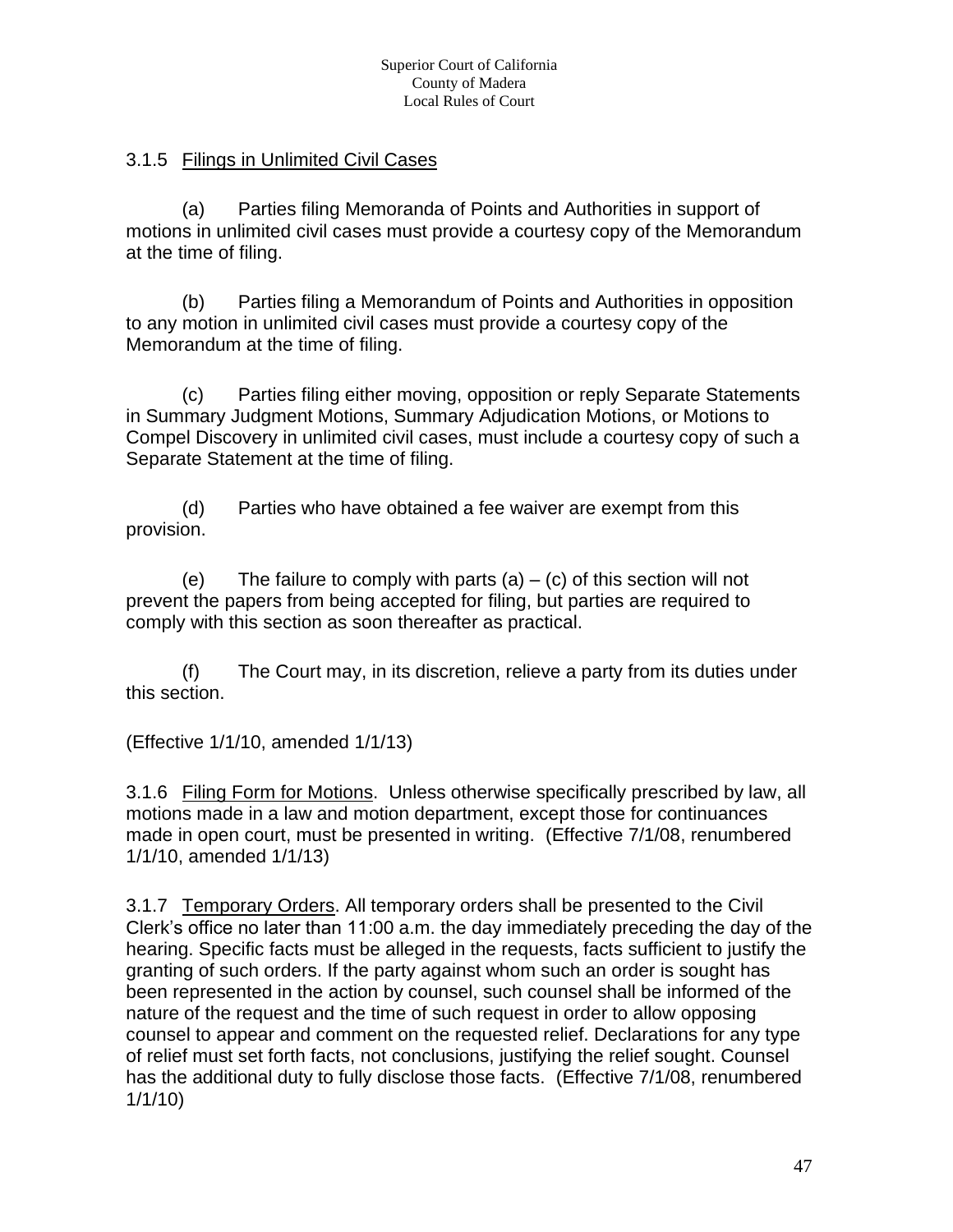## **Chapter 2 Calendaring Matters.**

3.2.1 Motion Date. No motion shall be scheduled or noticed for hearing (except ex parte hearings) without first contacting the Calendar Clerk to request a date for hearing. (Effective 7/1/08)

3.2.2 Improper Calendaring. Should any matter be improperly noticed, the Clerk shall refer it to the civil law and motion Judge for disposition or instructions. Such instructions may, in the discretion of the Judge, include returning the document without filing. (Effective 7/1/08)

3.2.3 Time. The calendar in the law and motion department shall be called at 8:30 a.m. each court day. This hour may be changed from time to time by the Judge hearing the law and motion matter, or the Presiding Judge. (Effective 7/1/08)

3.2.4 Continuances. In case any party intends to ask for a continuance or does not intend to proceed in any matter on the date set, that party shall so inform the Court Clerk and opposing counsel or self-represented party as soon as possible, and, in any event, no later than 4:30 p.m. of the second court day preceding hearing. The Judge hearing the matter shall have complete discretion to rule or to take the matter off calendar at any time despite the agreement of counsel or selfrepresented party to the contrary. (Effective 7/1/08, amended 1/1/13)

3.2.5 Motion Removed from Calendar. A law and motion matter that has gone off calendar may be restored thereto only upon notice except in an extraordinary situation to be determined by the Court in its discretion. (Effective 7/1/08)

3.2.6 Motions in Limine. Any motions in limine shall be filed no later than 10 court days before the first day of trial. Any oppositions to such motions shall be filed no later than five (5) court days before the first day of trial. The Court shall have the discretion to refuse to consider any late-filed papers subject to this rule. The parties may agree to set different deadlines for the motions and oppositions, subject to the approval of the trial judge. Such an agreement may be put on the record at any status conference, without the need for a noticed motion or ex parte application, but in any event the agreement must be made no later than the date scheduled for the mandatory settlement conference for that case. (Effective 7/1/12)

## **Chapter 3 Miscellaneous Law and Motion Department Matters.**

3.3.1 Objections to Discovery. Objections to requests for admissions or to interrogatories shall identify and quote the request for admission or the interrogatory immediately preceding the objection. (Effective 7/1/08)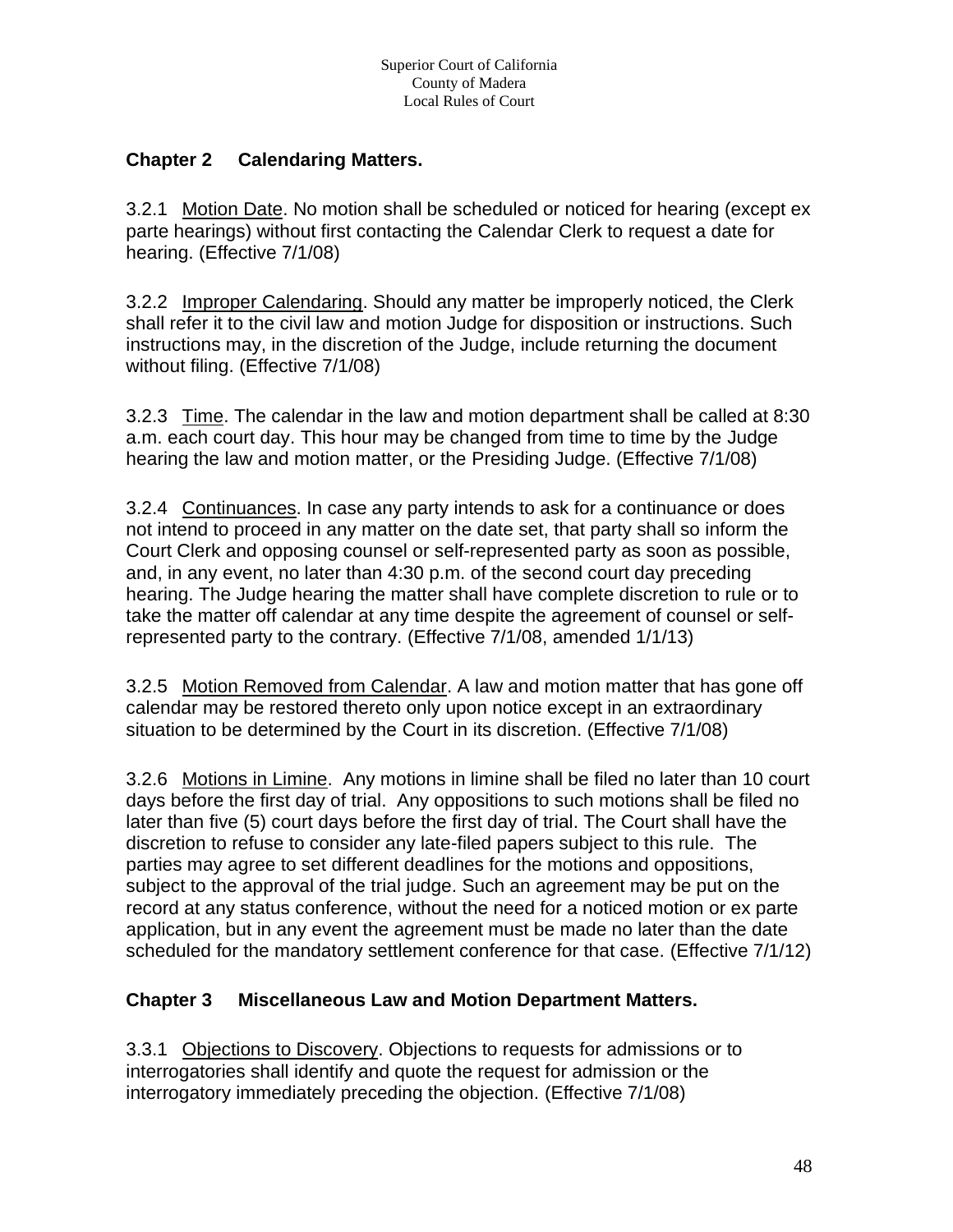#### 3.3.2 Orders and Judgments.

(a) Minute Orders. Normally, the minute order granting, denying, sustaining, overruling, or ordering the motion off calendar, will be all that is required, and no signed order is necessary.

(b) Judgment Forms. Counsel or self-represented party must prepare, serve, and present to the court forms for all orders and judgments which require the Court's signature. If no objection is forthcoming within ten (10) days, the order or judgment will be signed as presented.

(c) Failure to Object. Failure to serve and file written opposition may be deemed a waiver of any objections and an admission that the motion or demurrer is meritorious.

(d) Captions. Captions in orders, decrees, and judgments must refer to all matters covered by the order, decree or judgment, and shall affirmatively state the result or relief.

(e) Responsibility for Notice of Ruling. In addition to the requirements of California Code of Civil Procedure § 472d, notice of the Court's ruling in all law and motion matters shall be deemed waived by all parties present unless a request is expressly made that notice be required or unless there are parties to the matter who are not present. In such instances, the prevailing party shall give notice unless otherwise ordered by the Court. Failure of the party so ordered to provide the notice of ruling to the Court for its signature within ten (10) court days of the ruling may be grounds for sanctions.

(Effective 7/1/08, parts (a) & (e) amended 1/1/10, part (b) amended 1/1/13)

3.3.3 Real Property Judgments. All judgments or decrees including judgments of dissolution which affect the transfer of real property or interest therein or change the recorded title thereof shall set forth the full legal description of the property together with the name and address of the transferee. Proposed forms of judgments or decrees which describe the real property by street number designation only or similar reference shall not be approved. (Effective 7/1/08)

- 3.3.4 Judicial Notice.
- (a) Duty of Requesting Party. Whenever a party requests the Court to take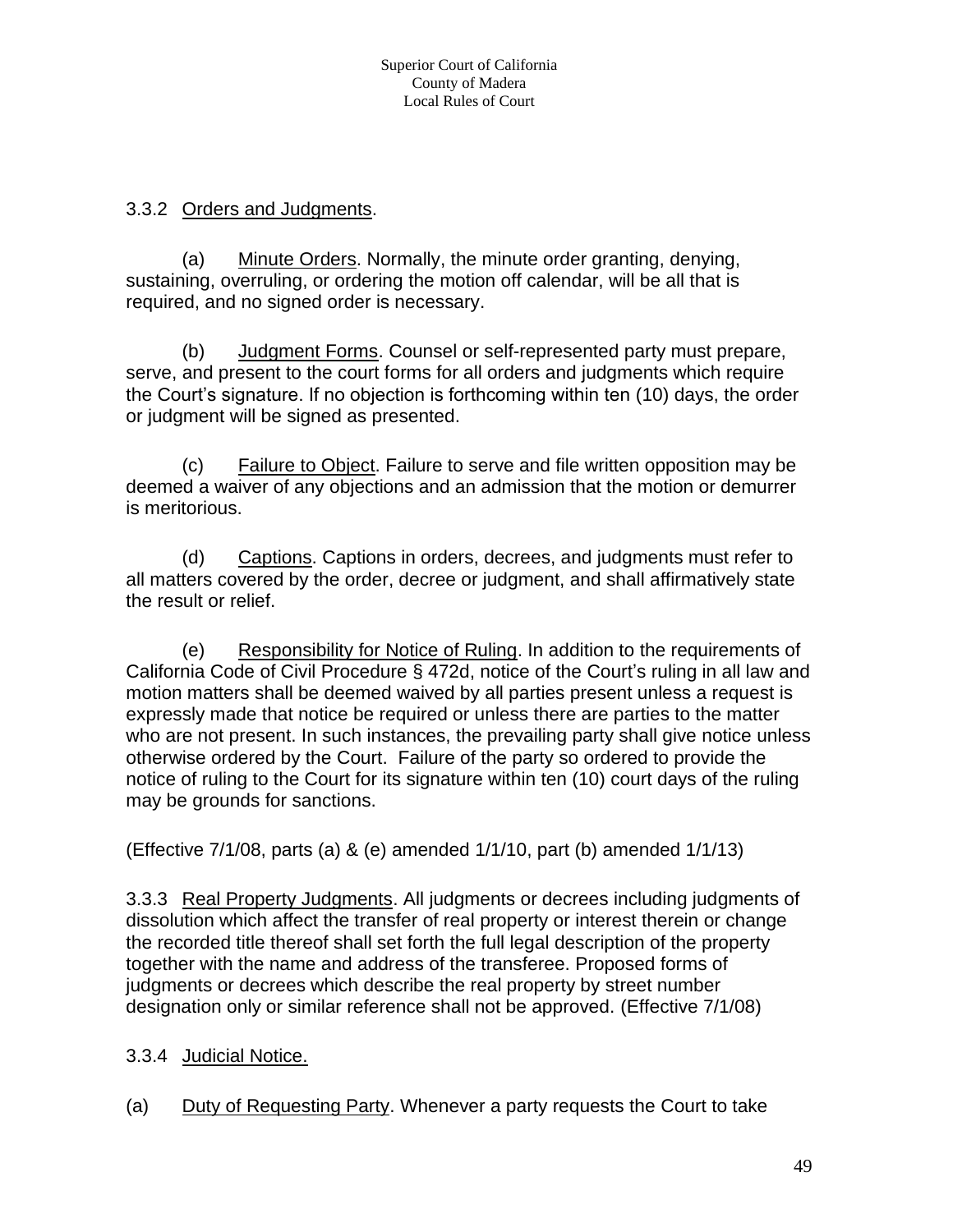judicial notice of any matter other than a record of the Madera County Superior Court, the requesting party shall provide the Court with sufficient information to enable it to take judicial notice.

(b) Superior Court Files. If such matter is contained in a file of the Madera County Superior Court, the party shall, at least five (5) days prior to the hearing, by separate document filed directly in the department wherein the matter is noticed, request the Clerk of said department to order delivery of the file for the date of the hearing; and said document shall set forth the case name and number.

(c) Other Court Files. If such matter is contained in a file of any other court, such file shall be subpoenaed for the date of the hearing, or a certified copy of the record or so much thereof as the party wants judicially noticed, shall accompany and be attached to the moving papers.

## (Effective 7/1/08)

3.3.5 Class Actions. Where not inconsistent with California law, the California Rules of Court or these local rules, cases filed in this Court as representative or class actions under California Code of Civil Procedure § 382, shall be governed by, and comply with, Rule 23 of the Federal Rules of Civil Procedure. (Effective 7/1/08, Renumbered 7/1/11)

3.3.6 Tentative Rulings. "The court does not routinely issue tentative rulings in advance of the hearing date. If the court chooses to issue an advance tentative ruling, it shall follow the procedure described in California Rules of Court, Rule 3.1308 (a)(2). If the court intends to issue an advance tentative ruling, the parties will be notified by the court and the tentative ruling will be sent to the parties by email or fax at the discretion of the court. The ruling may also be obtained by calling 559-416-5599 if the parties have been notified of the court's intention to issue a tentative ruling. A party should not telephone the court unless the party has been notified by the court of its intention to issue a tentative ruling. The tentative ruling will be made available by 4:30 p.m. the day before the scheduled hearing, unless another time is specified by the court. The parties shall not be required to give notice of intent to appear, and the tentative ruling shall not automatically become the ruling of the court if such notice is not given. The tentative ruling, or such other ruling as the court may render, shall not become final until the hearing. Nothing in this section shall require any judge to issue a tentative ruling on any motion." (Effective 1/1/16)

## **Chapter 4 Case Management - Scope, Purpose and Authority.**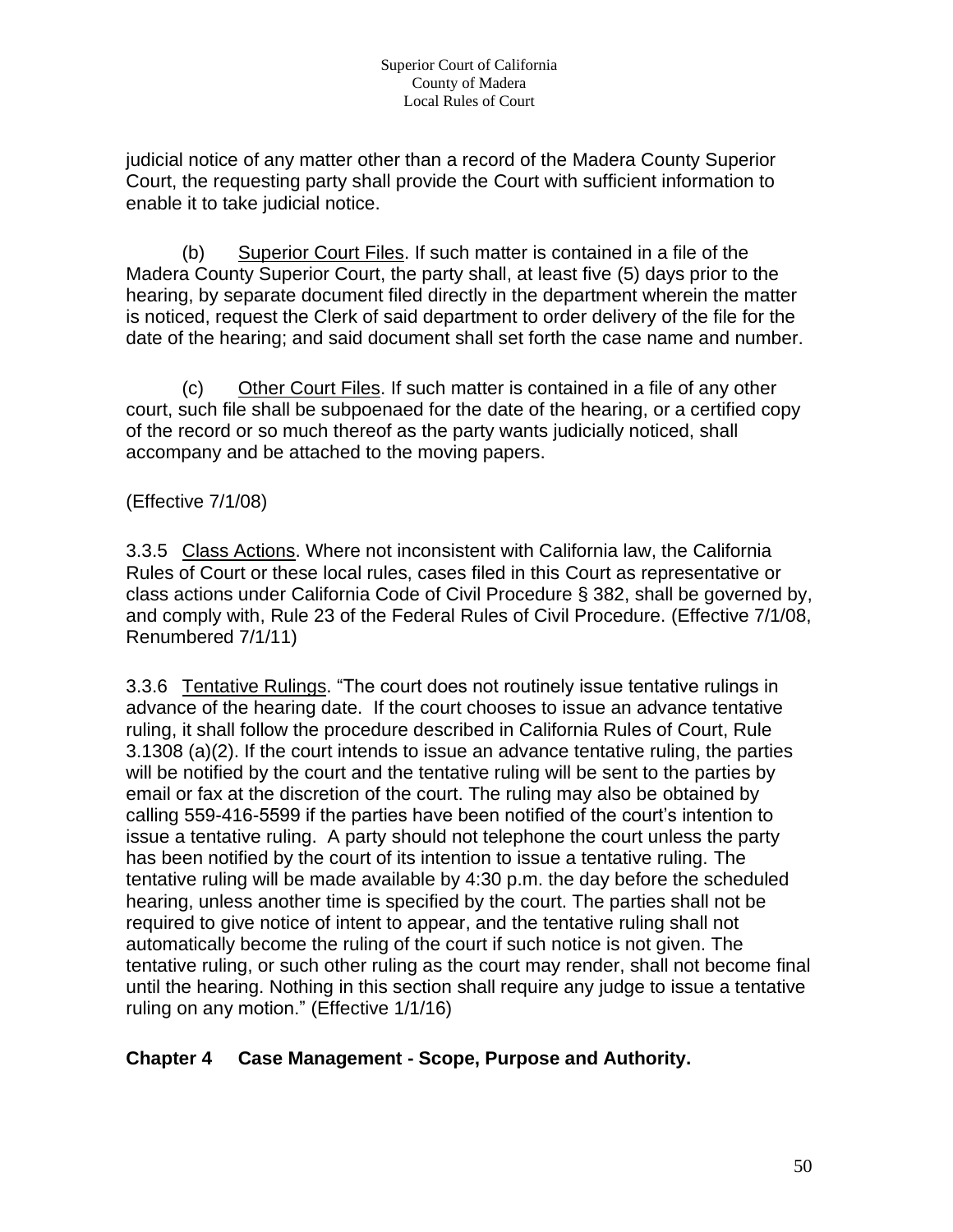3.4.1 Scope. The provision of the case management rules contained in this Division of the Local Rules applies only to "general civil cases," that is, all civil cases except probate, guardianship, conservatorship, family law (including child custody proceedings), juvenile proceedings and other civil proceedings. (Effective 7/1/08)

3.4.2 Definitions. "General civil proceedings" shall specifically include:

- (a) Personal injury, death or property damage-motor vehicle cases;
- (b) Personal injury, death or property damage-other cases;
- (c) Eminent Domain proceedings;

(d) Other civil actions and proceedings including breach of contract, injunctions, petitions for receivers, extraordinary writs, and the like, where other statutory provisions or Rules of Court do not conflict with these rules.

(Effective 7/1/08)

3.4.3 Purpose. The purpose of this rule is to: (a) expedite disposition of the case; (b) establish early and continuing control so that the case will not be protracted because of lack of management; (c) discourage wasteful pretrial activities; (d) improve the quality of trials by encouraging thorough preparation; and (e) facilitate early settlement of each case. (Effective 7/1/08)

3.4.4 Authority. This Rule is adopted pursuant to the authority of Government Code § 68070, and Standards 2 and 2.1 of the Standards of Judicial Administration. (Effective 7/1/08)

## 3.4.5 Case Disposition Standards.

(a) General Civil Cases. The Court adopts the disposition guidelines set forth in Standards 2.1 and 2.2 of the Standards of Judicial Administration, i.e., 90% of all general civil cases shall be disposed of within one (1) year of the filing of the complaint, 98% shall be disposed of within 18 months and 100% shall be disposed of within two (2) years. (Effective 7/1/08, amended 1/1/17)

(b) Time Standards in Small Claims Cases. The goal of each division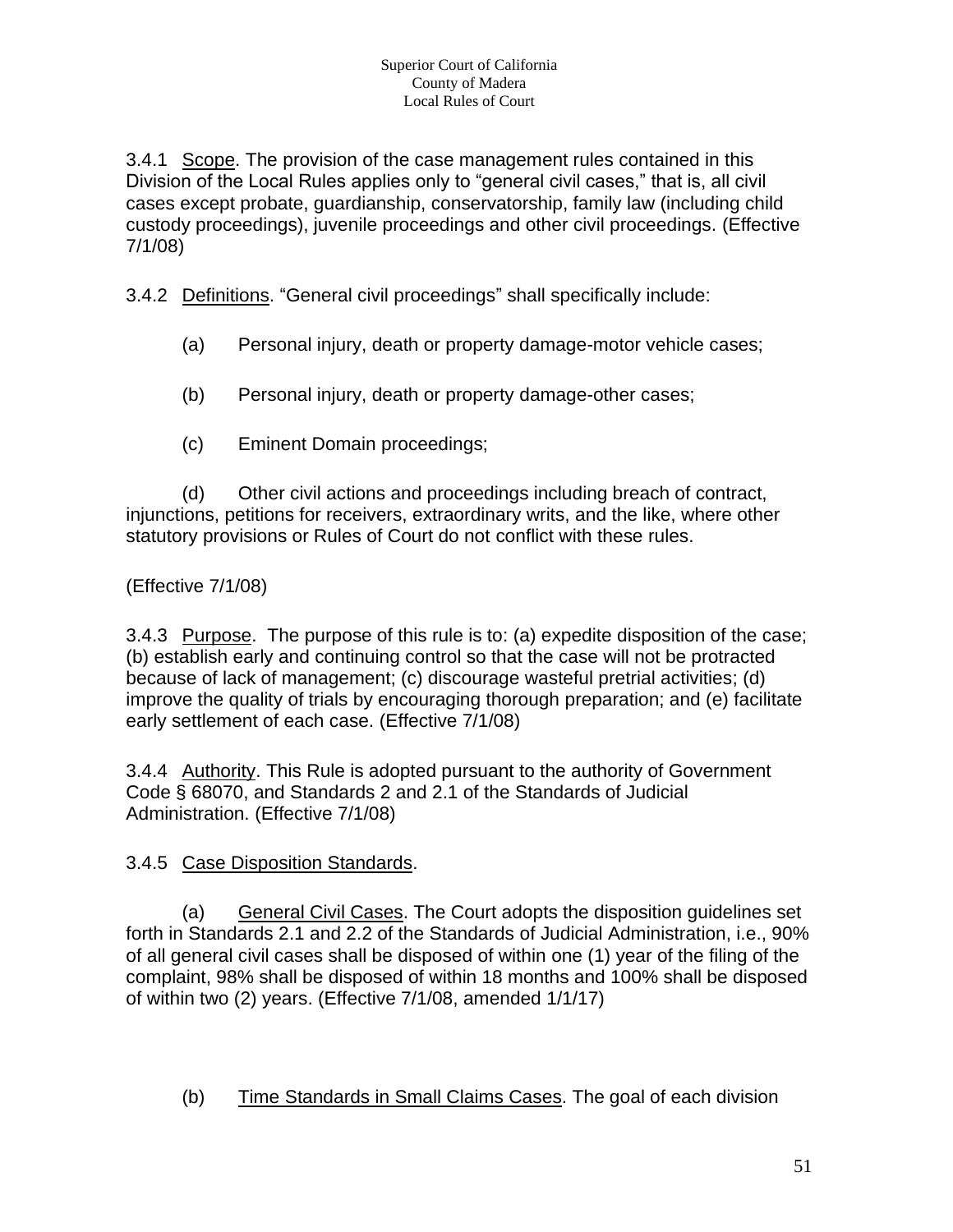within this Court shall be: 90% disposal within 75 days of filing; 100% within 95 days of filing. (Effective 7/1/08, amended 1/1/17)

(c) Time Standards for Unlawful Detainer Actions. The goal of each division within this Court shall be: 90% disposal within 30 days of filing; 100% disposal within 45 days of filing. (Effective 7/1/08)

3.4.6 Exemption for Complex Cases. Cases which the Court determines to be "complex" cases shall be governed by Standard 3.10 of the Standards of Judicial Administration and not by this Division. The Court may independently review the case file to determine if a case is a "complex" case at any time after the filing of a complaint or upon the suggestion of any party. (Effective 7/1/08, amended 1/1/10, 7/1/13).

# **Chapter 5 Case Management Conferences in Superior Court.**

3.5.1 Calendaring the Case Management Conference. A Case Management Conference will be calendared no later than 180 days after the filing of the initial complaint, and notice of the case management conference shall be given to all parties no later than 45 days before the conference. If the Complaint has not been served in that time, the Plaintiff or Plaintiffs must still appear and request a continuance, subject to a good cause determination by the Court. The Case Management Conference shall be taken off calendar if a dismissal or judgment as to all parties has been entered, or if an at issue memorandum has been filed. (Effective 7/1/08)

3.5.2 Preparation for Case Management Conference. No later than 15 calendar days before the date set for the case management conference or review, each party must file a case management statement and serve it on all other parties in the case. The parties must use the mandatory *Case Management Statement*, Judicial Council Form CM-110. All applicable items on the form must be completed. In lieu of each party filing a separate case management statement, any two (2) or more parties may file a joint statement. (Effective 7/1/08)

3.5.3 Continuances of Case Management Conference. A noticed conference may be continued by stipulation of the parties for a period not to exceed 15 days from the original date set for the hearing. The Court may continue the Case Management Conference for the convenience of the Court's calendar, including informal coordination of related cases, consolidation of hearings on other pending motions, or other good cause. The Court may, in its discretion, impose a \$20 continuance fee if the circumstance causing the continuance is caused by one or more of the parties. The fee must be paid prior to the entry of judgment or dismissal. (Effective 7/1/08, amended 1/1/10)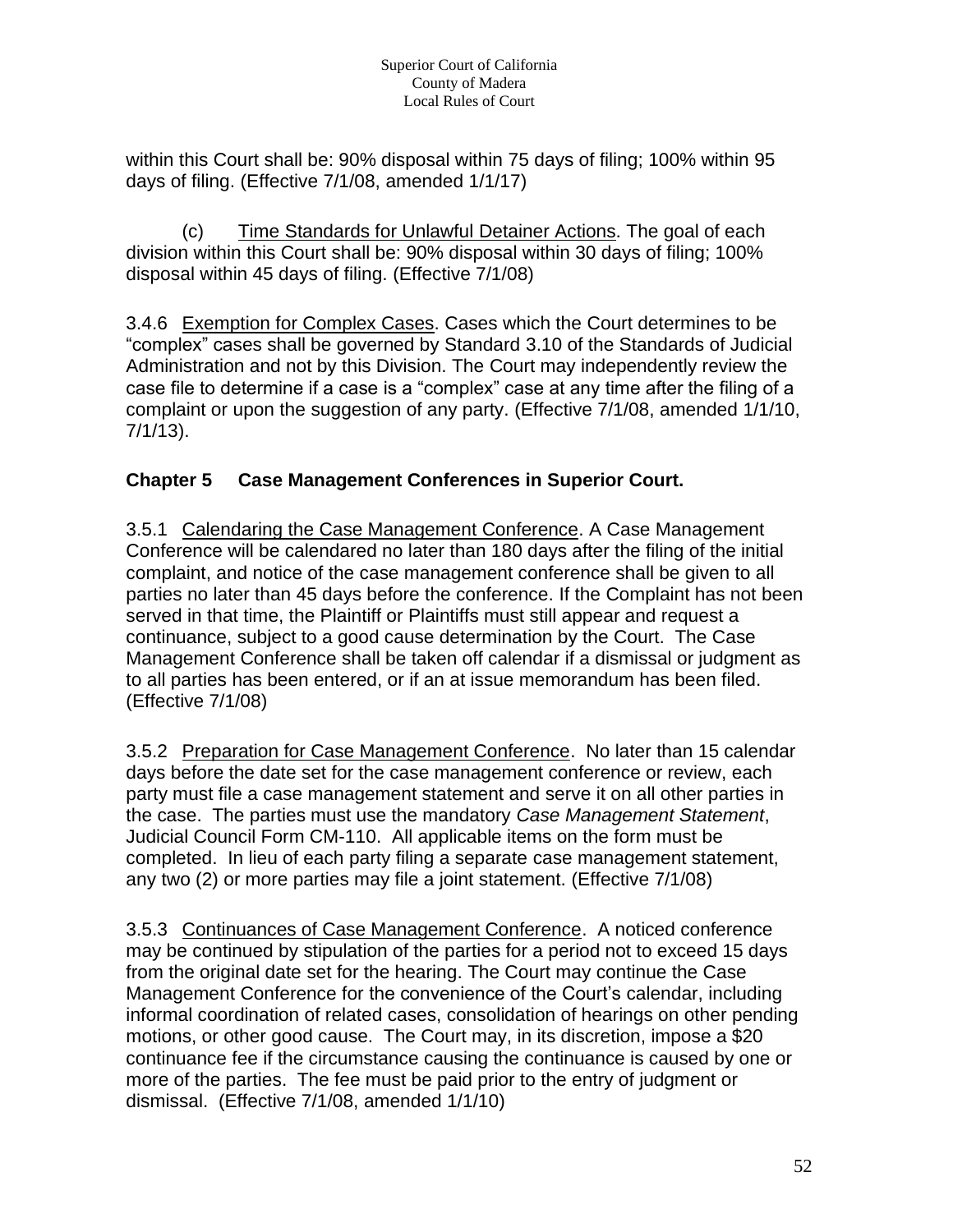3.5.4 Time and Department for Case Management Conferences. Conferences shall be held in the department to which civil matters are assigned or as directed by the Presiding Judge. The first conference shall ordinarily be heard as calendared by the Judicial Secretary and thereafter conferences shall be held as ordered by the Court. (Effective 7/1/08, amended 1/1/13)

3.5.5 [Deleted 1/1/15]

3.5.6 Service of Parties. Plaintiffs shall have served the summons and complaint on all defendants and shall have filed the proofs of service by the date of the first Case Management Conference. Alternatively, plaintiff may submit an application and order for publication of summons within this period. Parties shall not submit applications for extension of time for service of summons. Requests for additional time to serve summons will be considered at the Case Management Conference. (Effective 7/1/08)

3.5.7 [Deleted 1/1/10]

3.5.8 [Deleted 1/1/10]

3.5.9 Uninsured Motorist Cases. To allow for arbitration of the plaintiffs' claim, the rules in this Division shall not apply to a case designated by the Court as "uninsured motorist" until 180 days after the designation. With the filing of the complaint or within 10 days after discovery that the case is an "uninsured motorist" case, plaintiff shall file an ex parte application for designation as "uninsured motorist." If the case is not dismissed 180 days after the designation, the Court shall issue an order to show cause why the case should not be dismissed. (Effective 7/1/08)

3.5.10 Reporting of Case Management Conference. Case Management Conferences are not reported unless otherwise directed by the Court. (Effective 7/1/08, amended 1/1/10)

3.5.11 Referral to Arbitration. If plaintiff designates the case as eligible for judicial arbitration under Code of Civil Procedure § 1141.11, and defendant's response indicates that the case is otherwise eligible, the Court may, on its own motion, vacate the Case Management Conference and refer the matter to judicial arbitration. If the parties fail to designate that the case is or is not suitable for arbitration, the Delay Reduction Coordinator may inquire from the parties whether the case is suitable for arbitration, and if the parties all agree to arbitration, the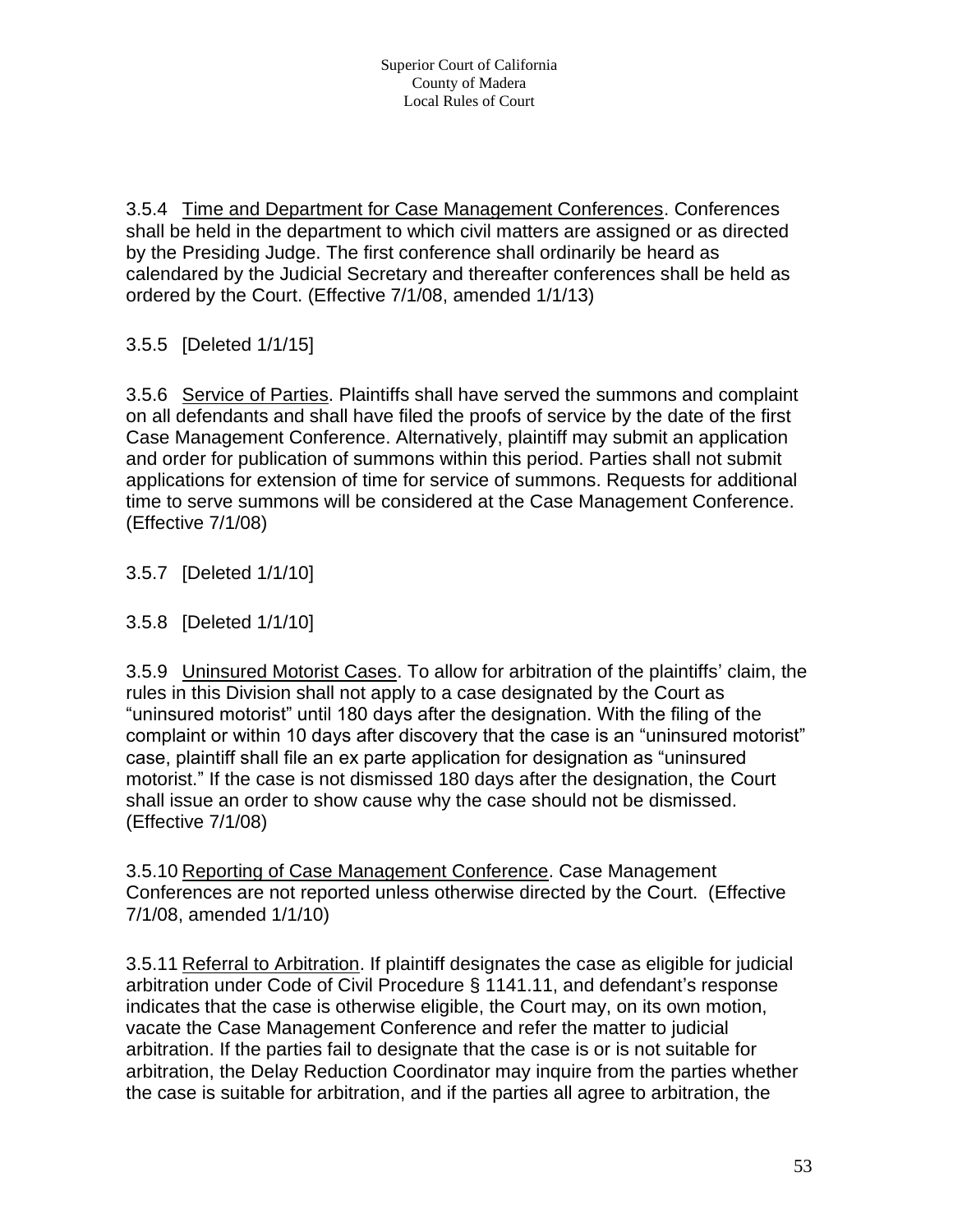Court may order the matter so referred and vacate the Case Management Conference. (Effective 7/1/08, amended 1/1/10).

## **Chapter 6 Case Management Conference Orders.**

3.6.1 Type of Order Judge May Enter. Following any case management conference conducted pursuant to this Division, the Judge conducting the conference may enter orders as may be necessary for the conduct of the conference, including continuance of the conference or discovery matters. (Effective 7/1/08)

3.6.2 Order Governs Further Proceedings. Any such Order shall, until modified, govern all further proceedings in the case. (Effective 7/1/08)

3.6.3 Failure to Comply May Result in OSC re: Sanctions. Failure to comply with the orders of the Court in any Case Management Conference may result in the Court imposing monetary sanctions under Code of Civil Procedure § 177.5, or other sanctions under Government Code § 68608(b), including dismissing actions or striking pleadings, if it appears that less severe sanctions would not be effective after taking into account the effect of previous orders or previous lack of compliance in the case. (Effective 7/1/08, amended 1/1/10).

## **Chapter 7 Case Management - Dismissal Calendar.**

3.7.1 Definition. The Court periodically shall hear a dismissal calendar for cases which are eligible for dismissal under the provisions of Part 2, Title 8, Chapter 1.5 (commencing with § 583.110) of the Code of Civil Procedure. (Effective 7/1/08)

3.7.2 Setting. Cases shall be placed on this calendar on motion of the Court. Parties shall be given 20 days' notice, unless longer notice is required by statute or by the California Rules of Court. (Effective 7/1/08)

3.7.3 Opposition. A party desiring to oppose a motion to dismiss must file a written objection not less than 5 days before the date calendared for hearing the motion. Such an objection shall state concisely the grounds for opposition to any such motion, and if opposition is based on a stay of proceedings issued by another Court a copy of the document on which the party relies for asserting such a stay exists, and a brief statement outlining the status of the matter creating such a stay. (Effective 7/1/08)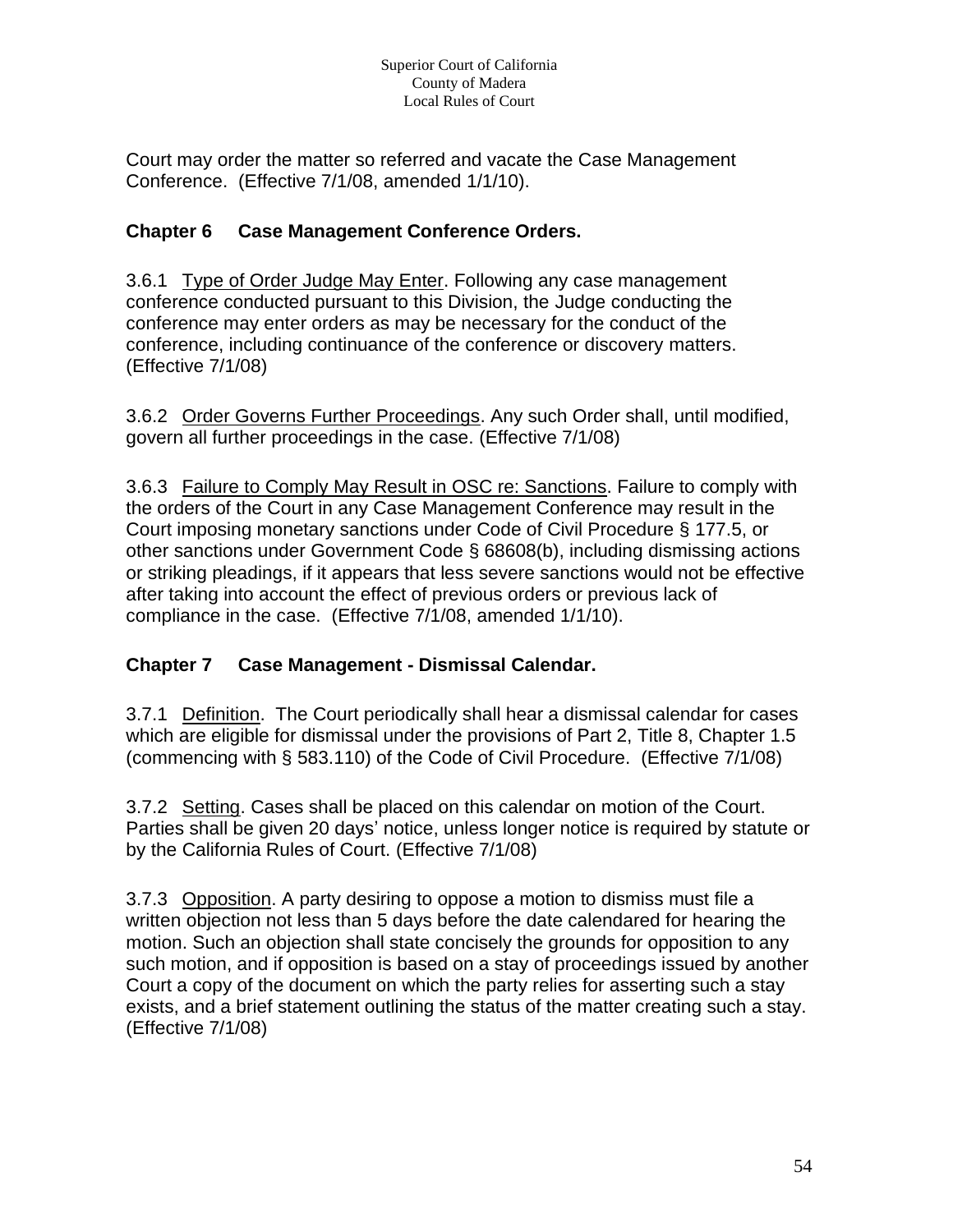3.7.4 Dismissal. When no opposition is filed in accordance with these rules, the matter shall be summarily dismissed on the date calendared for hearing, notwithstanding any later appearance or opposition. (Effective 7/1/08)

# **Chapter 8 Miscellaneous Provisions**

3.8.1 Delegation. The Presiding Judge may delegate the functions of the Court Clerk set forth in this Division in setting, continuing or vacating Case Management Conferences to a designated Court employee who shall be called the Civil Delay Reduction Coordinator. (Effective 7/1/08)

## **DIVISION 4 CRIMINAL LAW MATTERS**

## **Chapter 1 General Matters.**

4.1.1 Continuances in Criminal Cases. The continuance policy of this Court relating to any state of a criminal proceeding is necessarily governed by the provision of the Penal Code. It is the stated policy of this Court that all felony cases shall be brought to trial within sixty (60) days of the finding of the indictment or the filing of the information. Time waivers are discouraged and shall not be accepted except in unusual and extreme circumstances. (Effective 7/1/08)

4.1.2 Criminal Discovery Motions. All discovery in criminal cases shall be governed by Part 2, Title 6, Chapter 10, commencing with Penal Code § 1054. (Effective 7/1/08)

4.1.3 Moving Parties for Motions under Penal Code § 995. Documents accompanying such motions shall include the following:

(a) A brief statement in summary form of the facts as set forth in the transcript;

(b) A statement of the issues specifically identifying in what regard the People's case is defective;

(c) References to testimony in the transcript that the moving party intends to rely upon must be set forth specifying page and line number;

(d) A statement of authorities upon which the moving party relies.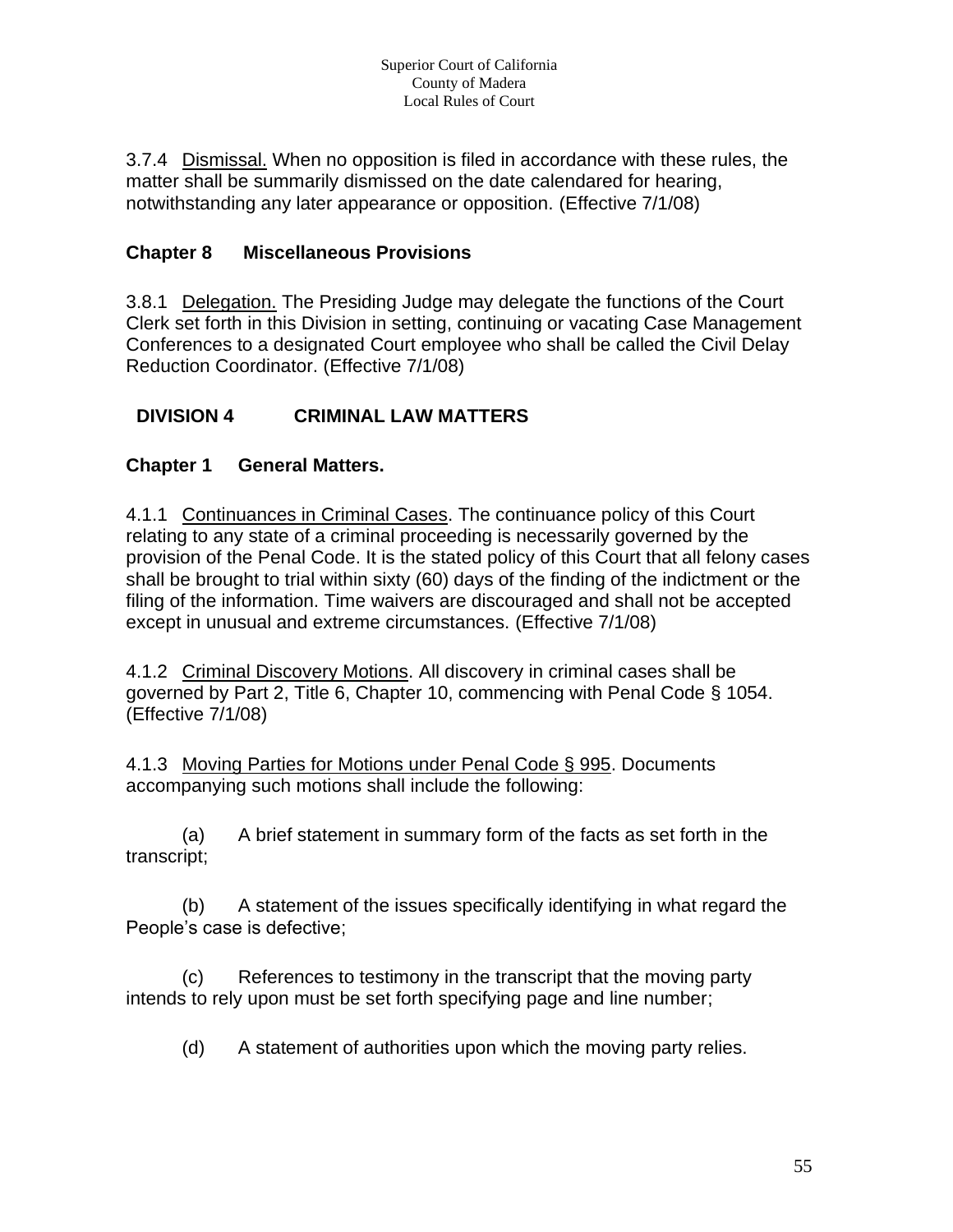(Effective 7/1/08, amended 1/1/10)

#### 4.1.4 Motion under Penal Code § 1538.5 to Suppress Evidence.

(a) Moving papers accompanying such motions shall include a brief statement in summary form of the facts upon which the moving party relies in support of the motion. Moving papers accompanying such motions shall include a complete specification of the exact matters and things the defendant wants to be suppressed or which the District Attorney wants to have admitted.

CAVEAT: "All the evidence seized on..., etc." is not a proper specification.

(b) The moving papers designating a motion to suppress pursuant to Penal Code § 1538.5 shall specifically describe and list the evidence which is the subject of the motion to suppress, and shall specifically state the theory or theories which shall be relied upon and urged for the suppression of evidence, and cite the specific authority or authorities which will be offered in support of the theory or theories upon which suppression of the evidence is urged.

(c) If the moving party intends to rely upon some testimony in the transcript, the moving papers shall contain references to such testimony specifying the page and line number of the transcript.

(d) If the moving party intends to present testimony, the following must be done:

(1) The first page of the moving papers shall so state and shall further set forth an estimate of the time required for such testimony.

(2) Notice of such intent must be given to the Court and opposing counsel not less than ten (10) days in advance.

(3) The moving party shall be responsible for assuring the presence of the witnesses he or she intends to call.

(4) Points and Authorities in support of and in opposition to the motion shall be filed and served on the opposing party. The absence of such a memorandum may be construed by the Court as an admission that the motion is not meritorious and cause for its denial.

(Effective 7/1/08)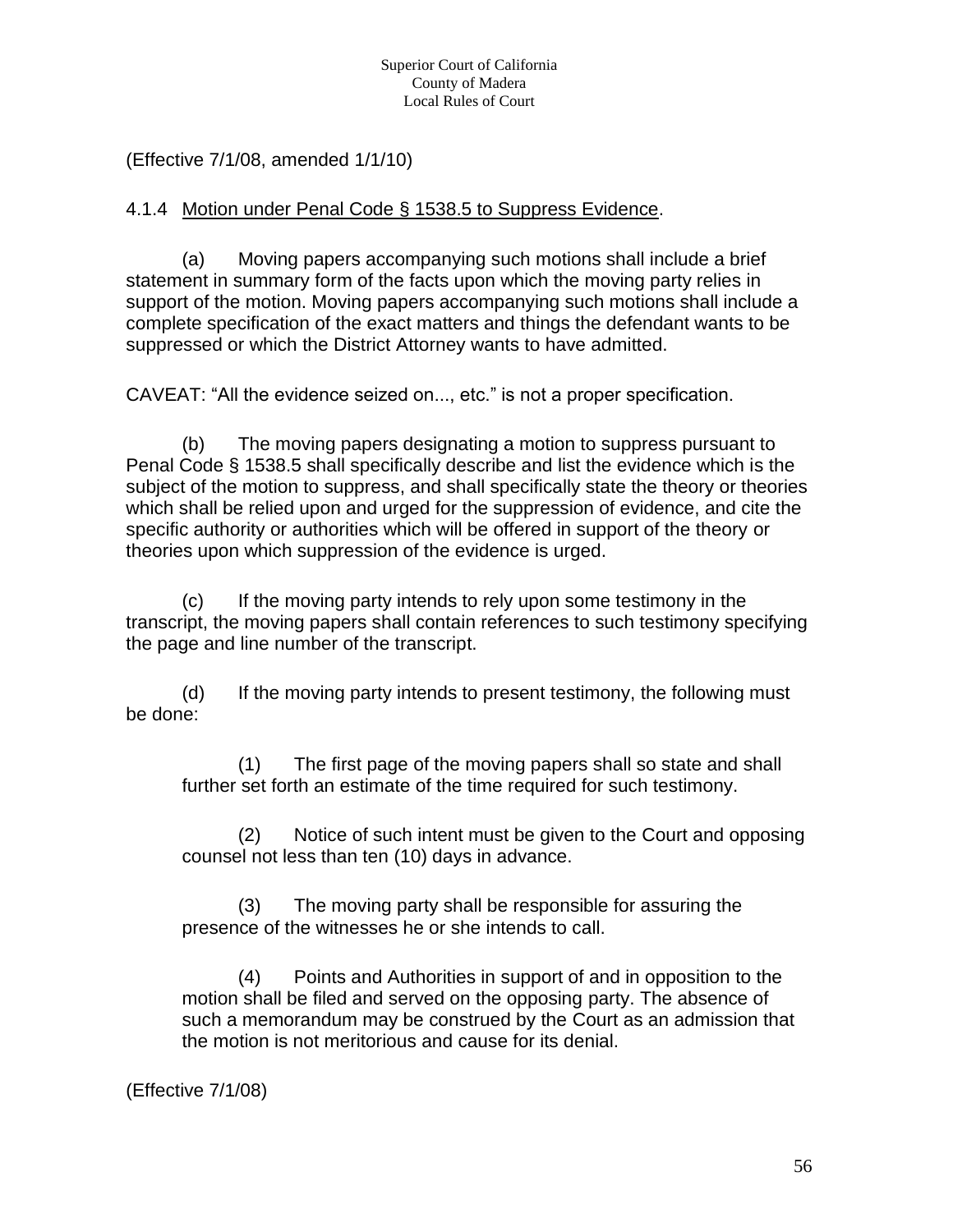## 4.1.5 Forfeiture and Reinstatement of Bail; Resumption of Liability on Bail Bonds.

The general procedure for a motion to vacate forfeiture of bond is as follows:

(a) All motions to vacate forfeiture and exonerate or reinstate bonds in the Superior Court shall be filed in the criminal case.

(b) A notice of motion shall be filed setting forth the date and time of the hearing. A supporting declaration stating the specific grounds upon which the motion is based and, unless there is a statement that the surety, or his agent, has surrendered the defendant, also indicating non-collusion of the surety.

(c) Pursuant to Penal Code § 1306(b), if the Court grants relief from forfeiture, the Court will impose a fee reflecting the actual costs of returning a defendant to custody, except in cases where the Court determines that in the best interest of justice no costs shall be imposed. Where the fee is levied, it shall be no less than \$150.00, reflecting the minimum cost incurred by the Court and the People as found by this Court.

(Effective 7/1/08, amended 7/1/11)

4.1.6 Preliminary Criminal Matters. Any party to a criminal action intending to raise preliminary matters before the trial court should orally specify the matters to be raised and the reasons therefor at the trial confirmation. These include:

(a) A detailed specification of the preliminary matters to be brought before the trial court and the reasons therefor shall be included in the written motion and papers submitted to the Court.

(b) Preliminary matters include, but are not limited to, motions in limine, motions to exclude confessions or admissions, motions to suppress where permitted to be raised in the trial court, and motions to strike prior convictions.

(c) An estimate of the time required for the preliminary matters to be heard.

(Effective 7/1/08)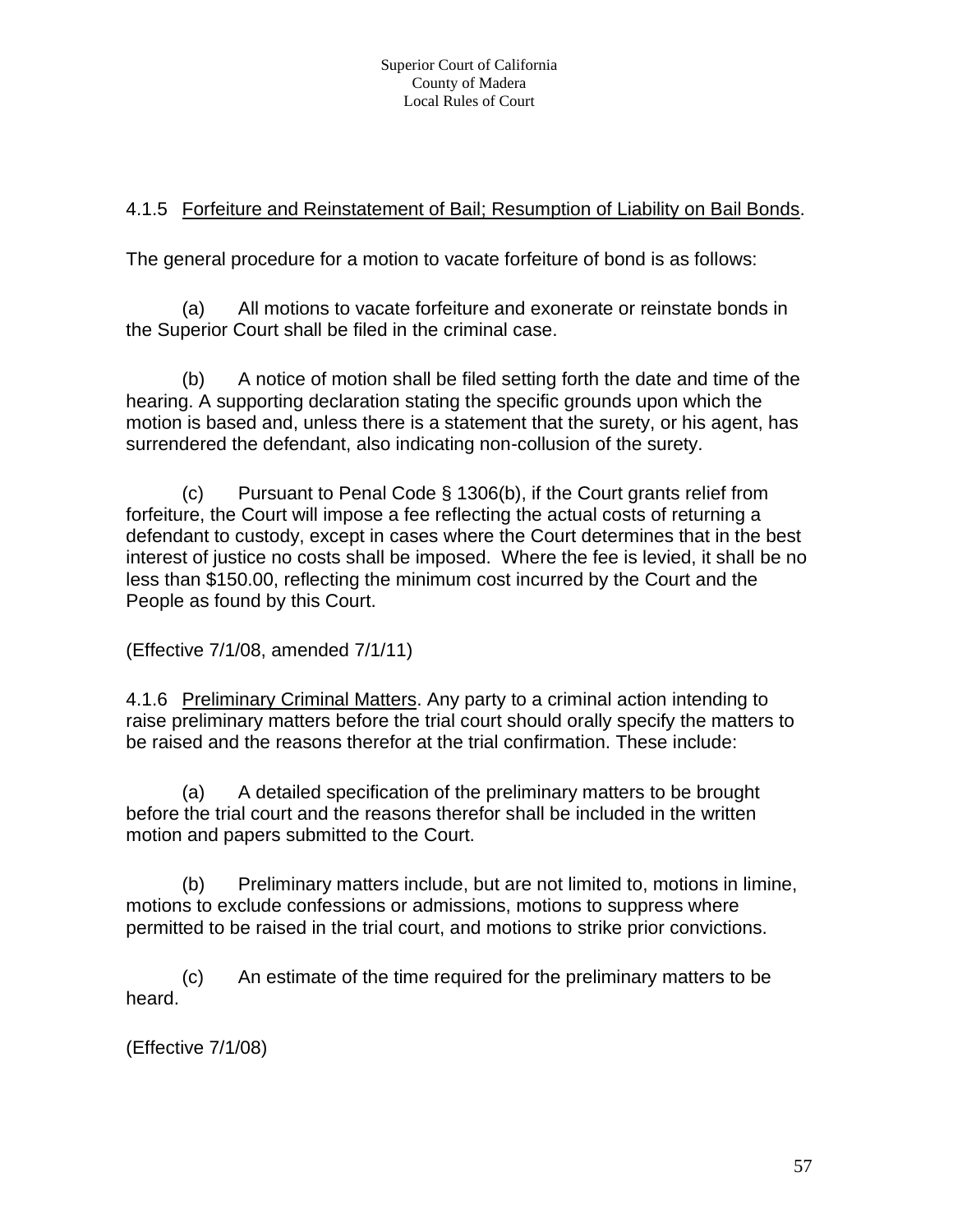## 4.1.7 Mental Capacity Issues and Pleas.

(a) It is the policy of the Court that requests for psychiatric examination and pleas of "not guilty by reason of insanity" are brought before the Court at the earliest possible time and as far in advance of the trial date as practicable.

(b) If a "not guilty by reason of insanity" plea is reserved pending a psychiatric examination pursuant to Evidence Code § 1017, a "not guilty by reason of insanity plea" shall be entered within five (5) court days following the receipt of such report.

#### (Effective 7/1/08)

4.1.8 Evidentiary Hearings. Formal evidentiary hearings on a probation officer's report and pronouncement shall only be set and heard upon the filing of a declaration by the defendant and/or his or her attorney. The declaration shall set forth the reasons and need for such a hearing. Said declaration shall be filed four (4) court days before the matter is set for hearing or sentencing and shall include proof of service of a copy on the attorney for the plaintiff. (Effective 7/1/08)

4.1.9 Disposition of Exhibits. Pursuant to Penal Code § 1417.3, any exhibits offered by the state or defendant shall be returned to the party offering them, by order of the Court, where the exhibit poses a security, storage, safety, or health problem. A photographic record shall be substituted for said exhibit. Exhibits which are within this category are:

- (1) Any type of explosive powder
- (2) Any explosive chemical such as toluene, ethane, etc.
- (3) Any explosive device (i.e. pipe, bomb, grenade)
- (4) Any container which contains a flammable liquid
- (5) Any canister containing tear gas or mace
- (6) Any rags soaked with any flammable liquid

(7) Phencyclidine, methamphetamine, corrosive liquid pyrrolodine, morpholine, or piperidine in liquid form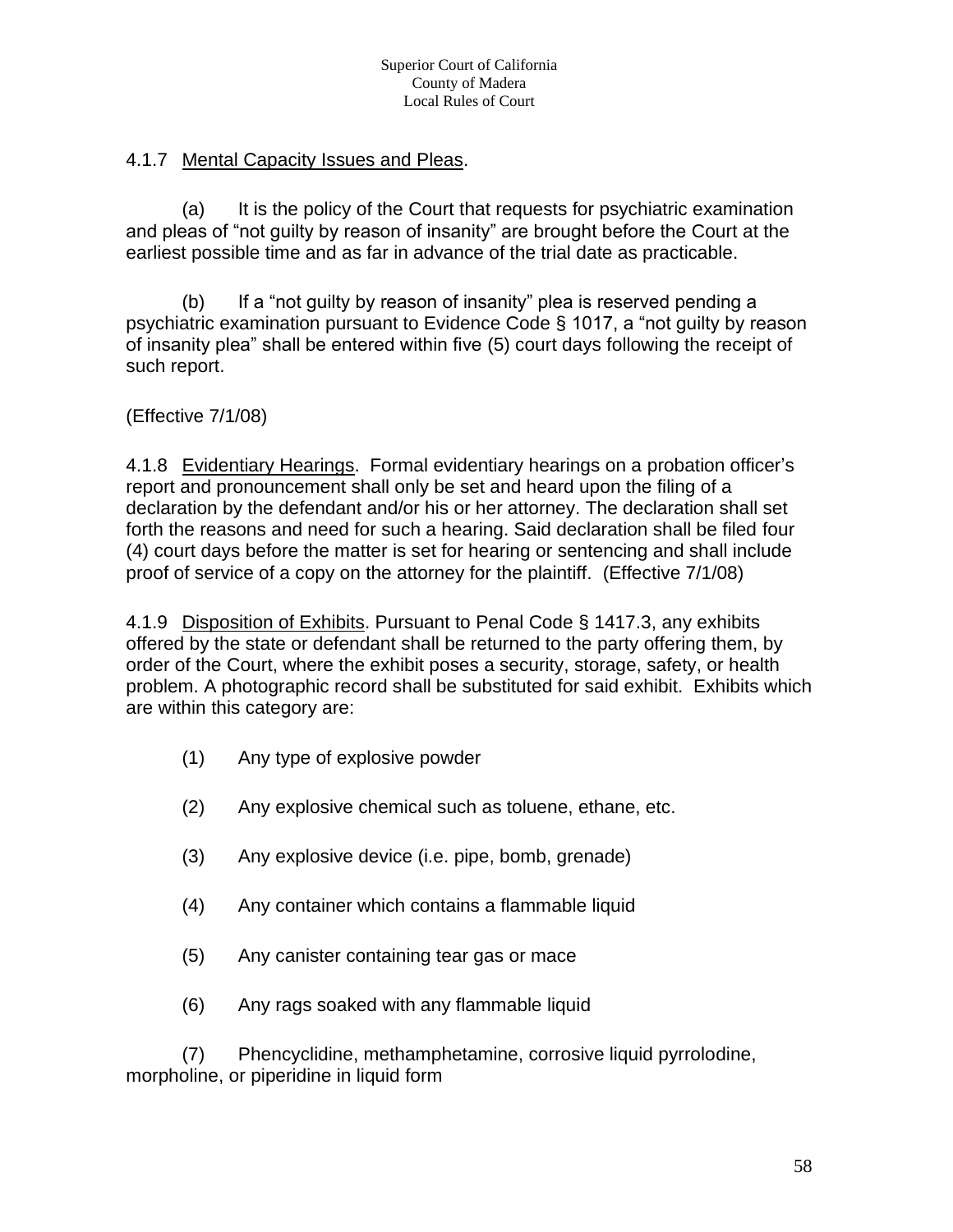(8) Samples of blood, urine, human or animal tissue or other items requiring refrigeration and/or humidity-controlled storage

(9) Any controlled substance that requires special destruction under the State of California as being a hazardous material, which would include any cocaine, methamphetamine or heroin.

All such substances will be returned to the district attorney's office or the agency that confiscated the controlled substance and who has presented it as evidence in court in a criminal action or proceeding. It shall be returned by stipulation of Counsel as provided in Penal Code § 1417.2.

If exhibits or evidence are presented by either party which are deemed by the Court, in its discretion, as a health or safety hazard, or which may otherwise interfere with the Court's orderly business, the Trial Judge may direct such exhibits or evidence to be placed in storage containers or such applicable containers so as to minimize the intrusiveness or safety concerns of such exhibits or evidence. Counsel are also specifically directed to place evidence or exhibits with a pungent odor into plastic containers wherever practicable when they are brought into Court.

(Effective 7/1/08, amended 7/1/11)

4.1.10 Reporter's Notes of Capital Cases. So as to comply with the Supreme Court Order of November, 1989, all records in capital cases, including court reporter's notes, shall be turned in to the Clerk's Office upon completion of the case. Completion means when the transcript is completed and filed. The Clerk shall maintain all death penalty records in a designated place until ordered destroyed by the Supreme Court. (Effective 7/1/08, amended 1/1/13)

4.1.11 Sound Recordings Offered at Trial. Any party intending to offer any sound recording in evidence at trial shall prepare a transcript of the sound recording at least fourteen (14) days before trial and serve such transcript and copy of the recording on all other parties. Any party disputing the accuracy of the transcript shall prepare his own transcript of the sound recording identifying the disputed portions and serve that transcript on all other parties no later than three (3) days before trial. When disputed, the parties shall meet and confer in a good faith effort to resolve their differences.

(a) In the event that the differing versions cannot be resolved by the parties, they shall alert the Trial Judge on or before the first day of trial to reserve an appropriate amount of time in the assigned trial court to settle the dispute before summoning a jury panel.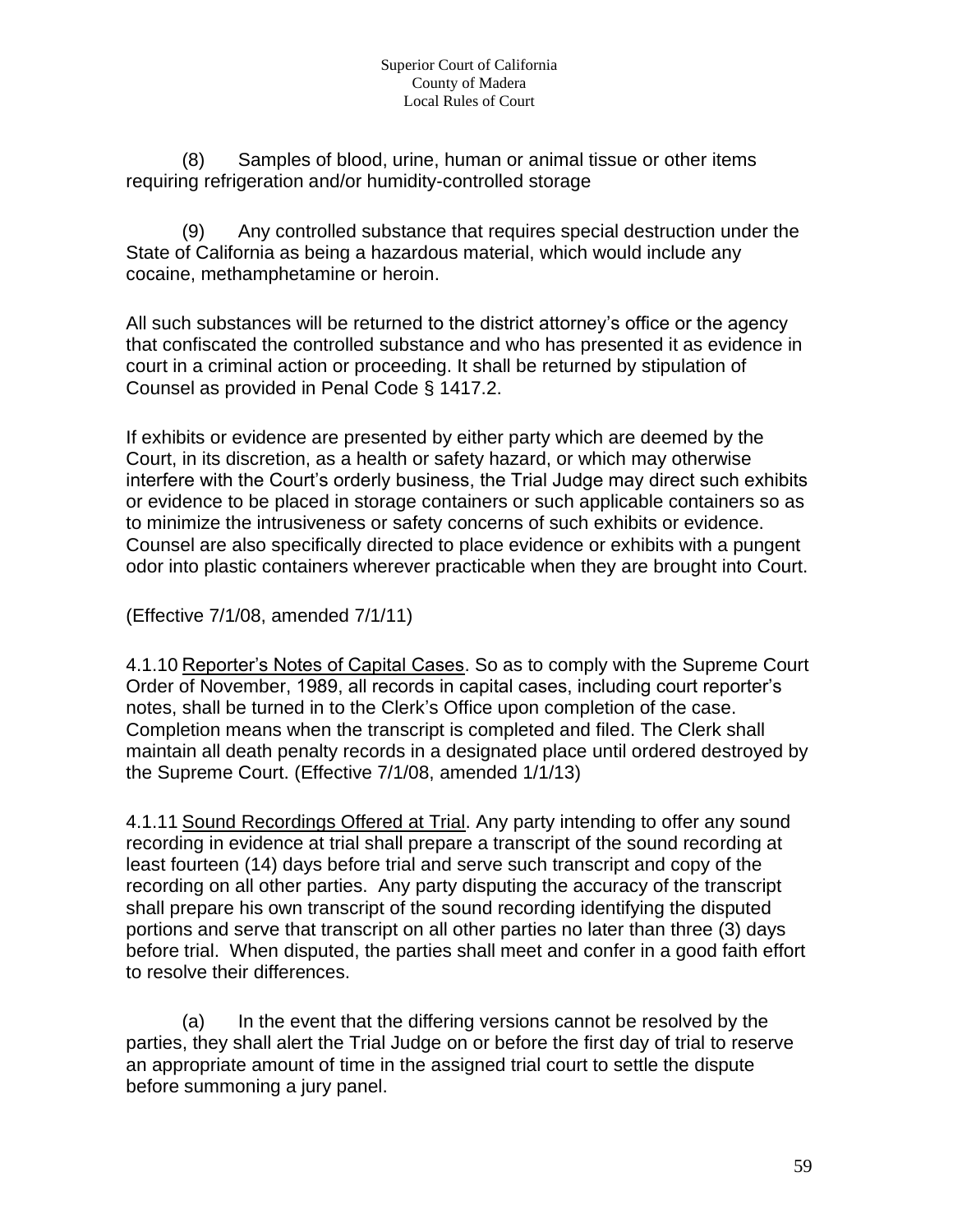(b) Each transcript shall be certified by the person preparing it. In the event the sound recording is in a language other than English, the certification shall also include a certification by the person translating the sound recording.

(c) The propounding party shall prepare a sufficient number of copies of the transcript for distribution as ordered by the Court.

(d) Nothing herein is intended to contravene the applicable rules of discovery or valid claims of confidentiality provided by law. If a party is entitled to maintain the confidentiality of a sound recording and chooses to do so until trial, a proposed settled transcript shall be lodged with the Court when the sound recording is marked for identification. The opposing party shall be allowed a reasonable opportunity to listen to the sound recording, prepare a proposed transcript and lodge objections before the sound recording is received as evidence.

(Effective 7/1/08, part (a) amended 1/1/13, part (d) added 1/1/15)

4.1.12 [Deleted 1/1/13]

## 4.1.13 [Deleted 1/1/15]

4.1.14 Petition Pursuant to Penal Code, § 1203.4. A person who petitions for a change of plea or setting aside of a verdict under Penal Code, § 1203.4 is required to additionally serve the petition for relief on the Madera County Probation Department prior to filing the petition with the court. (Effective 7/1/19)

## 4.1.15 Filings in Criminal Cases

(a) Parties filing motions and documents in support of motions with the Criminal Division must provide a courtesy copy of all documents at the time of filing.

(b) Parties filing responses and documents, in opposition or otherwise, to any motion with the Criminal Division must provide a courtesy copy of all documents at the time of filing.

(c) Parties filing a reply and related documents to any response with the Criminal Division must include a courtesy copy of all documents at the time of filing.

(d) Parties who have obtained a fee waiver are exempt from this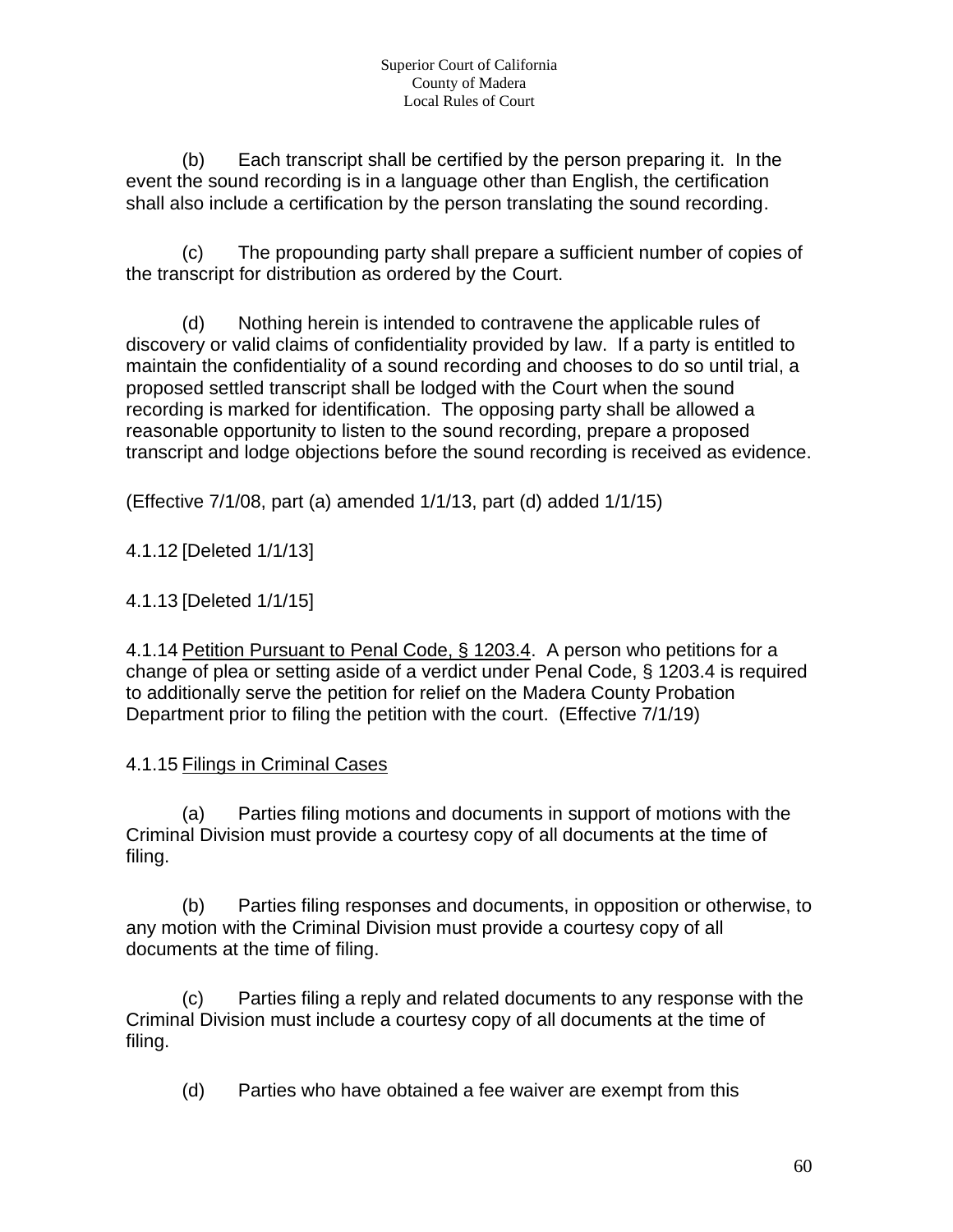provision.

(e) The failure to comply with parts  $(a) - (c)$  of this section will not prevent the papers from being accepted for filing, but parties are required to comply with this section as soon thereafter as practical.

(f) The Court may, in its discretion, relieve a party from its duties under this section. (Effective 1/1/20)

# **Chapter 2 Traffic Matters**

4.2.1 Trial by Written Declaration. Any defendant, regardless of where he or she resides, may elect to have a trial by written declaration for traffic violations described in Vehicle Code § 40902. A trial by declaration shall be processed and determined in accordance with Vehicle Code § 40902. A request for trial de novo pursuant to Vehicle Code § 40902 shall be filed within 20 days after mailing of the notice. (Effective 7/1/08, amended 7/1/10).

4.2.2 Dismissal of Correctable Traffic Offenses. With respect to violations specified in Vehicle Code § 40303.5, the Clerk shall enter an order of dismissal pursuant to Vehicle Code § 40522 on timely presentation of proof of correction and payment of the required fee. (Effective 7/1/08, amended 1/1/15)

## 4.2.3 Policies for Attendance at Traffic Violator School.

(a) The following shall apply to all applications for Traffic Violator School:

(1) Fine and fee is payable at the branch court according to branch policy

(2) Any speed violation must be less than 26 miles per hour over the applicable limit;

(3) The alleged violator shall have no prior traffic school in last 18 months (from violation date to violation date);

(4) The time to complete school is 90 days from receipt of payment.

(5) Defendant must request traffic school on or before the due date on the citation or any court-granted extension to the due date.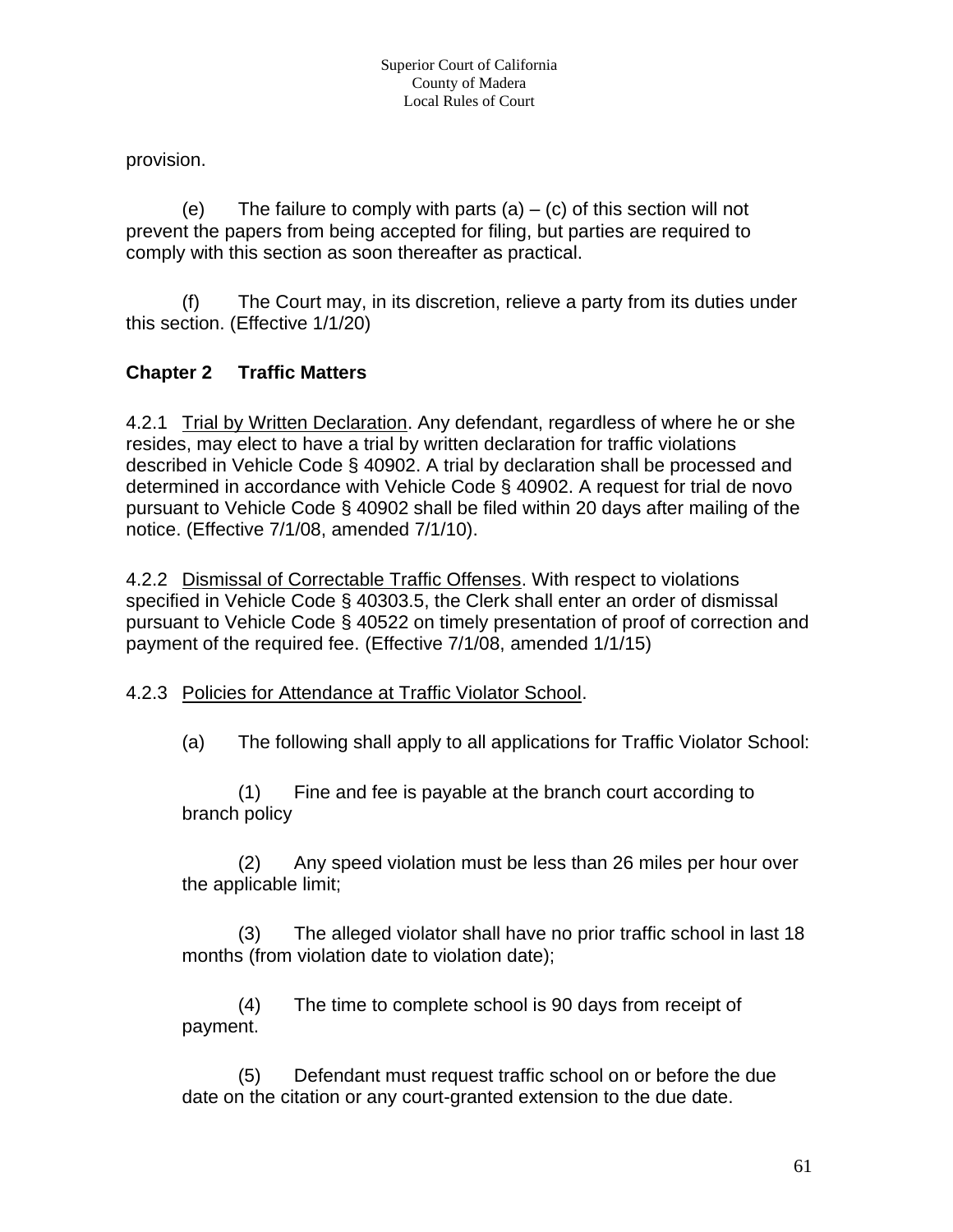(b) However, it is the procedure of this Court that persons with the following situations must appear in court to request traffic school:

(1) Defendant did not request traffic school prior to the due date on the citation or any court-granted extension to the due date;

(2) A speeding violation is in excess of 25 miles per hour over the applicable speed limit;

(3) More than one (1) point for a moving violation appears on the defendant's DMV record in the last 18 months (from violation date to violation date).

(Effective 7/1/08, amended 1/1/10, 7/1/10).

4.2.4 Added Fees for Traffic Violator School. Each person permitted or ordered to attend traffic violator school shall pay a fee equal to the bail for the offense for which he or she was cited. In addition each person shall also pay administrative fees as authorized by law. Payment for both such fees shall be made to the Division which permitted or ordered the traffic violator school attendance. (Effective 7/1/08, amended 7/1/10, 1/1/16)

4.2.5 Transcripts.

(a) Where a party or attorney has been found to have repeatedly ordered transcripts of hearings or trials in preparation for appeal, but continually failed to file such an appeal, the Traffic Court judge has the discretion to deny the request pending the filing of an affidavit by the party or attorney that he or she has a good faith and reasonable suspicion that appealable error occurred at the hearing or trial.

(b) If the trial court proceedings were reported by a court reporter and the trial court judge determines that it would save court time and resources, instead of correcting a proposed statement on appeal, the trial court judge may order that a transcript be prepared as the record of the oral proceedings. The court will pay for any transcript ordered under this subdivision. (Effective 7/1/10, amended 7/1/20)

## 4.2.6 Remote Video Proceedings.

(a) Traffic infraction trials and proceedings may be conducted by twoway remote video communications pursuant to California Rules of Court, Rule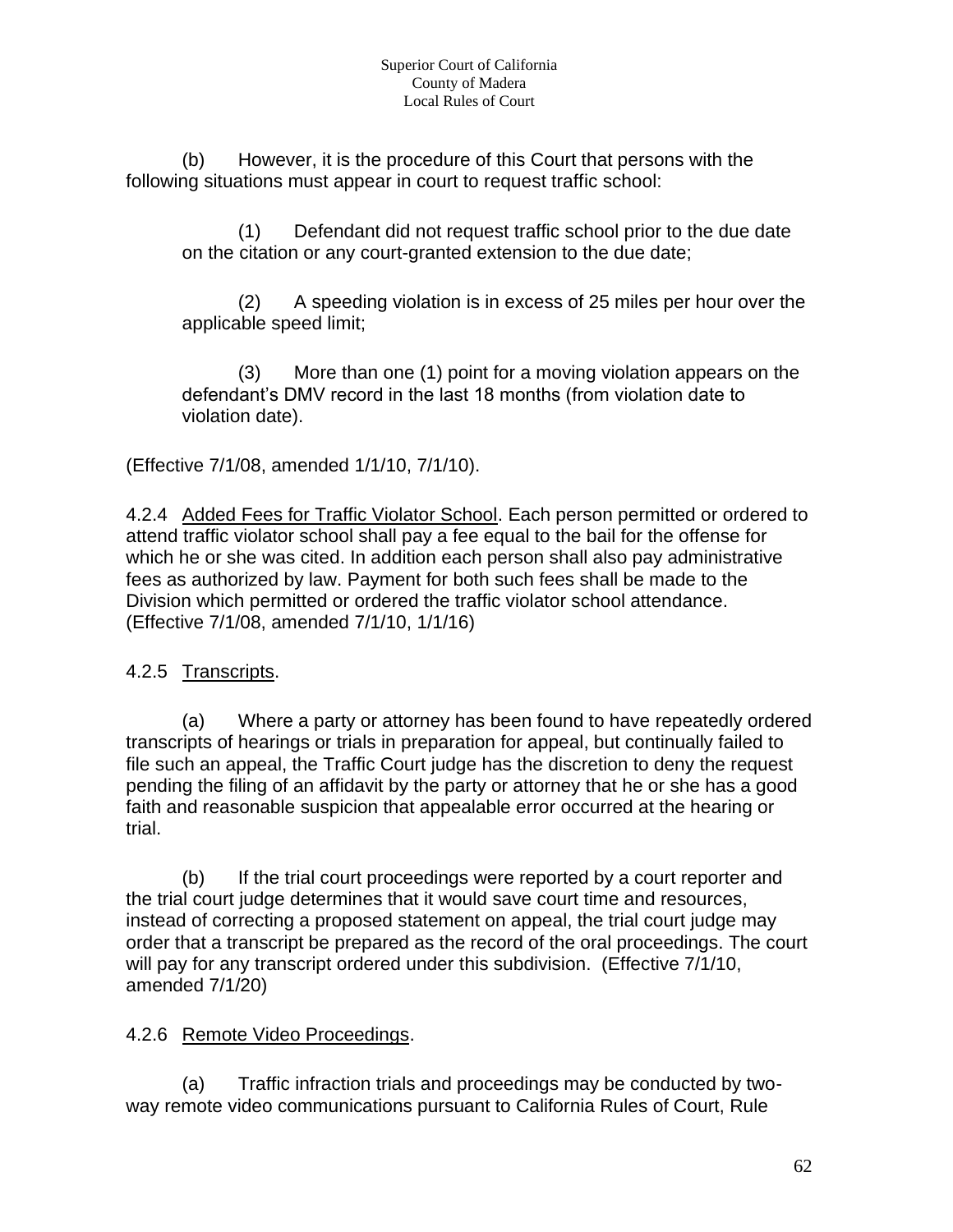("CRC") 4.220(a).

(b) "Remote video proceedings" ("RVP") are available in any infraction case involving an alleged violation of the Vehicle Code, or any local ordinance adopted under the Vehicle Code, that does not involve drugs or alcohol, or cases that are filed in informal juvenile or traffic court; except as specifically excluded by CRC Rule 4.220(b)(1).

(c) RVP are available for arraignments, trials, or related proceedings conducted by two-way electronic audiovisual communication between the defendant, witnesses, the prosecution, including any law enforcement officer, and the court in lieu of the physical presence of both the defendant and any witness or law enforcement officer in the courtroom.

(d) RVP may only be requested by the defendant. If RVP is not requested by the defendant, the trial will be heard in Department 17.

(e) To request arraignment and trial on the same day by RVP, the defendant must complete and submit Judicial Council form TR-505, *Notice and Waiver of Rights and Request for Remote Video Arraignment and Trial.* To request arraignment and trial on different days by RVP, the defendant must complete and submit Judicial Council form TR-510, *Notice and Waiver of Rights and Request for Remote Video Proceeding*.

(f) Judicial Council forms TR-505 and TR-510 must be submitted, either in person or by mail, to the Traffic Division for filing. The mailing address for the Traffic Division is:

Madera County Superior Court

Traffic Division

200 South "G" Street

## Madera, California 93637

The Traffic Division is located on the first floor of the Madera County courthouse located at 200 South "G" Street, Madera, California 93637.

(g) The forms requesting RVP must be submitted for filing no later than one (1) day prior to the appearance date indicated on the traffic citation issued by the officer or other notice to appear. Forms submitted in person must be received at least five (5) court days prior to the appearance date indicated on the traffic citation issued by the officer or other notice to appear. Forms submitted by mail must be postmarked no less than ten (10) court days prior to the appearance date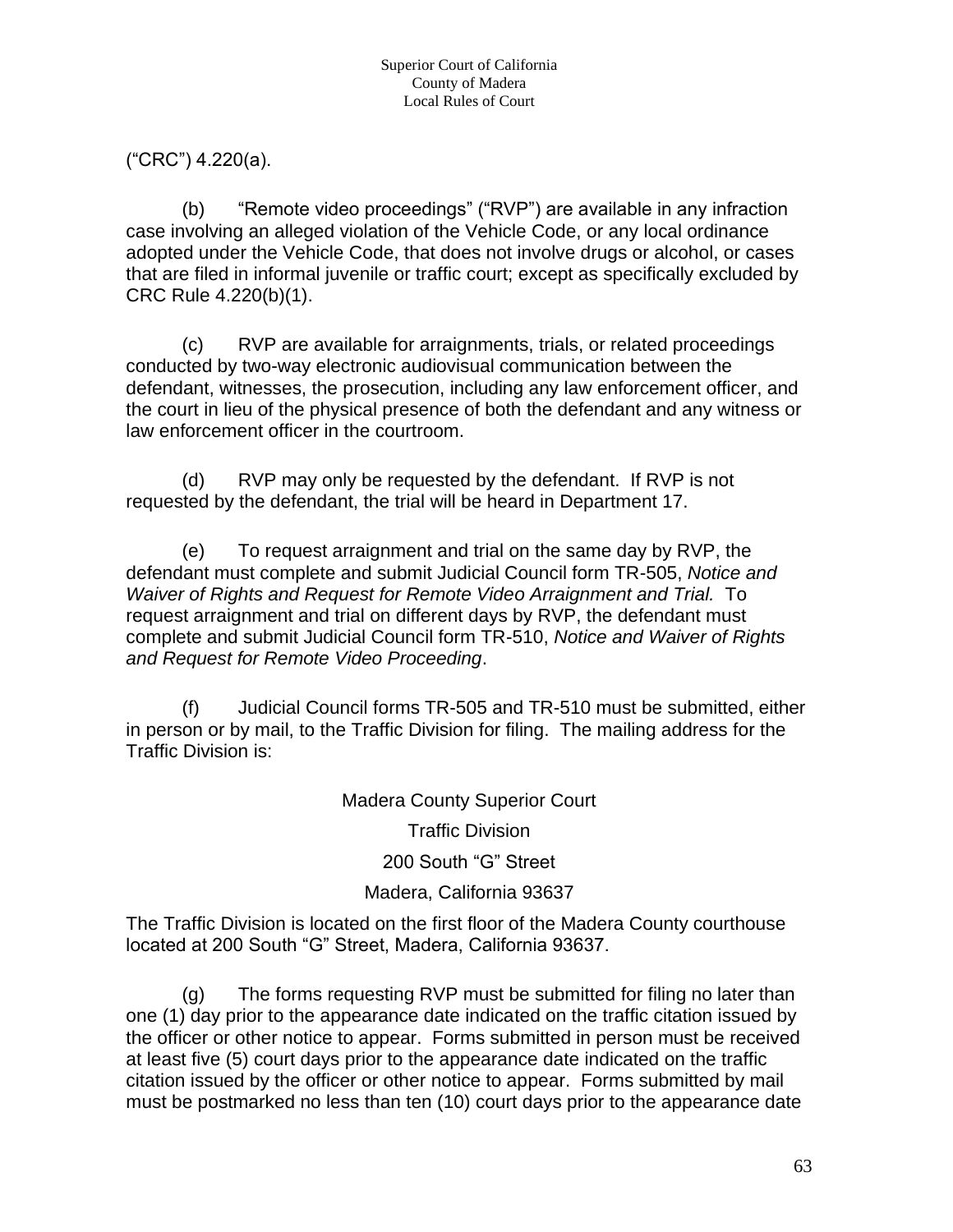indicated on the traffic citation issued by the officer or other notice to appear.

(h) All documents the defendant, prosecution or law enforcement officer intends to request the court to consider on the date of the RVP trial must be submitted prior to the date set for trial, in order for the documents to be in the file and available to the judicial officer on the date of the trial.

"Document" means any writing, handwritten, typed or printed, diagram, map, drawing, photograph and reproduction of any electronic image.

**All documents submitted must clearly and legibly indicate the full name of the defendant and the case number or citation number.** All documents must be submitted with Madera County local form MAD-CSD-0007, *Notice of Exhibits Associated with Remote Video Trial*.At least two (2) copies of all documents submitted must be brought to the RVP trial by the party submitting the documents. One (1) of those documents must be provided to the opposing party prior to the beginning of the trial.

The judicial officer, in his or her discretion, may accept documents for consideration on the date of the trial by RVP. If any party to an RVP trial wishes to have the court consider documents on the date of the RVP, those documents must be provided to the court clerk no later than 9:30 a.m., on the day of the trial. The original document must be submitted to the court. The submitting party must bring two (2) copies of each original document to the RVP trial and provide one (1) of those copies to the opposing party prior to the beginning of the trial. (Effective Date 7/1/19)

## **DIVISION 5 DOMESTIC RELATIONS AND JUVENILE MATTERS**

## **Chapter 1 General**

5.1.1 Domestic Relations Forms. All applications in matters coming under the Divisions 6 through 12, inclusive, of the Family Code, and related papers, shall be prepared so far as possible on forms approved by the Judicial Council. The Clerk's office has approved Judicial Council forms available for counsel and parties. (Effective 7/1/08)

5.1.2 Marvin Cases. Matters involving issues coming within the *Marvin v. Marvin* (1976) 18 Cal.3d 660, case shall be governed by the statutes, cases, and rules applying to non-family law civil cases except that:

(a) A form pursuant to Family Code § 3409 shall accompany the petition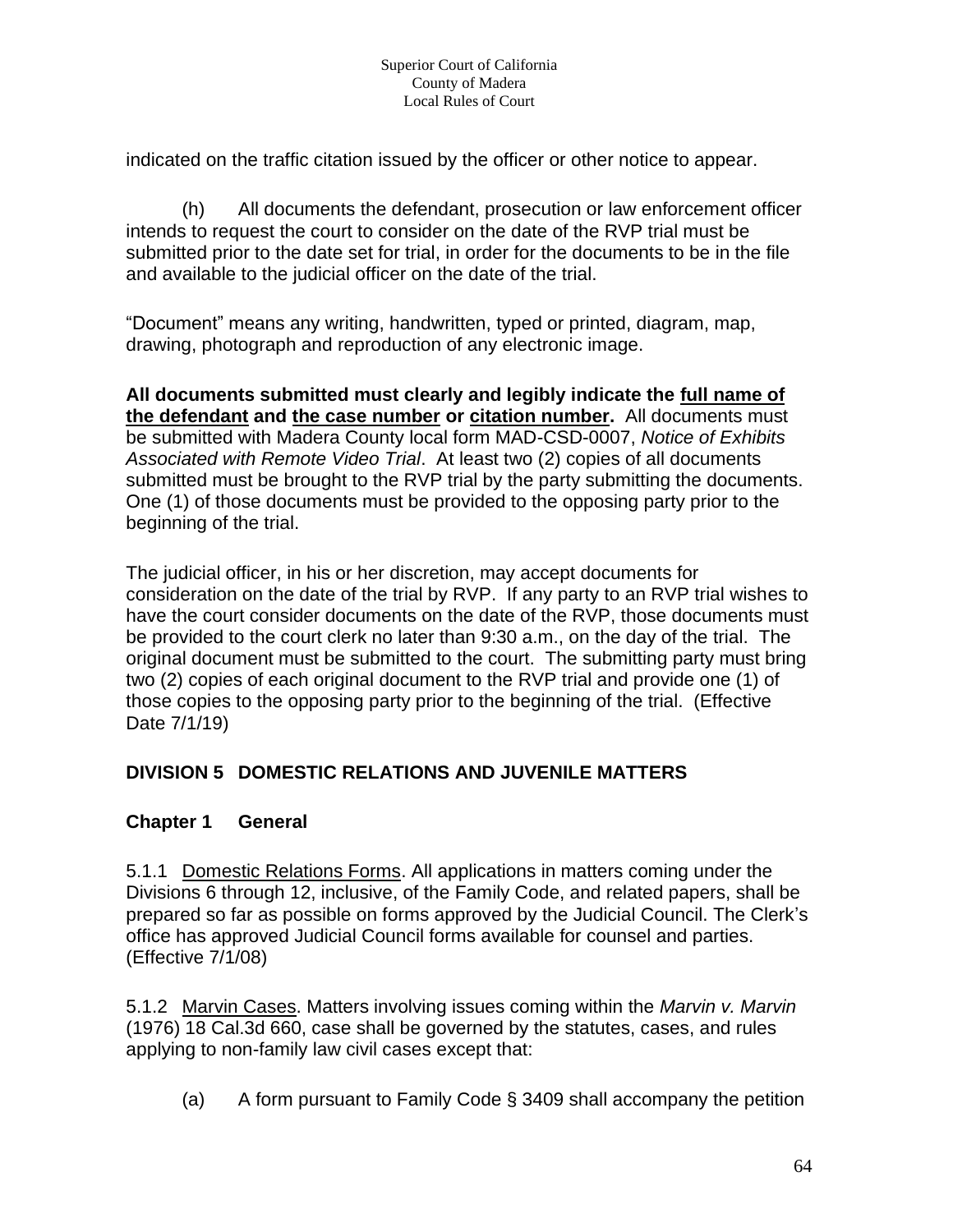if minor children are involved;

(b) An Order to Show Cause or Request for Order may be issued;

(c) An Income and Expense Declaration shall be required in accordance with Rule 5.260(a) of the California Rules of Court.

(Effective 7/1/08, amended 1/1/13, section (c) amended 1/1/15)

5.1.3 [Deleted 1/1/21]

5.1.4 Orders Shortening Time. A request for an Order for Shortening Time of a Notice, for a Request for Order, Order to Show Cause or Notice of Motion, shall be made only after the filing of an affidavit or declaration showing an urgent need for said order, or showing that an irreparable injury may result unless the time is shortened. In such emergency cases, the Clerk shall place the matter on the calendar upon the filing of said papers, together with the Order Shortening Time and proof of service, which said papers shall be filed with the Clerk not later than 4:00p.m. the day before the hearing. (Effective 7/1/08, amended 1/1/13, 1/1/15)

5.1.5 Requests for Orders, Orders to Show Cause and Notices of Motion Re Support or Fees. All Requests for Orders, Orders to Show Cause, and Notices of Motion, regarding payment of spousal support, child support, and attorney's fees shall be supported by an appropriate declaration together with a complete income and expense declaration on forms provided by the Clerk's Office. (Effective 7/1/08, amended 1/1/13)

5.1.6 Moving Papers Accompanied by Blank Forms. The moving parties' supporting declaration and income and expense declaration shall be served with the Request for Order, Order to Show Cause and/or Notice of Motion, which shall be accompanied at the time of service by two blank forms of the petitioner's/respondent's income and expense declaration. (Effective 7/1/08, amended 1/1/10, 1/1/13).

5.1.7 Responding Party to Complete Forms. The party, upon being served, shall complete said income and expense declaration, in duplicate, and serve the moving party's attorney or party, if self-represented, with one and file the other completed income and expense declaration with the Clerk three (3) court days prior to the hearing. In the discretion of the Court, a respondent who appears in pro per may be allowed to file his or her income and expense declaration at any time prior to actual hearing upon the Request for Order, Order to Show Cause, or Notice of Motion. (Effective 7/1/08, amended 1/1/13)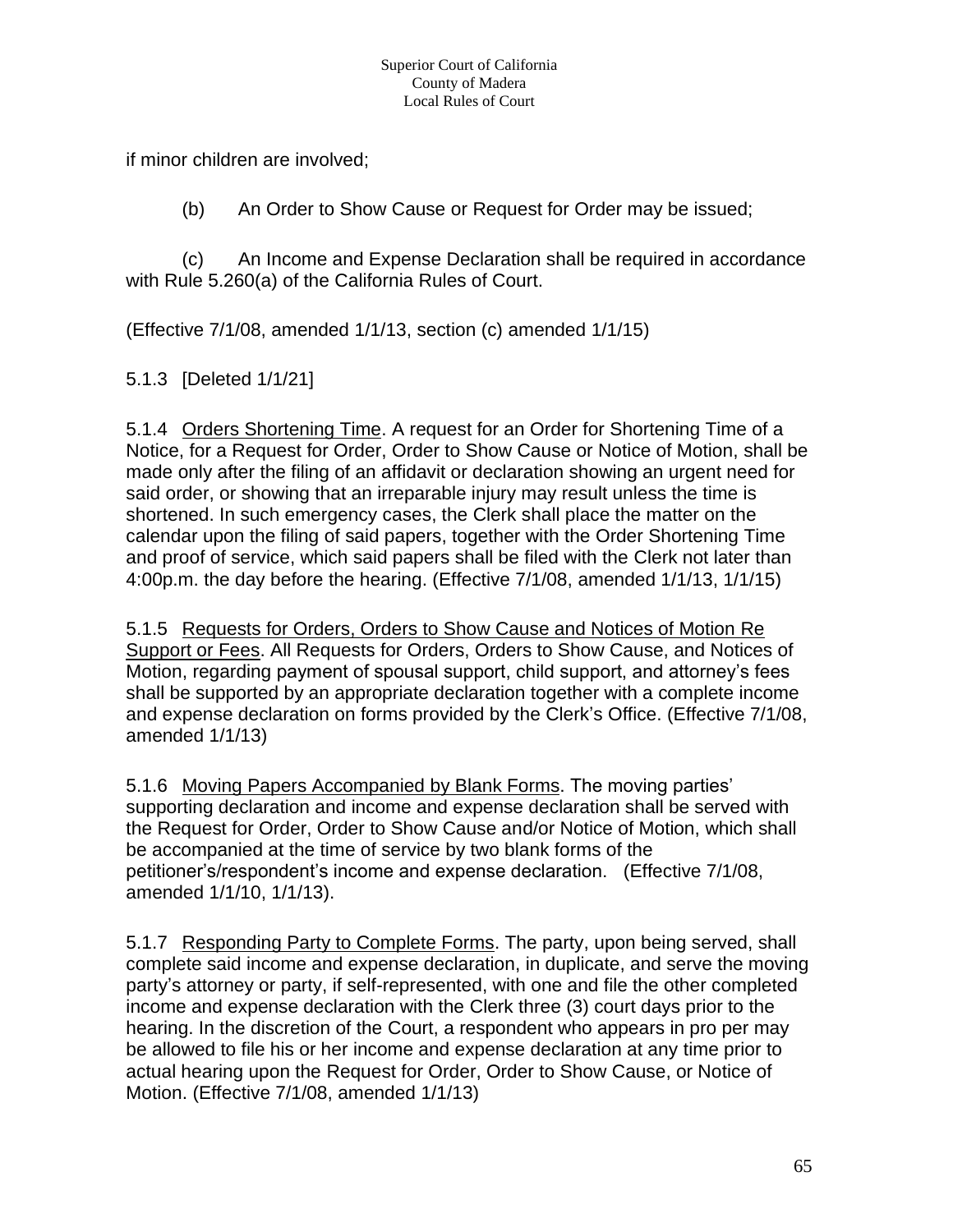5.1.8 Fees. The required filing fee shall be waived if the party has submitted a petition to proceed in forma pauperis and it reasonably appears that such person could not otherwise proceed without using the funds required for the necessities of life. (Effective 7/1/08)

5.1.9 Setting Requests for Order, Orders to Show Cause and Notices of Motion in Family Law Matters. The Calendar Clerk shall set all Requests for Order, Orders to Show Cause and Notices of Motion, in family law matters to be heard in the family law department to which such case is assigned. (Effective 7/1/08, amended 1/1/10, 1/1/13)

5.1.10 Assignment for Trial Setting. Upon filing an at-issue memorandum, the matter shall be assigned for trial setting to the family law department to which such case is assigned. (Effective 7/1/08, amended 1/1/10)

5.1.11 [Deleted 1/1/10]

5.1.12 [Deleted 1/1/10]

5.1.13 Non-Appearance of Counsel or Self-Represented Party. When a matter comes on calendar and there is no appearance by counsel or self-represented party, the matter will be ordered stricken from the calendar unless:

(a) The return of service of the copy of the Request for Order, Order to Show Cause, or Notice of Motion, theretofore issued by the Court is on file or the Clerk has been advised that such service has been effected, and,

(b) The Clerk has been notified to request the Court for a continuance of said matter.

(Effective 7/1/08, amended 1/1/13)

5.1.14 Counsel's Duty. If an attorney is unable to be present at the time of the call of the case on calendar he or she must, prior to the call, inform the courtroom Clerk of that department of the reason for and extent of such delay. Failure to appear or furnish such information shall be deemed sufficient cause for placing such matter off the calendar or for proceeding to hear the matter in the absence of counsel as the Court in its discretion may determine. (Effective 7/1/08)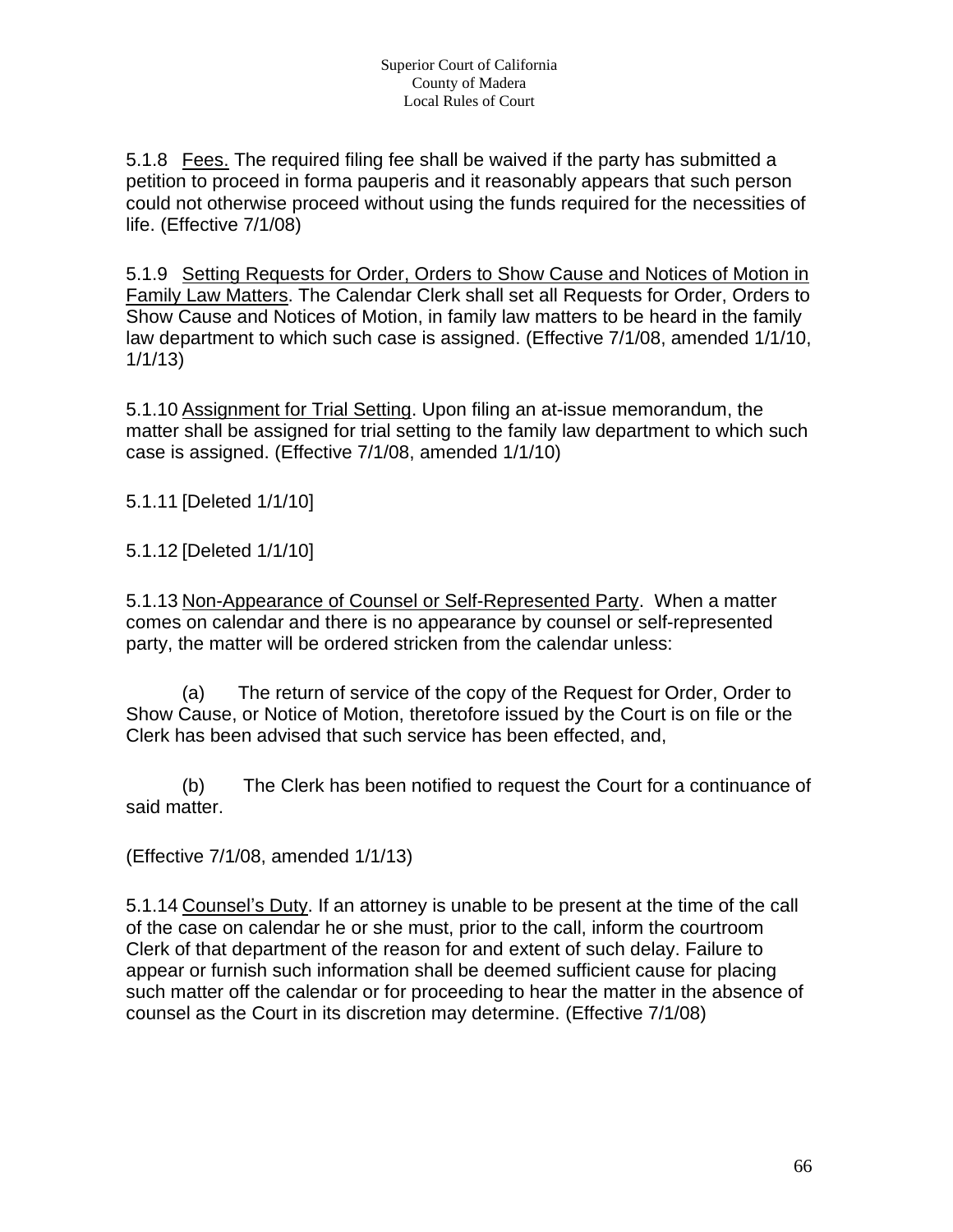5.1.15 Restoration to Calendar. In the extraordinary situation where there is good cause therefor, the Court may order a matter stricken from the calendar to be restored to the calendar upon such conditions as the Court shall deem necessary or desirable. (Effective 7/1/08)

5.1.16 Restraining and Temporary Orders. All orders restraining either party from annoying, harassing, or molesting the other, and from disposing of property except in the ordinary course of business or for the necessities of life, shall be presented to the civil clerk's office no later than 11:00 a.m. the day immediately preceding the day of the hearing. Specific facts must be alleged in the requests for other than standard restraining orders; facts sufficient to justify the granting of such orders. If the party against whom such an order is sought has been represented in the action by counsel, such counsel shall be informed of the nature of the request and the time of such request in order to allow opposing counsel to appear and comment on the requested relief. If physical abuse is alleged, the supporting declaration must be specific and contain the dates and details. Declarations for any type of relief must set forth facts, not conclusions, justifying the relief sought. Counsel has the additional duty to fully disclose those facts. (Effective 7/1/08)

5.1.17 Hearings for Requests for Orders, Orders to Show Cause, and Notices of Motion. All Requests for Orders, Orders to Show Cause, and Notices of Motion, shall be heard before the law and motion judge at the time and the days as the Presiding Judge and/or Calendar Clerk may from time to time designate. In custody matters, the Court may contact Family Court Services for intake evaluation. If it appears that a report from the Family Court Services is appropriate, a stipulation on a form provided shall be signed. All stipulations must be reduced to writing and signed by the parties and their counsel (if represented). Whether payments are to be made by one (1) party on community obligations prior to trial, or whether those payments shall be reimbursable to that party prior to an equal division of the community property at trial, or whether such payments shall be considered as support shall be set out in the stipulation. In cases in which it is anticipated that custody and division of assets will be contested, counsel or selfrepresented party is requested to seek a bifurcation of those issues for trial.

Caveat: Counsel and/or self-represented party should always bear in mind that what is in the best interests of the children is of paramount importance and that there is a substantial risk of doing irreparable harm to the children if the matter of the children's custody is litigated in the same proceeding as the division of property.

(Effective 7/1/08, amended 1/1/13)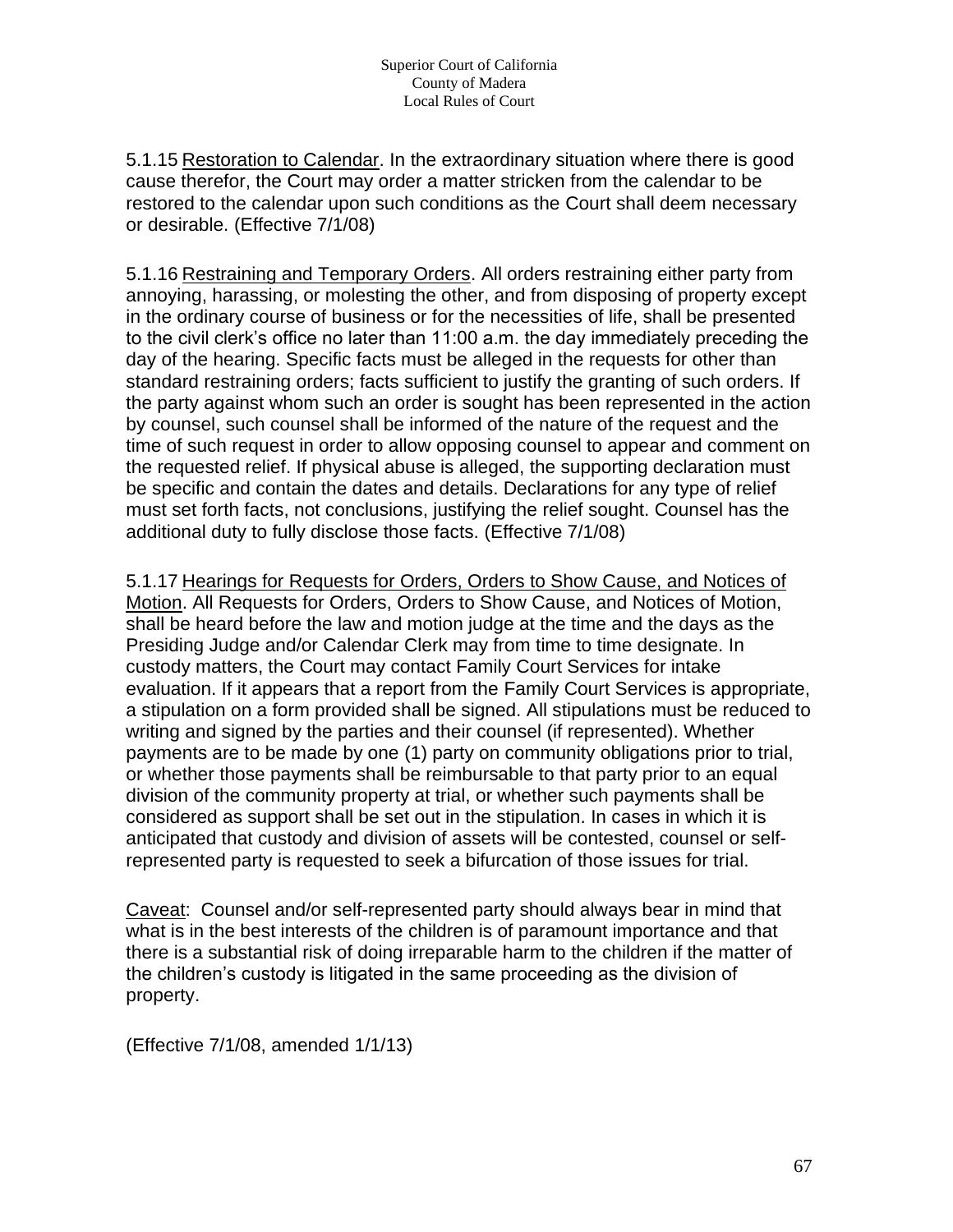5.1.18 Mandatory Settlement Conference. All cases involving a trial estimate of five hours or more shall be set for mandatory settlement conference. Settlement conference shall be held in accordance with the Court policy regarding family law matters and the parties and counsel shall comply with such policy. In the event of a failure to comply therewith, the Court may impose appropriate sanctions. The parties shall be present at the settlement conference, and if a settlement is effected, a judgment may be obtained. All judgments shall be approved as to the content by opposing counsel prior to submission to the Judge for signature. (Effective 7/1/08, amended 1/1/13)

5.1.19 Appraisal. In cases in which the value of assets is in dispute, the parties must be prepared to introduce legally sufficient evidence to establish value. Counsel and self-represented parties are urged to consider stipulating that a single appraiser may make an appraisal and that the results of such appraisal shall be admissible in written form thereby waiving the right of cross-examination. The Court may on its own motion appoint an appraiser at the expense of the parties, to assist in determining value. (Effective 7/1/08, amended 1/1/13)

5.1.20 Default Hearings. Default hearings shall be set by the Calendar Clerk for 8:30 a.m., Monday through Friday in Department 37, Department 44 and Department 45, Fridays at 9:30 in Department 40, or other department as the case is assigned. Party/Counsel shall submit with the request for setting a proposed judgment and notice of judgment prepared for signature and filing at the time of the hearing. If a party is receiving public assistance, a waiver of spousal support should not be permitted. Unless special circumstances exist, if the children of the parties are receiving public assistance, child support should be paid through and enforced by the Department of Child Support Services. (Effective 7/1/08, amended 1/1/13, 1/1/15, 7/1/19)

5.1.21 [Deleted 1/1/13]

5.1.22 Family Law and Motion Matters. All family law and motion matters shall be set in the designated civil law and motion department at 8:30 a.m. on Monday through Friday of each week, subject to the directives of the Department Judge or the Presiding Judge. (Effective 7/1/08, amended 1/1/13, 1/1/15)

5.1.23 Child and Spousal Support. The Court complies with Family Code § 4055 in setting child support. The Court uses CFLR Dissomaster software as a basis for determining temporary spousal support. Each party and/or the party's attorney shall provide to the Court at the time of hearing his or her calculations as to the amount of support to be paid. (Effective 7/1/08)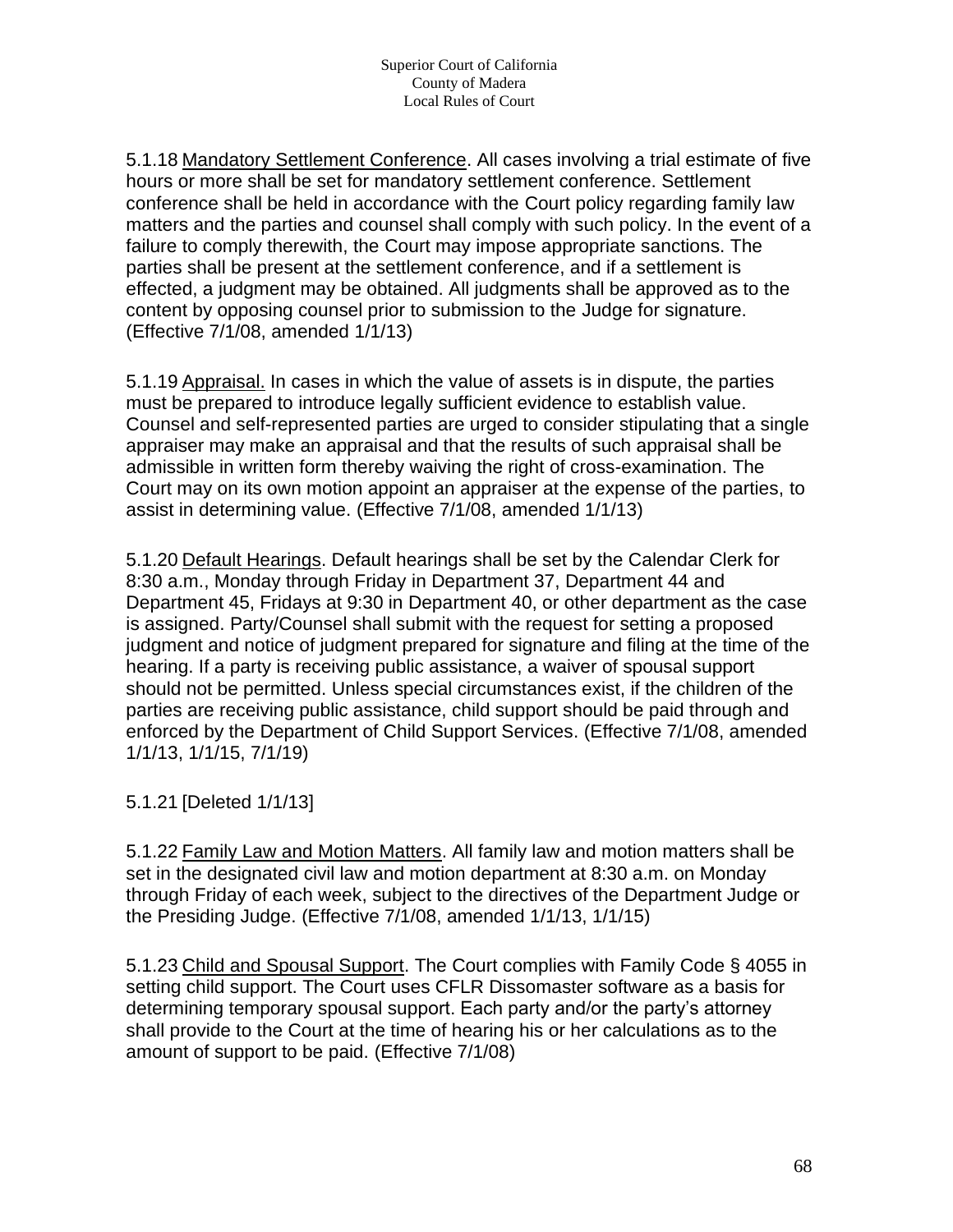5.1.24 Computer Printouts as Basis for Support Calculation. Counsel or selfrepresented party may submit printouts from CFLR Dissomaster or other computer software which have been approved pursuant to Family Code § 3830 as the basis for their calculation of child or spousal support without submitting expert testimony or evidence as to the accuracy of such a program. (Effective 7/1/08, amended 1/1/13)

5.1.25 Charges for Child Custody Evaluation and Investigation. The Court determines that child custody evaluation is "visitation work," for which the costs may be charged under Family Code § 3112. (Effective 7/1/08, amended 1/1/13)

#### 5.1.26 Family Court Services Child Custody Recommending Counseling/Mediation Policies and Charges.

(a) Parties shall be referred to Family Court Services by the Court. Upon referral to Family Court Services, it is the parties' responsibility to contact Family Court Services to initiate the intake process. Unless otherwise ordered by the Court, appointments for Child Custody Recommending Counseling/Mediation will not be scheduled unless both the petitioner and the respondent contact Family Court Services and complete the intake process. If either party does not contact Family Court Services at least ten (10) Court days prior to the scheduled hearing to review the Family Court Services report, a memorandum to the Court will be issued. If a party contacts Family Court Services after the time that the memorandum is issued, they will be asked to return upon re-referral by the Court. The Court shall re-refer the matter back to Family Court Services if appropriate. In cases where one party has failed to attend their scheduled appointment on two (2) occasions, the party who has attended shall be interviewed by a Child Custody Recommending Counselor/Mediator and a memorandum without a recommendation shall be provided to the Court for review.

(b) There shall be no charge for the Child Custody Recommending Counseling/Mediation orientation or the initial Child Custody Recommending Counseling/Mediation appointment. Family Court Services may charge fee of \$200.00 to a party who failed to attend a scheduled Child Custody Recommending Counseling/Mediation session without notifying the Family Court Services office personnel no less than 48 hours in advance. For each subsequent Child Custody Recommending Counseling/Mediation, the Family Court Services division of the Court shall collect a charge of \$100.00 per parent. This charge may increase from time to time by Policy Memorandum. For each child interview conducted by Family Court Services there shall be a \$100.00 fee collected from each parent prior to the interview. Parties shall pay all fees at the time of their appointment with Family Court Services, unless they have a valid fee waiver on file. Nonpayment of fees may result in appointment cancellation. (Effective 7/1/08, amended 1/1/13, 1/1/17, 7/1/18, 1/1/20)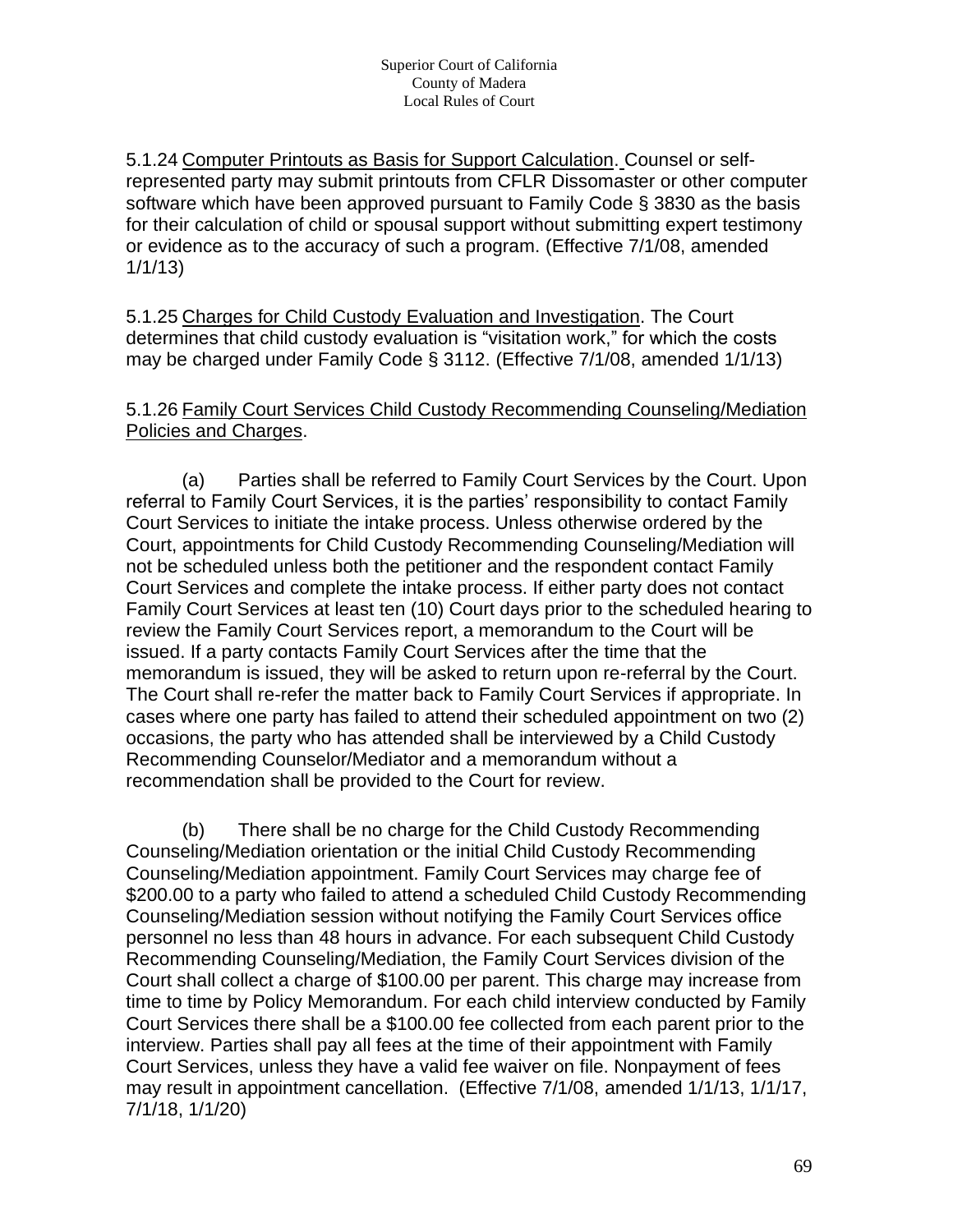#### 5.1.27 Investigation Charge.

(a) For each matter referred by the Court for a child custody investigation or evaluation, Family Court Services shall collect a charge of \$600.00 per parent. These charges may be increased, or otherwise changed, from time to time by Policy Memorandum. Upon referral to Family Court Services, it is the parties' responsibility to contact Family Court Services to initiate the intake process.

(b) For each matter referred by the Court for a Limited Scope child custody investigation or evaluation or an Expanded Mediation, Family Court Services shall collect a charge of \$200.00 per parent. These charges may be increased, or otherwise changed, from time to time by Policy Memorandum. Upon referral to Family Court Services, it is the parties' responsibility to contact Family Court Services to initiate the intake process. (Effective 7/1/08, amended 7/1/14, 1/1/17, amended and renumbered 7/1/21)

5.1.28 Ability to Pay. If a party believes that he or she does not have the ability to pay the cost of the Child Custody investigation, the party seeking relief shall file a written request for relief (on a form specified by the Court) from the charge and a complete and current Judicial Council Income and Expense Declaration Form with the Clerk setting forth, assets, all income and expenses, including copies of pay stubs for the previous month or a statement by the applicant's employer of wages earned in the last 30 days. The request and Income and Expense Declaration shall be filed not less than twenty (20) days before either the scheduled Child Custody Evaluation or the first interview on the investigation or evaluation. The Court shall review the application, and grant or deny the application within five (5) Court days of the filing of the request. Failure to file a complete Income and Expense Declaration shall be sufficient grounds for denial of the application. The Court may grant the application as to part of the charge, or all of the charge. (Effective 7/1/08, amended 1/1/13)

5.1.29 Waivers of Court Charges and Costs. Parties who have filed an Application for Waiver of Court Fees and Costs who seek to have the charge imposed for any Family Court Services Fees waived, must submit a supplemental application under California Rules of Court 3.52. Fee waivers must be approved before the first appointment with Family Court Services. Therefore, a fee waiver should be applied for at least two weeks prior to your first appointment. Applicants for waiver of charges will be considered, on the same basis as waiver of filing fees. If no fee waiver has been approved, payment is due prior to the first appointment. (Effective 7/1/08, amended 1/1/13, 7/1/13, 1/1/17, 7/1/18)

5.1.30 Stipulation for Private Evaluation or Dispute Resolution. Upon the stipulation of the parties, and upon the Court's finding that such an appointment is in the best interests of the minor child or children, the Court may appoint an arbitrator, appraiser, custody investigator, psychologist, psychiatrist, social worker, Child Custody Evaluator or family counselor to assist the Court in resolving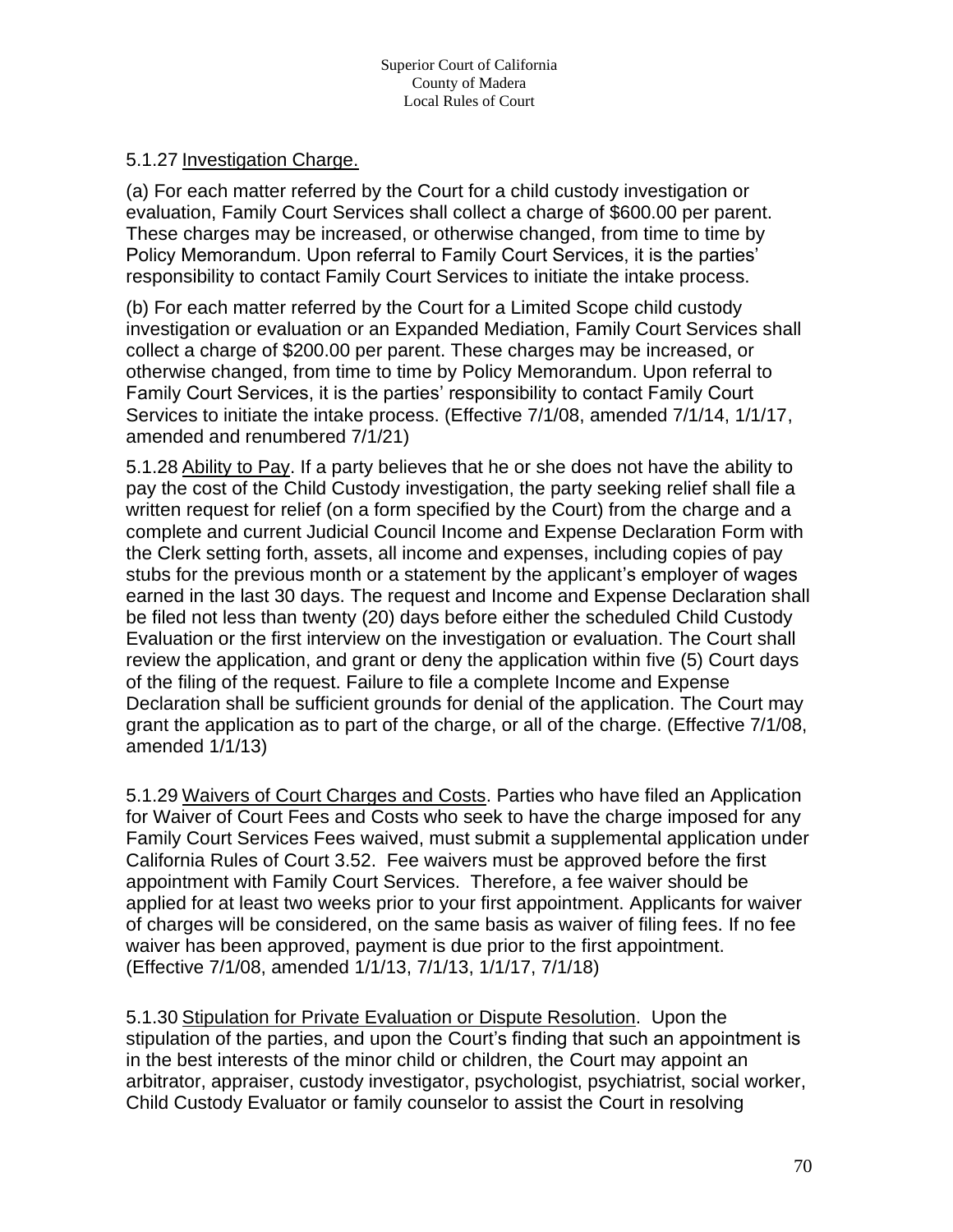custody, visitation or property disputes between the parties. The parties stipulating to such an appointment shall be entirely responsible for compensation of such an appointed person. The Court may apportion the payment of costs of such an individual between the parties. With respect to all custody and visitation matters, the Court shall reserve jurisdiction to enter orders enforcing or modifying any resolutions reached through private evaluation. (Effective 7/1/08, amended 1/1/13)

5.1.31 Disqualification of Child Custody Evaluator or Mental Health Professional. Court employees or individuals (including mental health professionals) appointed by the Court to conduct Child Custody Evaluations pursuant to Family Code § 3170, to conduct investigations pursuant to Family Code §§ 3110 *et seq.*, or appointed pursuant to Evidence Code § 730, shall not be subject to a peremptory disqualification by any party to the proceeding. Any objection to a Child Custody Evaluation or investigation by a specific individual shall be made by noticed motion to the Court, except that any objections within Family Court Services should be made, in the first instance, to the director of Family Court Services. Further, objections to the Child Custody Evaluation or investigation by a specific individual may be made on ex parte notice upon an appropriate showing of need. (Effective 7/1/08, amended 1/1/13)

#### 5.1.32 Contact between Court Child Custody Recommending Counselor (CCRC) and Minor Children.

In conducting an interview with minor children pursuant to a court investigation under Family Code § 3110 or pursuant to court order under Evidence Code § 730, the recommending counselor, Court Investigator or other mental health professional shall be governed by the following guidelines:

(a) The professional should inform the minor that his or her parents may read the report;

(b) The professional who sees the child with one parent should see the child with the other parent unless there are serious and substantiated allegations of abuse or criminal conduct between the parent and the child, and the investigator, mediator, or other mental health professional determines that such an interview would not be in the child's best interests;

(c) Interviews with siblings may be together or separate in the discretion of the investigator, recommending counselor, or other mental health professional conducting the investigation or evaluation;

(d) Child Custody Evaluations should be based whenever possible on interviews with both parents. In circumstances where one (1) parent is unavailable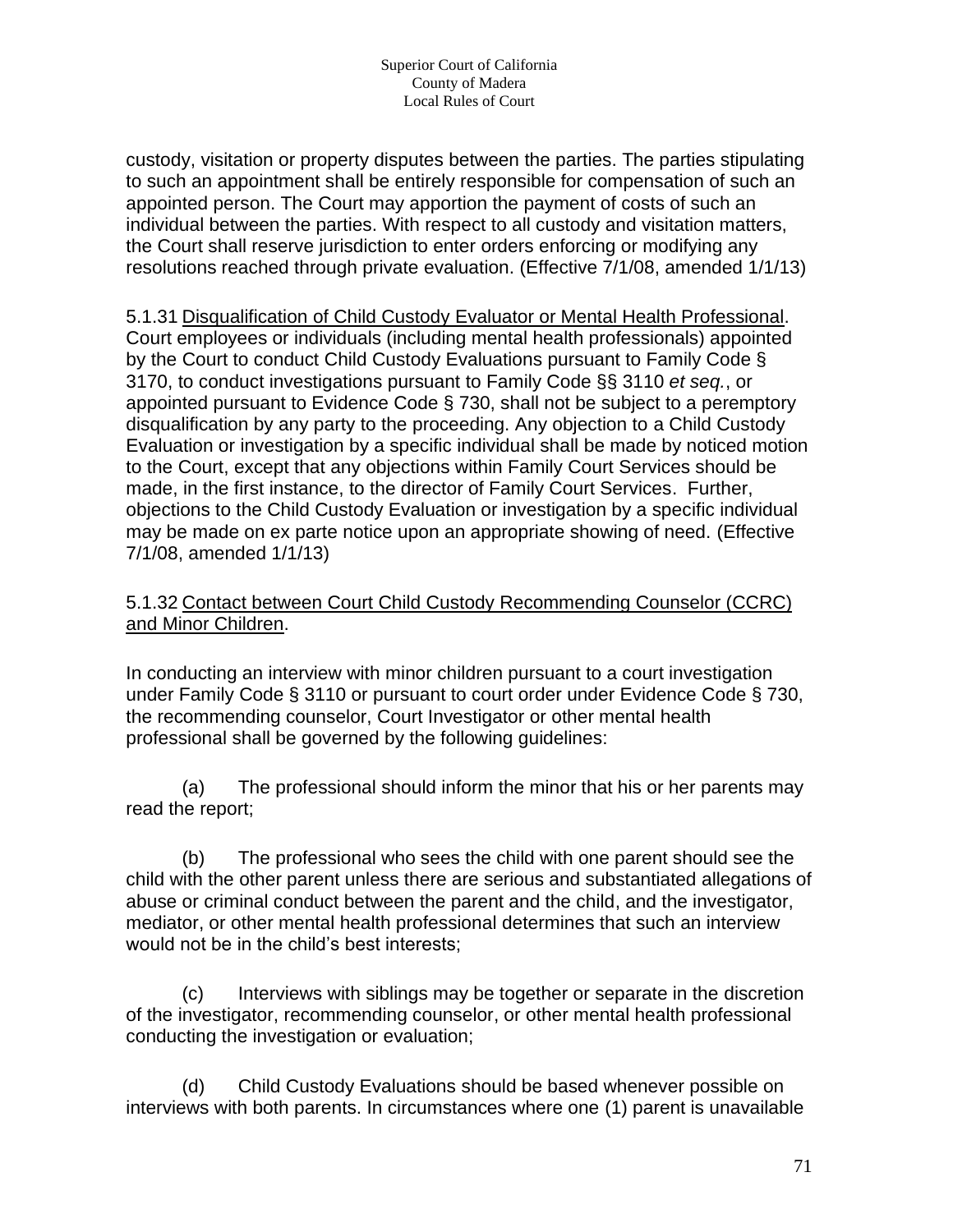for interview, the recommending counselor, court investigator or other mental health investigator may conduct an interview with one parent alone, and may make a recommendation based on all of the information available to the counselor, investigator or other professional;

(e) Interviews with children for mediation cases shall be conducted per the Order of the Court or at the discretion of the Child Custody Recommending Counselor;

(f) For each child interview conducted by Family Court Services for Child Custody Recommendation Counseling/Mediation there shall be a \$100.00 fee collected from each parent prior to the interview. Please refer to section 5.1.26 for additional information regarding the payment of fees.

(Effective 7/1/08, amended 1/1/13, 1/1/17, 7/1/18)

#### 5.1.33 Custody Recommendations by Family Court Services to Court.

Madera County is a "recommending county." In all Child Custody Recommending Counseling/Mediations, whether by privately retained recommending counselor/mediator or through Family Court Services, the Child Custody Recommending Counselor ("CCRC") shall submit a report and recommendation to the Court. The recommendation shall contain any agreement between the parties, together with the recommendation of the Child Custody Recommending Counselor on any custody or visitation issues between the parties upon which the parties have not agreed. This report is deemed confidential and shall be placed in a confidential envelope in the court file. Copies of this report shall be provided to parties (or their counsel where parties are represented by counsel). The report shall be filed and shall be considered by the Court as evidence without further stipulation of the parties. A Child Custody Recommending Counselor may not make a recommendation without input from both parties or consultation with another qualified neutral professional, per California Rule of Court, Rule 5.210, subdivision (h)(4).

(Effective 7/1/08, amended 1/1/13, 1/1/17)

#### 5.1.34 Examination of the Child Custody Recommending Counselor.

In the event that any party shall desire to examine the Child Custody Recommending Counselor concerning any report prepared by the Child Custody Recommending Counselor, said party shall subpoena the Child Custody Recommending Counselor as required by Government Code § 68097.2. The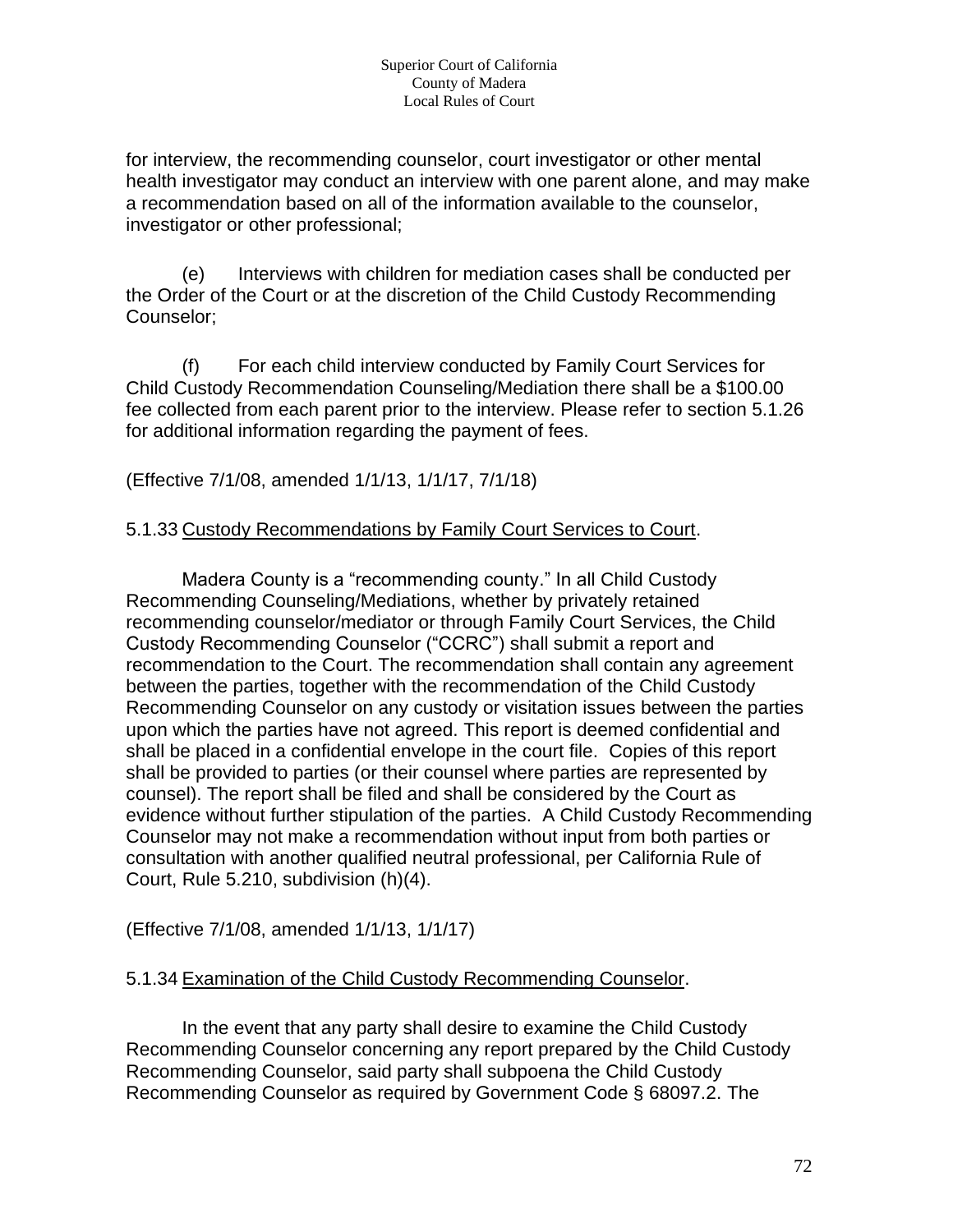subpoena and the required deposit under Government Code § 68097.2 of \$275.00 shall be delivered to the office of Family Court Services not less than ten (10) court days before the date of attendance. In the event the report is not filed ten (10) court days before the upcoming hearing, the ten (10) court day deadline does not apply as to that hearing only. At any subsequent hearing, the subpoena and deposit must be timely delivered to Family Court Services ten (10) court days before the hearing. If expenses exceed the \$275.00 deposit, FCS will bill the depositing party for the additional funds at the current CCRC hourly rate of \$55.00.

(Effective 7/1/08, amended 1/1/10, part (b) deleted 1/1/13, amended 1/1/15, 1/1/17, 7/1/2020)

5.1.35 Documents To Be Delivered. In any action referred by the Court for Child Custody Evaluation or investigation the party filing any of the documents described below is to deliver a copy to the office of Family Court Services:

- (1) A conformed copy of the Petition, or initial pleading
- (2) A conformed copy of the Response
- (3) A "Proof of Service" for each document, and
- (4) An Order After Hearing following adjudication of the pending matters

(Effective 7/1/08)

#### 5.1.36 Confidential Declaration Sheet

Upon filing of any petition or response in any family law case, the filing party shall file a confidential information sheet entitled "Confidential Declaration" to help the Court identify the parties in the case. The confidential information sheet shall be placed in a confidential envelope within the Court's case file and shall not be made available to any parties other than the Court absent a court order. The Confidential Declaration form is available on the Court's website under the "Forms" link and is available at the Civil window.

(Effective 1/1/13)

#### 5.1.37 Family-Centered Case Resolution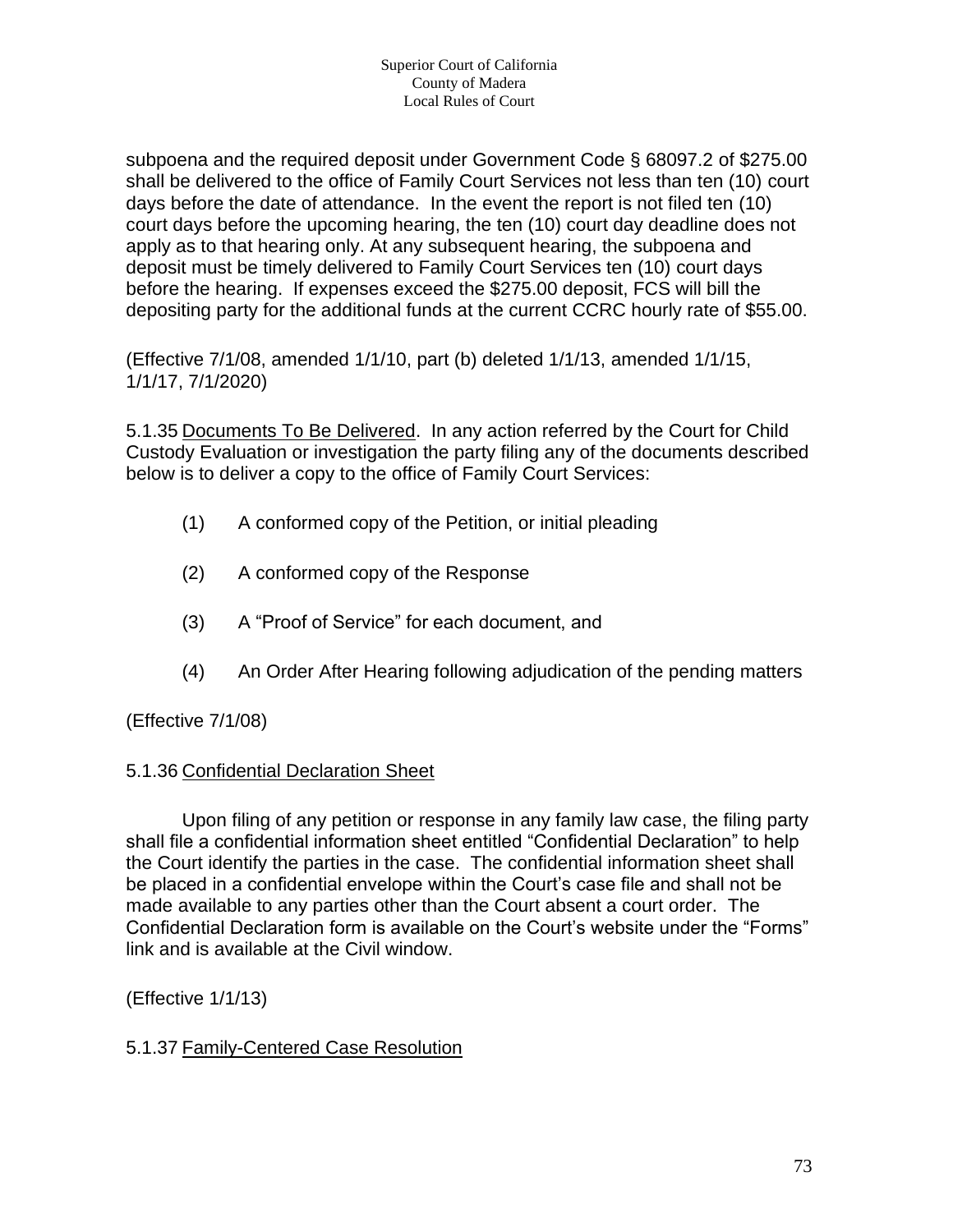(a) All dissolution, legal separation, nullity and parentage cases filed on or after January 1, 2013 shall be set for a status conference no later than 120 days from the date of filing of the Petition. Additional status conferences will be set every 180 days or less, as determined by the court, until the case reaches final disposition. If, after 18 months, both parties have failed to participate in the case resolution process as determined by the court, no further hearings will be set except at the discretion of the court or pursuant to local rule 5.1.9 until such time as the case qualifies for dismissal pursuant to Code of Civil Procedure §§ 583.210 or 583.310.

(b) The goal of the Family Centered Case Resolution process is to finalize dispositions as set forth in CRC rule 5.83.

(c) Cases involving self-represented litigants shall be referred to the Family Law Facilitator to assist in complying with the case resolution process. Written material as required by California Rule of Court rule 5.83(g) shall be provided by the Clerk upon filing of first papers in dissolution, legal separation, nullity, or parentage actions.

#### (d) Results of failure to comply with Family Centered Case Resolution Rules

All family law cases will be reviewed for compliance with these rules, and orders to show cause may be issued for failure to comply. Failure of a party or parties to comply with these rules, including failing to appear at a mandatory Court event or failing to file required forms, may result in one or more of the following on the request of the other party or on the Court's own motion:

(1) Dismissal of the case.

(2) An award of attorneys fees and costs against the noncomplying party, the party's attorney, or both.

(3) An order based solely upon the pleadings properly before the court.

- (4) Such other orders as the Court deems appropriate.
- (e) Reinstatement of dismissed cases

A party to a case dismissed under these rules for failure to appear at a required Court event or failure to file required Court documents may apply within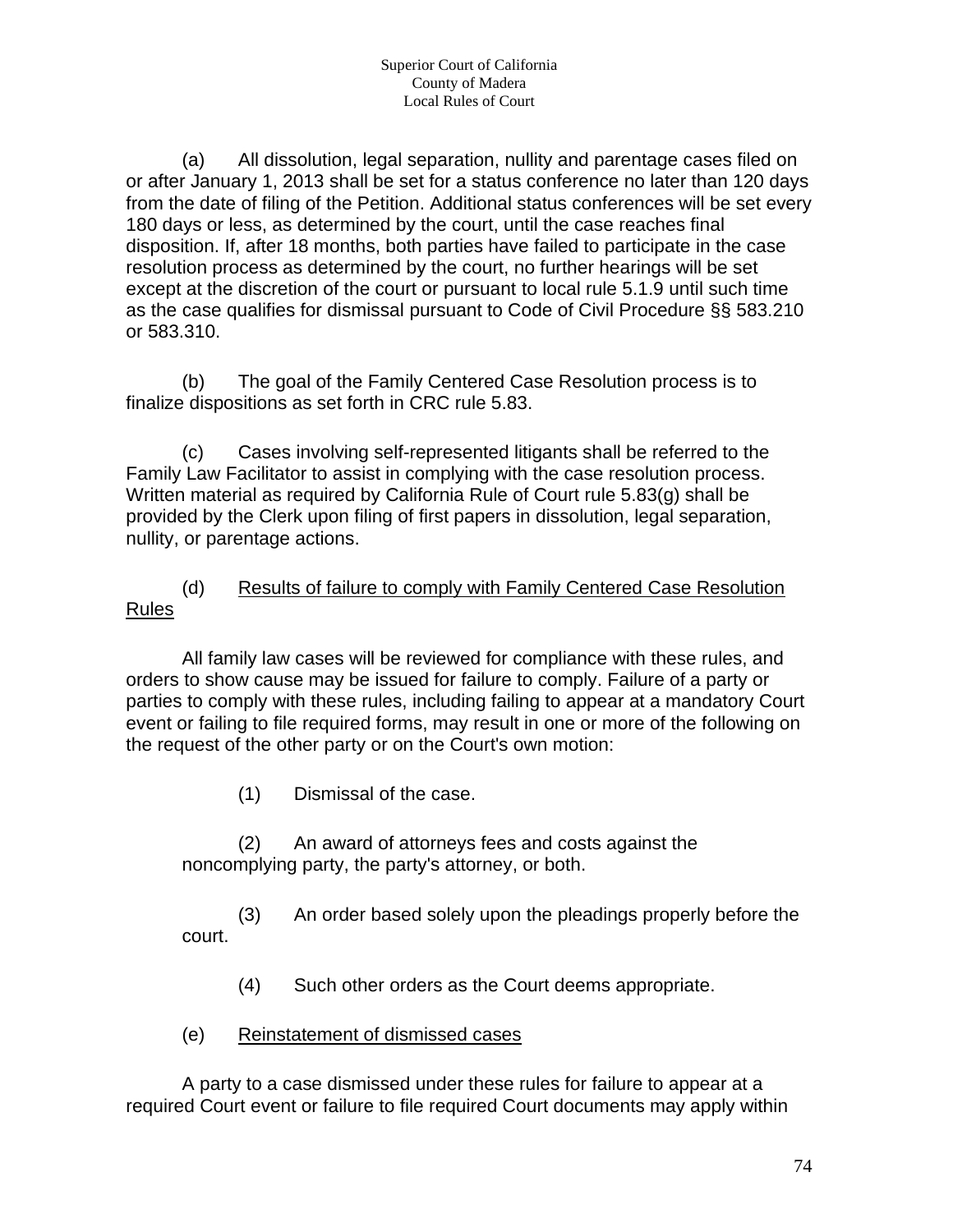six (6) months to have their case reinstated under Code of Civil Procedure § 473(b). The Court may reinstate the case upon such terms and conditions as the Court deems just.

(Effective 1/1/13, section (a) amended 7/1/13)

#### 5.1.38 Mandatory "Notice of Family Law Case Status Conference" Form

The Court is adopting a "Notice of Family Law Case Status Conference" Form (Form Mad-1) for all dissolution, legal separation, nullity and parentage cases filed on or after July 1, 2013. This form shall be filled out by the Petitioner and filed with the Court alongside the Petition. The Court will provide a hearing date on the Form, pursuant to Rule 5.1.37(a), and return the Form to the Petitioner. The Form is to be served on the Respondent along with the Petition, and a proof of service shall be returned to the Court upon completion of service. See Appendix A for a copy of the form.

Note-The Form may be amended from time to time; please check with the Civil Division for the latest version of the Form.

#### (Effective 7/1/13)

#### 5.1.39 Sanctions.

If a party has an appointment with Family Court Services, and does not need the appointment, the party must cancel it at least 48 hours prior to the appointment time. Please call 559-416-5560 for cancellations. If the party does not cancel the appointment, and/or fails to appear for the appointment, the party may be ordered by the Court to pay a monetary sanction of up to \$1,500.00 pursuant to Code of Civil Procedure, section 177.5. (Effective 1/1/17)

#### 5.1.40 Family Law Criminal Contempt Actions.

Any party electing to proceed on a criminal contempt in a Family Law Case not arising from child support or domestic violence, must list each violation with a number indicating the count, specify which order was violated, how the order was violated and when the order was violated. (Effective 7/1/19)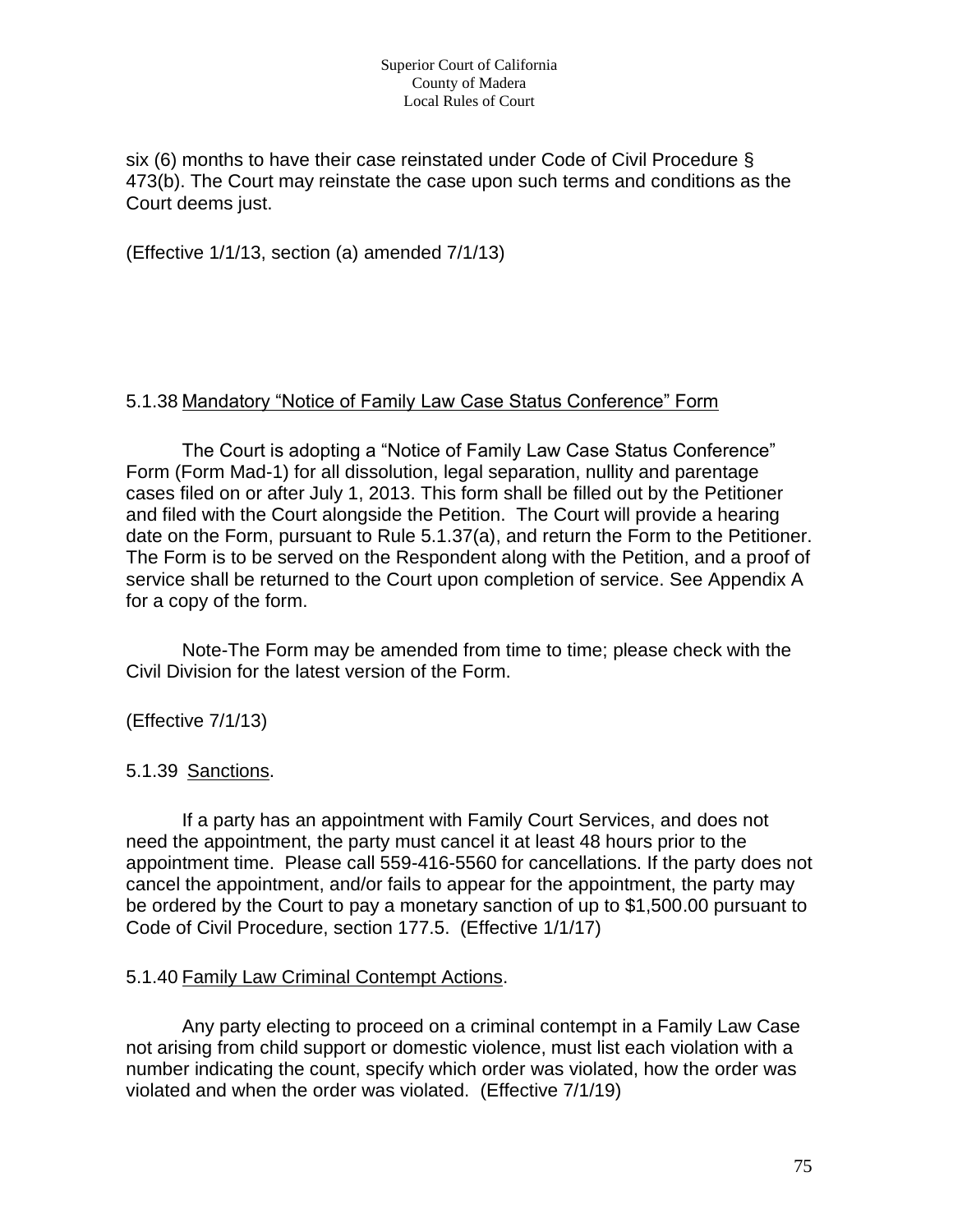5.1.4 Appointment of Counsel for Children (Minor's Counsel). Attorneys who would like to be considered for appointment as Minor's Counsel in a Family Law case must contact the Court Administration for further instructions.

(a) Minor's Counsel must meet all qualifications set forth in California Rule of Court 5.242.

(b) Attorneys appointed as Minor's Counsel must file Judicial Council form FL-322 (or its equivalent) no later than 10 days after appointment and before beginning work on the case.

(c) After the initial appointment, Minor's Counsel appointed must file Judicial Council form FL-322 (or its equivalent) annually in each case during the time they are appointed to indicate they have completed the required updates.

(Effective 1/1/21)

5.1.42 Complaints regarding Minor's Counsel. Complaints or questions regarding Minor's Counsel representation shall be addressed as follows:

(a) Complaints or questions shall initially be referred to any agency or law firm appointed to represent the client.

(b) If the issue remains unresolved, or if there is no designated agency or law firm, the complaint may be submitted to the Court in writing. The Court may conduct its own review of the complaint or question and take appropriate action if required.

(Effective 1/1/21)

#### **Chapter 2 Juvenile Dependency Cases -Appointment of Counsel**

5.2.1 Timeliness. Attorneys for parties are required to adhere to the statutory timelines for all hearings. Time waivers will be accepted and continuances granted only on a showing of exceptional circumstances. Timelines for hearings are as follows:

(a) Detention Hearings. Detention hearings shall be heard no later than the end of the next court day after a petition has been filed (Welfare & Inst. Code § 315; CRC 5.667);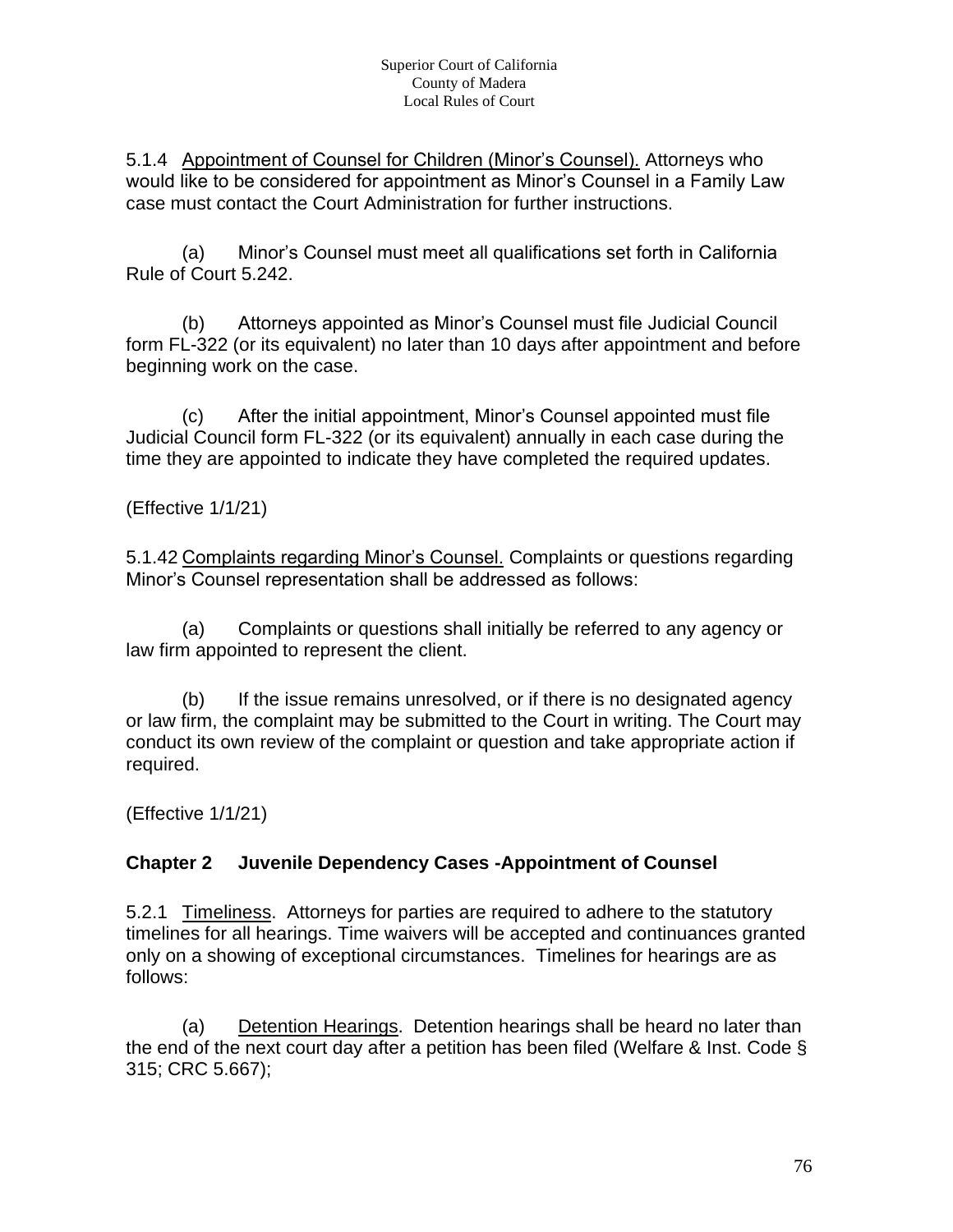(b) Contested Jurisdiction Hearing. If the child is not detained, the hearing on the petition shall begin within 30 calendar days from the date the petition was filed. If the child is detained, the hearing on the petition shall begin within 15 court days from the date of the detention order (Welfare & Inst. Code § 334; CRC 5.680);

(c) Disposition Hearing. If the child is detained, the hearing on disposition must begin within 10 court days from the date the petition was sustained. If the child is not detained, the disposition hearing shall begin no later than 30 calendar days after jurisdiction is found (Welfare & Inst. Code § 358; CRC 5.686);

(d) Six (6) Month Review Hearing. The Court is required to review the status of every dependent child within six (6) months of the declaration of dependency and at least every six (6) months thereafter (Welfare & Inst. Code §§ 364, 366, 366.21; CRC 5.710);

(f) Twelve (12) Month Review. The Court is required to review the status of every child who has been removed from the custody of a parent or guardian within twelve (12) months of the declaration of dependency (Welfare & Inst. Code § 366.21; CRC 5.715);

(g) Eighteen (18) Month Review. If the child is not returned at the twelve (12) month review, the Court shall conduct a review no later than eighteen (18) months from the date of the original detention (Welfare & Inst. Code §§ 366.21, 366.22, 355; CRC 5.720);

(h) Notice of Intent to File Writ Petition. A notice of intent to file a petition for extraordinary writ shall be filed within seven (7) days of the date of the order setting a hearing under Welfare & Inst. Code § 366.26, with an extension of five (5) days if the party received notice of the order only by mail (CRC 8.450);

(i) Petition for Writ. A petition seeking writ review of orders setting a hearing under Welfare & Inst. Code § 366.26 shall be served and filed within ten (10) days after the filing of the record in the reviewing court (CRC 8.452);

(j) Response to Writ Petition. Any response to a writ petition shall be served and filed within ten (10) days after the filing of the writ petition or within ten (10) days of receiving a request for a response from the reviewing court (CRC 8.452);

(k) Selection Hearing. A selection hearing for Permanent Plan shall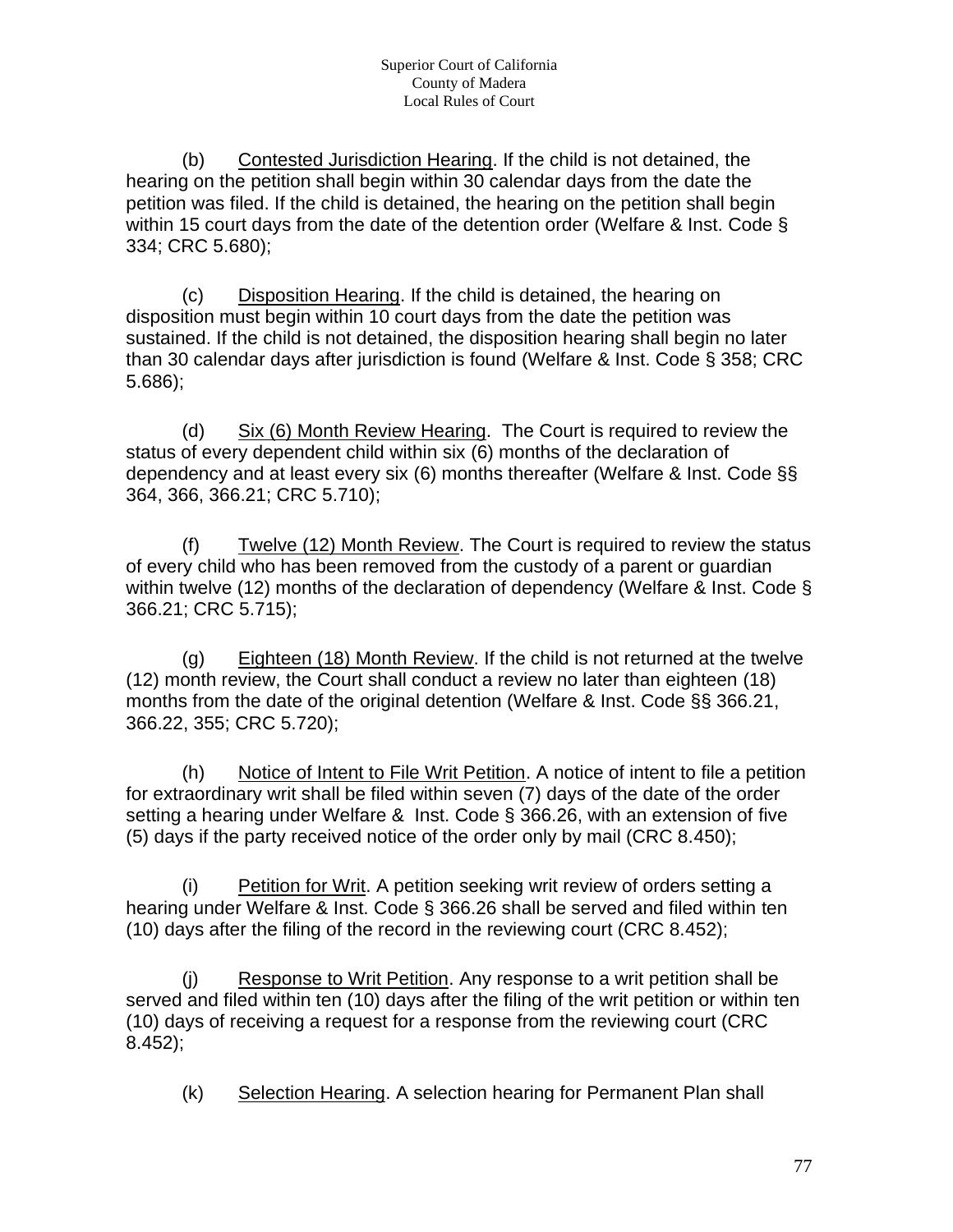begin within 120 days of the review at which reunification services are terminated and a hearing under Welfare & Inst. Code § 366.26 ordered (Welfare & Inst. Code §§ 366.31, 366.22; CRC 5.710, 5.715, 5.720);

(l) Notice of Appeal. Notice of Appeal shall be filed within 60 days after the rendition of the judgment.

(Effective 7/1/08, sections (h),(i), and (j) amended 1/1/15)

5.2.2 Experience, Training, Education, Standards of Representation. Every party in a dependency hearing who is represented by an attorney shall be entitled to competent counsel as defined in California Rule of Court 5.660(d). The law firm designated by the Court for appointment as counsel in dependency proceedings shall be responsible for the following:

(a) The establishment of written procedures for screening applicants seeking to represent parties, including but not limited to (1) instructions as to whom application shall be made, (2) the information required for application, and (3) the process for reviewing applications and interviewing applicants.

(b) The establishment of written requirements and procedures for qualification of attorneys to be included in the list of those to be appointed to represent parties, including but not limited to those requirements described in CRC 5.660(d). For example: (1) demonstrated familiarity with relevant statutes and rules of court; (2) knowledge of court procedures and forms, including restraining and custody orders, transfers out, Welfare & Inst. Code § 388 motions, placement, requirements, de facto parents, and participation by interested persons, including relatives and confidentiality.

(c) The establishment of written minimum standards of representation including, but not limited to, those described in CRC 5.660(d)(4). For example: (1) requirements for frequency and extent of client contact, (2) duties to assist with resolution of the case, e.g., mediation, settlement, conferences, etc., (3) duties after disposition and on-going representation, and (4) filing of Notices of Appeal, Notices of Intent to File Writ Petition, and Writ Petitions.

(d) The establishment of minimum and maximum caseloads for attorneys representing parties in dependency proceedings.

(e) Copies of the procedures and standards described in rule 5.2.2 shall be lodged with the Court and made available to all juvenile and court judicial officers.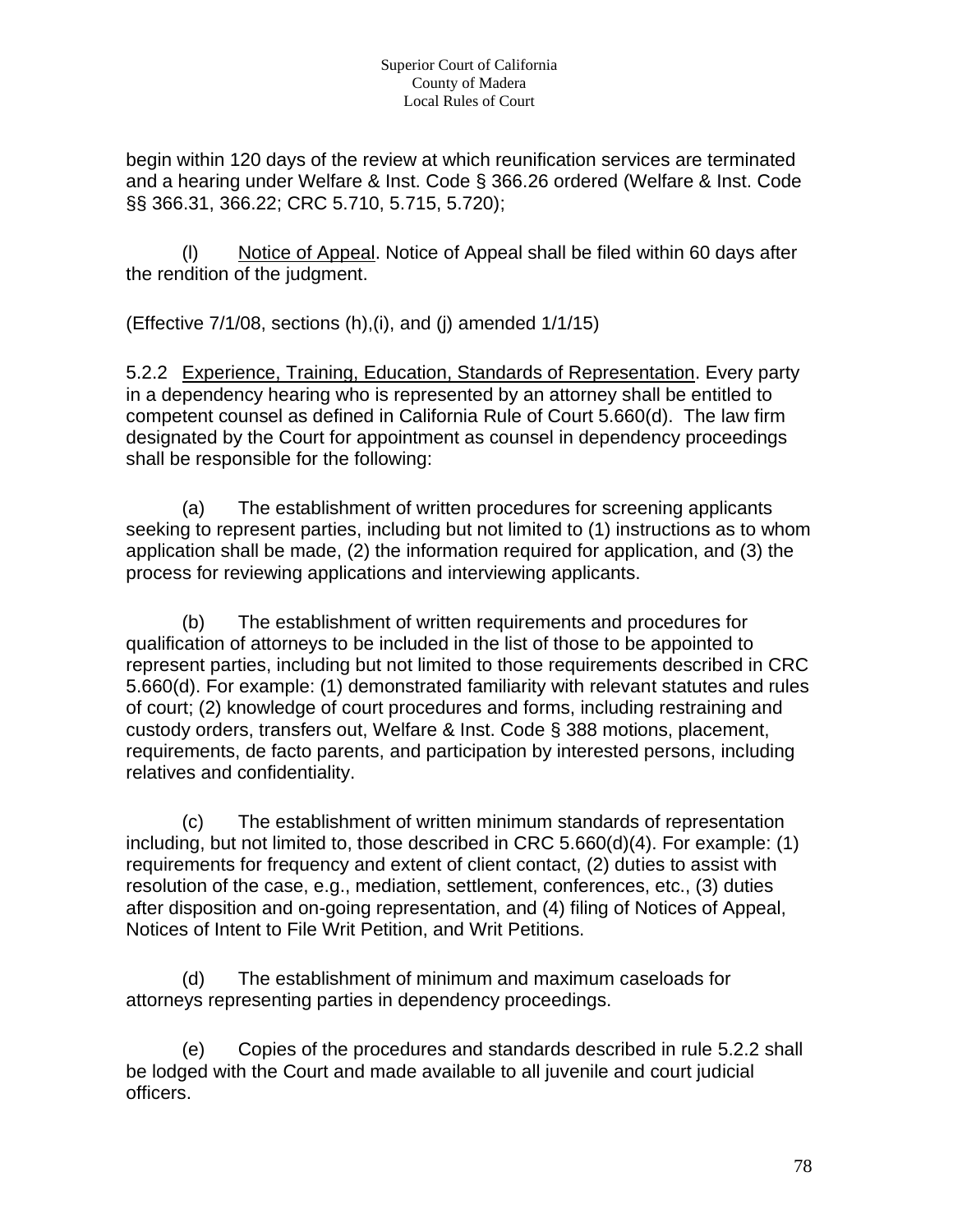(Effective 7/1/08, amended 7/1/13, 1/1/15)

5.2.3 Appointment of Counsel for Parents or Guardians. In the absence of a known conflict of interest, the Court shall appoint the law firm of Ciummo and Associates to represent the mother and the law firm of Madera Alternate Defense to represent the father.

(a) If the parent or guardian is known and said parent or guardian lives within Madera County, counsel shall automatically be appointed. Other parents or guardians may be appointed counsel at the Court's discretion upon their request and showing of need for appointed counsel.

(b) Notification of the appointment shall be communicated as follows: The Clerk shall send written copy of notice of appointment to the appointed attorney and the petitioner. Petitioner shall notify the parents of any appointment of counsel.

(c) Parents may be billed for the cost of counsel by the Revenue Services Division of the County Auditor-Controller in accordance with that office's procedure.

(d) The assigned law firm shall be responsible for assigning particular attorneys to each case.

#### (Effective 7/1/08)

5.2.4 Appointment of Counsel for Children. The Court shall appoint a wheel attorney from the conflict panel to represent those children the Court determines would benefit from the appointment of counsel.

(a) Counsel for all children shall automatically be appointed.

(b) Notification of the appointment shall be communicated as follows: Notice of appointment shall be sent to the appointed attorney and to the petitioner.

(c) Procedures for billing a parent or guardian for the cost of the child's appointed counsel shall be established by the Revenue Services Division of the County Auditor-Controller.

(d) The law firm appointed shall be responsible for assigning particular attorneys to each case.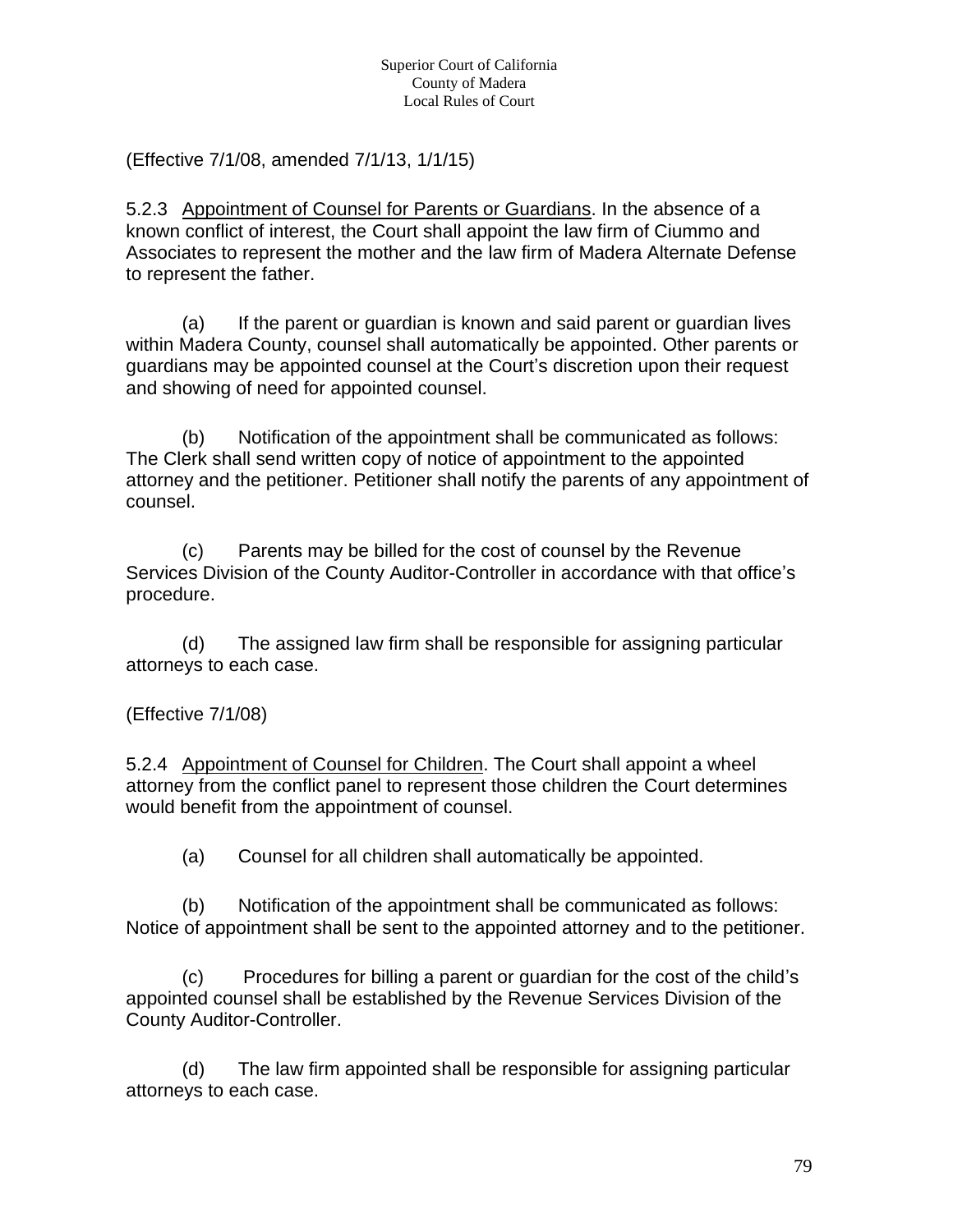(Effective 7/1/08)

5.2.5 Conflicts. In the event of a conflict, the Court shall appoint a wheel attorney. (Effective 7/1/08)

5.2.6 Client Complaints. Complaints or questions by a party regarding representation shall be addressed as follows:

(a) Complaints or questions shall initially be referred to any agency or law firm appointed to represent the client.

(b) If the issue remains unresolved, or if there is no designated agency or law firm, the party may submit the complaint to the Court in writing. The Court may conduct its own review of the complaint or question and take appropriate action if required.

(Effective 7/1/08)

5.2.7 Attorney for the Child. Counsel for the child in a dependency proceeding is charged with representation of the child's interests, including causes of action and other interests to be advanced or protected by administrative or judicial proceeding.

(a) Absent exceptional circumstances, the attorney for the child shall have personal contact with the child regardless of age, and shall interview any child four (4) years or older so the attorney may effectively represent to the Court how the child's wishes and interests may best be addressed.

(b) The attorney for the child shall investigate any interests of the child beyond the scope of the dependency proceeding and shall immediately advise the juvenile Court of information regarding any interest or right of the child to be protected or pursued in other judicial or administrative forums.

(c) Upon receipt of the request by counsel for instructions from the Court, the Court shall do one or more of the following:

A. Refer the matter to the appropriate agency for further investigation, and require a report to the Court and counsel within a reasonable time;

B. Authorize and direct the child's attorney to initiate and pursue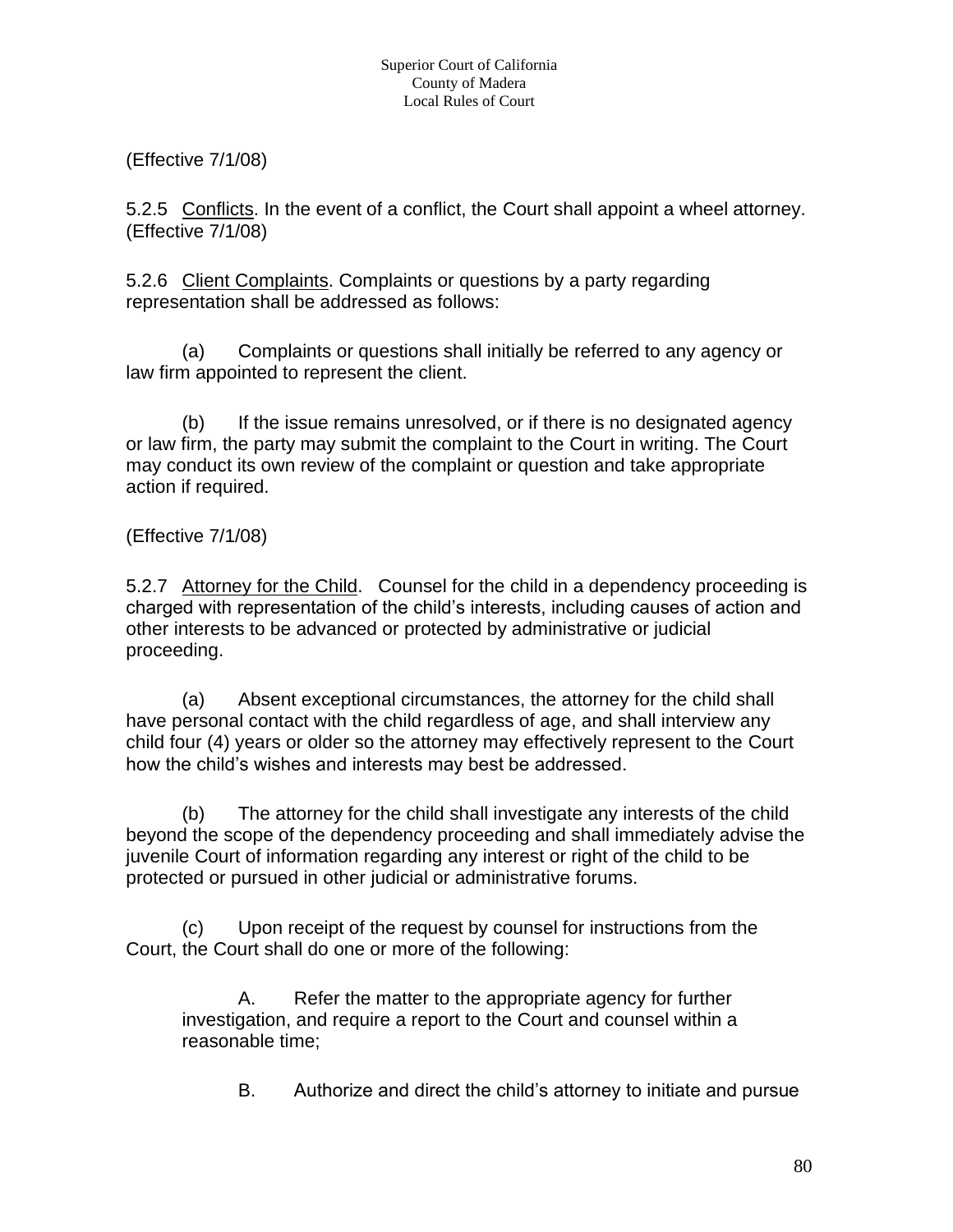appropriate action;

C. Appoint a guardian ad litem for the child if one is required to initiate and pursue appropriate action;

D. Take any other action to protect the interests and rights of child.

(Effective 7/1/08)

5.2.8 Information Received by Court Concerning the Child. If the Court receives information regarding an interest or right of the child from a person other than the attorney for the child, the Court may inform the attorney of record for the child of the information and ask the attorney to further investigate the matter. (Effective 7/1/08)

## **Chapter 3 Court Appointed Special Advocates (CASA).**

5.3.1 The Child Advocate Program. The Superior Court may appoint child advocates to represent the interests of dependent children. In order to qualify for appointment, the child advocate must be trained by and function under the auspices of a Court Appointed Special Advocate Program (CASA), formed and operating under the guidelines set forth in California Rules of Court, Rule 5.655 and Welfare & Institutions Code § 356.5.

The CASA program shall report regularly to the Presiding Judge of the Juvenile Court with evidence that it is operating under the guidelines established by the National Court Appointed Special Advocate Association and the California State Guidelines for Child Advocates.

(Effective 7/1/08)

#### 5.3.2 Child Advocates.

(a) Advocate's Functions. Advocates serve at the pleasure of the Court having jurisdiction over the proceeding in which the advocate has been appointed. In general, an advocate's functions are as follows:

(1) To support the child throughout the court proceedings;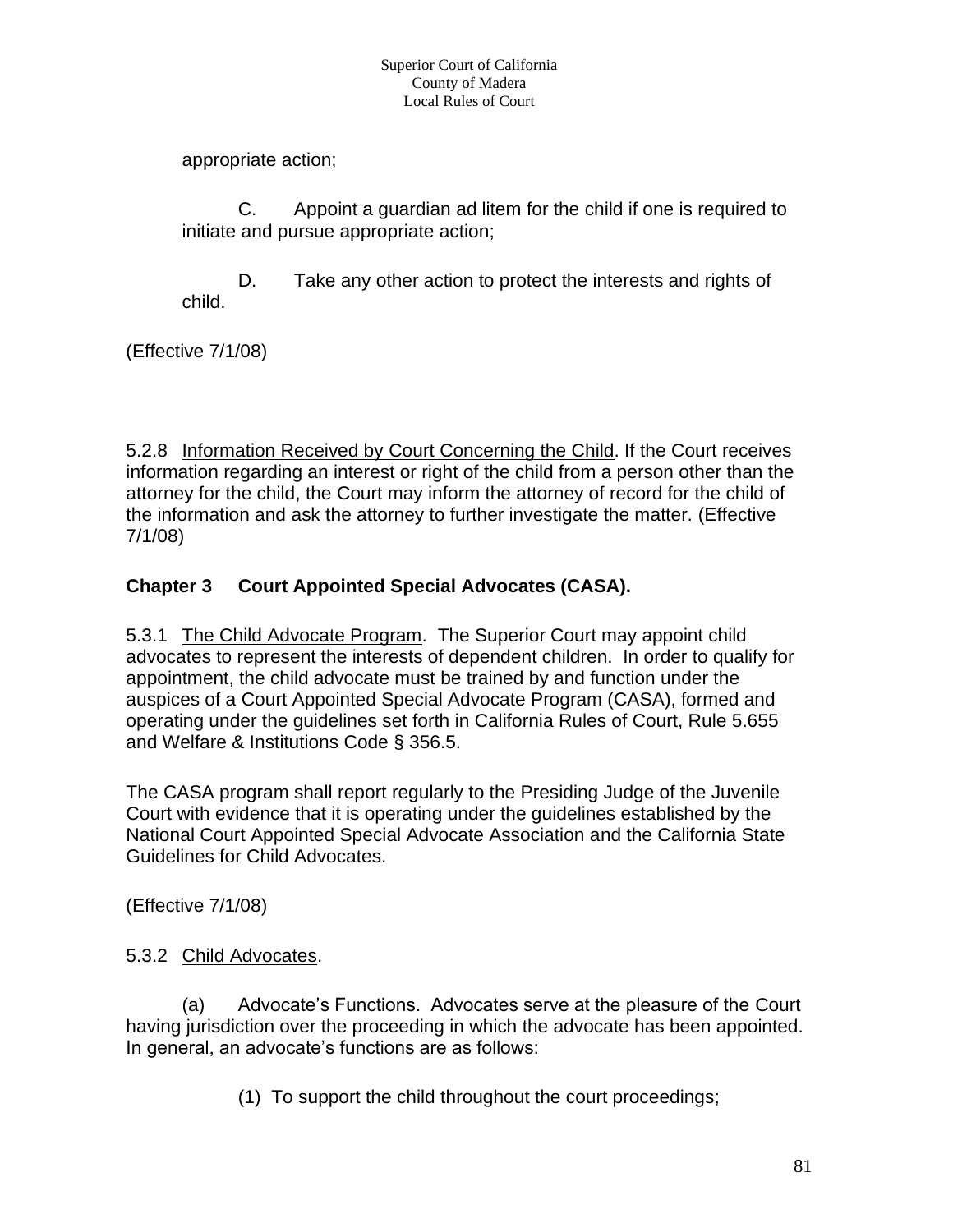(2) To establish a relationship with the child to better understand his or her particular needs and desires;

(3) To communicate the child's needs and desires to the Court in written reports and recommendations;

(4) To identify and explore potential resources which will facilitate early family reunification or alternative permanency planning;

(5) To provide continuous attention to the child's situation to ensure that the Court's plans for the child are being implemented;

(6) To the fullest extent possible, to communicate and coordinate efforts with the case manager/social worker;

(7) To the fullest extent possible, to communicate and coordinate efforts with the child's attorneys; and

(8) To investigate the interests of the child in other judicial or administrative proceedings outside Juvenile Court; report to the Juvenile Court concerning same; and, with the approval of the Court, offer his or her services on behalf of the child to such other courts or tribunals.

(b) Sworn Officer of the Court. An advocate is an officer of the Court and is bound by these rules. Each advocate shall be sworn in by a Superior Court Judge before beginning his or her duties, and shall subscribe the written oath describing the duties and responsibilities of the advocate.

(c) Specific Duties. The Court shall, in its initial order of appointment, and thereafter in any subsequent order, specifically delineate the advocate's duties in each case, which may include independent investigation of the circumstances of the case, interviewing and observing the child and other appropriate individuals, reviewing appropriate records and reports, consideration of visitation rights for the child's grandparents and other relatives, and reporting back directly to the Court as indicated. If no specific duties are outlined by court order, the advocate shall discharge his or her obligation to the child and the Court in accordance with the general duties set forth in subsection (a) above.

(Effective 7/1/08)

5.3.3 Release of Information to Advocate.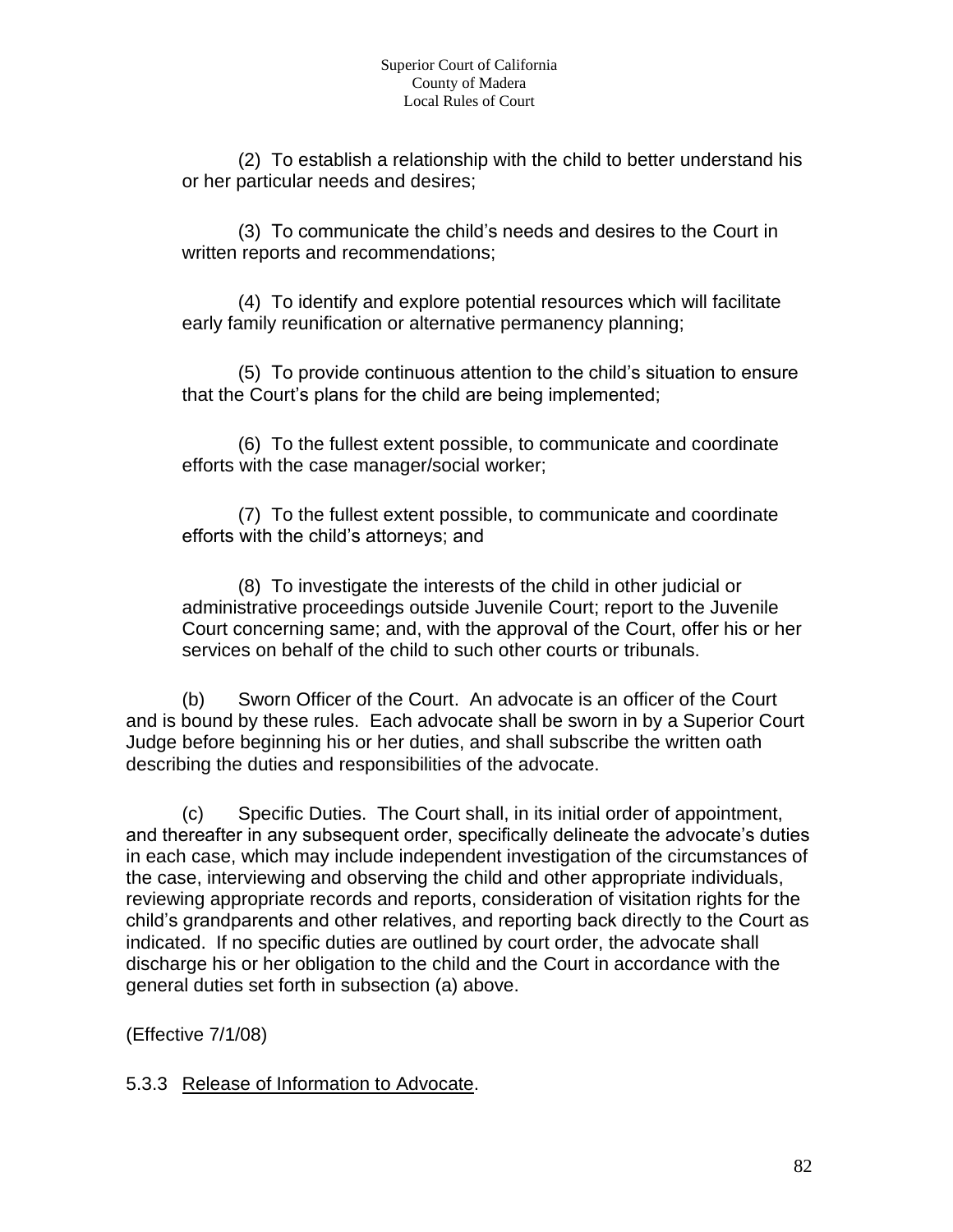(a) Court Authorization. To accomplish the appointment of an advocate, the Judge making the appointment shall sign an order granting the advocate the authority to review specific relevant documents and interview parties involved in the case, as well as other persons having significant information relating to the child, to the same extent as any other officer appointed to investigate proceedings on behalf of the Court.

(b) Access to Records. An advocate shall have the same legal right to records relating to the child he or she is appointed to represent as any case manager/social worker with regard to records pertaining to the child held by an agency, school, organization, division or department of the State, physician, surgeon, nurse, other health care provider, psychologist, psychiatrist, mental health provider or law enforcement agency. The advocate shall present his or her identification as a Court-appointed advocate to any such record holder in support of his or her request for access to specific records. No consent from the parent or guardian is necessary for the advocate to have access to any records relating to the child.

(c) Report of Child Abuse. An advocate is a mandated child abuse reporter with respect to the case to which the advocate is appointed.

(d) Communication with Others. There shall be ongoing, regular communication concerning the child's best interests, current status, and significant case developments, maintained among the advocate, Department of Social Services (DSS), case manager, child's attorney, attorneys for parents, relatives, foster parents and any therapist for the child.

(Effective 7/1/08)

5.3.4 Advocate's Right to Timely Notice. In any motion concerning the child for whom the advocate has been appointed, the moving party shall provide the advocate timely notice. (Effective 7/1/08)

5.3.5 Calendar Priority for Advocates. In light of the fact that advocates are rendering a voluntary service to children and the Court, matters on which they appear should be granted priority on the Court's calendar, whenever possible. (Effective 7/1/08)

5.3.6 Advocate's Visitation Throughout Dependency. An advocate shall visit the child regularly until the child is secure in a permanent placement. Thereafter, the advocate shall monitor the case as appropriate until dependency is dismissed or the advocate is relieved from appointment. (Effective 7/1/08)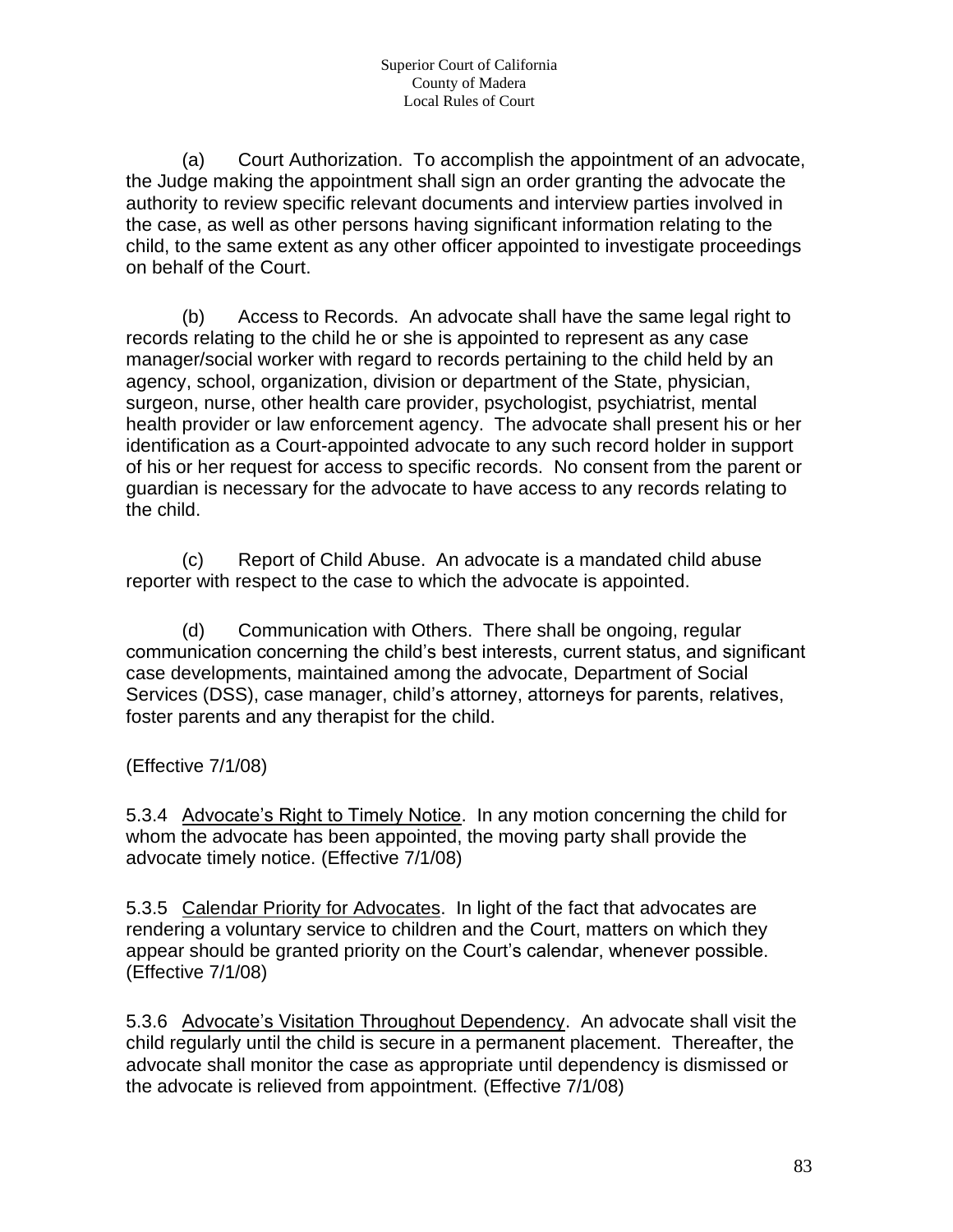5.3.7 Family Law Advocacy. Should the Juvenile Court dismiss dependency and create a family law order pursuant to Welfare & Institutions Code § 362.4, the advocate's appointment may be continued in the family law proceeding, in which case the Juvenile Court order shall set forth the nature, extent and duration of the advocate's duties in the family law proceeding. (Effective 7/1/08)

5.3.8 Advocate's Right to Appear. An advocate shall have the right to be present and be heard at all court hearings, and shall not be subject to exclusion by virtue of the fact that the advocate may be called to testify at some point in the proceedings. The Court, in its discretion, shall have the authority to grant the advocate amicus curiae status, which includes the right to appear with counsel. (Effective 7/1/08)

5.3.9 Appearance by Consular Representative. In cases where a parent or minor is a citizen of a foreign nation, the Consul and/or an attorney or representative of the Consul of that nation shall have the right to appear and participate in the Court proceedings to the extent such is provided for by international agreement to which the United States is a signatory. (Effective 7/1/08)

# **DIVISION 6 [Reserved]**

# **DIVISION 7 PROBATE, ADOPTION AND RELATED MATTERS**

#### **Chapter 1 Probate Filings and Orders.**

7.1.1 Additional Notice Requirements. A copy of the petition shall be served with each notice of hearing when served on a person requesting special notice or where the petition is the accounting of a testamentary trustee. Where the fiduciary or attorney is requesting fees or commissions other than those computed by Probate Code §§ 10800 *et seq.*, the notice of hearing and a copy of the petition shall be served on all interested parties. The proof of service shall show service of the copy of the petition as well as the notice of hearing. (Effective 7/1/08)

7.1.2 Notice by Clerk. The moving party shall prepare and submit to the Clerk as many copies of notices to be posted, published or mailed by the Clerk as the Clerk is required to post, publish or mail. Where the notice is to be mailed the moving party shall furnish to the Clerk envelopes addressed to those required to receive notice, with postage prepaid, and with the Clerk's address as the return address. (Effective 7/1/08)

7.1.3 Notice Required for Special or Temporary Letters. The party seeking special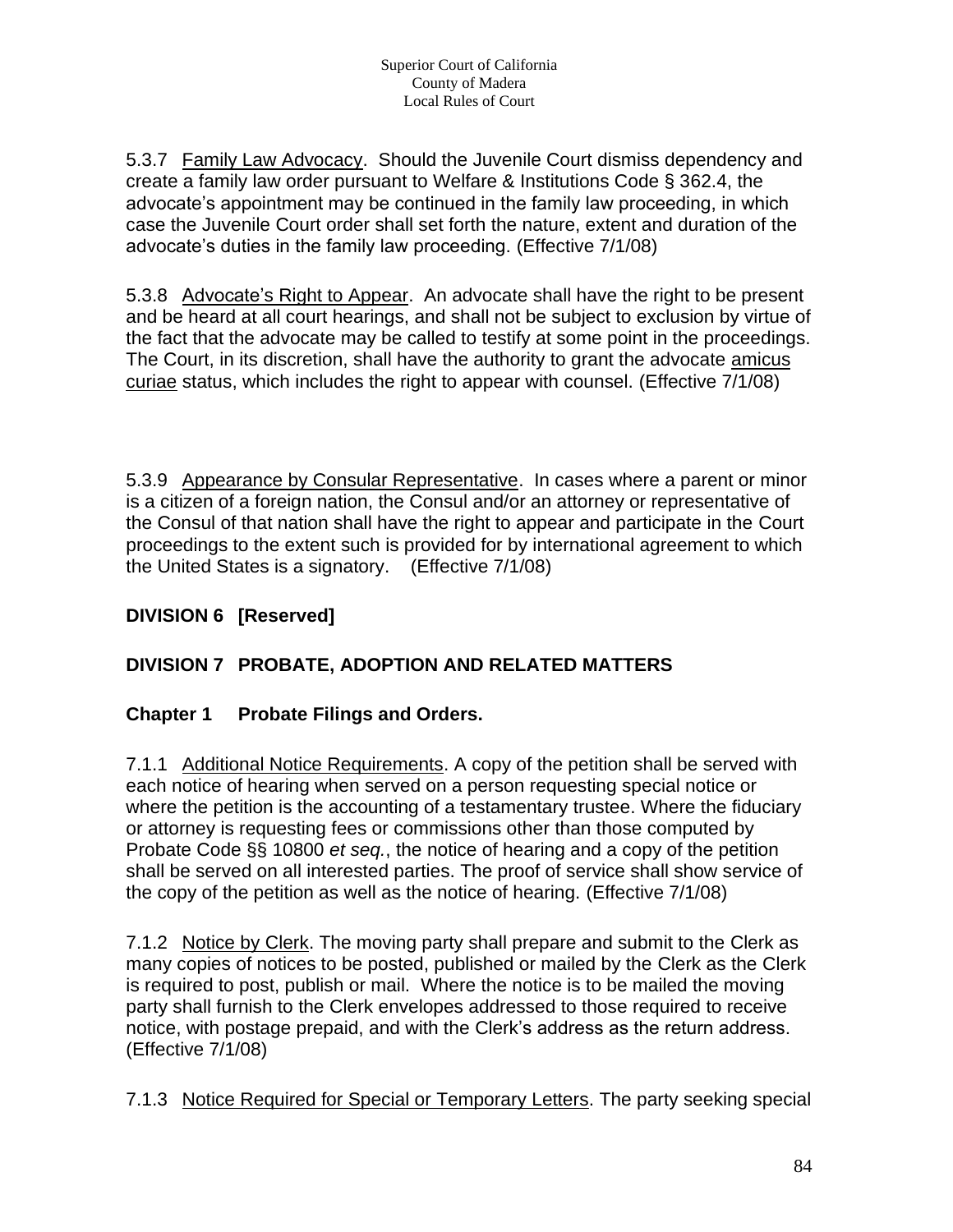letters of administration, or temporary letters of guardianship or conservatorship shall give notice of the application to the surviving spouse, proposed ward or proposed conservatee, other persons who might be expected to seek letters and any other person who appears to be equitably entitled to notice. Unless otherwise ordered, the notice given shall be the notice required under the applicable provisions of the Probate Code. When a petition for special or temporary letters has been filed, there must appear in the petition for special or temporary letters a showing of good cause why a petition for permanent letters has not also been filed. (Effective 7/1/08, amended 1/1/13)

7.1.4 Heirs without Known Addresses. Where notice is mailed to an heir, devisee, or legatee at the County seat, an affidavit or declaration shall be filed with the proof of mailing showing due diligence made to locate that person. (Effective 7/1/08)

7.1.5 Copies of Handwritten Wills and Codicils; Translation of Foreign Wills. A typewritten copy of the will or codicil shall accompany the petition for probate if the document is handwritten. If the document is in a foreign language, it shall be accompanied by a translation, signed by the translator, together with an affidavit or declaration under penalty of perjury showing the qualifications of the translator. (Effective 7/1/08)

7.1.6 Wording of Probate Orders. Probate orders shall be worded so that their general effect may be determined without reference to the petition on which they are based. (Effective 7/1/08)

7.1.7 Time for Submitting Papers and Orders. All papers relating to a probate hearing, including the proposed order prepared by the moving party, shall be filed or lodged with the Clerk at least four (4) court days before the date of hearing. (Effective 7/1/08)

7.1.8 Uncontested Matters.

(a) Appearance of Counsel. Except as otherwise provided by law, all verified petitions in probate matters shall be deemed submitted without an appearance, except that the attorney, if represented, shall appear on a petition for confirmation of sale of (1) real property or (2) personal property valued in excess of \$100. The petitioner and the petitioner's attorney shall appear on all petitions for appointment of a guardian or conservator. As used in this rule, "verified" means verified by the petitioner. Before denying any petition where there is no appearance under this rule, the Court will continue the matter one (1) week or until the next succeeding calendar day, whichever is later, to give the petitioner or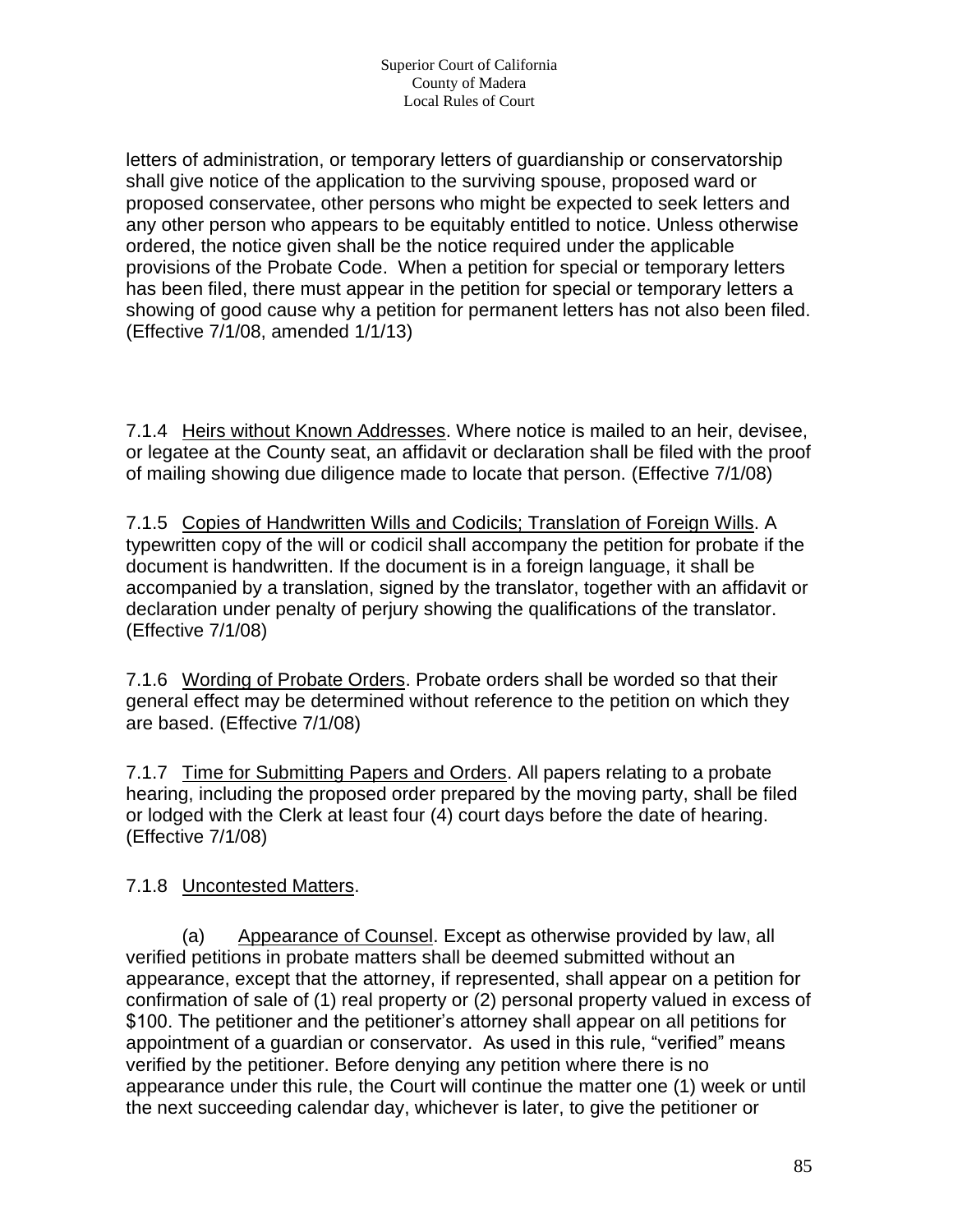petitioner's attorney an opportunity to appear. If there is no appearance or other response by the petitioner or petitioner's attorney at the continued hearing, the Court may drop the matter from the calendar.

(b) Proposed Order in Matters Submitted Without an Appearance. In matters submitted without an appearance by a party or the party's attorney pursuant to Rule 7.1.8(a), an original and one (1) copy of a proposed order bearing the date of submission shall be delivered to the Clerk for presentation, together with the case file, to the Judge at least two (2) court days before the hearing.

Comment: It is the responsibility of the attorney to determine whether the matter has been approved or continued.

(Effective 7/1/08, amended 1/1/13)

7.1.9 Orders for Family Allowance. The duration of an order for family allowance is limited to six (6) months if no inventory and appraisement has been filed and to one (1) year if an inventory and appraisement has been filed.

Comment: The Court discourages requests for retroactive (*nunc pro tunc*) payment of family allowance. Requests for a family allowance should be made in a timely fashion.

(Effective 7/1/08)

#### **Chapter 2 Fees and Commissions.**

7.2.1 Fees and Commissions in General. Assignments of property to attorneys or personal representatives in place of fees or commissions will not ordinarily be approved. All attorney's fees or personal representative's commissions shall be set forth as such and approved by the Court. All attorney's fees and personal representative's commissions shall be stated, along with an explanation of how the fees or commissions were calculated, even if an accounting is waived. (Effective 7/1/08)

# 7.2.2 Fees and Commissions in Advance.

(a) Decedents Estates. There is no authority for the payment of any fees or commissions in decedents estate in advance of a court order authorizing the same, unless the written consent of the residuary beneficiaries is filed with the Court and the amounts paid are reasonable and proper or unless it can be shown that payment of such fees was to the benefit of the estate.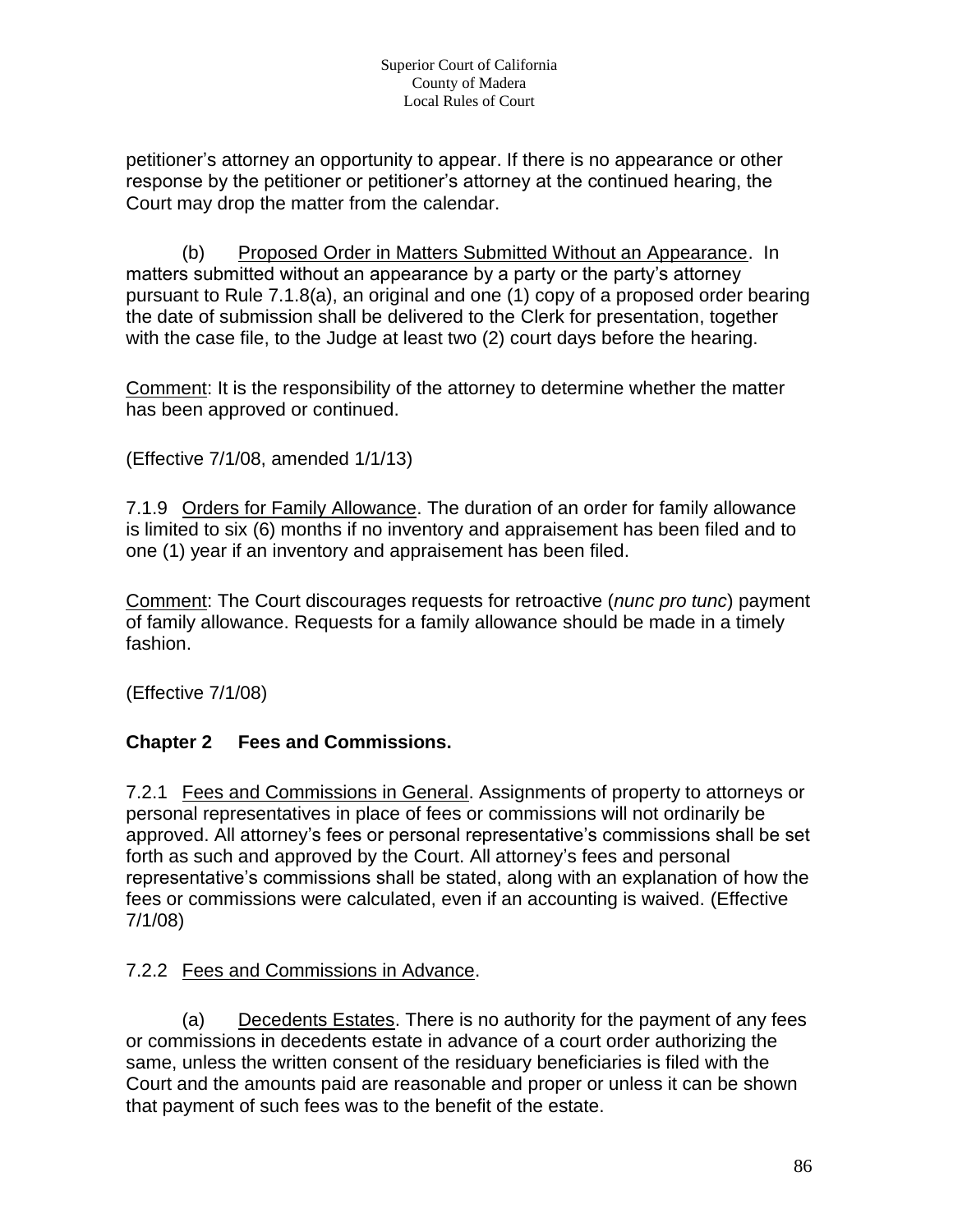(b) Trusts. Fees or commissions shall be paid only after the services to which they relate have been performed. The payment shall be in conformity with the compensation provided in the trust instrument, if any, or otherwise be reasonable in amount.

(c) Guardianships and Conservatorships. Periodic payment of fees or commissions may be made with prior court authority pursuant to Probate Code § 2643. Without such prior authority, the Court will apply the same rule as in decedent's estates. The Court prefers that requests for fees for ordinary services be deferred until the first account.

(Effective 7/1/08)

7.2.3 Fees or Commissions Based on Fluctuating Values. In all accountings wherein fees or commissions are requested by the accounting party or his attorney based upon the fluctuating values of items constituting capital assets of the estate or trust, rather than the original or appraised values, the papers shall contain the following:

(a) A detailed statement, setting forth the original or appraised value of each item;

(b) A statement, showing the value of each item used as a basis for the request for fees or commissions, together with the date of valuation of the item; and,

(c) Proof by declaration or affidavit of service by mail at least ten (10) days before the hearing of said petition of a notice of the date of hearing and a copy of the accounting on all persons having a beneficial interest in the trust.

(Effective 7/1/08)

7.2.4 Allowance on Account of Fees and Commissions. Allowances on account of statutory fees or commissions will be granted by the Court only in proportion to the work actually completed. Moreover, the last twenty-five percent (25%) of statutory fees or commissions will not be allowed before the approval of the final account and the decree of distribution, unless it can be shown that payment of a greater amount will benefit the estate. Until the final account is settled, the Court is unable to fix the total amount of statutory fees or commissions. Any allowance made before that time shall be low enough to avoid the possibility of overpayment. (Effective 7/1/08)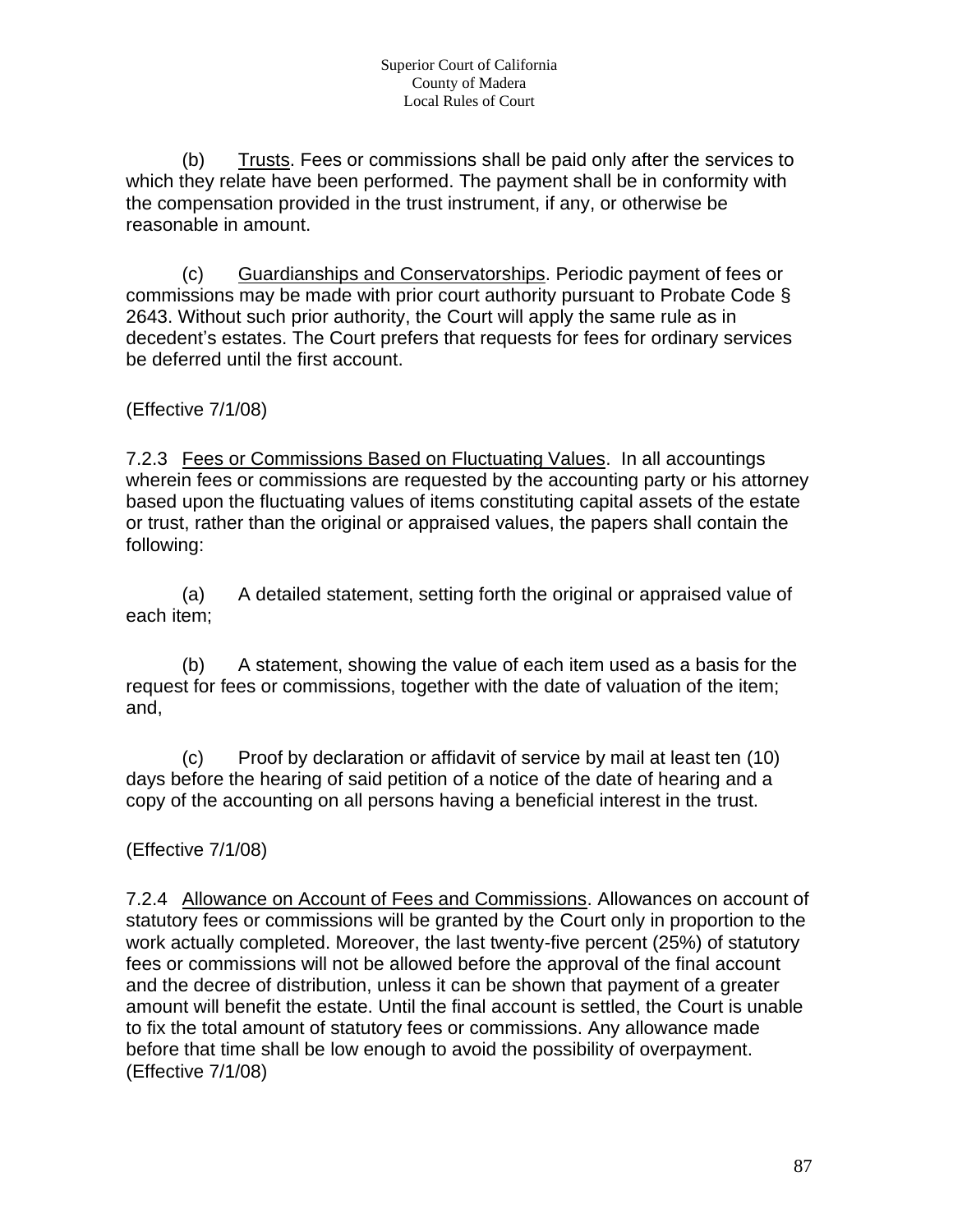7.2.5 Determination of Statutory Fees and Commissions. If an accounting is waived, the statutory fee is to be based upon only the stated inventory. In such cases, no fees are to be paid on gains on sales or on receipts by the estate. (Effective 7/1/08)

7.2.6 Determination of Extraordinary Fees and Commissions. No appearance by the attorney or the parties will normally be requested where such petition is verified by the party and the fee does not exceed \$750. However, all fees requested for extraordinary services shall be supported by a detailed description of such services. Each item that constitutes an extraordinary service shall be individually stated in the petition with a specific fee request for such service. The description shall indicate criteria that the Court may consider in awarding fees, such as complexity, size of the estate, result obtained, particular expertise brought to bear on the problem, time involved, and novelty of the issues. (Effective 7/1/08)

7.2.7 Probate Code § 13650 Proceedings. In proceedings under Probate Code § 13650, for confirmation of community property to surviving spouse, all services shall be treated as extraordinary and described in detail. (Effective 7/1/08)

#### **Chapter 3 Claims and Sales.**

7.3.1 Creditor's Claims by Personal Representative. A noticed motion for approval of a creditor's claim filed by the personal representative, with service of the notice of motion on the heirs, is required unless:

(a) The claim is for reimbursement of funeral and last illness expenses and proof of payment is attached to the claim;

(b) The claim, together with all other claims of the personal representative except for reimbursement of funeral and last illness expenses, is less than \$1,000; and,

(c) All persons beneficially interested in the estate approve the claim in writing.

#### (Effective 7/1/08)

7.3.2 Sale or Encumbrance of Estate Property. All petitions for the sale or encumbrance of estate property must be accompanied by a declaration under oath that the property sought to be sold is not specifically devised or bequeathed real or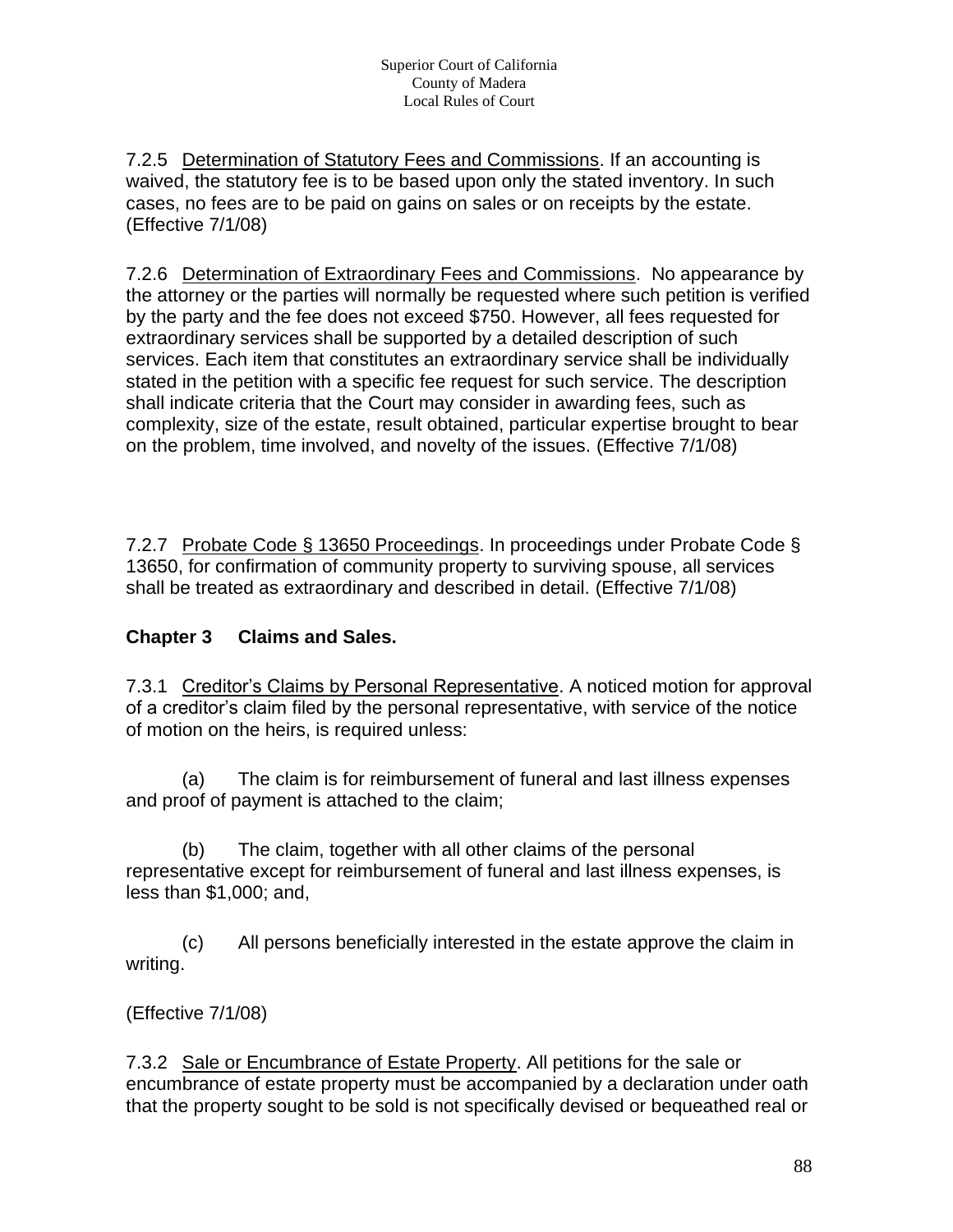personal property. No specifically devised or bequeathed real or personal property shall be encumbered or offered for sale unless first approved by the Court on seven (7) court days' notice to the specific devisee or legatee. (Effective 7/1/08)

## **Chapter 4 Accounts and Distribution.**

7.4.1 Required Matters in a Petition for Final Distribution. In addition to items otherwise required by law, a petition for final distribution shall contain the following matters, unless set forth in the account and report:

(a) A full and complete description of all assets on hand.

(b) Facts specifically showing the entitlement of each heir to the portion of the estate to be distributed to that heir, including any information concerning predeceased children.

(c) A computation of the attorney fees and representative commissions requested.

(d) An accounting if assets are to be distributed to a trustee, conservator or guardian.

(e) An agreement to the distribution signed by each heir with each signature acknowledged if distribution of assets is to be made in kind and all persons will not share equally in each asset.

(f) A schedule of names showing the name of the claimant, amount claimed, date presented, date allowed, and if paid, the date of payment. As to any claims rejected, the date of rejection must be set forth and the original of the notice of rejection with an affidavit of mailing to the creditor must be filed.

(g) The terms of any testamentary trust must be set out in full in the petition and order and not merely incorporated by reference.

(h) An itemization of costs for which counsel is seeking reimbursement. Ordinary overhead items, including but not limited to costs of duplication of documents, telephone calls, and automobile mileage are not proper cost items.

(i) A schedule showing the proration of taxes, fees, and costs.

(j) A statement of what property is separate and what is community.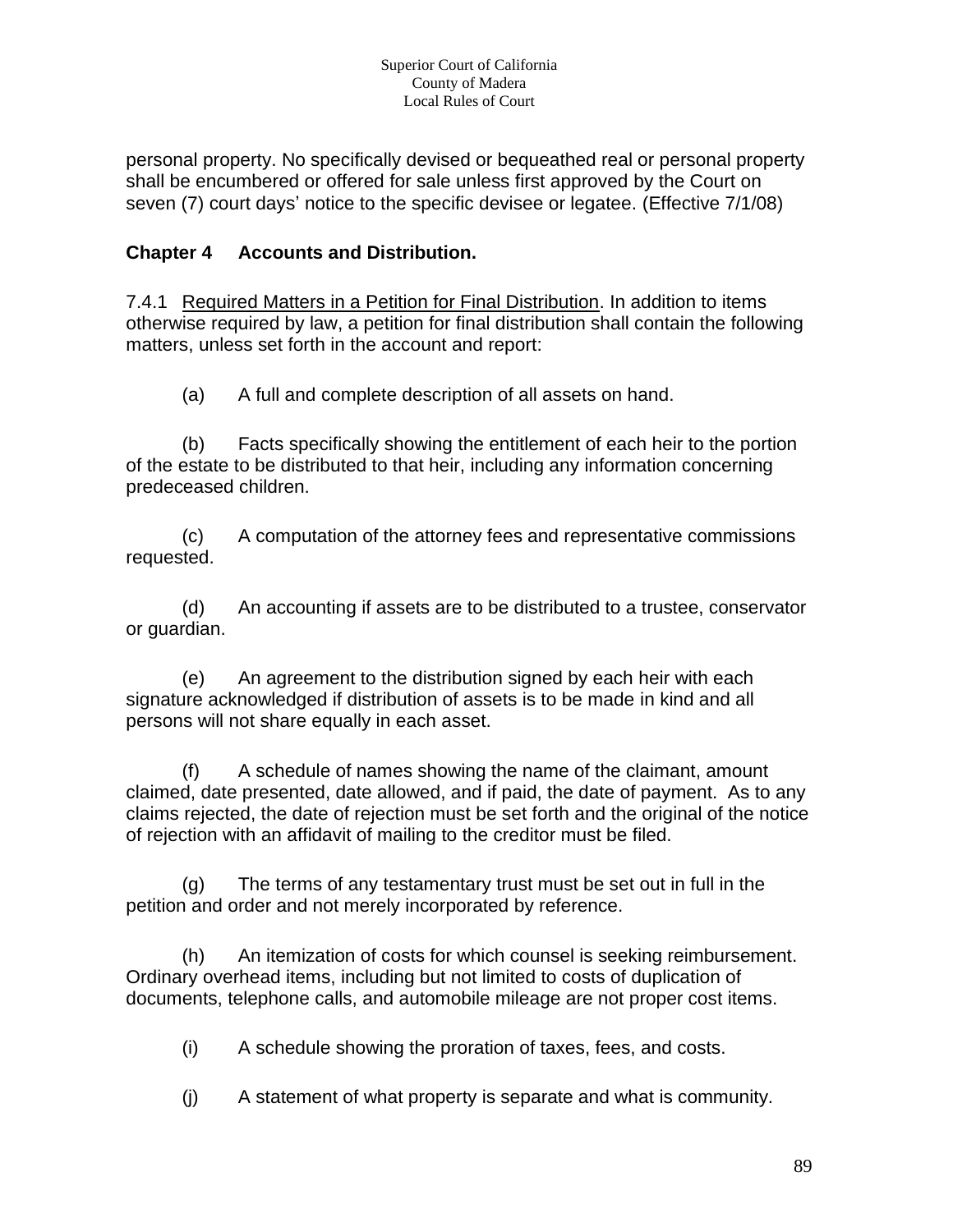(k) If distribution is to be made pursuant to an assignment of interest, the assignment shall be filed and acknowledged and the details of the consideration set forth.

(l) If distribution is to be made to a trust, either an acknowledged statement by the trustee accepting the property under the terms of the trust or a petition by the executor or administrator for the designation of a substitute trustee.

(m) If distribution is to be made to a minor or an incompetent, either facts showing compliance with Probate Code §§ 3300 *et seq*. or current certified copies of letters of conservatorship or guardianship shall be filed.

(Effective 7/1/08)

7.4.2 Required Form of Accounts. All accounts filed in probate proceedings, including guardianships, conservatorships and trust accounts, shall contain a summary or recapitulation showing:

(a) Amount of inventory and appraisement, if first account, or amount chargeable from prior account.

- (b) Amount of receipts excluding capital items.
- (c) Gain on sales or other disposition of assets.
- (d) Amount of disbursement.
- (e) Loss on sales or other disposition of assets.
- (f) Amount of property on hand.

(Effective 7/1/08)

7.4.3 Suggested Form of Summary. A suggested form of summary is as follows:

SUMMARY OF ACCOUNT

The petitioner is chargeable, and is entitled to the credits, respectively as set forth in this summary of account. The attached supporting schedules are hereby incorporated herein by reference: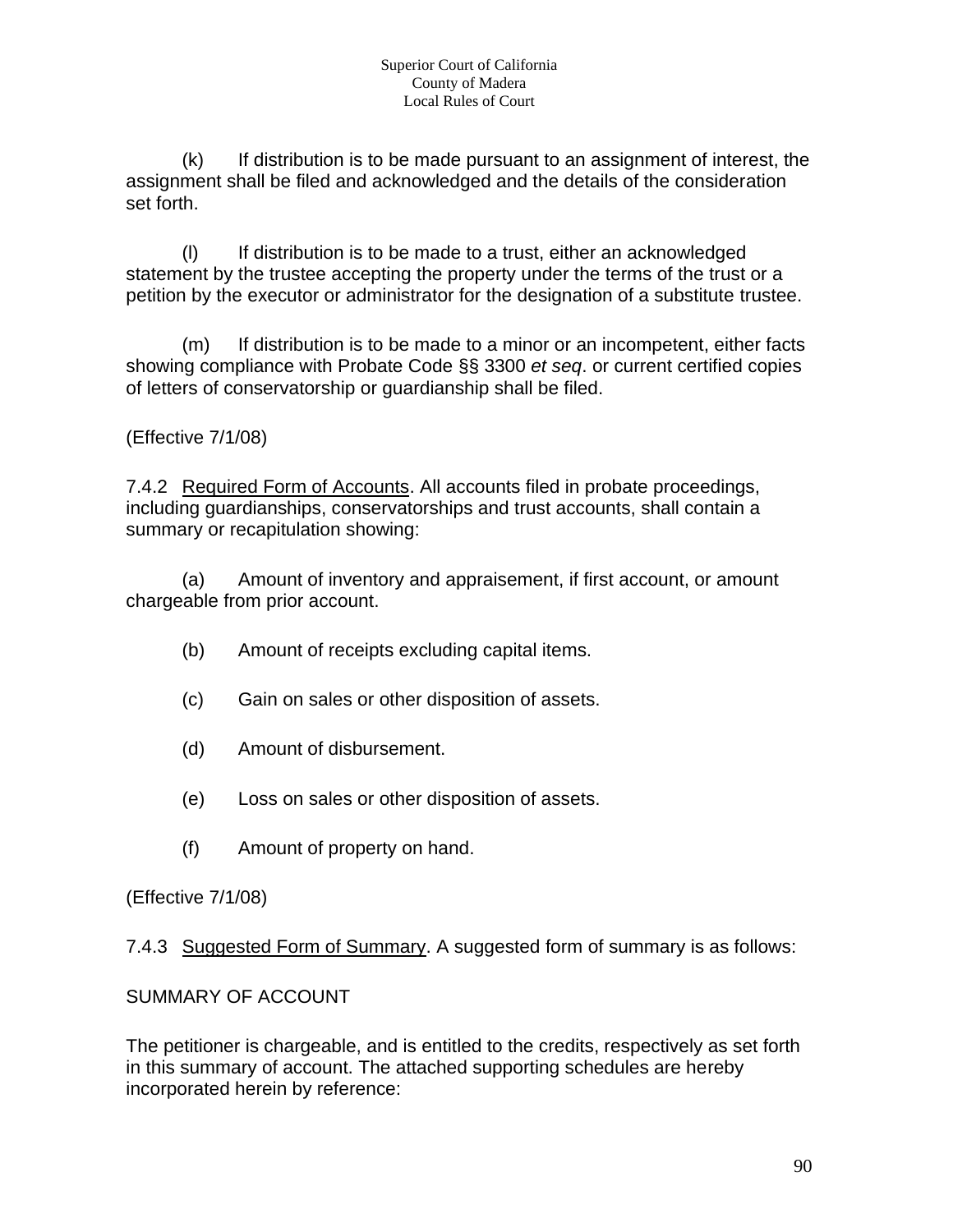## **CHARGES**

| Amount of Inventory and Appraisement      |    |
|-------------------------------------------|----|
| (OR, If subsequent account, amount        |    |
| chargeable from prior account)            | \$ |
| <b>Receipts during Account Period</b>     |    |
| (Schedule "A")                            | \$ |
| Gain on Sales (Schedule "B")              | \$ |
| <b>TOTAL CHARGES</b>                      | \$ |
| <b>CREDITS</b>                            |    |
| Disbursements during Account Period       |    |
| (Schedule "C")                            |    |
| Loss on Sales (Schedule "D")              | \$ |
| <b>Other Credits:</b>                     |    |
| (Property distributed, Homestead or other |    |
| property set apart-Schedule "E")          | \$ |
| Property on Hand (Schedule "F")           |    |
| <b>TOTAL CREDITS</b>                      |    |
|                                           |    |

The summary should be supported by detailed schedules. The schedules of receipts and disbursements should show the nature or purpose of each item and date thereof. The schedule of property on hand should describe each item and indicate the appraised value.

(Effective 7/1/08)

# **Chapter 5 Disposition Without Administration.**

7.5.1 Required Allegations in Support of Claimed Property as Community. The Court may require any person submitting a petition to determine and/or to confirm community property to provide to the Court the following information in addition to that required by law. Counsel should be prepared to provide such information, if it is requested, at the first hearing on the petition in a form which would be admissible as evidence at an uncontested hearing:

(a) Date and place of marriage;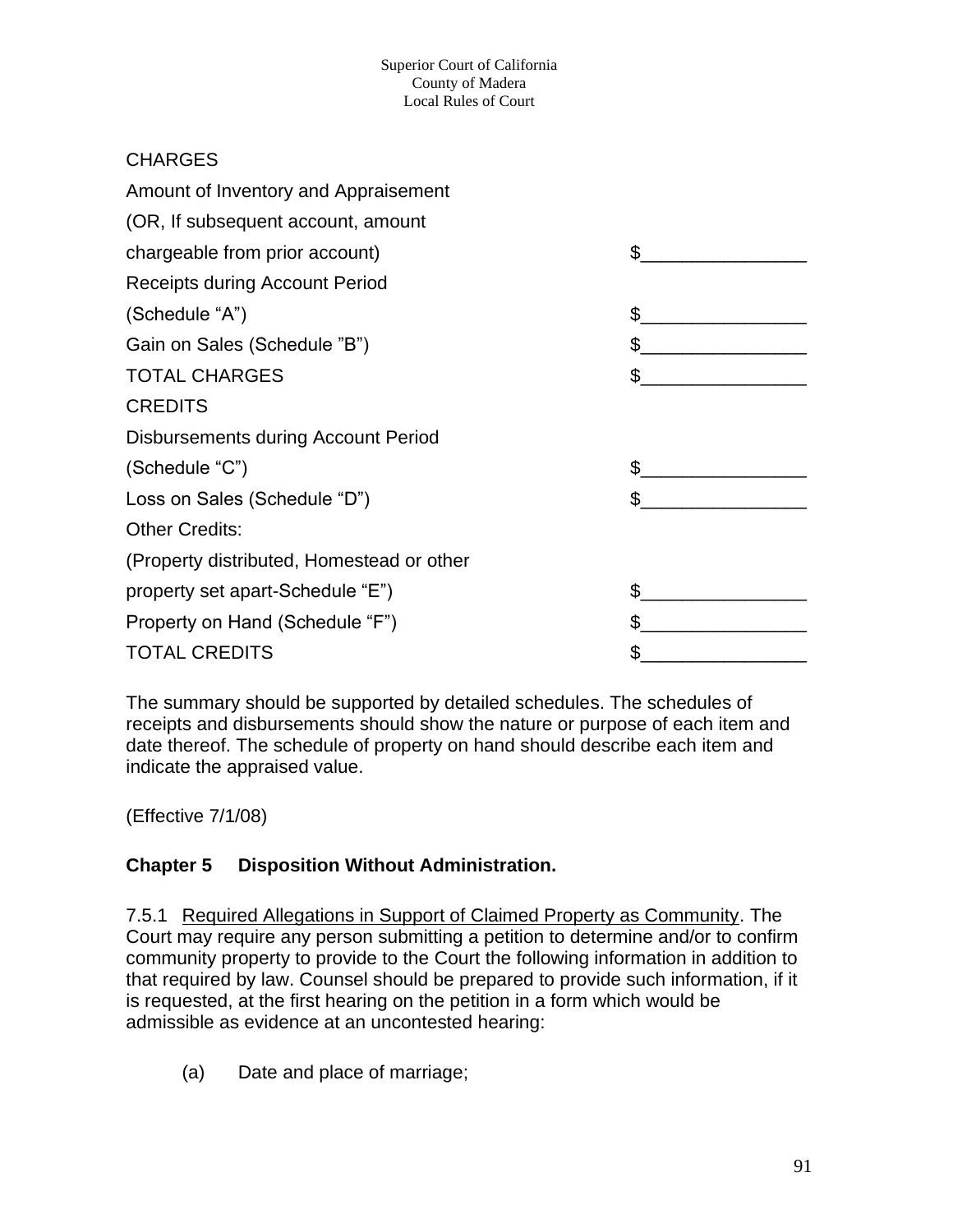(b) Decedents occupation at time of marriage;

(c) Whether decedent owned any real or personal property on date of marriage and, if so, its description and approximate value at the time of marriage and whether it is still a part of the estate;

(d) Decedent's net worth at time of marriage;

(e) Whether decedent ever received any property after the date of marriage by gift, bequest, devise, descent, proceeds of life insurance or joint tenancy survivorship and, if so, its description, approximate value, dates of receipt, and whether it is still a part of the estate;

(f) A copy of any document on which the claim is based;

(g) The date decedent first came to California; and,

(h) Any additional facts upon which claim of community property is based.

#### (Effective 7/1/08)

7.5.2 Notice in Proceedings to Set Aside Community Property. Prior to the hearing on a petition to determine and/or confirm community property, the petitioner shall file a declaration showing compliance with the notice requirements of Probate Code § 13655. (Effective 7/1/08)

7.5.3 Petition to Establish Fact of Death. A petition to establish the fact of death (terminate a joint tenancy or life estate) shall be verified and shall have attached as exhibits:

- (a) A copy of any instrument relating to any interest in the property, and
- (b) A copy of the death certificate.

Comment: There is no statutory provision for the determination by a court of attorney fees in proceedings for termination of joint tenancy or a life estate. No request for fees for service of this character should be made.

(Effective 7/1/08)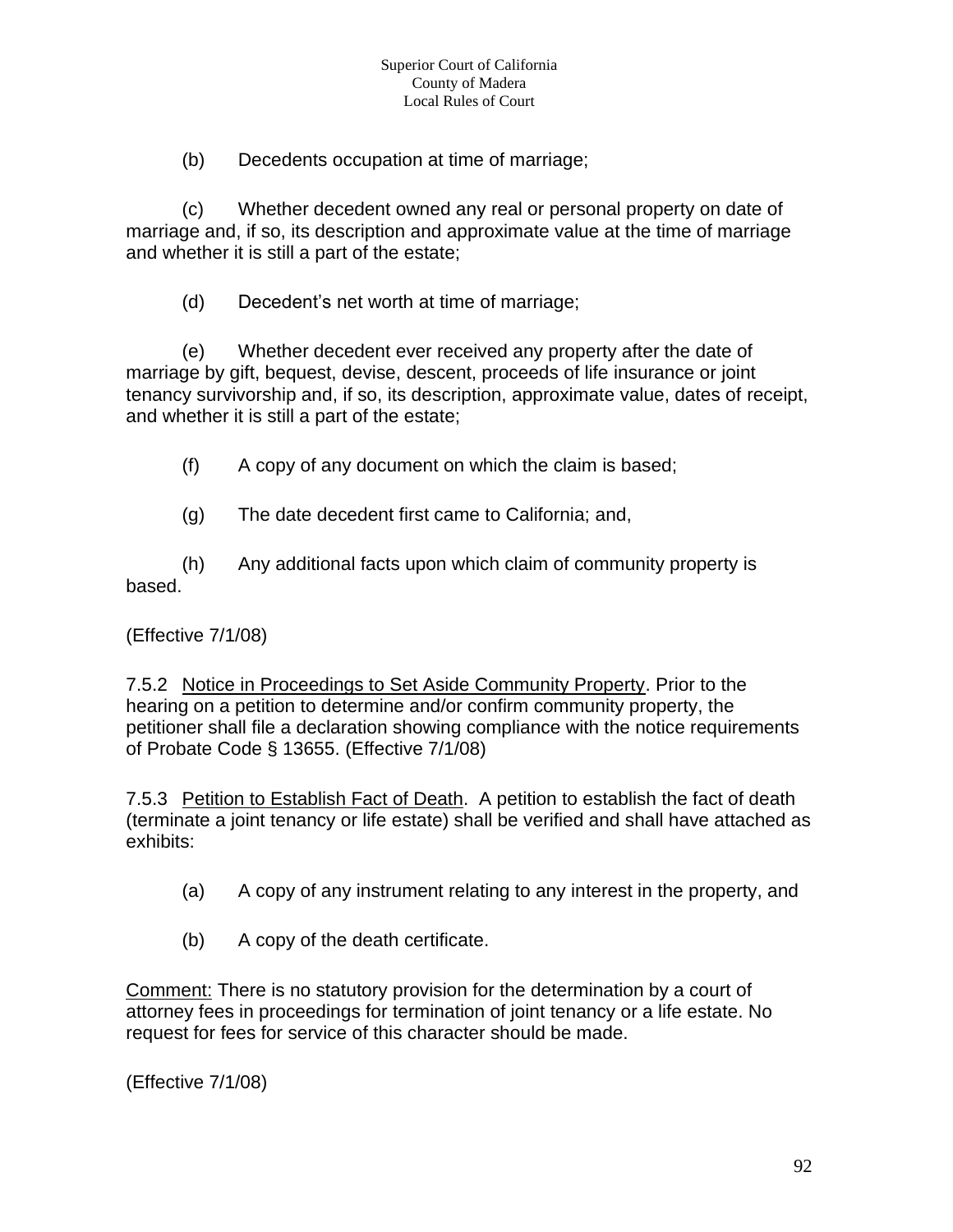#### **Chapter 6 Adoptions**

#### 7.6.1 Stepparent Adoption under Family Code §§ 9000, et seq.

(a) If a petition for adoption is filed under Family Code  $\S$  9000 without first having had a petition and order under Family Code §§ 7800 *et seq.*, there shall be a special hearing entitled "necessity of consent" hearing.

(b) The Clerk shall immediately notify Family Court Services Division of the Court of the filing of the petition and the Family Court Services investigator shall report in the same manner as provided in Family Code § 7850.

(c) A citation in the form provided by Family Code § 7880 shall be issued on the filing of the petition and shall be served on the persons and in the manner described in Family Code §§ 7881 and 7882. The citation shall require the persons served to show cause, if any, why the minor shall not be found to be abandoned and the consent of the named parent to the adoption is unnecessary.

(d) The hearing date shall be on the regular adoptions calendar and the date selected shall be within sixty (60) calendar days of the filing of the petition.

(e) The proceeding under this rule is in addition to that required by Family Code § 9000.

# (Effective 7/1/08)

7.6.2 Adoption where Natural Father not Found. If it is claimed that an alleged natural father cannot be found, or is unidentifiable, the petitioner shall file a petition under Family Code § 7664 and the Clerk shall set a hearing on the regular adoptions calendar, to be scheduled within sixty (60) calendar days of the filing of the adoption petition, to determine whether notice to any alleged natural father may be dispensed with and if the father is unidentifiable. The petitioner shall appear and present evidence at the hearing. (Effective 7/1/08)

7.6.3 Military Affidavit. An affidavit under the Servicemembers Relief Act is required in all adoption and abandonment proceedings where citations have been issued and the parties served have not appeared in the proceedings. If the petitioner or someone on his behalf is unable to make an affidavit that the parent served is not in the military service, the Court will accept the certificate alluded to in 50 USC App. section 521 *et seq.* of said Act. (Effective 7/1/08, amended 7/1/13)

7.6.4 Charges for Investigations in Stepparent Adoptions. There shall be a charge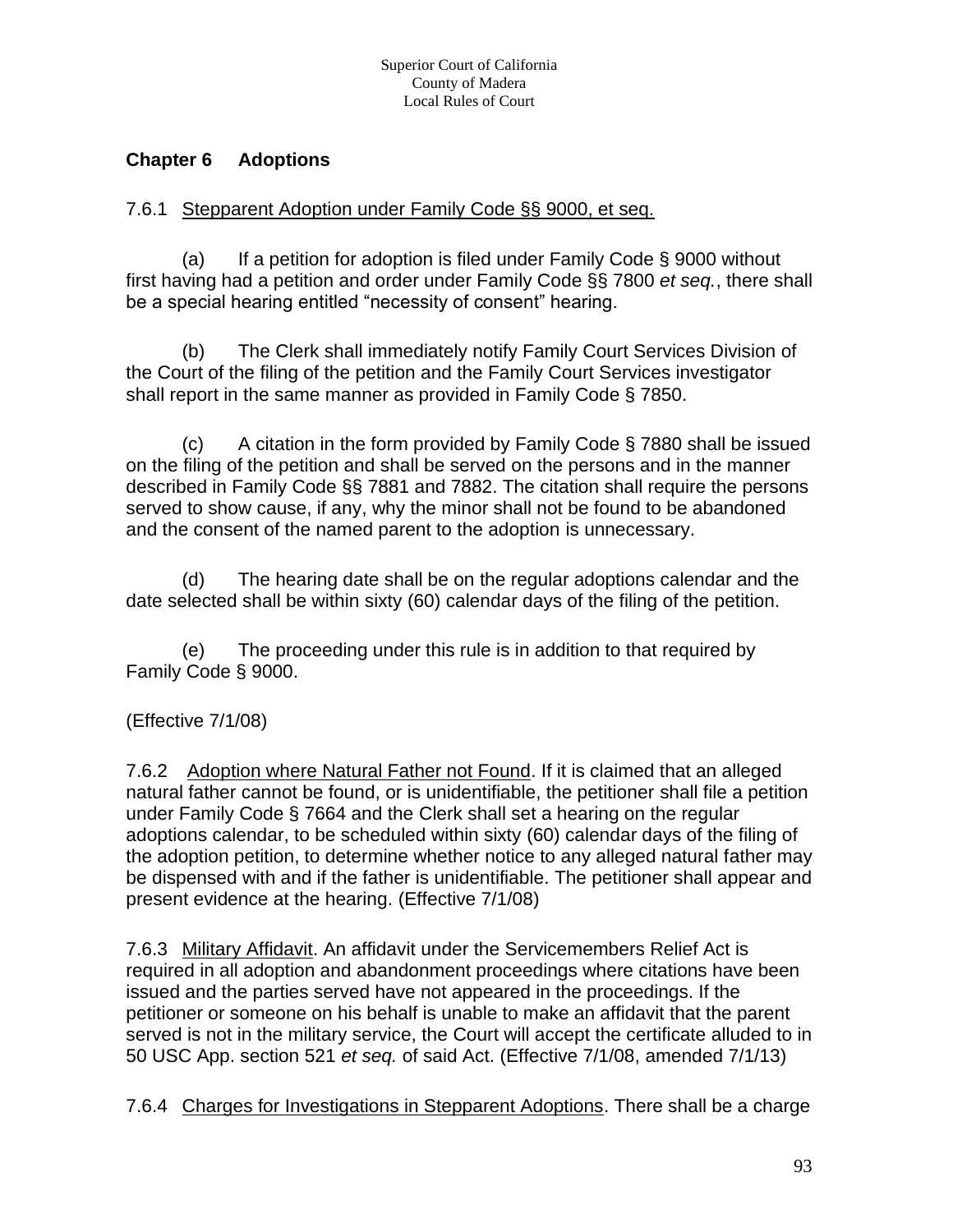of \$300 for each investigation conducted by the Family Court Services Division of this Court or by any court-appointed investigator for a stepparent adoption pursuant to Family Code §§ 9000, *et seq.* [formerly Civil Code § 227.10, *et seq.*]. This charge may increase from time to time by Policy Memorandum. Upon referral to Family Court Services, it is the parties' responsibility to contact Family Court Services to initiate the intake process. Please see section 5.1.29 for instructions regarding fee waivers. If no fee waiver has been approved, payment is due at the time of the first appointment. (Effective 7/1/08, amended 1/1/17, 7/1/18, 1/1/20)

7.6.5 Charges for Investigations in Declare Minor Free Petitions. There shall be a charge of \$300.00 for each investigation conducted by the Family Court Services Division of this Court or by any court-appointed investigator pursuant to Family Code §§ 7820, *et seq*. This charge may increase from time to time by Policy Memorandum. Upon referral to Family Court Services, it is the parties' responsibility to contact Family Court Services to initiate the intake process. (Effective 7/1/18)

7.6.6 Charges for Investigations in Dual Stepparent Adoptions/Declare Minor Free Petitions. There shall be a charge of \$450.00 for each investigation conducted by the Family Court Services Division of this Court or by any court-appointed investigator pursuant to Family Code §§ 9000, *et seq*. and Family Code §§ 7820, *et seq*. This charge may increase from time to time by Policy Memorandum. Upon referral to Family Court Services, it is the parties' responsibility to contact Family Court Services to initiate the intake process. (Effective 7/1/18)

#### **Chapter 7 Orders for Withdrawal of Funds.**

7.7.1 Application. When application is made for the withdrawal of funds on deposit under Probate Code § 1510, a deputy clerk shall submit the original court file together with the application for withdrawal of funds to the Judge who approved the compromise. If the Judge is not available, the application shall be submitted to any available Judge of this Court. (Effective 7/1/08)

#### **Chapter 8 Guardianship & Conservatorship Investigations.**

7.8.1 Investigation of Proposed Guardian. In conducting the investigation required under Probate Code § 1513, the Court investigator in his/her discretion may require the proposed guardian or guardians to submit a fingerprint card, and/or consent to a criminal, record history check. The results of this check may be included in the investigator's report to the Court. Upon referral to Family Court Services, it is the parties' responsibility to contact Family Court Services to initiate the intake process. (Effective 7/1/08, amended 1/1/17)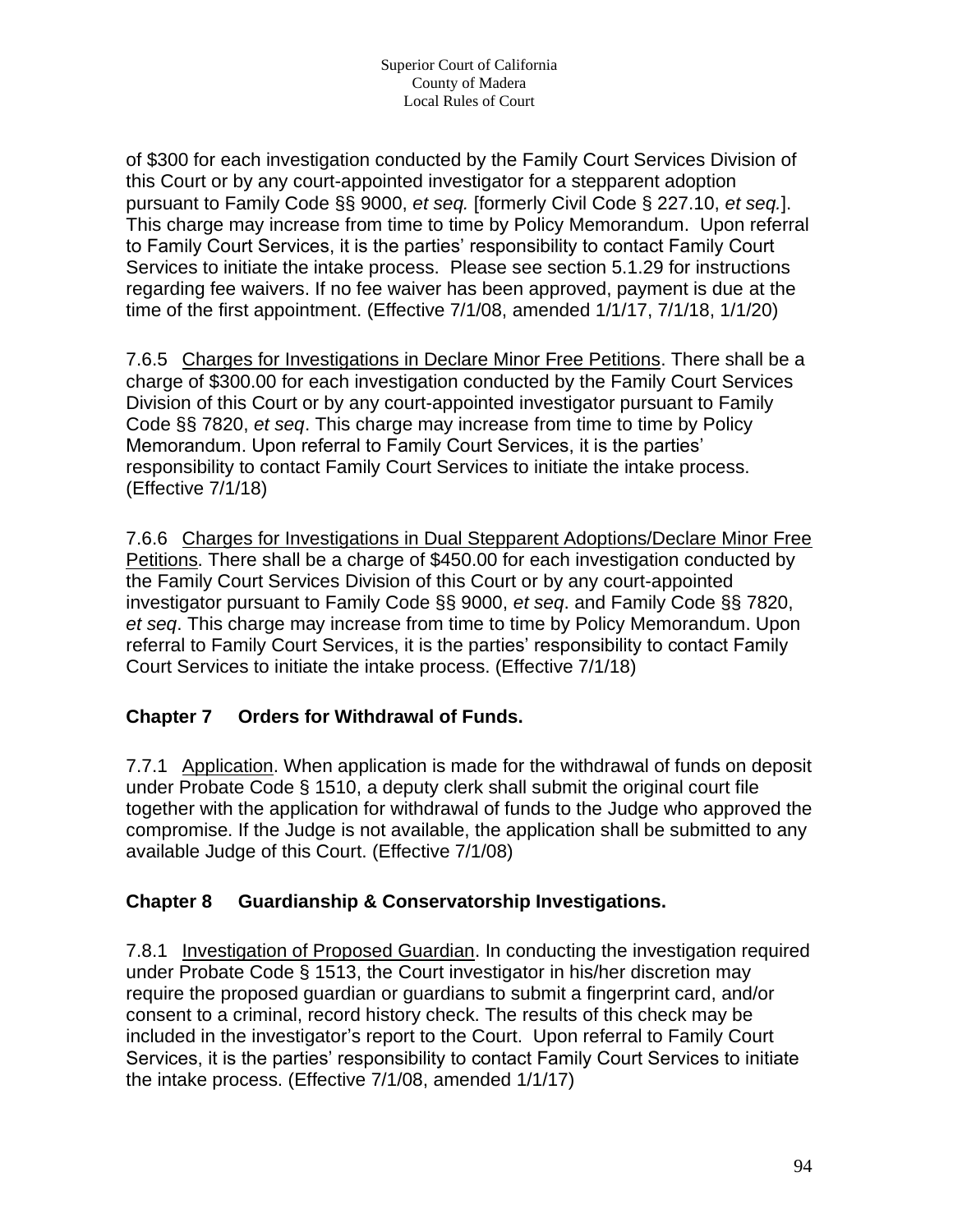7.8.2 Charges for Guardianship Investigations. There shall be a charge of \$600.00 for each investigation conducted pursuant to Probate Code § 1513 charged to the petitioner. This charge shall be paid to the Family Court Services Division at the time an appointment is made for an interview. This charge may increase from time to time by Policy Memorandum. Please see section 5.1.29 for instructions regarding fee waivers. If no fee waiver has been approved, payment is due at the time of the first appointment. (Effective 7/1/08, amended 7/1/18, 1/1/20)

7.8.3 Preparation and Filing of Order Appointing Guardianship Investigator. In each guardianship case where the petition seeks the appointment of a guardian of the person, the petitioner shall prepare an Order Appointing Guardianship Investigator, and serve a copy on the office of Family Court Services, or on the office of Madera County Child Protective Services, as instructed by the Court. (Effective 7/1/08, amended 1/1/20)

7.8.4 Charges for Conservatorship Investigation. Pursuant to Probate Code § 1851.5, there shall be a charge of \$400 for each conservatorship investigation conducted by a court investigator with respect to that conservatee. (Effective 7/1/08, amended 1/1/15)

7.8.5 Ability to Pay. If a party, who is required to pay an investigation charge under Local Rule 7.8.2 or 7.8.4, believes that neither the party nor the estate has the ability to pay the cost of the investigation, the party requesting relief shall submit a request for relief in compliance with Local Rule 5.1.28 and/or 5.1.8. Please see section 5.1.29 for instructions regarding fee waivers. If no fee waiver has been approved, payment is due at the time of the first appointment. (Effective 7/1/08, amended 1/1/13, 1/1/15, 7/1/18, 1/1/20)

#### 7.8.6 Required Orientation for Proposed Probate Conservators

All persons who are proposed conservators of either the person or the estate of a proposed conservatee shall, unless attendance is waived by the Court, attend an orientation at the office of the Family Court Services. Any proposed conservator will be required to show proof of having read the Judicial Council publication, "Handbook for Conservators," pursuant to Probate Code, § 1835, which is available on the Madera County Superior Court website. (Effective 7/1/08, amended 7/1/13, 1/1/15, 1/1/17)

#### 7.8.7 Background Check/Electronic Fingerprint Scan

A background check and electronic fingerprint scan will be required when a petition for a name change, guardianship, or adoption has been filed. The purpose of the background check is to verify that the petitioner is not on probation, parole or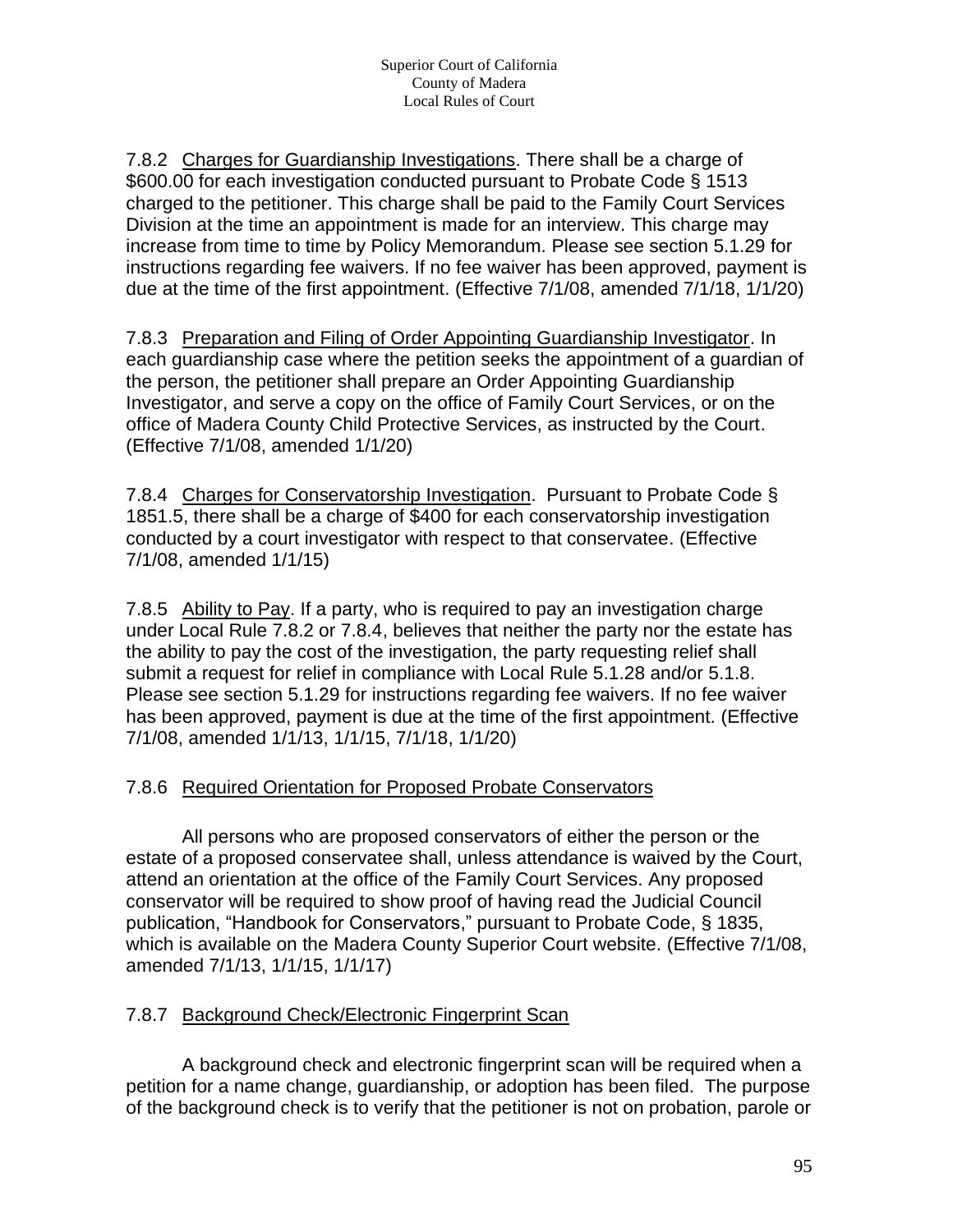a registered sex offender. (Code Civ. Proc. §1279.5 (e).) A Live Scan will be requested from the petitioner, parent(s) or legal guardian(s). A Live Scan consists of a check of electronic fingerprint records maintained by the Department of Justice, the Child Abuse Central Index and possibly the FBI. Live Scan locations can be obtained from Family Court Services or on the Department of Justice website (doj.ca.gov) by typing "Live Scan Locations" in the search box. The individual subject to Live Scan shall pay the fee charged by the Live Scan provider. The individual subject to Live Scan shall complete the Live Scan application form with the requested information and provide the Live Scan provider valid photo identification. Failure to provide the requested information will delay the petition and/or otherwise preclude the completion of the required investigation. For Child Custody Evaluations and Conservatorships, this information will be obtained by Family Court Services through the California Law Enforcement Telecommunications System ("CLETS") at the Madera Sheriff's Office. (Effective 1/1/17).

7.8.8 Guardianship Filings Involving Multiple Minors. In the event multiple minors are involved in a guardianship proceeding, the same case number will be assigned if both parents (mother and father) are the same. However, if the minors share one parent, but the other parent is different or unknown, then the guardianship for each minor must be filed under separate case numbers, but marked as companion cases so that the issues will be heard in the same department. (Effective 1/1/20)

#### **DIVISION 8 APPELLATE DEPARTMENT**

8.1.1 Briefs. Briefs shall be prepared and filed as provided by California Rule of Court 8.800, *et seq*. In addition thereto, counsel shall deposit with the Clerk of the Court, when filing the original brief, four (4) legible copies of the original brief for the assistance of the members of the Court. (Effective 7/1/08, amended 7/1/13, 1/1/17, 7/1/20)

8.1.2 Calendaring. The Court, after the filing of an appeal, will set a briefing schedule and set a date for oral argument on the third Friday of the month at 8:00 a.m. (Effective 7/1/08)

8.1.3 Oral Argument. Unless otherwise ordered, counsel for each party shall be allowed fifteen (15) minutes for oral argument. The appellant or the moving party shall have the right to open and close. (Effective 7/1/08)

8.1.4 Motions. All motions shall be heard at regular sessions in the department designated by the Presiding Judge unless a different time or place for the hearing of a particular motion is designated by the Presiding Judge. (Effective 7/1/08, amended 1/1/10, 1/1/13)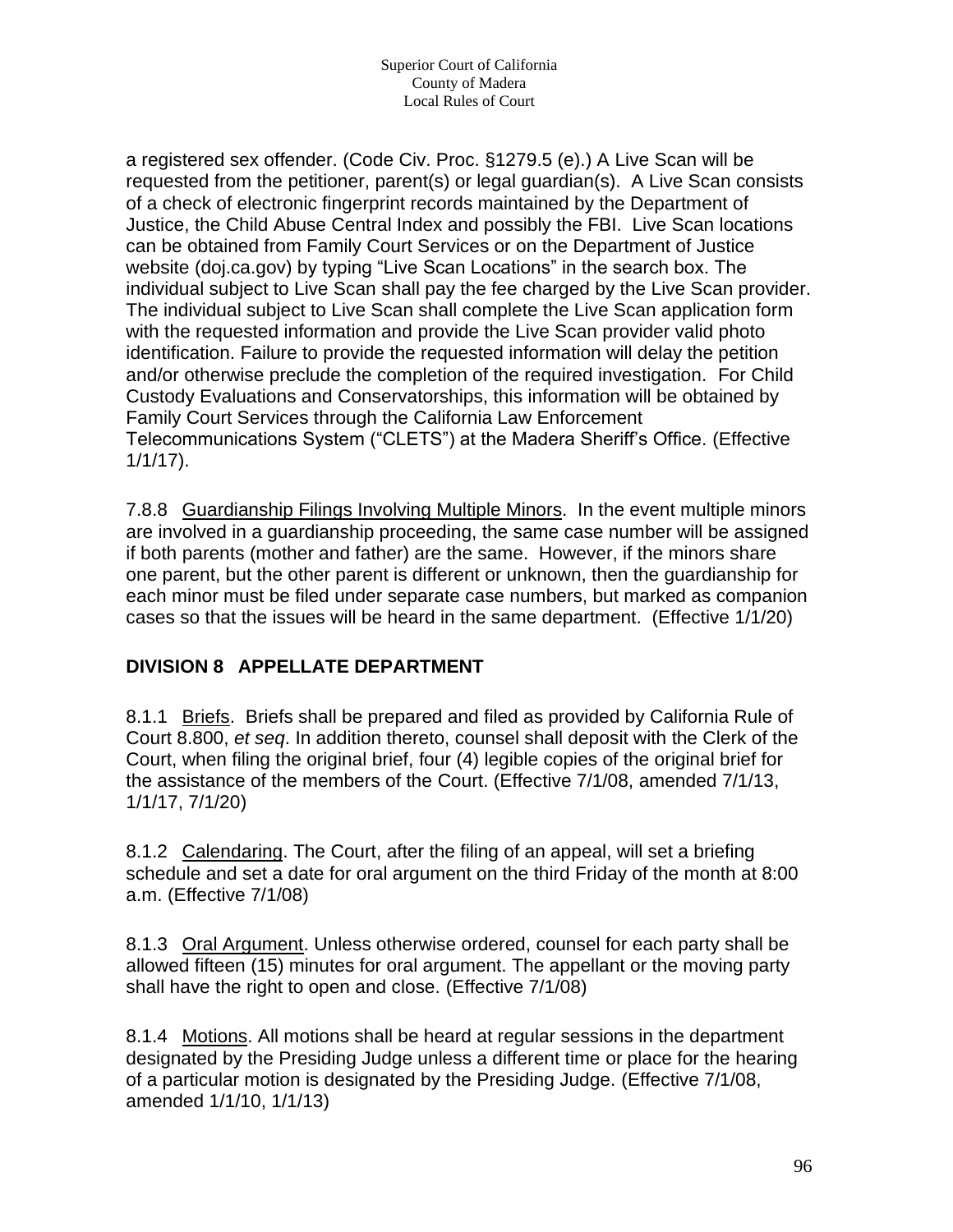## **DIVISION 9 COURT PERSONNEL**

#### **Chapter 1 General Provisions.**

9.1.1 Definition. All persons appearing on the payroll of the Superior Court as permanent, full-time employees and any additional full-time employees assigned to the Superior Court, but appearing on the payroll of a separate budget unit, shall be considered Superior Court personnel. (Effective 7/1/08)

9.1.2 Judicial Officers. A person elected or appointed to the office of Judge of the Superior Court or a person appointed as Court Commissioner shall be considered judicial personnel. (Effective 7/1/08)

9.1.3 Officers. The Court Executive Officer, the Staff Attorney, the Facilitator and the Director of Family Court Services are officers of the Court. (Effective 7/1/08)

9.1.4 Employees. All Superior Court personnel who are neither Judges nor Court Officers and who are not employed by contract (which includes per diem interpreters and per diem reporters not permanently appointed by a Judge of the Court) shall be considered Court employees. (Effective 7/1/08)

9.1.5 Assigned Court Personnel. Personnel assigned to the Court by other agencies (i.e. bailiffs) are Superior Court Personnel. Such persons shall be assigned to any such departments as may be designated by the Presiding Judge. Nothing contained herein shall be construed as in any way affecting the power of the employing agency to transfer such personnel away from the Superior Court. (Effective 7/1/08)

#### **Chapter 2 Court Executive Officer.**

9.2.1 Appointments. The Presiding Judge shall appoint a Court Executive Officer who shall serve at the pleasure of a majority of the Judges of the Court. (Effective 7/1/08)

9.2.2 Functions. The Court Executive Officer shall organize and administer the non-judicial activities of the Court. Subject to the supervision and direction of the Presiding Judge, the Court Executive Officer shall:

(a) Supervise and assign work to the staff that serves the Judges in the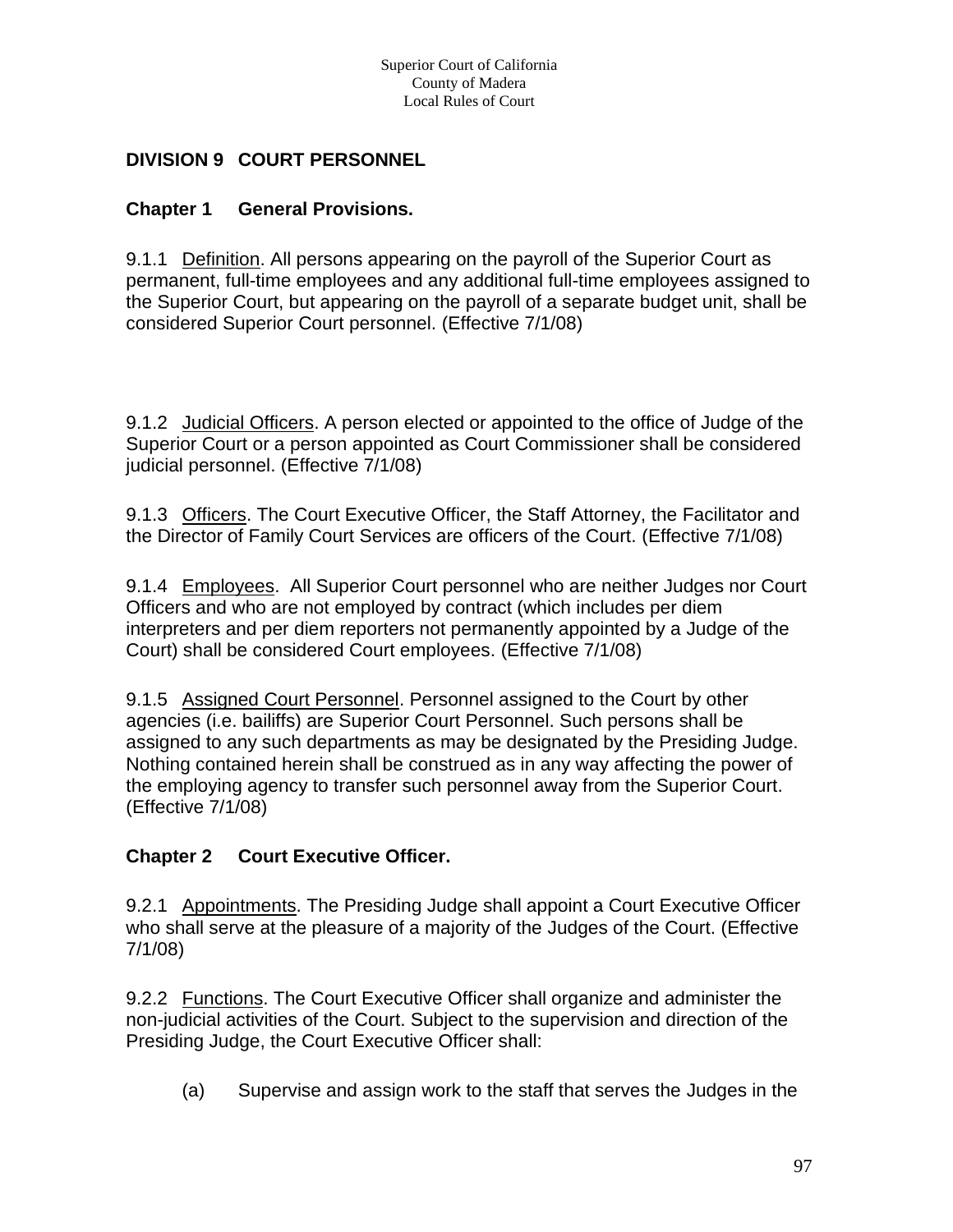#### Superior Court of California County of Madera Local Rules of Court

execution of the Court's business.

(b) Provide necessary administrative direction in the dispatch of judicial business, particularly in calendar management.

(c) Manage all personnel functions for non-judicial employees.

(d) Manage facilities and procurement functions.

(e) Prepare and administer the Court's budget.

(f) Direct statistical data analysis and prepare statistical studies.

(g) Direct the development, implementation, and maintenance of data processing efforts.

(h) Monitor the performance of the organization and take actions necessary to ensure that the operations are conducted according to the plans.

(i) Act as the Clerk of the Court, and serve as a liaison for the Court with the Judicial Council, Board of Supervisors, and the County Administrative Officer.

(j) Develop and recommend innovations, modify non-judicial and administrative policies and procedures, and propose modifications to court rules.

(k) Provide administrative support to the Grand Jury in budgeting, supervising staff support, and managing facilities, procurement, and office operations.

- (l) Select, qualify, and summon jurors for all jury trials in the Court.
- (m) Supervise and direct all jury system staff and activities.
- (n) Provide all management services for the jury system.
- (o) Perform other tasks as directed by the Court.

(Effective 7/1/08, section (f) amended 1/1/15)

#### **Chapter 3 Chief Probation Officer.**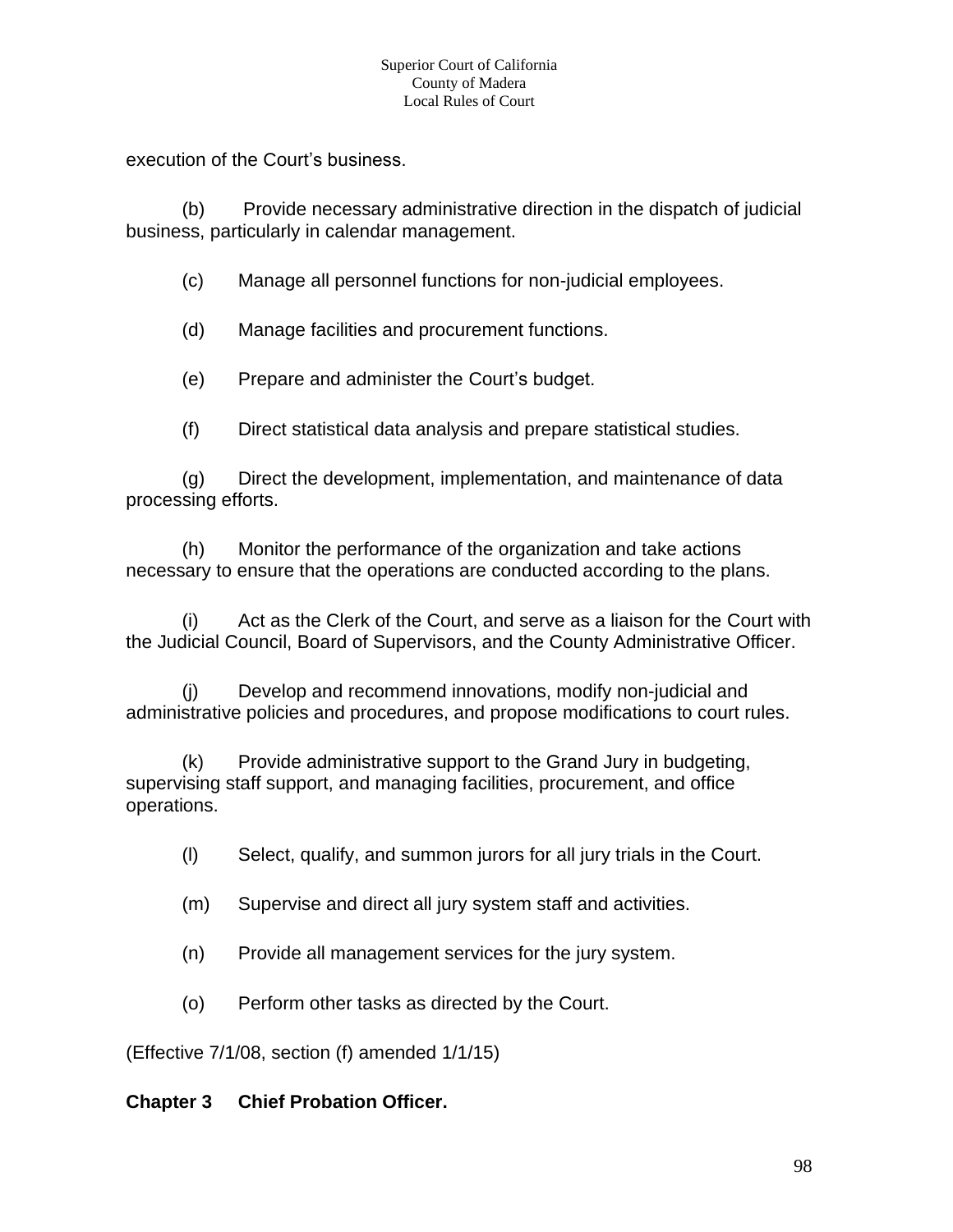9.3.1 Selection. The Chief Probation Officer shall be appointed as provided by the applicable statutes and County ordinances. The Judges of the Superior Court shall assist in the selection process. The Chief Probation Officer shall serve at the pleasure of the Court. (Effective 7/1/08)

9.3.2 Functions. The Chief Probation Officer shall:

(a) Formulate departmental policy.

(b) Direct the probation services provided by the department including but not limited to juvenile intake and detention control, adult and juvenile investigation, reports and supervision, special court services, and related programs.

(c) Direct the fiscal, personnel, budget and other administrative functions of the department.

(d) Direct the development and use of professional skills in probation casework provided to adults and juveniles and in the maintenance of adequate standards of service.

(e) Direct the development and administration of the department's detention and treatment facilities for the custody, care and rehabilitation of juveniles.

(f) Direct the medical, psychiatric, dental and nursing care programs provided to juveniles placed in detention facilities and foster homes.

(g) Direct the research activities of the department.

(h) Coordinate the work of the Probation Department with various segments of the justice system including, but not limited to Police Departments, the Sheriff's Office, Public Defender, District Attorney, and the Court.

(i) Maintain public relations with other County departments, other jurisdictions, social welfare agencies, civic groups and the public, and interpret the objectives and progress of the department.

(j) Work with the Juvenile Justice and Delinquency Prevention Commission in establishing and coordinating services provided to juveniles.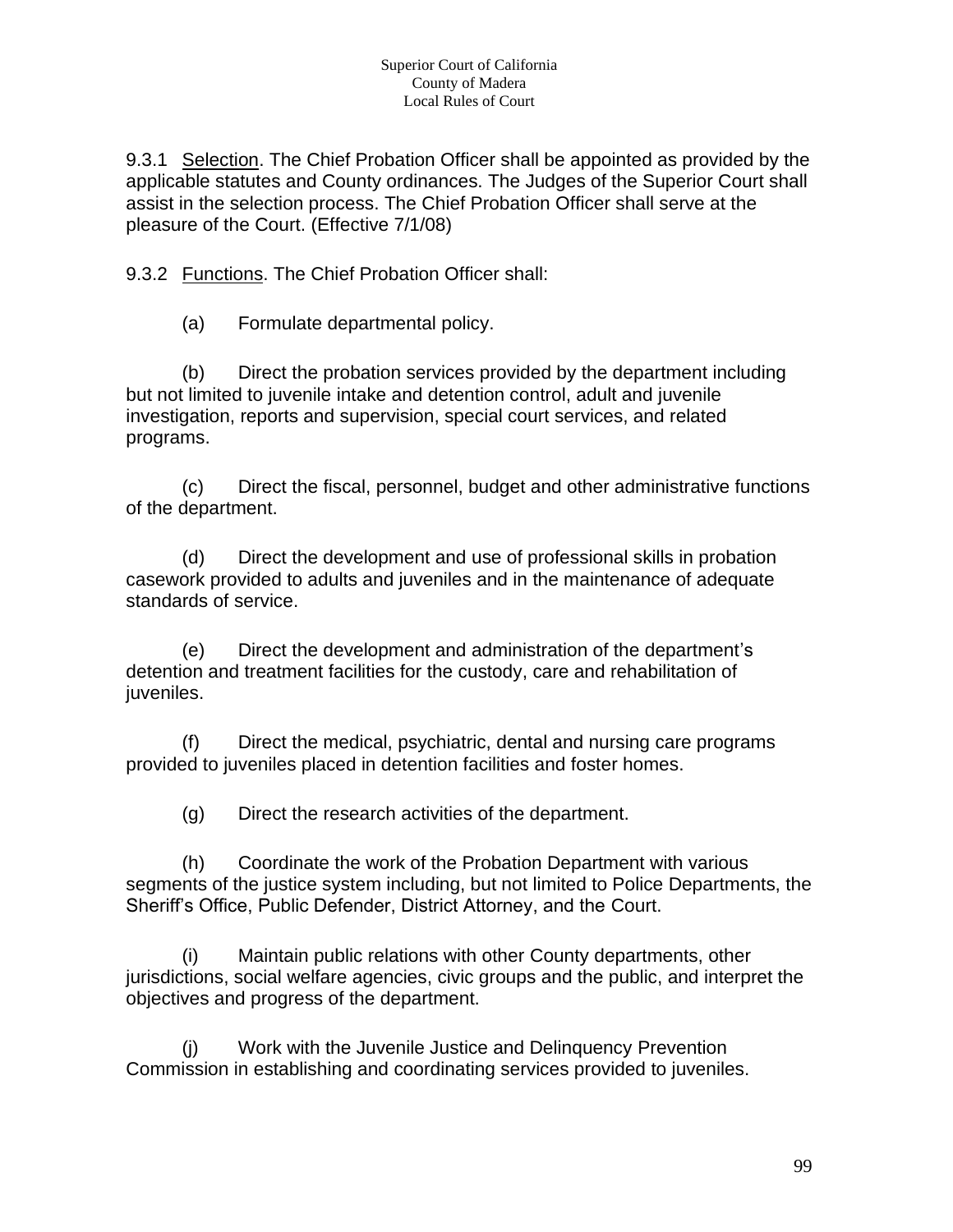(k) Recommend the adoption, enactment, and amendment of County ordinances, resolutions, regulations and state statutes to promote the effective, efficient and economical administration of the department.

(l) Direct the development of changes in organization, staffing, work processing, and management information systems to increase effectiveness and efficiency, and to reduce administrative costs.

(m) Make periodic reports to the Court and to the Board of Supervisors regarding the accomplishments of the department.

(n) The Chief Probation Officer shall serve, when appropriate and pursuant to court order, as guardian or conservator of wards of the Court.

(Effective 7/1/08)

# **Chapter 4 Director of Family Court Services and Facilitator**

9.4.1 Appointment. The Judges shall appoint the Director of Family Court Services and Facilitator. (Effective 7/1/08)

#### 9.4.2 Functions-Family Court Services.

The duties of the Director of Family Court Services and Court Investigator/Child Custody Recommending Counselor shall include, but are not limited to:

(a) Conducting mediation, child custody evaluations, and investigating all family law matters referred by the Court.

(b) Conducting interviews with the conservatees/wards and advising them of the legal consequences of a conservatorship/guardianship.

(c) Investigating and evaluating the performance of the conservators/guardians and explaining fiduciary obligations.

(d) Interviewing and consulting both professional and non-professional personnel concerning the conservatee's/ward's living arrangements and financial affairs.

(e) Investigating and evaluating medical reports, financial records, and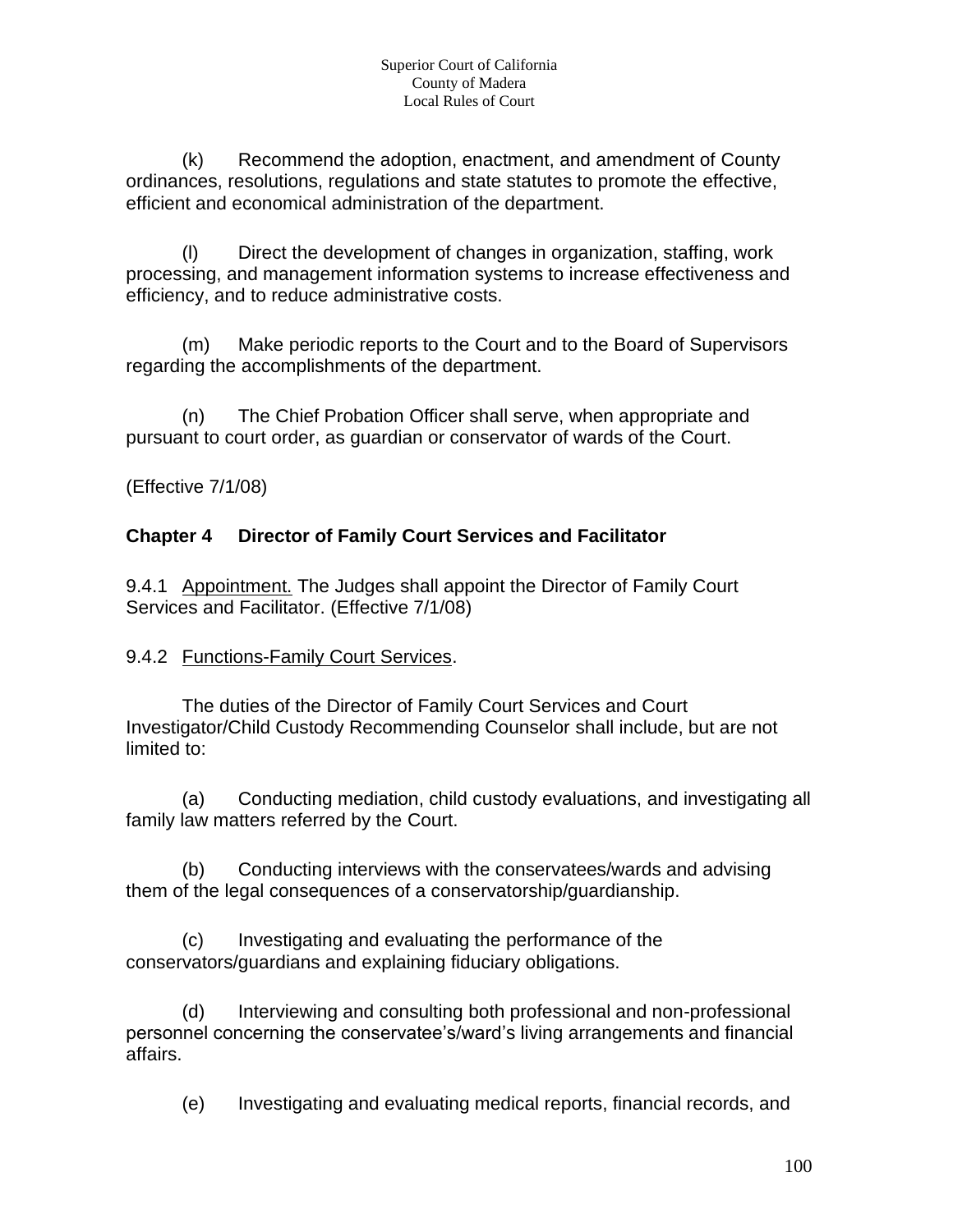other data pertaining to the welfare of the conservatee/ward.

(f) Submitting reports to the Court which reflect the results of the investigation or mediation.

(Effective 7/1/08, amended 1/1/13)

9.4.3 [Deleted 1/1/13]

9.4.4 Simultaneous Release of Reports. No Child Custody Evaluator may provide information regarding final recommendations prior to the release of the final report. No Child Custody Evaluator will divulge final recommendations to either party or his or her attorney, separately. Final recommendations will be made available in written form to all parties and their attorneys simultaneously. (Effective 7/1/08, amended 1/1/13)

9.4.5 Functions - Facilitator. The office of the Family Law Facilitator shall provide the following services:

(a) Distributing family law/family support, and probate Guardianship of the Person and civil harassment judicial council forms.

(b) Distributing and reviewing judicial council forms for completeness.

(c) Preparing support scheduled based upon statutory guidelines.

(d) Providing educational materials to parties concerning the Court's process for establishing parentage, and establishing, modifying, and enforcing child and spousal support in the courts.

(e) Providing referrals to the Family Court Services Division of the Court and other community agencies which provide services for parents and children.

(Effective 7/1/08)

9.4.6 Grievance Procedure Relating to Family Court Services, Child Custody Recommending Counseling and/or Facilitator. The following procedure shall be observed with regard to complaints about Family Court Services, Child Custody Recommending Counseling or Facilitator:

(a) A complaint received on the conduct of individual or individuals shall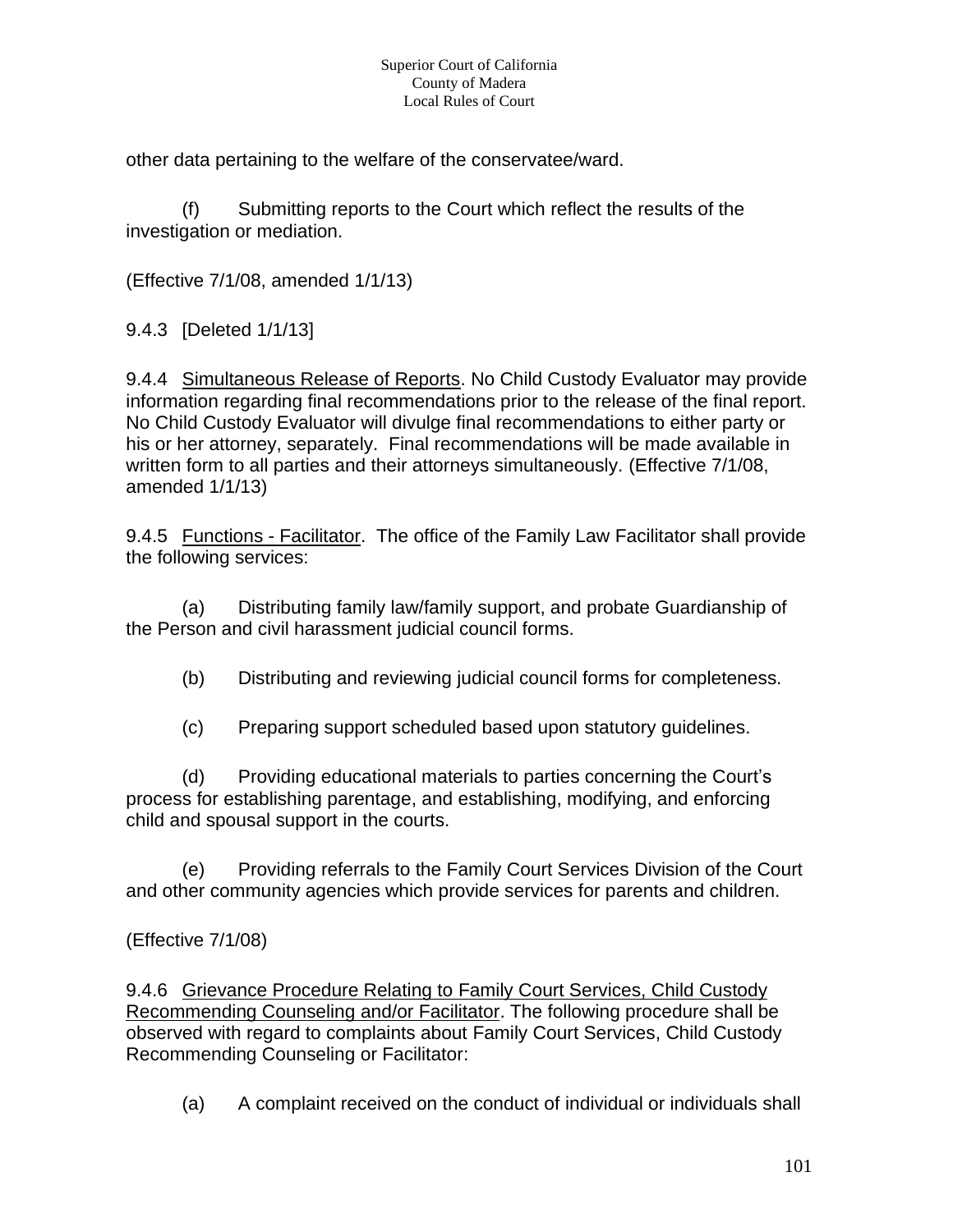be directed to the Presiding Judge or to a person designated by the Presiding Judge for the purposes of handling such complaints. When a complaint is not in writing, the Presiding Judge may require that the complainant reduce the complaint to writing, or may direct a written memorandum be made of the complaint.

(b) The Presiding Judge or such person as the Presiding Judge may appoint shall investigate the complaint. If the complaint is frivolous or unfounded on its face, the complaint may be disposed of without further action.

(c) If the Presiding Judge, or the Presiding Judge's designee, determines the complaint has possible validity, the matter shall be reviewed promptly. A copy of the complaint shall be provided to the individual being complained of, who shall be allowed an opportunity to respond. A preliminary inquiry may be terminated if the complaint is found to be lacking in merit or if an acceptable explanation is offered.

(d) When the preliminary inquiry indicates that the complaint is not minor in nature and appears to have validity, or there is good cause (including other complaints), the Presiding Judge may act upon the allegation including appointing a committee of judges to conduct further investigation if deemed necessary, or the Presiding Judge's designee may recommend that the Presiding Judge appoint a committee of Judges to conduct further investigation if believed necessary or may recommend any other action deemed necessary. The individual complained of shall be presented with a written statement of allegations and provided an opportunity to respond either orally or in writing.

(e) At the conclusion of the investigation, the committee shall make such report and recommendations as it deems fit for action by the Court.

(f) The Court shall inform the complainant of the disposition of the complaint.

(Effective 7/1/08, amended 1/1/13)

9.4.7. Confidentiality of Communications and Reports. All communications and reports made pursuant to Rule 9.4.6 shall be deemed confidential, except communications under 9.4.6(f). (Effective 7/1/08)

# **Index**

Adoptions 7.6.1--7.6.6 Appeals 8.1.1 -- 8.1.4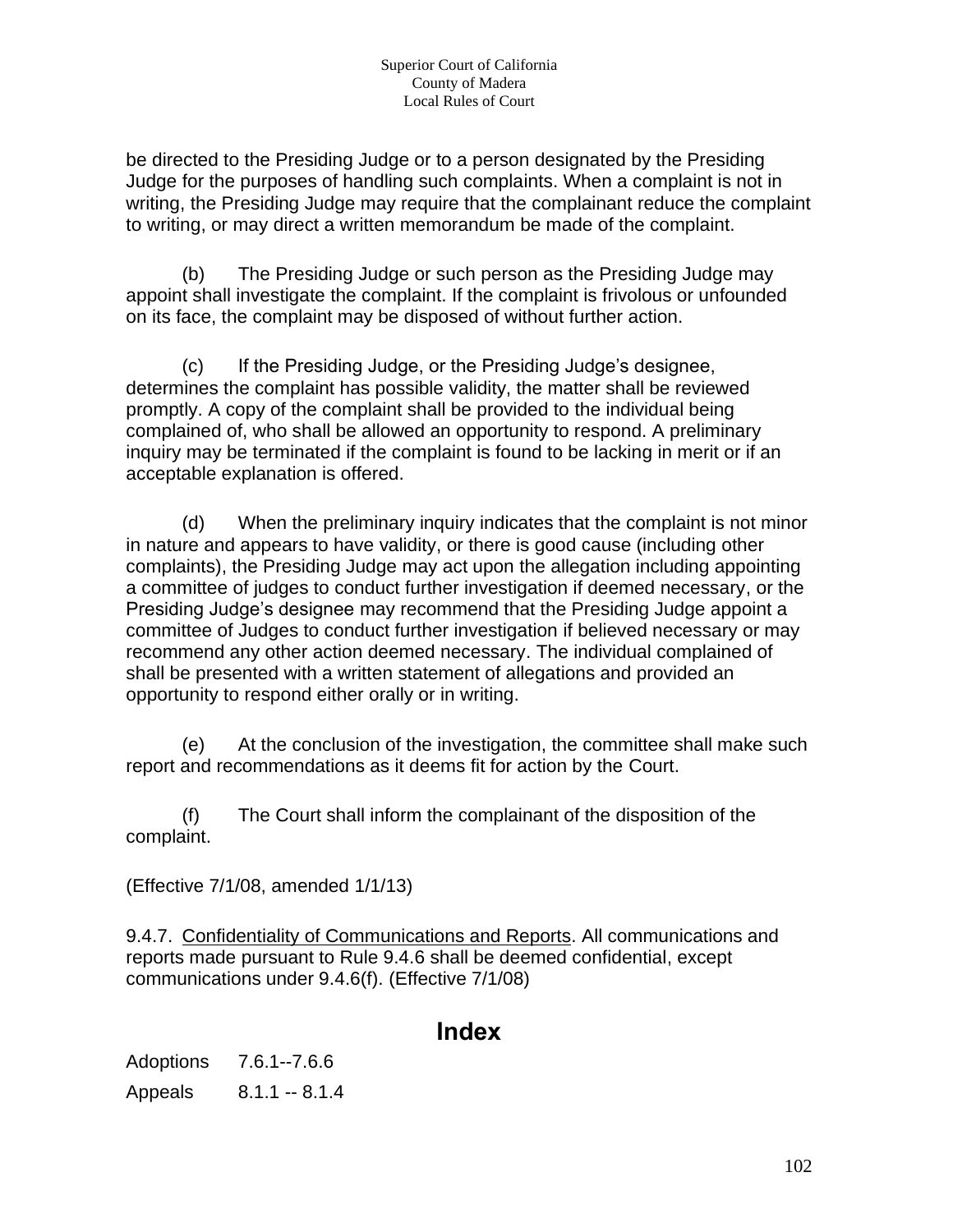Arbitration 2.8.10 -- 2.8.13; 3.5.11 Attorney Fees  $1.6.1 - 1.6.5$ Body-Worn Cameras, Law Enforcement Use 1.10.1 Calendar Clerk 1.1.1; 2.7.3; 2.8.2; 2.9.2; 2.10.5; 3.2.1; 5.1.9; 5.1.17; 5.1.20 Case Management Conference See generally, Division 3, Chapters 4-7. Clerk Court Executive Officer as, 1.5.1 Death penalty cases 4.1.10 Filing of papers  $3.1.1 - 3.1.7$ Continuance 2.10.1 – 2.10.5 Court reporter 1.4.1-1.4.2 Criminal Cases, generally See Division 4 Default 2.10.5; 5.1.20 Districts of Madera Superior Court 1.3.7 Divisions of the Court  $1.3.2 - 1.3.3$ ; 1.3.5 – 1.3.6 Ex Parte  $2.4.1 - 2.1.9$ Fees Attorney Fees  $1.6.1 - 1.6.5$ Court reporter 1.4.2 CourtCall 2.7.1-2.7.8 Fax Filing 2.11.1 Interpreters and translators 1.4.4 Investigation of proposed guardians 7.8.1-7.8.8 Probate fees and commissions 7.2.1-7.2.6 Filings 3.1.1 – 3.1.6 Interpreters and translators 1.4.4 Investigator, court 5.1.27; 5.1.32; 7.8.1-7.8.4; 9.4.1 – 9.4.7 Minor's Counsel 5.1.41 – 5.1.42 Presiding Judge 1.3.1 Settlement conference 2.8.1 – 2.8.9; 2.9.1-2.9.2; 5.1.18 Small Claims Appeals 2.6.1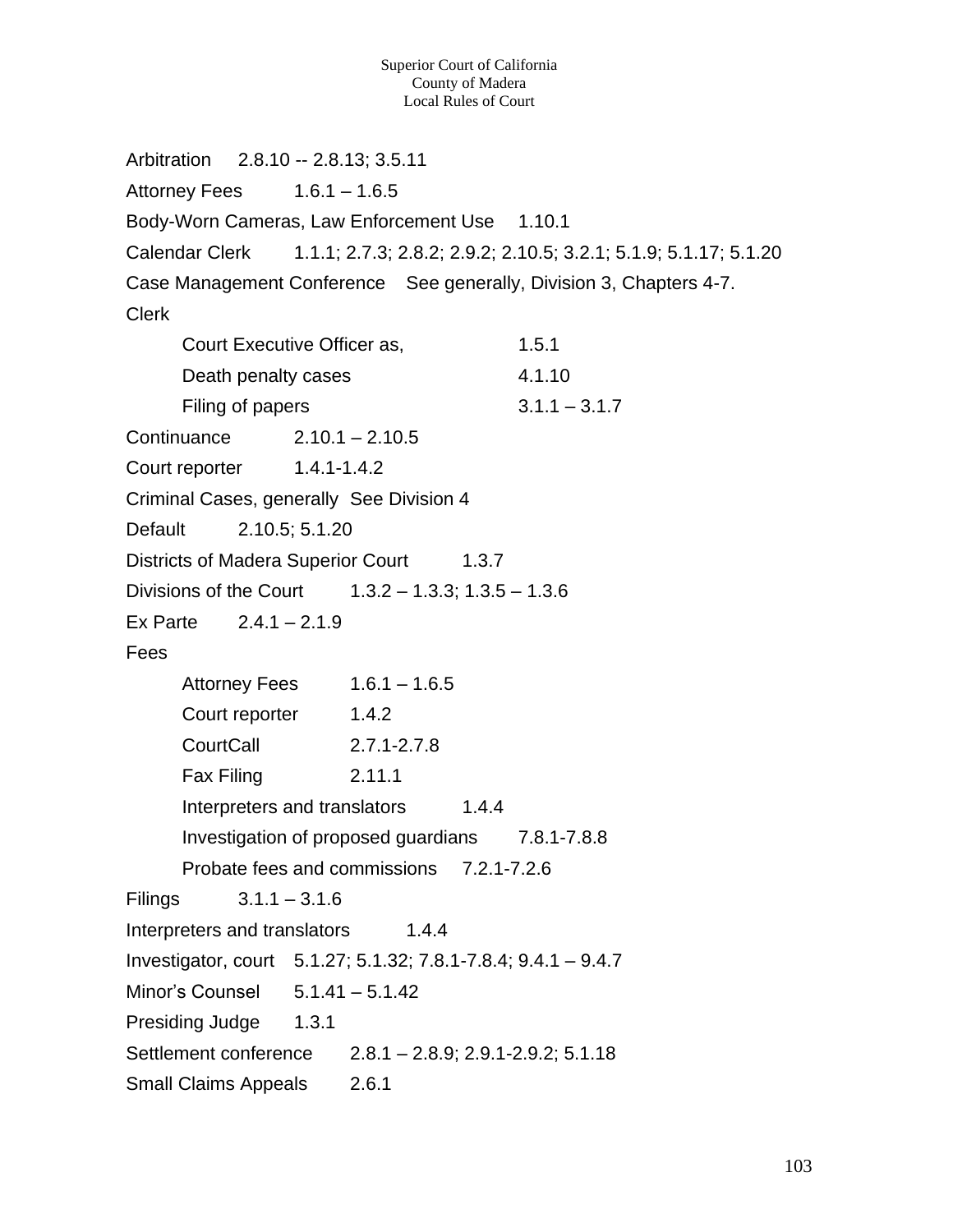Traffic Matters  $4.2.1 - 4.2.6$ Unlawful Detainers 2.5.1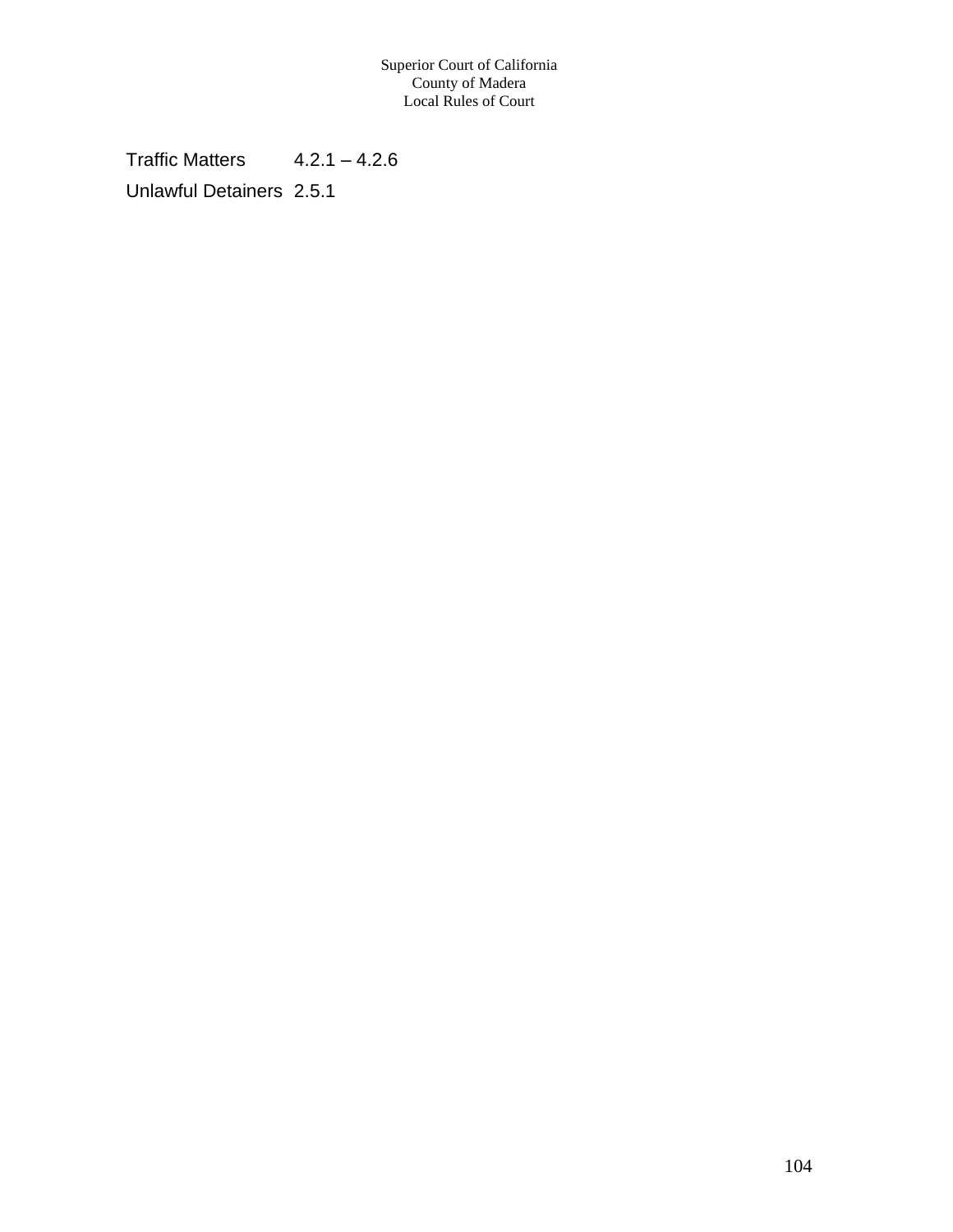# **List of Local Forms**

Organized by Form Name

| <b>Form Number:</b>        | <b>Form Name:</b>                                                                                      | Form Type: | Form<br><b>Effective/Revised</b> |
|----------------------------|--------------------------------------------------------------------------------------------------------|------------|----------------------------------|
|                            |                                                                                                        |            | Date:                            |
| MAD-JUV-0013               | <b>Adult Adoption</b><br>Agreement                                                                     | Optional   | 04/15/2020                       |
| MAD-JUV-0016               | <b>Adult Adoption Order</b>                                                                            | Optional   | 04/15/2020                       |
| <b>MAD-TRC-0002</b>        | Agreement to Pay and<br>Forfeit Bail in<br>Installments (Vehicle<br>Code §40510.5)                     | Optional   | 04/15/2020                       |
| MAD-TRC-0003               | Agreement to Pay<br><b>Traffic Violator School</b><br>Fees in Installments<br>(Vehicle Code §42007)    | Optional   | 04/15/2020                       |
| <b>MAD-CIV-0012</b>        | Application and Order<br>for Publication, Posting<br>of Summons, Citation;<br><b>Extension of Time</b> | Optional   | 04/15/2020                       |
| <b>MAD-CRM-0025</b>        | Application for Order to<br>Modify and/or Terminate<br><b>Criminal Protective</b><br>Order             | Optional   | 04/15/2020                       |
| <b>MAD-CIV-0001</b>        | At Issue Memorandum                                                                                    | Optional   | 04/15/2020                       |
| <b>MAD-CRIM-0010-</b><br>A | Certificate of<br><b>Rehabilitation Pursuant</b><br>to Penal Code §4852.13                             | Optional   | 04/15/2020                       |
| <b>MAD-CRM-0005</b>        | <b>Checklist for</b><br><b>Undertaking Pursuant to</b><br>Penal Code §§ 1279<br>and 1298               | Optional   | 04/15/2020                       |
| <b>MAD-FCS-0005</b>        | <b>Child Custody</b><br>Investigation Intake<br>Questionnaire                                          | Mandatory  | 04/15/2020                       |
| <b>MAD-CIV-0010</b>        | <b>Confidential Declaration</b>                                                                        | Mandatory  | 04/15/2020                       |
| <b>MAD-JUV-0014</b>        | Consent of Spouse of<br><b>Adopting Parent</b>                                                         | Optional   | 04/15/2020                       |
| <b>MAD-JUV-0015</b>        | Consent of Spouse of<br><b>Adopted Person</b>                                                          | Optional   | 04/15/2020                       |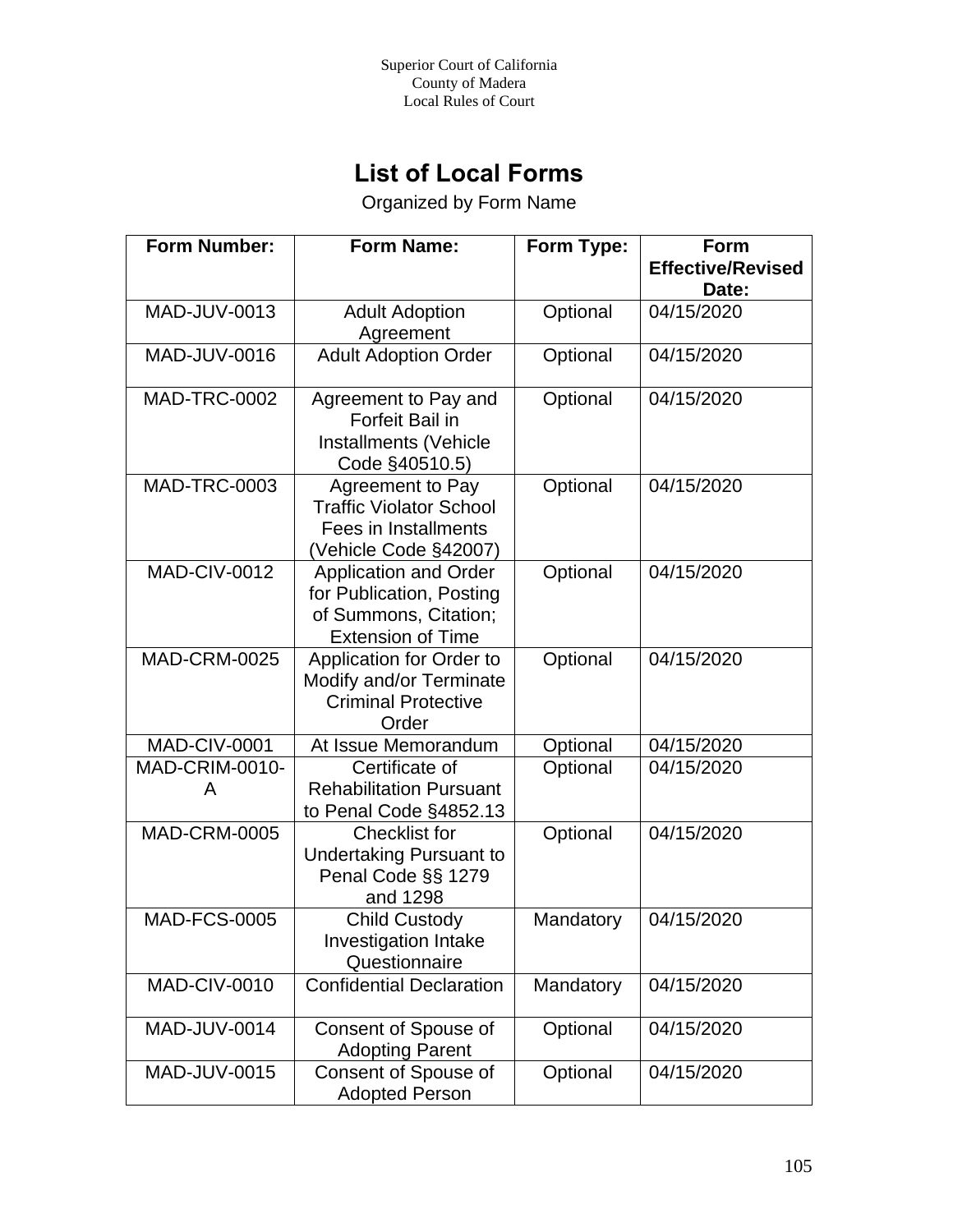#### Superior Court of California County of Madera Local Rules of Court

| <b>MAD-FCS-0006</b> | Conservatorship<br>Investigation Intake<br>Questionnaire                                                                              | Mandatory | 04/15/2020 |
|---------------------|---------------------------------------------------------------------------------------------------------------------------------------|-----------|------------|
| <b>MAD-CIV-0016</b> | <b>Consent to Termination</b><br>and Waiver of Service of<br>Petition and Notice of<br>Hearing                                        | Optional  | 08/15/2020 |
| <b>MAD-FCS-0002</b> | <b>Court Order Appointing</b><br><b>Child Protective</b><br>Services in Probate<br>Guardianship (Pursuant<br>to Probate Code §1513)   | Optional  | 09/14/2020 |
| <b>MAD-FCS-0003</b> | <b>Court Order Appointing</b><br><b>Superior Court</b><br>Investigator in Probate<br>Conservatorship                                  | Optional  | 04/15/2020 |
| <b>MAD-FCS-0001</b> | <b>Court Order Appointing</b><br><b>Superior Court</b><br>Investigator in Probate<br>Guardianship (Pursuant<br>to Probate Code §1513) | Optional  | 04/15/2020 |
| <b>MAD-FCS-0004</b> | <b>Court Order Appointing</b><br><b>Superior Court</b><br>Investigator Pursuant to<br>Family Code §7850                               | Optional  | 04/15/2020 |
| MAD-CIV-0017        | <b>Declaration of Due</b><br><b>Diligence and Request</b><br>to Dispense with Notice<br>of Service                                    | Optional  | 08/15/2020 |
| <b>MAD-FCS-0009</b> | <b>Declare Minor</b><br>Free/Stepparent<br><b>Adoption Investigation</b><br><b>Intake Questionnaire</b>                               | Mandatory | 04/15/2020 |
| <b>MAD-CRM-0007</b> | Deed of Full<br>Reconveyance                                                                                                          | Optional  | 04/15/2020 |
| <b>MAD-CIV-0005</b> | <b>Ex-Parte Declaration</b>                                                                                                           | Optional  | 04/15/2020 |
| <b>MAD-CIV-0013</b> | <b>Family Law Settlement</b><br><b>Conference Statement</b>                                                                           | Optional  | 04/15/2020 |
| <b>MAD-FCS-0010</b> | Grandparent-Stepparent<br><b>Mediation Intake</b><br>Questionnaire                                                                    | Mandatory | 04/15/2020 |
| <b>MAD-FCS-0007</b> | Guardianship<br><b>Investigation Intake</b>                                                                                           | Mandatory | 04/15/2020 |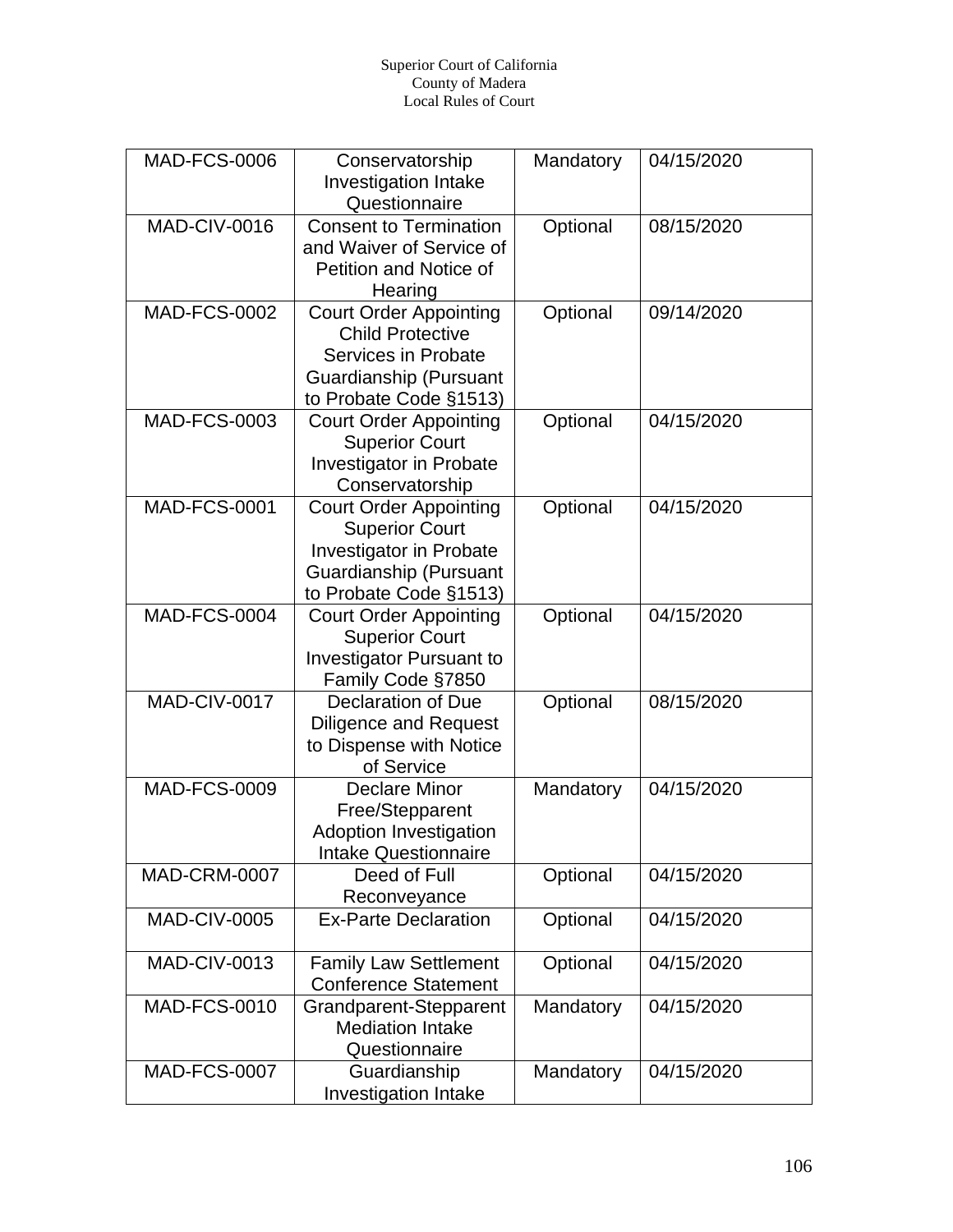|                     | Questionnaire                    |           |            |
|---------------------|----------------------------------|-----------|------------|
| <b>MAD-FCS-0011</b> | <b>Guardianship Mediation</b>    | Mandatory | 04/15/2020 |
|                     | <b>Intake Questionnaire</b>      |           |            |
| <b>MAD-CRM-0019</b> | Information and                  | Optional  | 04/15/2020 |
|                     | Instructions for                 |           |            |
|                     | Expungement of DNA               |           |            |
|                     | <b>Profiles and Samples</b>      |           |            |
|                     | (Pen Code §299)                  |           |            |
| <b>MAD-CRM-0018</b> | Information and                  | Optional  | 07/01/2020 |
|                     | <b>Instructions for Petition</b> |           |            |
|                     | for Dismissal                    |           |            |
| MAD-JUV-0005        | <b>Information Sheet for</b>     | Optional  | 04/15/2020 |
|                     | Petition to Inspect              |           |            |
|                     | <b>Adoption Record (FC</b>       |           |            |
|                     | §9200)                           |           |            |
| MAD-JUV-0008        | <b>Information Sheet for</b>     | Optional  | 04/15/2020 |
|                     | Petition to Inspect              |           |            |
|                     | and/or Obtain Copies of          |           |            |
|                     | <b>Birth Record (H&amp;S</b>     |           |            |
|                     | §102705)                         |           |            |
| <b>MAD-JUV-0011</b> | <b>Information Sheet for</b>     | Optional  | 04/15/2020 |
|                     | <b>Petition to Obtain</b>        |           |            |
|                     | Original                         |           |            |
|                     | Unsealed/Unredacted              |           |            |
|                     | <b>Birth Certificate</b>         |           |            |
| <b>MAD-CRM-0022</b> | <b>Instructions for Petition</b> | Optional  | 04/15/2020 |
|                     | for Certificate of               |           |            |
|                     | <b>Rehabilitation and</b>        |           |            |
|                     | Pardon                           |           |            |
| <b>MAD-CRM-0004</b> | Instructions for                 | Optional  | 04/15/2020 |
|                     | <b>Undertaking Pursuant to</b>   |           |            |
|                     | Penal Code §§1279 and            |           |            |
|                     | 1298                             |           |            |
| <b>MAD-CRM-0023</b> | Instructions on Notice of        | Optional  | 04/15/2020 |
|                     | <b>Petition and Petition for</b> |           |            |
|                     | <b>Relief Under Penal</b>        |           |            |
|                     | Code $\S$ 1210(e)(1)             |           |            |
| <b>MAD-CIV-0008</b> | Judgment Debtor's                | Optional  | 04/15/2020 |
|                     | <b>Declaration Re: Request</b>   |           |            |
|                     | to Enter Satisfaction of         |           |            |
|                     | Judgment Pursuant to             |           |            |
|                     | CCP §116.850 and                 |           |            |
|                     | Order                            |           |            |
| <b>MAD-INT-0003</b> | Language Access                  | Optional  | 04/15/2020 |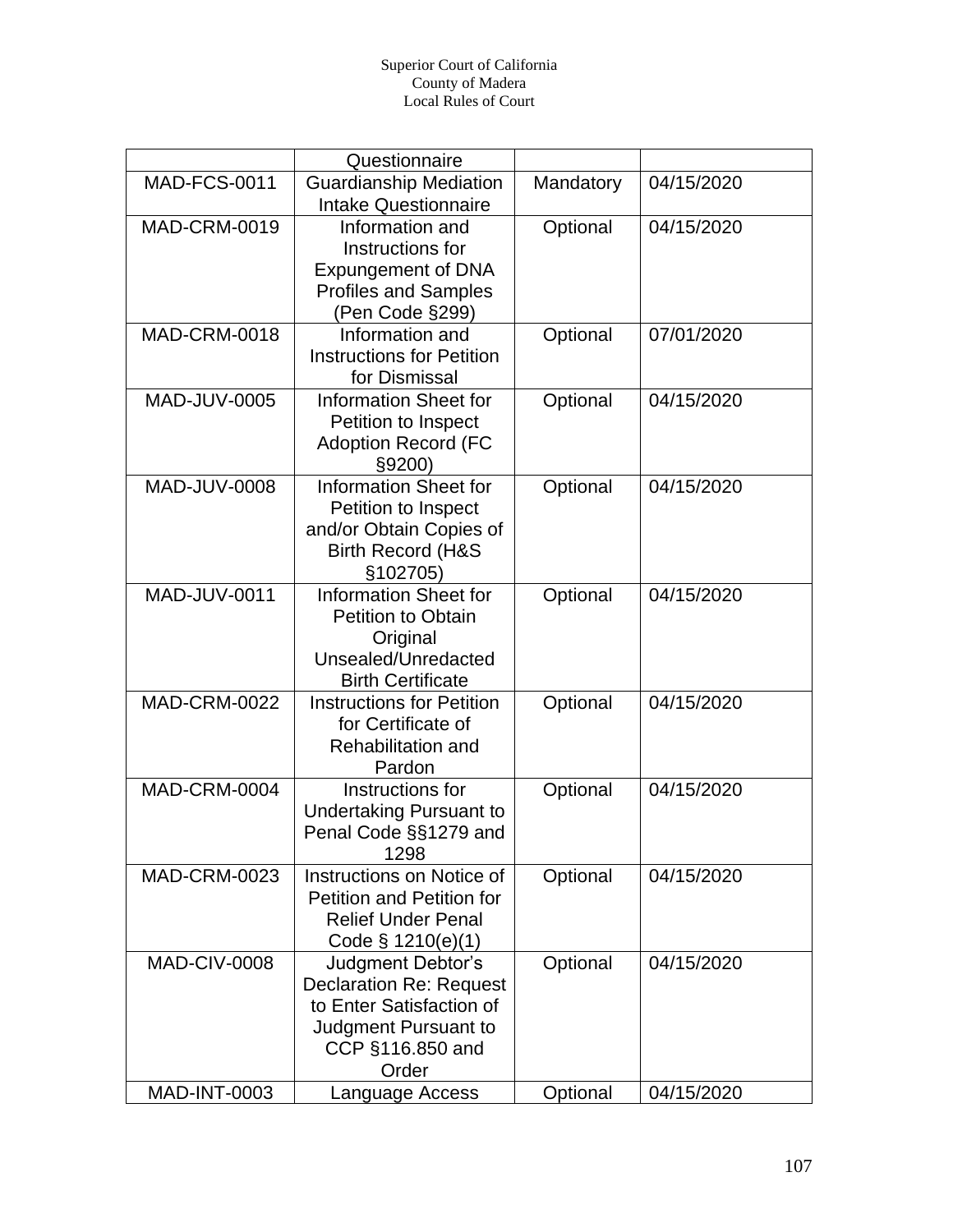|                     | <b>Complaint or Comment</b><br>Form- English                                                                                       |           |            |
|---------------------|------------------------------------------------------------------------------------------------------------------------------------|-----------|------------|
| <b>MAD-INT-0004</b> | Language Access<br><b>Complaint or Comment</b>                                                                                     | Optional  | 04/15/2020 |
| <b>MAD-CIV-0006</b> | Form-Spanish<br><b>Local Court Policy</b>                                                                                          | Optional  | 04/15/2020 |
| <b>MAD-FCS-0008</b> | <b>Mediation Intake</b><br>Questionnaire                                                                                           | Mandatory | 04/15/2020 |
| <b>MAD-CRM-0002</b> | <b>Modification Request</b><br>Form-Criminal Division                                                                              | Optional  | 04/15/2020 |
| <b>MAD-CIV-0003</b> | Notice of Family Law<br><b>Status Conference</b>                                                                                   | Mandatory | 04/15/2020 |
| <b>MAD-CRM-0009</b> | Notice of Filing of<br>Petition for Certificate of<br>Rehabilitation and<br>Pardon Pursuant to<br>Penal Code §§4852.01,<br>4852.06 | Optional  | 04/15/2020 |
| <b>MAD-CRM-0008</b> | Notice of Petition and<br><b>Petition for Relief</b><br><b>Pursuant to Penal Code</b><br>\$1210(e)(1)                              | Optional  | 04/15/2020 |
| <b>MAD-CIV-0007</b> | Objection to<br>Guardianship                                                                                                       | Optional  | 04/15/2020 |
| <b>MAD-CRM-0011</b> | <b>Order Dismissing</b><br><b>Accusation Against</b><br><b>Probationer Pursuant to</b><br>Penal Code §1210(e)(1)                   | Optional  | 04/15/2020 |
| <b>MAD-CRM-0014</b> | Order-Petition for<br>Resentencing                                                                                                 | Optional  | 04/15/2020 |
| <b>MAD-CRM-0020</b> | Order - Petition for<br><b>Resentencing (Health</b><br>and Safety Code<br>§11361.8) Prop 64                                        | Optional  | 04/15/2020 |
| <b>MAD-JUV-0004</b> | Order to Inspect and/or<br>Obtain Copies of<br><b>Adoption Record (FC</b><br>§9200)                                                | Optional  | 04/15/2020 |
| MAD-JUV-0007        | Order to Inspect and/or<br><b>Obtain Copies of Birth</b><br>Record (H&S §102705)                                                   | Optional  | 04/15/2020 |
| MAD-JUV-0010        | Order to Obtain Original<br>Unsealed/Unredacted<br><b>Birth Certificate</b>                                                        | Optional  | 04/15/2020 |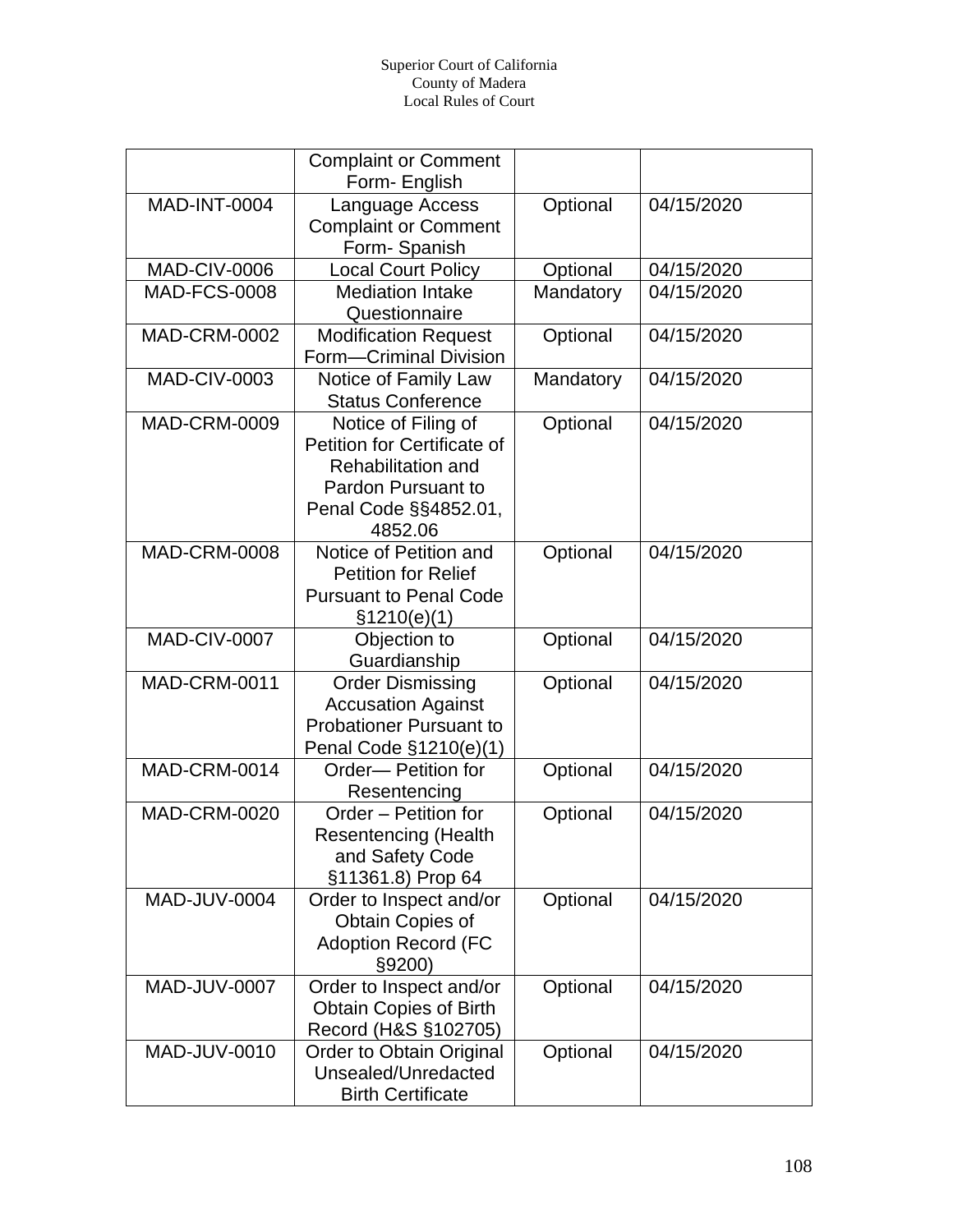| <b>MAD-CRM-0003</b> | <b>Order Withdrawing Lien</b><br>on Real Property Posted<br>as Bail                                                                      | Optional  | 04/15/2020 |
|---------------------|------------------------------------------------------------------------------------------------------------------------------------------|-----------|------------|
| MAD-CIV-0014        | <b>Peremptory Challenge</b><br>(CCP §170.6)                                                                                              | Optional  | 08/15/2020 |
| <b>MAD-CRM-0010</b> | Petition: Certificate of<br>Rehabilitation and<br>Pardon Pursuant to<br>Penal Code §§4852.01,<br>4852.06 (Penal Code<br>§4852.1 et seq.) | Optional  | 04/15/2020 |
| <b>MAD-JUV-0012</b> | Petition for Approval of<br><b>Adult Adoption</b><br>Agreement                                                                           | Optional  | 04/15/2020 |
| <b>MAD-CIV-0009</b> | Petition for Joinder<br>(Visitation)                                                                                                     | Optional  | 04/15/2020 |
| <b>MAD-CRM-0017</b> | Petition for<br>Modification/Termination<br>of Probation Pursuant to<br>Penal Code §1203.3                                               | Optional  | 04/15/2020 |
| <b>MAD-CRM-0012</b> | Petition for<br>Resentencing for<br><b>Reduction to</b><br>Misdemeanor                                                                   | Optional  | 04/15/2020 |
| <b>MAD-CIV-0015</b> | <b>Petition for Visitation</b><br>(Probate)                                                                                              | Optional  | 08/15/2020 |
| <b>MAD-FCS-0013</b> | Petitioner(s) Screening<br>Form-Guardianship                                                                                             | Mandatory | 04/15/2020 |
| MAD-JUV-0003        | Petition to Inspect<br>and/or Obtain Copies of<br><b>Adoption Record (FC</b><br>§9200)                                                   | Optional  | 04/15/2020 |
| MAD-JUV-0006        | Petition to Inspect<br>and/or Obtain Copies of<br><b>Birth Record (H&amp;S</b><br>§102705)                                               | Optional  | 04/15/2020 |
| MAD-JUV-0009        | <b>Petition to Obtain</b><br>Original<br>Unsealed/Unredacted<br><b>Birth Certificate</b>                                                 | Optional  | 04/15/2020 |
| <b>MAD-CRM-0016</b> | Proof of Service-<br>Criminal                                                                                                            | Optional  | 08/01/2020 |
| MAD-CRM-0024        | <b>Proof of Service- Notice</b><br>of Petition and Petition                                                                              | Optional  | 07/01/2020 |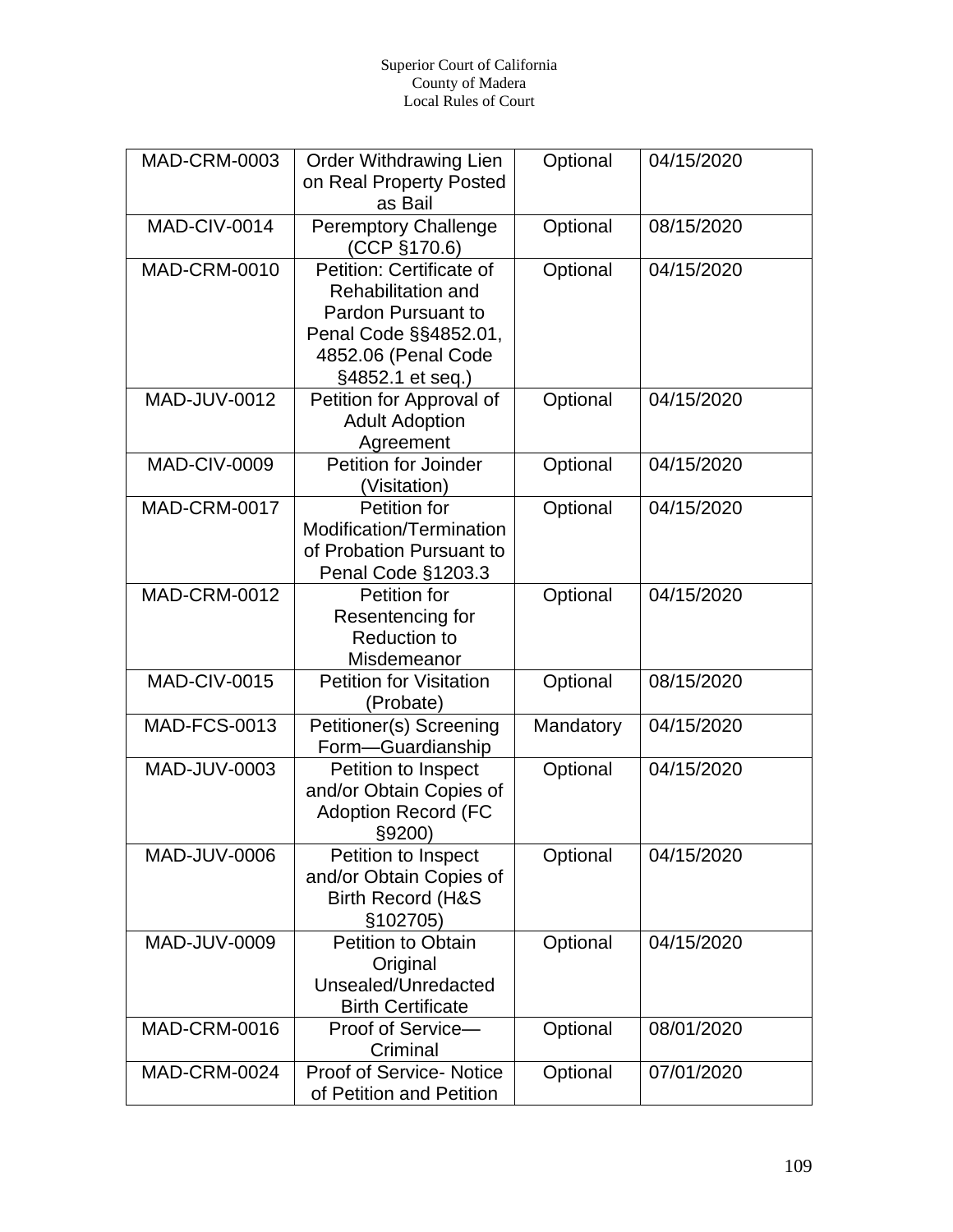|                     | for Relief Under Penal<br>Code §1210(e)(1)                                                    |          |            |
|---------------------|-----------------------------------------------------------------------------------------------|----------|------------|
| <b>MAD-CRM-0021</b> | Proof of Service-<br>Petition for<br><b>Expungement of DNA</b><br><b>Profiles and Samples</b> | Optional | 04/15/2020 |
| <b>MAD-CIV-0002</b> | (Penal Code § 299)<br><b>Request for Calendar</b><br>Setting - Civil Division                 | Optional | 04/15/2020 |
| <b>MAD-CRM-0026</b> | <b>Request for Calendar</b><br>Setting-Criminal<br><b>Division</b>                            | Optional | 07/01/2020 |
| <b>MAD-JUV-0002</b> | <b>Request for Calendar</b><br>Setting- Juvenile<br><b>Division</b>                           | Optional | 04/15/2020 |
| <b>MAD-CRM-0015</b> | Request for Copy of<br>Notice of Default and<br>Sale                                          | Optional | 04/15/2020 |
| <b>MAD-CIV-0011</b> | Request for Dismissal in<br>Whole or in Part (Small<br>Claims)                                | Optional | 04/15/2020 |
| <b>MAD-INT-0001</b> | <b>Request for Interpreter</b><br>Services- English                                           | Optional | 04/15/2020 |
| <b>MAD-INT-0002</b> | <b>Request for Interpreter</b><br>Services- Spanish                                           | Optional | 04/15/2020 |
| <b>MAD-CFO-0001</b> | <b>Request for Judicial</b><br><b>Administrative Records</b>                                  | Optional | 04/15/2020 |
| MAD-CIV-0004        | <b>Request for Records</b><br>Search- Civil Division                                          | Optional | 04/15/2020 |
| <b>MAD-CRM-0001</b> | <b>Request for Records</b><br>Search-Criminal<br><b>Division</b>                              | Optional | 04/15/2020 |
| <b>MAD-JUV-0001</b> | <b>Request for Records</b><br>Search- Juvenile<br><b>Division</b>                             | Optional | 04/15/2020 |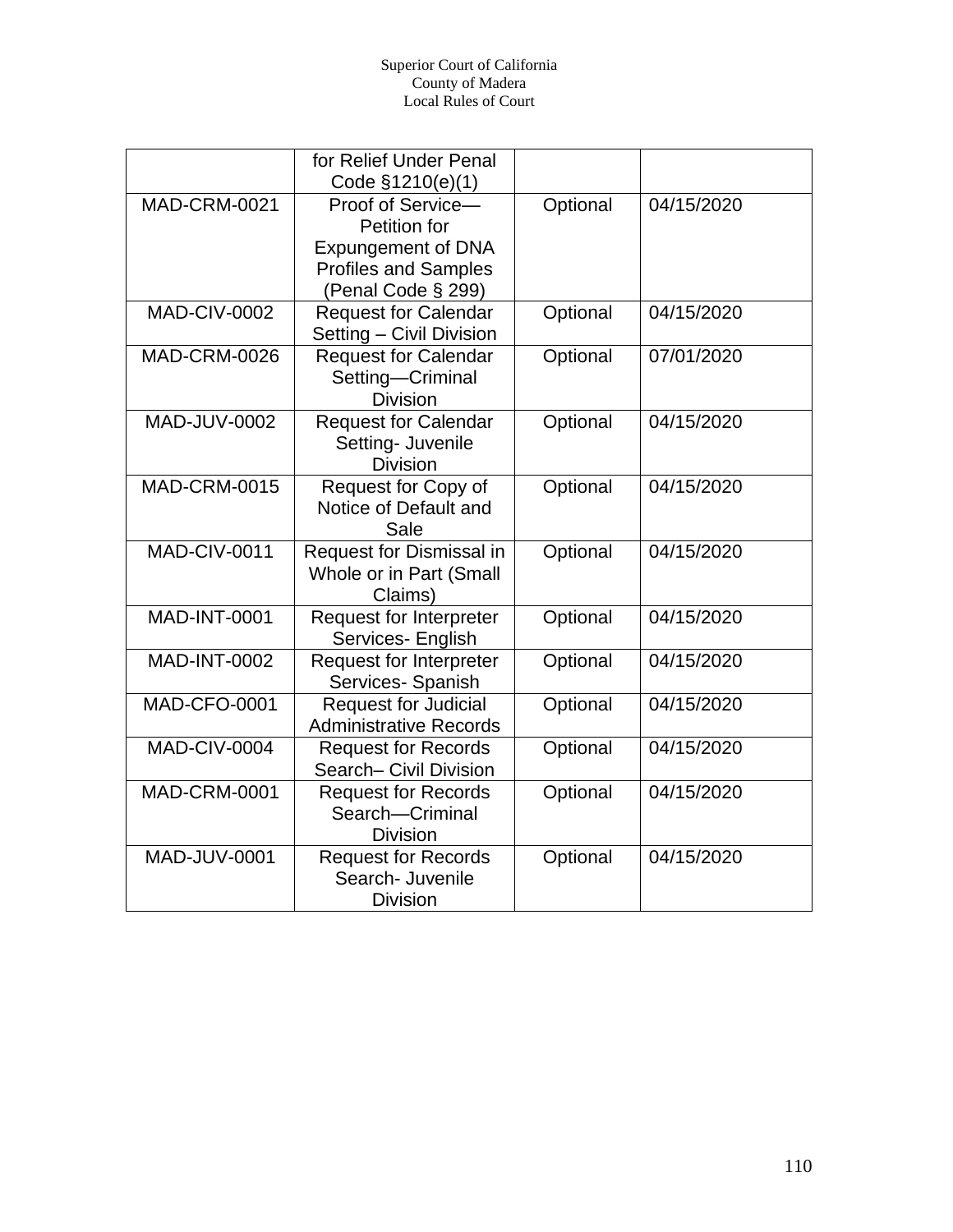## **List of Local Forms**

Organized by Form Number

| <b>Form</b> | <b>Form Name:</b>               | Form Type: | Form                     |
|-------------|---------------------------------|------------|--------------------------|
| Number:     |                                 |            | <b>Effective/Revised</b> |
|             |                                 |            | Date:                    |
| MAD-CFO-    | <b>Request for Judicial</b>     | Optional   | 04/15/2020               |
| 0001        | <b>Administrative Records</b>   |            |                          |
| MAD-CIV-    | At Issue Memorandum             | Optional   | 04/15/2020               |
| 0001        |                                 |            |                          |
| MAD-CIV-    | <b>Request for Calendar</b>     | Optional   | 04/15/2020               |
| 0002        | Setting - Civil Division        |            |                          |
| MAD-CIV-    | Notice of Family Law            | Mandatory  | 04/15/2020               |
| 0003        | <b>Status Conference</b>        |            |                          |
| MAD-CIV-    | <b>Request for Records</b>      | Optional   | 04/15/2020               |
| 0004        | Search- Civil Division          |            |                          |
| MAD-CIV-    | <b>Ex-Parte Declaration</b>     | Optional   | 04/15/2020               |
| 0005        |                                 |            |                          |
| MAD-CIV-    | <b>Local Court Policy</b>       | Optional   | 04/15/2020               |
| 0006        |                                 |            |                          |
| MAD-CIV-    | Objection to                    | Optional   | 04/15/2020               |
| 0007        | Guardianship                    |            |                          |
| MAD-CIV-    | Judgment Debtor's               | Optional   | 04/15/2020               |
| 0008        | <b>Declaration Re: Request</b>  |            |                          |
|             | to Enter Satisfaction of        |            |                          |
|             | Judgment Pursuant to            |            |                          |
|             | CCP §116.850 and                |            |                          |
|             | Order                           |            |                          |
| MAD-CIV-    | <b>Petition for Joinder</b>     | Optional   | 04/15/2020               |
| 0009        | (Visitation)                    |            |                          |
| MAD-CIV-    | <b>Confidential Declaration</b> | Mandatory  | 04/15/2020               |
| 0010        |                                 |            |                          |
| MAD-CIV-    | Request for Dismissal in        | Optional   | 04/15/2020               |
| 0011        | Whole or in Part (Small         |            |                          |
|             | Claims)                         |            |                          |
| MAD-CIV-    | <b>Application and Order</b>    | Optional   | 04/15/2020               |
| 0012        | for Publication, Posting        |            |                          |
|             | of Summons, Citation;           |            |                          |
|             | <b>Extension of Time</b>        |            |                          |
| MAD-CIV-    | <b>Family Law Settlement</b>    | Optional   | 04/15/2020               |
| 0013        | <b>Conference Statement</b>     |            |                          |
| MAD-CIV-    | <b>Peremptory Challenge</b>     | Optional   | 08/15/2020               |
| 0014        | (CCP §170.6)                    |            |                          |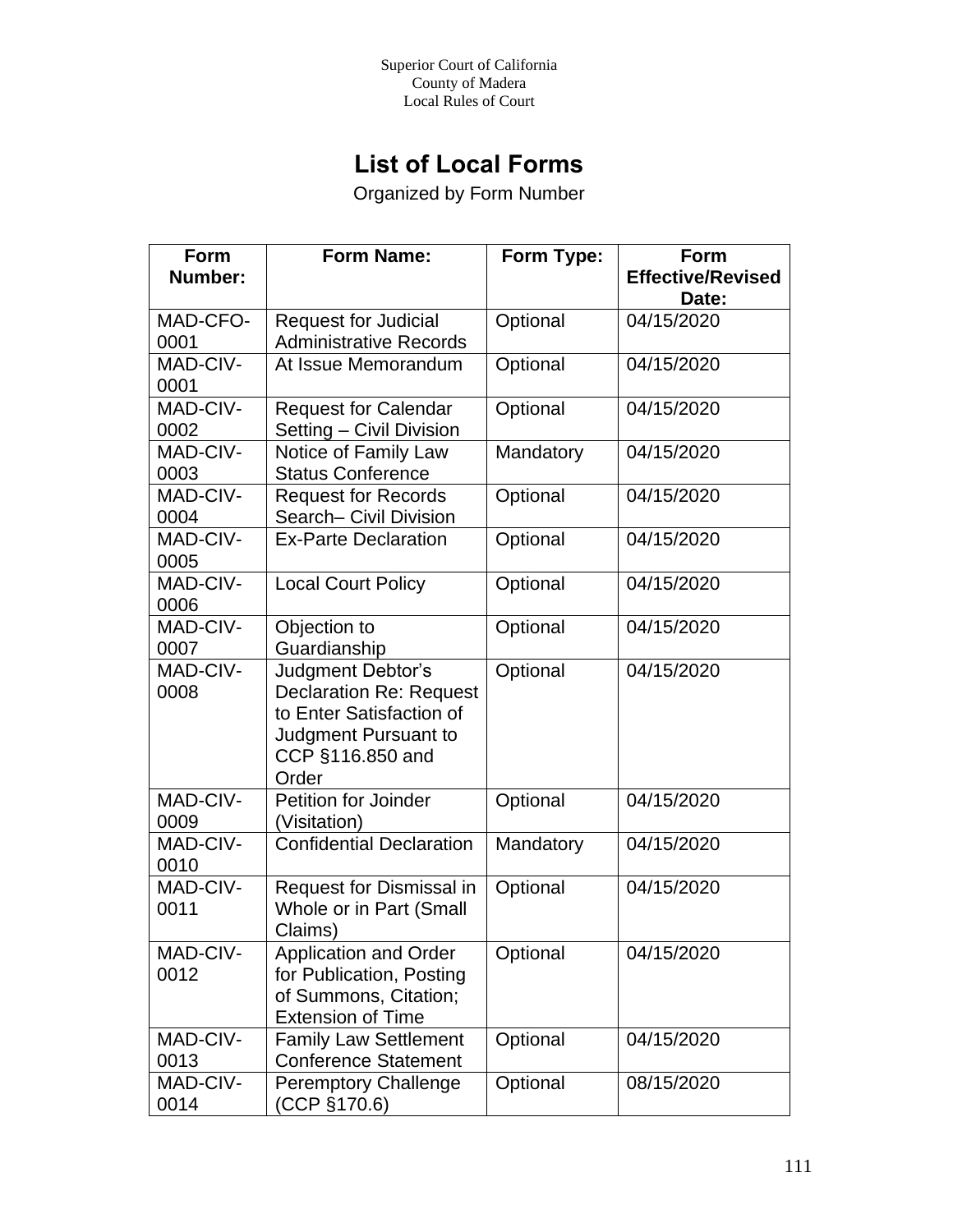| MAD-CIV-<br>0015 | <b>Petition for Visitation</b><br>(Probate)                                                                                    | Optional | 08/15/2020 |
|------------------|--------------------------------------------------------------------------------------------------------------------------------|----------|------------|
| MAD-CIV-<br>0016 | <b>Consent to Termination</b><br>and Waiver of Service of<br>Petition and Notice of<br>Hearing                                 | Optional | 08/15/2020 |
| MAD-CIV-<br>0017 | <b>Declaration of Due</b><br><b>Diligence and Request</b><br>to Dispense with Notice<br>of Service                             | Optional | 08/15/2020 |
| MAD-CIV-<br>0018 | <b>Unlawful Detainer</b><br><b>Supplemental Cover</b><br><b>Sheet</b>                                                          | Optional | 09/01/2020 |
| MAD-CRM-<br>0001 | <b>Request for Records</b><br>Search-Criminal<br><b>Division</b>                                                               | Optional | 04/15/2020 |
| MAD-CRM-<br>0002 | <b>Modification Request</b><br>Form-Criminal Division                                                                          | Optional | 04/15/2020 |
| MAD-CRM-<br>0003 | <b>Order Withdrawing Lien</b><br>on Real Property Posted<br>as Bail                                                            | Optional | 04/15/2020 |
| MAD-CRM-<br>0004 | Instructions for<br><b>Undertaking Pursuant to</b><br>Penal Code §§1279 and<br>1298                                            | Optional | 04/15/2020 |
| MAD-CRM-<br>0005 | <b>Checklist for</b><br><b>Undertaking Pursuant to</b><br>Penal Code §§ 1279<br>and 1298                                       | Optional | 04/15/2020 |
| MAD-CRM-<br>0006 | <b>Undertaking and</b><br><b>Affidavit for Undertaking</b><br>(Deposit or Real<br>Property as Bail)                            | Optional | 04/15/2020 |
| MAD-CRM-<br>0007 | Deed of Full<br>Reconveyance                                                                                                   | Optional | 04/15/2020 |
| MAD-CRM-<br>0008 | Notice of Petition and<br><b>Petition for Relief</b><br><b>Pursuant to Penal Code</b><br>\$1210(e)(1)                          | Optional | 04/15/2020 |
| MAD-CRM-<br>0009 | Notice of Filing of<br>Petition for Certificate of<br><b>Rehabilitation and</b><br>Pardon Pursuant to<br>Penal Code §§4852.01, | Optional | 04/15/2020 |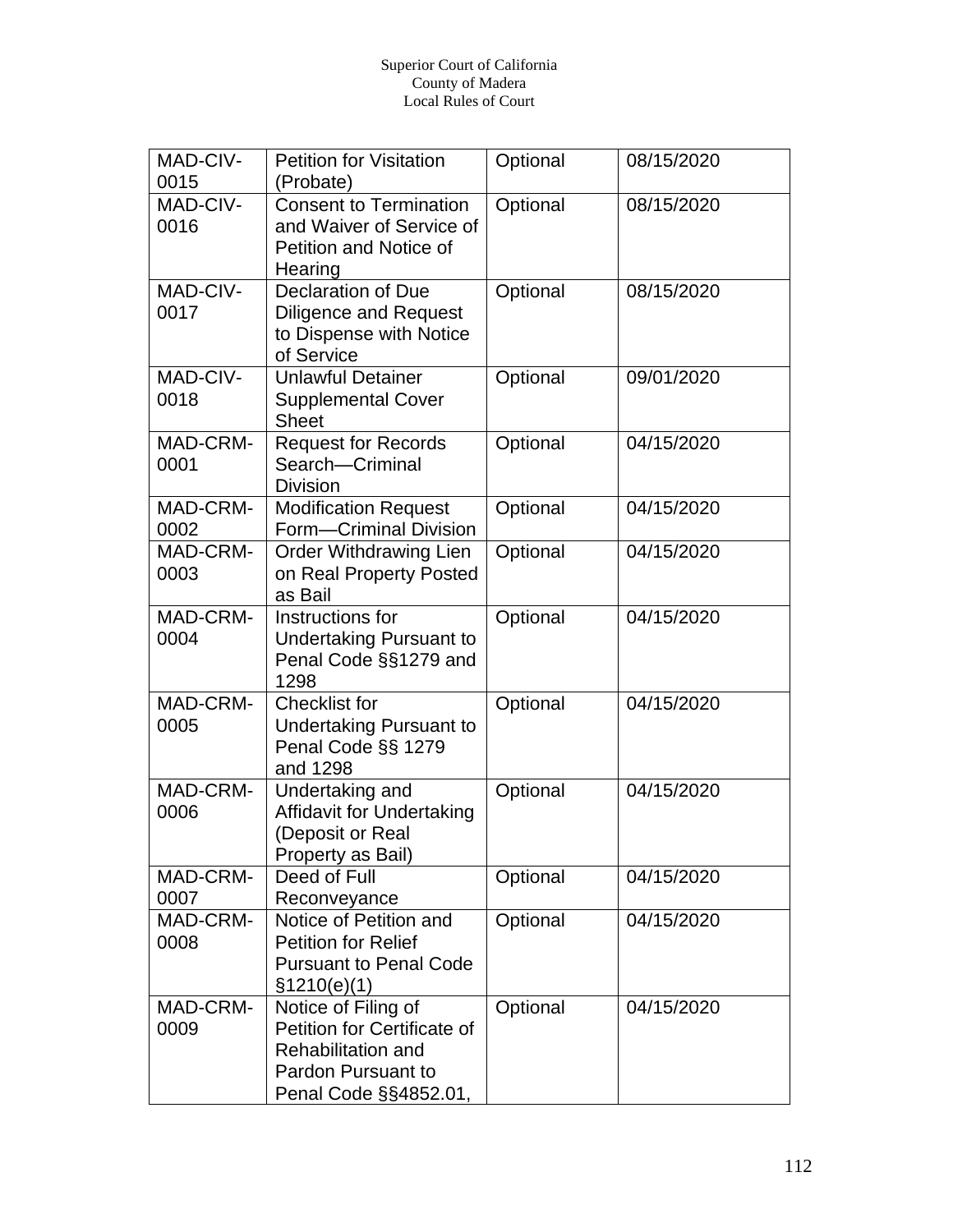|                  | 4852.06                          |          |            |
|------------------|----------------------------------|----------|------------|
| MAD-CRM-         | Petition: Certificate of         | Optional | 04/15/2020 |
| 0010             | <b>Rehabilitation and</b>        |          |            |
|                  | Pardon Pursuant to               |          |            |
|                  | Penal Code §§4852.01,            |          |            |
|                  | 4852.06 (Penal Code              |          |            |
|                  | §4852.1 et seq.)                 |          |            |
| MAD-             | Certificate of                   | Optional | 04/15/2020 |
| CRIM-            | <b>Rehabilitation Pursuant</b>   |          |            |
| 0010-A           | to Penal Code §4852.13           |          |            |
| MAD-CRM-         | <b>Order Dismissing</b>          | Optional | 04/15/2020 |
| 0011             | <b>Accusation Against</b>        |          |            |
|                  | <b>Probationer Pursuant to</b>   |          |            |
|                  | Penal Code §1210(e)(1)           |          |            |
| MAD-CRM-         | Petition for                     | Optional | 04/15/2020 |
| 0012             | Resentencing for                 |          |            |
|                  | <b>Reduction to</b>              |          |            |
|                  | Misdemeanor                      |          |            |
| MAD-CRM-         | <b>Response Resentencing</b>     | Optional | 04/15/2020 |
| 0013             | for Reduction to                 |          |            |
|                  | Misdemeanor                      |          |            |
| MAD-CRM-         | Order-Petition for               | Optional | 04/15/2020 |
| 0014             | Resentencing                     |          |            |
| MAD-CRM-         | Request for Copy of              | Optional | 04/15/2020 |
| 0015             | Notice of Default and            |          |            |
|                  | Sale                             |          |            |
| MAD-CRM-         | Proof of Service-<br>Criminal    | Optional | 08/01/2020 |
| 0016<br>MAD-CRM- | Petition for                     |          | 04/15/2020 |
| 0017             | Modification/Termination         | Optional |            |
|                  | of Probation Pursuant to         |          |            |
|                  | Penal Code §1203.3               |          |            |
| MAD-CRM-         | Information and                  | Optional | 07/01/2020 |
| 0018             | <b>Instructions for Petition</b> |          |            |
|                  | for Dismissal                    |          |            |
| MAD-CRM-         | Information and                  | Optional | 04/15/2020 |
| 0019             | Instructions for                 |          |            |
|                  | <b>Expungement of DNA</b>        |          |            |
|                  | <b>Profiles and Samples</b>      |          |            |
|                  | (Pen Code §299)                  |          |            |
| MAD-CRM-         | Order - Petition for             | Optional | 04/15/2020 |
| 0020             | <b>Resentencing (Health</b>      |          |            |
|                  | and Safety Code                  |          |            |
|                  | §11361.8) Prop 64                |          |            |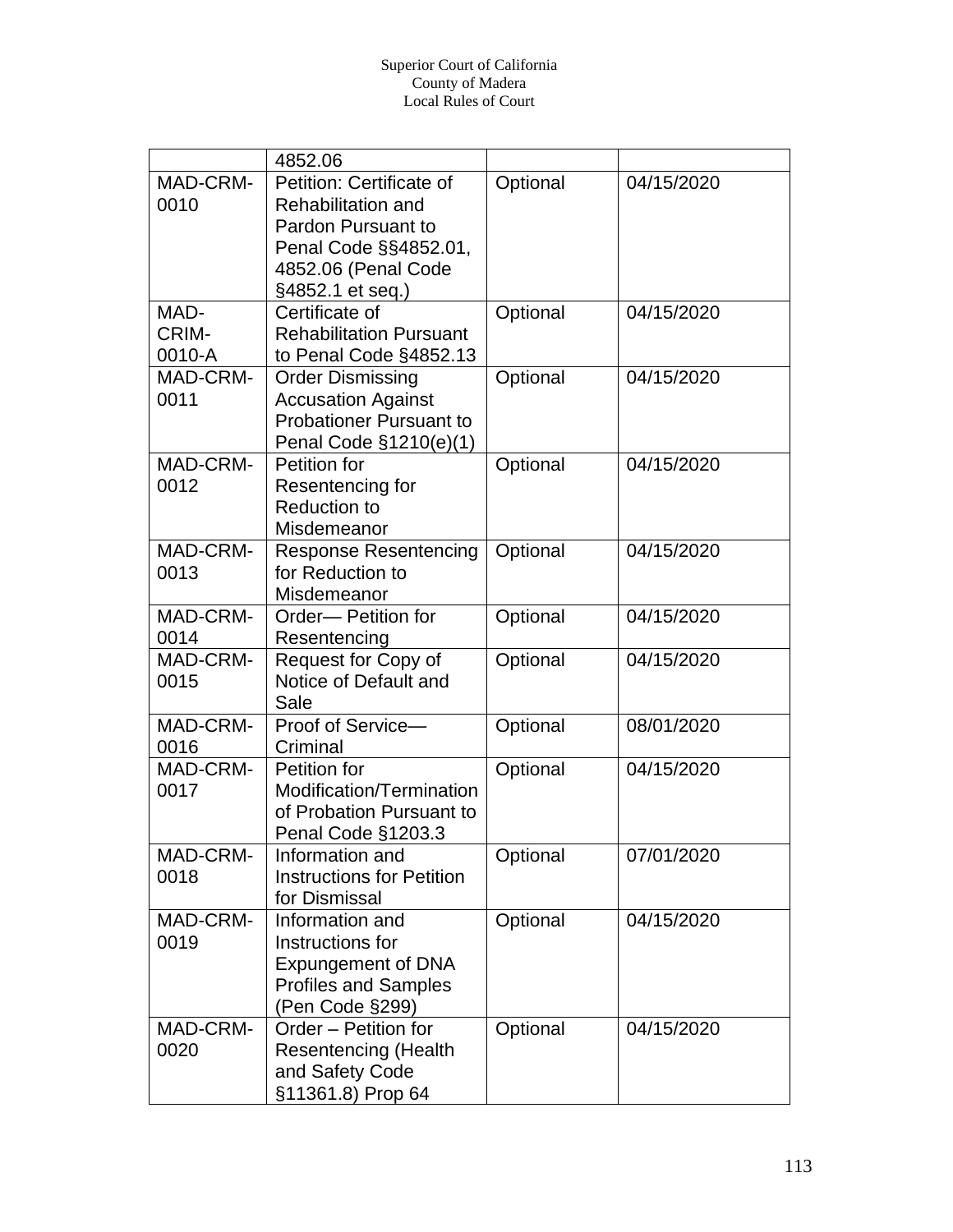| MAD-CRM-<br>Optional<br>Proof of Service-<br>04/15/2020                                       |  |
|-----------------------------------------------------------------------------------------------|--|
| 0021<br>Petition for                                                                          |  |
| <b>Expungement of DNA</b>                                                                     |  |
| <b>Profiles and Samples</b>                                                                   |  |
| (Penal Code § 299)                                                                            |  |
| MAD-CRM-<br>04/15/2020<br><b>Instructions for Petition</b><br>Optional                        |  |
| 0022<br>for Certificate of                                                                    |  |
| <b>Rehabilitation and</b>                                                                     |  |
| Pardon                                                                                        |  |
| MAD-CRM-<br>Instructions on Notice of<br>Optional<br>04/15/2020                               |  |
| 0023<br><b>Petition and Petition for</b>                                                      |  |
| <b>Relief Under Penal</b>                                                                     |  |
| Code $\S$ 1210(e)(1)                                                                          |  |
| MAD-CRM-<br><b>Proof of Service- Notice</b><br>Optional<br>07/01/2020                         |  |
| 0024<br>of Petition and Petition                                                              |  |
| for Relief Under Penal                                                                        |  |
| Code §1210(e)(1)                                                                              |  |
| Optional<br>04/15/2020<br>MAD-CRM-<br>Application for Order to                                |  |
| Modify and/or Terminate<br>0025                                                               |  |
| <b>Criminal Protective</b>                                                                    |  |
| Order                                                                                         |  |
| MAD-CRM-<br>07/01/2020<br>Optional<br><b>Request for Calendar</b>                             |  |
| 0026<br>Setting-Criminal                                                                      |  |
| <b>Division</b>                                                                               |  |
| MAD-FCS-<br>04/15/2020<br><b>Court Order Appointing</b><br>Optional                           |  |
| 0001<br><b>Superior Court</b>                                                                 |  |
| <b>Investigator in Probate</b>                                                                |  |
| Guardianship (Pursuant                                                                        |  |
| to Probate Code §1513)<br>MAD-FCS-<br>09/14/2020                                              |  |
| Optional<br><b>Court Order Appointing</b><br>0002<br><b>Child Protective</b>                  |  |
| <b>Services in Probate</b>                                                                    |  |
|                                                                                               |  |
| Guardianship (Pursuant                                                                        |  |
| to Probate Code §1513)<br>MAD-FCS-<br>Optional<br>04/15/2020<br><b>Court Order Appointing</b> |  |
| <b>Superior Court</b><br>0003                                                                 |  |
| <b>Investigator in Probate</b>                                                                |  |
| Conservatorship                                                                               |  |
| MAD-FCS-<br>Optional<br>04/15/2020<br><b>Court Order Appointing</b>                           |  |
| 0004<br><b>Superior Court</b>                                                                 |  |
| <b>Investigator Pursuant to</b>                                                               |  |
| Family Code §7850                                                                             |  |
| MAD-FCS-<br><b>Child Custody</b><br>Mandatory<br>04/15/2020                                   |  |
| <b>Investigation Intake</b><br>0005                                                           |  |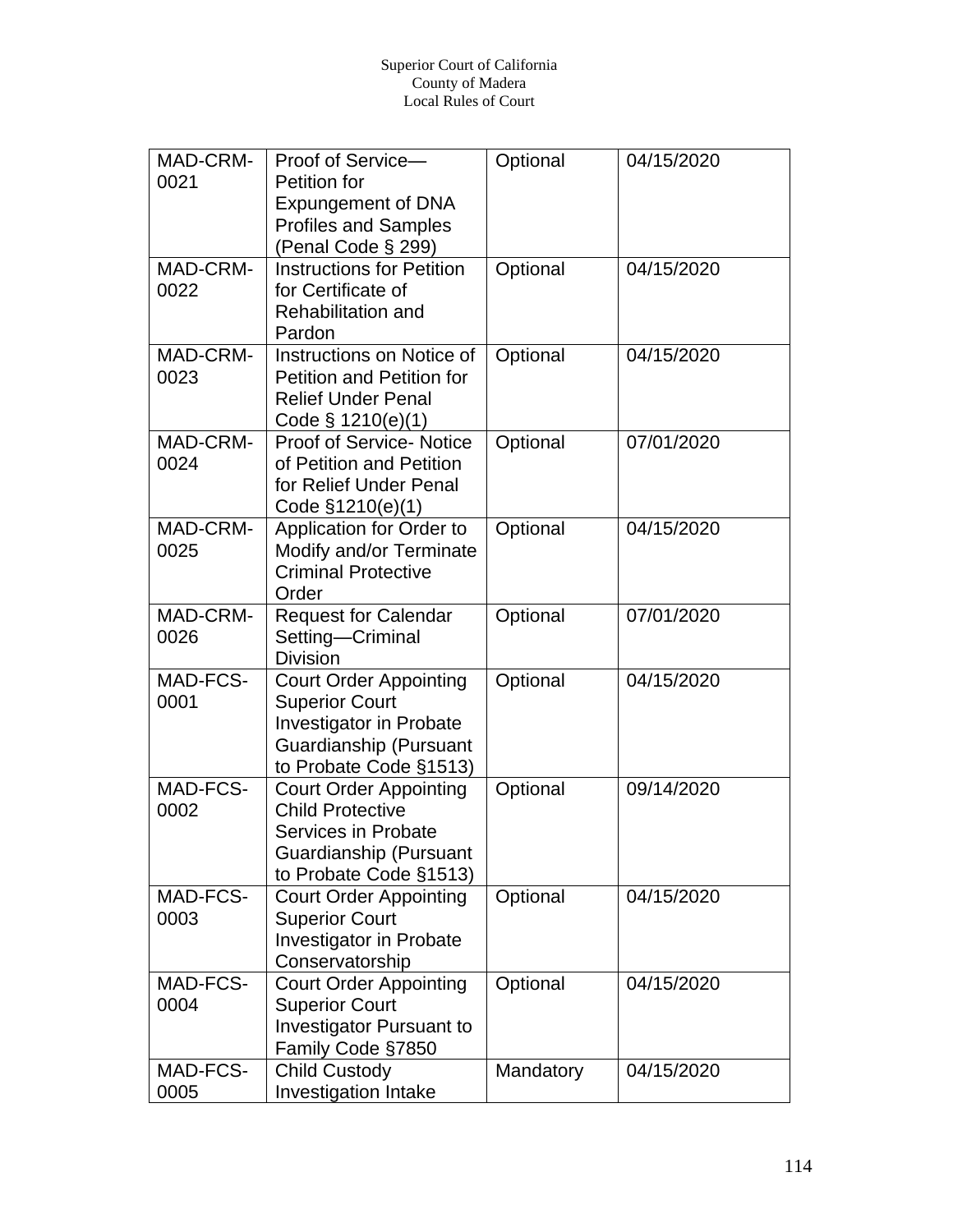|          | Questionnaire                  |           |            |
|----------|--------------------------------|-----------|------------|
| MAD-FCS- | Conservatorship                | Mandatory | 04/15/2020 |
| 0006     | Investigation Intake           |           |            |
|          | Questionnaire                  |           |            |
| MAD-FCS- | Guardianship                   | Mandatory | 04/15/2020 |
| 0007     | <b>Investigation Intake</b>    |           |            |
|          | Questionnaire                  |           |            |
| MAD-FCS- | <b>Mediation Intake</b>        | Mandatory | 04/15/2020 |
| 0008     | Questionnaire                  |           |            |
| MAD-FCS- | <b>Declare Minor</b>           | Mandatory | 04/15/2020 |
| 0009     | Free/Stepparent                |           |            |
|          | <b>Adoption Investigation</b>  |           |            |
|          | <b>Intake Questionnaire</b>    |           |            |
| MAD-FCS- | Grandparent-Stepparent         | Mandatory | 04/15/2020 |
| 0010     | <b>Mediation Intake</b>        |           |            |
|          | Questionnaire                  |           |            |
| MAD-FCS- | <b>Guardianship Mediation</b>  | Mandatory | 04/15/2020 |
| 0011     | <b>Intake Questionnaire</b>    |           |            |
| MAD-FCS- | Waiver of Right to             | Mandatory | 04/15/2020 |
| 0012     | <b>Individual Session</b>      |           |            |
| MAD-FCS- | Petitioner(s) Screening        | Mandatory | 04/15/2020 |
| 0013     | Form-Guardianship              |           |            |
| MAD-INT- | <b>Request for Interpreter</b> | Optional  | 04/15/2020 |
| 0001     | Services- English              |           |            |
| MAD-INT- | <b>Request for Interpreter</b> | Optional  | 04/15/2020 |
| 0002     | Services- Spanish              |           |            |
| MAD-INT- | Language Access                | Optional  | 04/15/2020 |
| 0003     | <b>Complaint or Comment</b>    |           |            |
|          | Form- English                  |           |            |
| MAD-INT- | Language Access                | Optional  | 04/15/2020 |
| 0004     | <b>Complaint or Comment</b>    |           |            |
|          | Form-Spanish                   |           |            |
| MAD-JUV- | <b>Request for Records</b>     | Optional  | 04/15/2020 |
| 0001     | Search- Juvenile               |           |            |
|          | <b>Division</b>                |           |            |
| MAD-JUV- | <b>Request for Calendar</b>    | Optional  | 04/15/2020 |
| 0002     | Setting- Juvenile              |           |            |
|          | <b>Division</b>                |           |            |
| MAD-JUV- | Petition to Inspect            | Optional  | 04/15/2020 |
| 0003     | and/or Obtain Copies of        |           |            |
|          | <b>Adoption Record (FC</b>     |           |            |
|          | §9200)                         |           |            |
| MAD-JUV- | Order to Inspect and/or        | Optional  | 04/15/2020 |
| 0004     | Obtain Copies of               |           |            |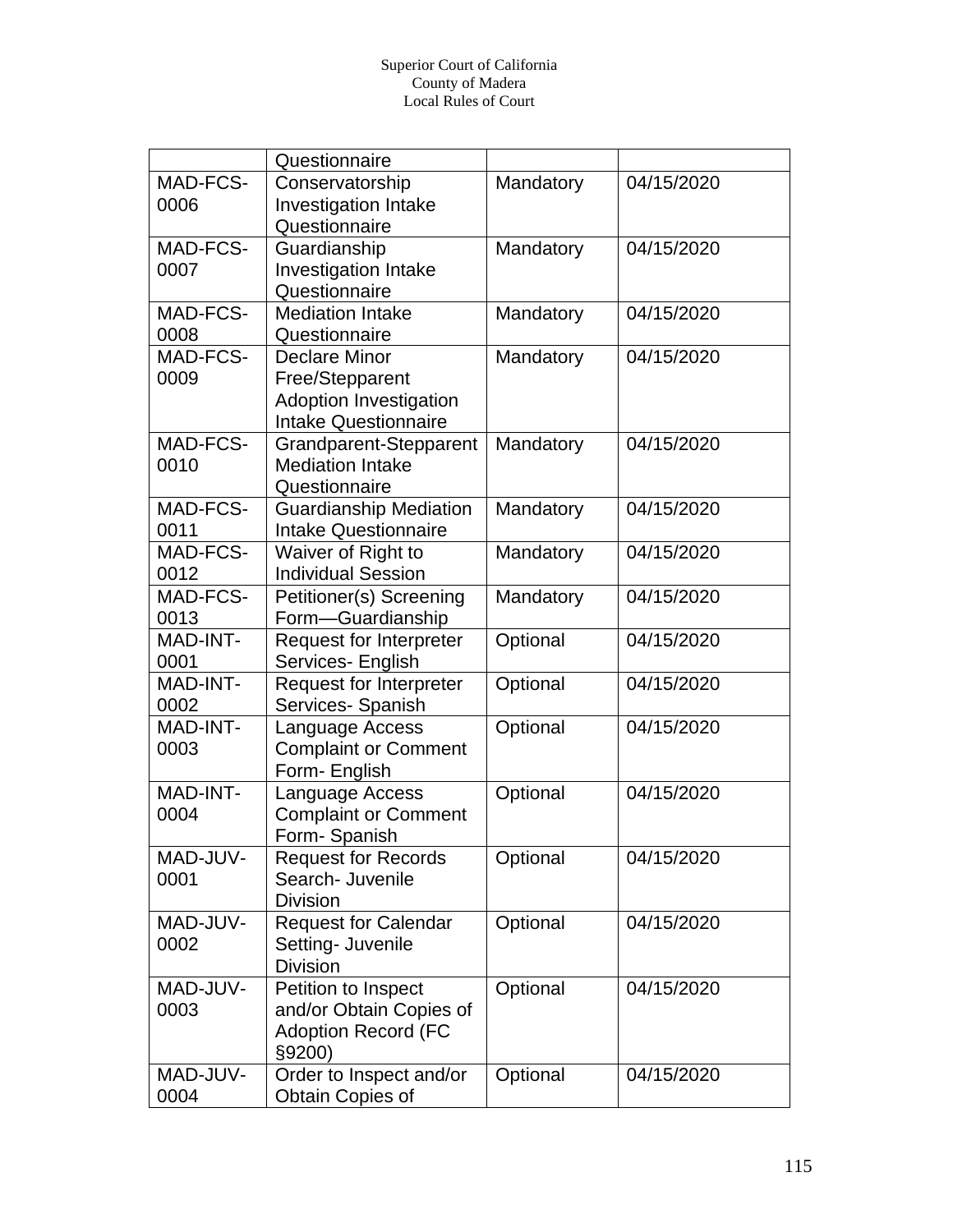|                  | <b>Adoption Record (FC</b><br>§9200)                                                                                       |          |            |
|------------------|----------------------------------------------------------------------------------------------------------------------------|----------|------------|
| MAD-JUV-<br>0005 | <b>Information Sheet for</b><br>Petition to Inspect<br><b>Adoption Record (FC</b><br>§9200)                                | Optional | 04/15/2020 |
| MAD-JUV-<br>0006 | Petition to Inspect<br>and/or Obtain Copies of<br><b>Birth Record (H&amp;S</b><br>§102705)                                 | Optional | 04/15/2020 |
| MAD-JUV-<br>0007 | Order to Inspect and/or<br><b>Obtain Copies of Birth</b><br>Record (H&S §102705)                                           | Optional | 04/15/2020 |
| MAD-JUV-<br>0008 | <b>Information Sheet for</b><br>Petition to Inspect<br>and/or Obtain Copies of<br><b>Birth Record (H&amp;S</b><br>§102705) | Optional | 04/15/2020 |
| MAD-JUV-<br>0009 | Petition to Obtain<br>Original<br>Unsealed/Unredacted<br><b>Birth Certificate</b>                                          | Optional | 04/15/2020 |
| MAD-JUV-<br>0010 | Order to Obtain Original<br>Unsealed/Unredacted<br><b>Birth Certificate</b>                                                | Optional | 04/15/2020 |
| MAD-JUV-<br>0011 | <b>Information Sheet for</b><br><b>Petition to Obtain</b><br>Original<br>Unsealed/Unredacted<br><b>Birth Certificate</b>   | Optional | 04/15/2020 |
| MAD-JUV-<br>0012 | Petition for Approval of<br><b>Adult Adoption</b><br>Agreement                                                             | Optional | 04/15/2020 |
| MAD-JUV-<br>0013 | <b>Adult Adoption</b><br>Agreement                                                                                         | Optional | 04/15/2020 |
| MAD-JUV-<br>0014 | Consent of Spouse of<br><b>Adopting Parent</b>                                                                             | Optional | 04/15/2020 |
| MAD-JUV-<br>0015 | <b>Consent of Spouse of</b><br><b>Adopted Person</b>                                                                       | Optional | 04/15/2020 |
| MAD-JUV-<br>0016 | <b>Adult Adoption Order</b>                                                                                                | Optional | 04/15/2020 |
| MAD-TRC-<br>0001 | <b>Request for Records</b><br>Search-Traffic Division                                                                      | Optional | 04/15/2020 |
| MAD-TRC-         | Agreement to Pay and                                                                                                       | Optional | 04/15/2020 |